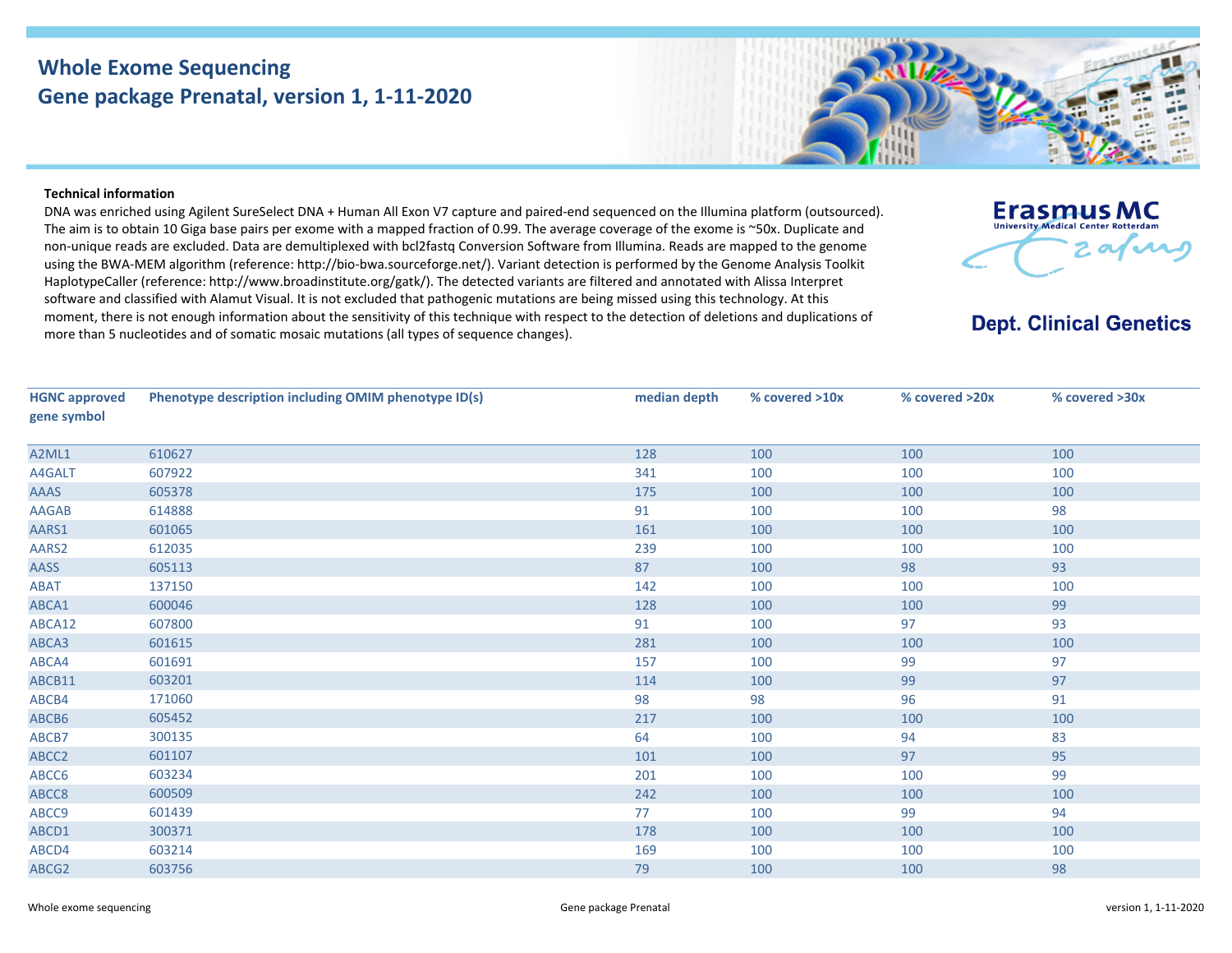| <b>HGNC approved</b><br>gene symbol | Phenotype description including OMIM phenotype ID(s) | median depth | % covered >10x | % covered >20x | % covered >30x |
|-------------------------------------|------------------------------------------------------|--------------|----------------|----------------|----------------|
| ABCG5                               | 605459                                               | 115          | 100            | 99             | 91             |
| ABCG8                               | 605460                                               | 188          | 100            | 100            | 100            |
| ABHD12                              | 613599                                               | 133          | 100            | 99             | 93             |
| ABHD5                               | 604780                                               | 116          | 100            | 96             | 92             |
| ABL1                                | 189980                                               | 215          | 100            | 100            | 100            |
| <b>ACACA</b>                        | 200350                                               | 97           | 99             | 99             | 97             |
| ACAD <sub>8</sub>                   | 604773                                               | 186          | 100            | 100            | 100            |
| ACAD9                               | 611103                                               | 186          | 100            | 100            | 100            |
| <b>ACADM</b>                        | 607008                                               | 51           | 93             | 80             | 68             |
| <b>ACADS</b>                        | 606885                                               | 349          | 100            | 100            | 100            |
| <b>ACADSB</b>                       | 600301                                               | 74           | 100            | 99             | 94             |
| <b>ACADVL</b>                       | 609575                                               | 238          | 100            | 100            | 100            |
| <b>ACAN</b>                         | 155760                                               | 234          | 93             | 92             | 92             |
| ACAT1                               | 607809                                               | 65           | 96             | 91             | 80             |
| ACAT2                               | 100678                                               | 156          | 100            | 100            | 100            |
| ACBD5                               | 616618                                               | 104          | 100            | 100            | 97             |
| ACE                                 | 106180                                               | 209          | 100            | 100            | 100            |
| ACO <sub>2</sub>                    | 100850                                               | 270          | 100            | 100            | 100            |
| ACOT9                               | 300862                                               | 63           | 100            | 97             | 90             |
| ACOX1                               | 609751                                               | 126          | 100            | 100            | 98             |
| ACP5                                | 171640                                               | 280          | 100            | 100            | 100            |
| ACSF3                               | 614245                                               | 244          | 100            | 100            | 100            |
| ACSL4                               | 300157                                               | 47           | 97             | 86             | 72             |
| ACSL6                               | 604443                                               | 135          | 100            | 100            | 100            |
| ACTA1                               | 102610                                               | 234          | 100            | 100            | 100            |
| ACTA2                               | 102620                                               | 142          | 100            | 100            | 100            |
| <b>ACTB</b>                         | 102630                                               | 253          | 100            | 100            | 100            |
| ACTC1                               | 102540                                               | 173          | 100            | 100            | 100            |
| ACTG1                               | 102560                                               | 233          | 100            | 100            | 100            |
| ACTG2                               | 102545                                               | 169          | 100            | 100            | 100            |
| ACTN1                               | 102575                                               | 171          | 100            | 100            | 99             |
| ACTN4                               | 604638                                               | 258          | 100            | 100            | 100            |
| ACVR1                               | 102576                                               | 104          | 100            | 100            | 99             |
| ACVR1B                              | 601300                                               | 157          | 100            | 100            | 97             |
| ACVR2B                              | 602730                                               | 272          | 100            | 100            | 100            |
| ACVRL1                              | 601284                                               | 298          | 100            | 100            | 100            |
| ACY1                                | 104620                                               | 215          | 100            | 100            | 100            |
| ADA                                 | 608958                                               | 161          | 100            | 100            | 100            |
| ADA2                                | 607575                                               | 157          | 100            | 100            | 100            |
| ADAM10                              | 602192                                               | 67           | 100            | 94             | 86             |
| ADAM17                              | 603639                                               | 98           | 99             | 94             | 88             |
| ADAM22                              | 603709                                               | 101          | 100            | 99             | 92             |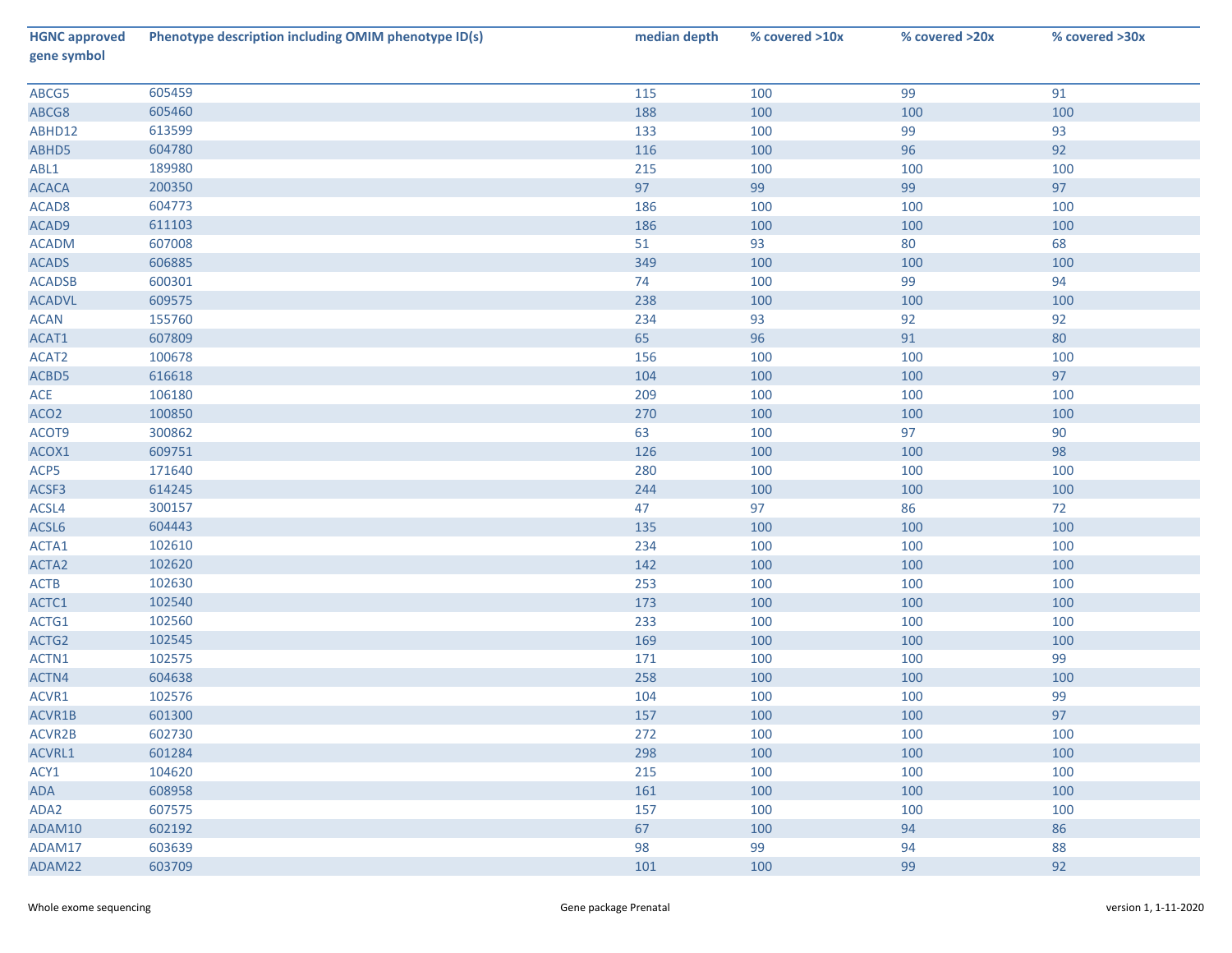| <b>HGNC approved</b><br>gene symbol | Phenotype description including OMIM phenotype ID(s) | median depth | % covered >10x | % covered >20x | % covered >30x |
|-------------------------------------|------------------------------------------------------|--------------|----------------|----------------|----------------|
| ADAM9                               | 602713                                               | 75           | 100            | 96             | 92             |
| ADAMTS10                            | 608990                                               | 267          | 100            | 100            | 100            |
| ADAMTS13                            | 604134                                               | 267          | 100            | 100            | 99             |
| ADAMTS17                            | 607511                                               | 177          | 98             | 96             | 94             |
| ADAMTS18                            | 607512                                               | 136          | 100            | 100            | 99             |
| ADAMTS19                            | 607513                                               | 87           | 99             | 96             | 90             |
| ADAMTS2                             | 604539                                               | 253          | 98             | 96             | 96             |
| ADAMTSL2                            | 612277                                               | 97           | 47             | 45             | 44             |
| ADAMTSL4                            | 610113                                               | 244          | 100            | 100            | 100            |
| ADAR                                | 146920                                               | 163          | 100            | 100            | 100            |
| ADAT3                               | 615302                                               | 319          | 100            | 100            | 100            |
| ADCY5                               | 600293                                               | 259          | 100            | 99             | 98             |
| ADGRG1                              | 604110                                               | 233          | 100            | 100            | 100            |
| ADGRV1                              | 602851                                               | 98           | 99             | 94             | 89             |
| <b>ADIPOQ</b>                       | 605441                                               | 195          | 100            | 100            | 100            |
| ADK                                 | 102750                                               | 58           | 99             | 89             | 81             |
| <b>ADNP</b>                         | 611386                                               | 160          | 100            | 100            | 98             |
| ADRB2                               | 109690                                               | 208          | 100            | 100            | 98             |
| <b>ADSL</b>                         | 608222                                               | 178          | 100            | 100            | 100            |
| AFF <sub>2</sub>                    | 300806                                               | 70           | 100            | 97             | $90\,$         |
| AFF4                                | 604417                                               | 119          | 100            | 98             | 94             |
| AFG3L2                              | 604581                                               | 107          | 96             | 96             | 93             |
| AGA                                 | 613228                                               | 83           | 100            | 98             | 90             |
| AGAP2                               | 605476                                               | 215          | 100            | 100            | 100            |
| AGBL1                               | 615496                                               | 134          | 100            | 100            | 98             |
| AGBL2                               | 617345                                               | 93           | 95             | 94             | $90\,$         |
| AGK                                 | 610345                                               | 97           | 100            | 97             | 97             |
| AGL                                 | 610860                                               | 68           | 98             | 91             | 83             |
| AGO1                                | 606228                                               | 134          | 100            | 100            | 100            |
| AGO <sub>2</sub>                    | 606229                                               | 184          | 99             | 97             | 93             |
| AGPAT2                              | 603100                                               | 227          | 100            | 100            | 100            |
| <b>AGPS</b>                         | 603051                                               | 64           | 96             | 94             | 85             |
| <b>AGRN</b>                         | 103320                                               | 290          | 100            | 100            | 100            |
| AGT                                 | 106150                                               | 275          | 100            | 100            | 100            |
| AGTPBP1                             | 606830                                               | 63           | 95             | 86             | 73             |
| AGTR1                               | 106165                                               | 97           | 100            | 100            | 100            |
| AGTR2                               | 300034                                               | 75           | 100            | 100            | 99             |
| AGXT                                | 604285                                               | 248          | 100            | 100            | 100            |
| AGXT2                               | 612471                                               | 118          | 100            | 100            | 97             |
| AHCY                                | 180960                                               | 268          | 100            | 100            | 100            |
| AHDC1                               | 615790                                               | 285          | 100            | 100            | 100            |
| AHI1                                | 608894                                               | 65           | 96             | 86             | 77             |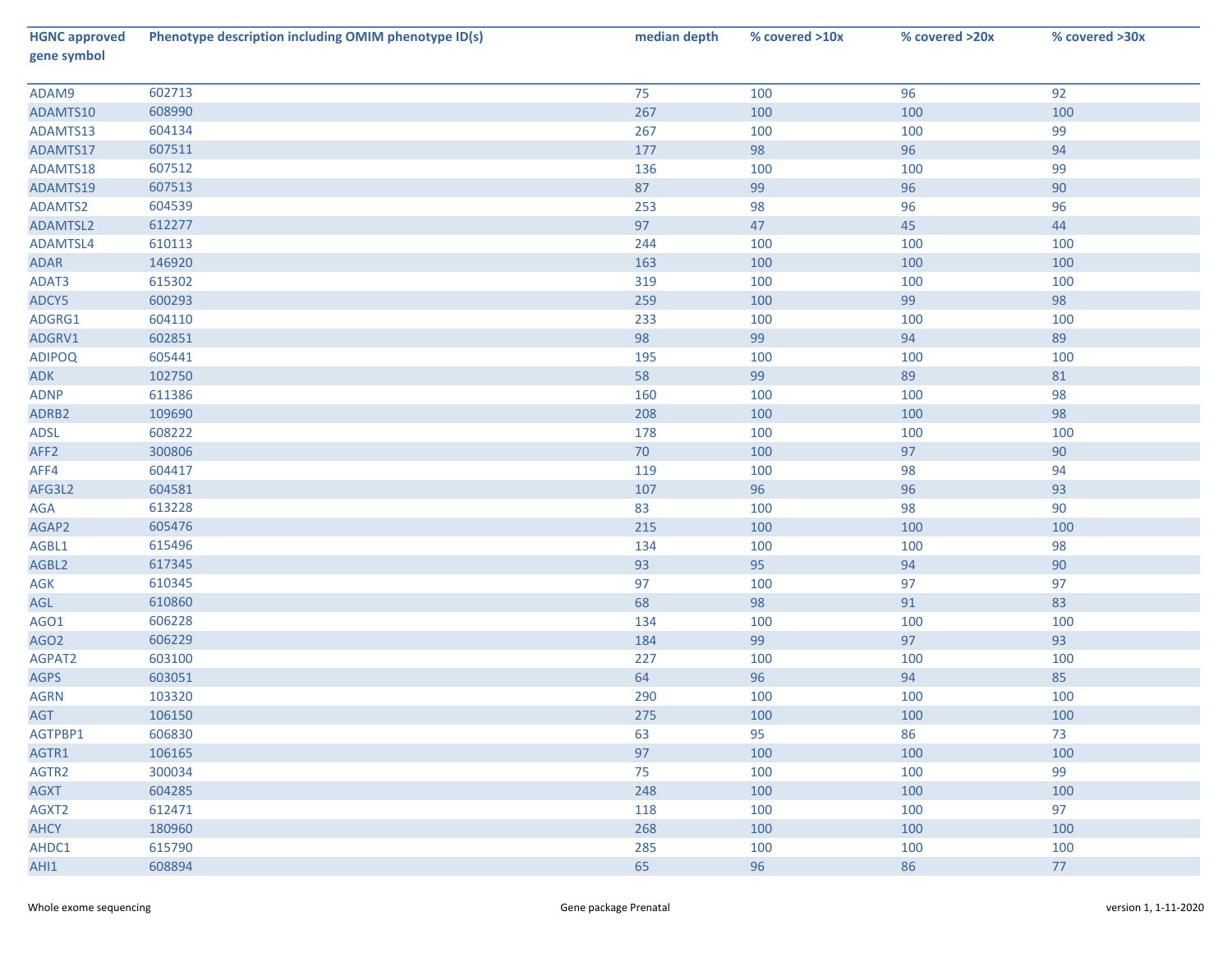| <b>HGNC approved</b><br>gene symbol | Phenotype description including OMIM phenotype ID(s) | median depth | % covered >10x | % covered >20x | % covered >30x |
|-------------------------------------|------------------------------------------------------|--------------|----------------|----------------|----------------|
| AHNAK2                              | No ID                                                | 241          | 100            | 100            | 100            |
| <b>AICDA</b>                        | 605257                                               | 191          | 100            | 100            | 100            |
| AIFM1                               | 300169                                               | 89           | 100            | 99             | 96             |
| AIMP1                               | 603605                                               | 70           | 99             | 88             | 81             |
| AIP                                 | 605555                                               | 251          | 100            | 100            | 100            |
| AIPL1                               | 604392                                               | 227          | 100            | 100            | 100            |
| AIRE                                | 607358                                               | 248          | 100            | 100            | 100            |
| AK1                                 | 103000                                               | 147          | 100            | 97             | 94             |
| AK <sub>2</sub>                     | 103020                                               | 99           | 100            | 100            | 98             |
| AKAP9                               | 604001                                               | 61           | 96             | 85             | $74$           |
| AKR1C2                              | 600450                                               | 131          | 91             | 91             | 91             |
| AKR1C4                              | 600451                                               | 127          | 100            | 100            | 100            |
| AKR1D1                              | 604741                                               | 87           | 100            | 100            | 97             |
| AKT1                                | 164730                                               | 284          | 100            | 100            | 100            |
| AKT <sub>2</sub>                    | 164731                                               | 240          | 100            | 100            | 100            |
| AKT3                                | 611223                                               | 53           | 100            | 90             | 75             |
| <b>ALAD</b>                         | 125270                                               | 217          | 100            | 100            | 100            |
| ALAS2                               | 301300                                               | 102          | 100            | 100            | 100            |
| ALB                                 | 103600                                               | 61           | 100            | 97             | 88             |
| ALDH18A1                            | 138250                                               | 169          | 100            | 100            | 99             |
| ALDH1A3                             | 600463                                               | 129          | 100            | 100            | 99             |
| ALDH <sub>2</sub>                   | 100650                                               | 208          | 100            | 100            | 100            |
| ALDH3A2                             | 609523                                               | 90           | 100            | 100            | 97             |
| ALDH4A1                             | 606811                                               | 315          | 100            | 100            | 100            |
| ALDH5A1                             | 610045                                               | 121          | 100            | 100            | 98             |
| ALDH6A1                             | 603178                                               | 116          | 100            | 100            | 99             |
| ALDH7A1                             | 107323                                               | 105          | 100            | 100            | 95             |
| <b>ALDOA</b>                        | 103850                                               | 278          | 100            | 100            | 100            |
| <b>ALDOB</b>                        | 612724                                               | 127          | 100            | 100            | 100            |
| ALG1                                | 605907                                               | 126          | 100            | 100            | 99             |
| ALG11                               | 613666                                               | 109          | 100            | 100            | 95             |
| <b>ALG12</b>                        | 607144                                               | 224          | 100            | 100            | 100            |
| <b>ALG13</b>                        | 300776                                               | 67           | 98             | 92             | 81             |
| ALG14                               | 612866                                               | 108          | 100            | 100            | 100            |
| ALG <sub>2</sub>                    | 607905                                               | 173          | 100            | 100            | 100            |
| ALG3                                | 608750                                               | 213          | 100            | 100            | 100            |
| ALG6                                | 604566                                               | 49           | 90             | 81             | 67             |
| ALG8                                | 608103                                               | 62           | 93             | 86             | 79             |
| ALG9                                | 606941                                               | 78           | 97             | 95             | 92             |
| ALMS1                               | 606844                                               | 116          | 100            | 99             | 96             |
| ALOX12B                             | 603741                                               | 262          | 100            | 100            | 100            |
| ALOXE3                              | 607206                                               | 206          | 100            | 100            | 100            |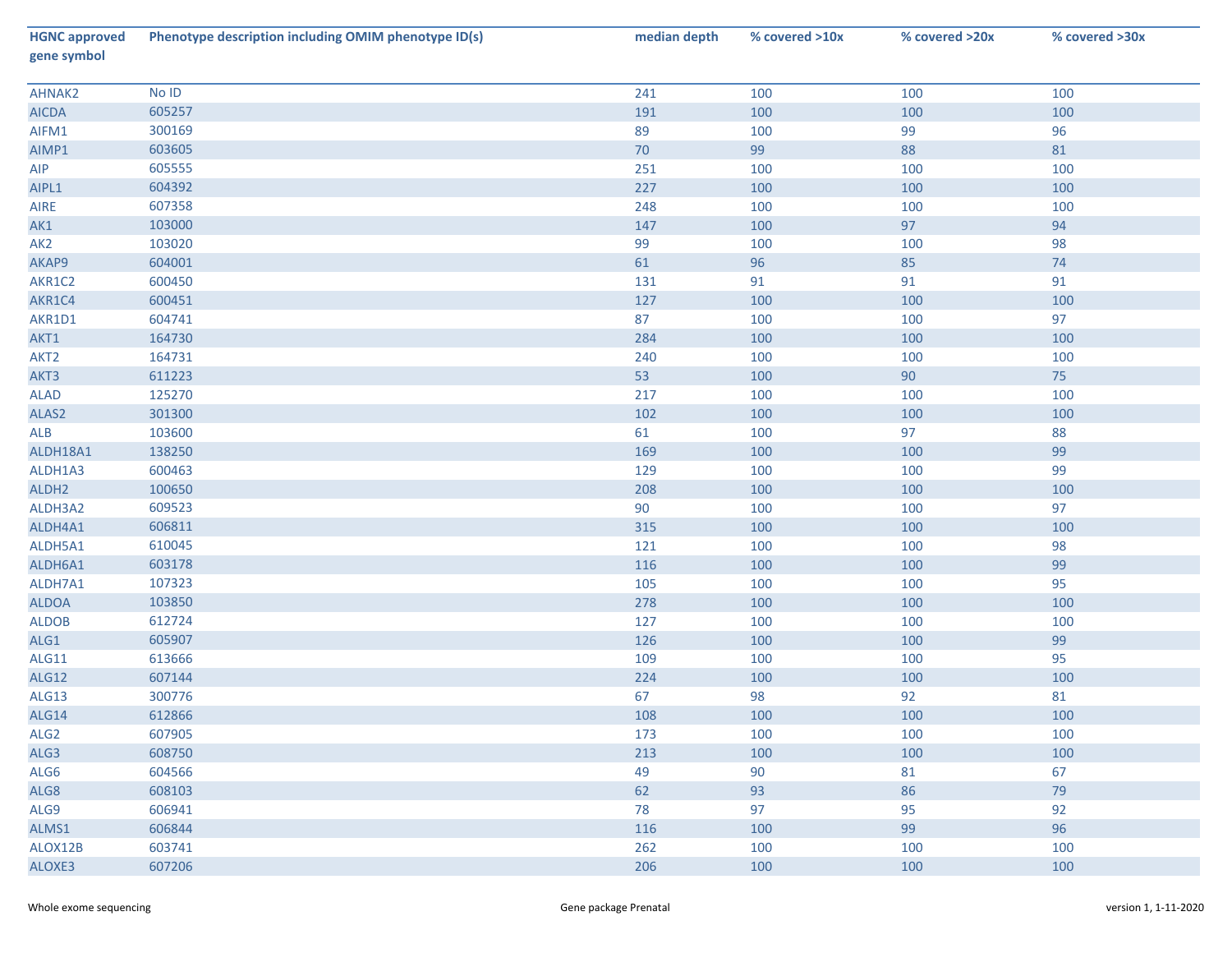| <b>HGNC approved</b><br>gene symbol | Phenotype description including OMIM phenotype ID(s) | median depth | % covered >10x | % covered >20x | % covered >30x |
|-------------------------------------|------------------------------------------------------|--------------|----------------|----------------|----------------|
| ALPK1                               | 607347                                               | 122          | 100            | 99             | 96             |
| ALPL                                | 171760                                               | 323          | 100            | 100            | 100            |
| ALS <sub>2</sub>                    | 606352                                               | 120          | 100            | 98             | 96             |
| ALX1                                | 601527                                               | 188          | 100            | 100            | 94             |
| ALX3                                | 606014                                               | 202          | 100            | 98             | 96             |
| ALX4                                | 605420                                               | 206          | 100            | 99             | 97             |
| <b>AMACR</b>                        | 604489                                               | 129          | 100            | 100            | 99             |
| AMELX                               | 300391                                               | 95           | 98             | 83             | 79             |
| AMER1                               | 300647                                               | 240          | 100            | 100            | 100            |
| AMH                                 | 600957                                               | 179          | 100            | 100            | 100            |
| AMHR2                               | 600956                                               | 209          | 100            | 100            | 100            |
| AMMECR1                             | 300195                                               | 93           | 100            | 100            | 100            |
| AMN                                 | 605799                                               | 200          | 100            | 100            | 100            |
| AMPD1                               | 102770                                               | 90           | 100            | 99             | 95             |
| AMPD2                               | 102771                                               | 219          | 100            | 100            | 100            |
| AMT                                 | 238310                                               | 225          | 100            | 100            | 100            |
| ANG                                 | 105850                                               | 136          | 100            | 100            | 100            |
| ANGPTL3                             | 604774                                               | 54           | 100            | 90             | $71\,$         |
| ANK1                                | 612641                                               | 237          | 100            | 100            | 98             |
| ANK <sub>2</sub>                    | 106410                                               | 115          | 100            | 99             | 98             |
| ANK3                                | 600465                                               | 118          | 100            | 99             | 98             |
| ANKEF1                              | $\operatorname{\sf No}\nolimits$ ID                  | 86           | 100            | 99             | 96             |
| <b>ANKH</b>                         | 605145                                               | 171          | 100            | 100            | 100            |
| ANKK1                               | 608774                                               | 270          | 100            | 100            | 100            |
| ANKLE2                              | 616062                                               | 152          | 99             | 97             | 92             |
| ANKRD1                              | 609599                                               | 83           | 87             | 86             | 85             |
| ANKRD11                             | 611192                                               | 247          | 100            | 99             | 97             |
| ANKRD26                             | 610855                                               | 43           | $74$           | 58             | 48             |
| ANKS6                               | 615370                                               | 196          | 99             | 93             | 92             |
| <b>ANO10</b>                        | 613726                                               | 82           | 98             | 93             | 85             |
| ANO3                                | 610110                                               | 61           | 100            | 98             | 90             |
| ANO <sub>5</sub>                    | 608662                                               | 61           | 94             | 87             | 75             |
| ANO <sub>6</sub>                    | 608663                                               | 76           | 99             | 94             | 87             |
| ANOS1                               | 300836                                               | 85           | 100            | 98             | 94             |
| ANTXR1                              | 606410                                               | 116          | 99             | 98             | 95             |
| ANTXR2                              | 608041                                               | 77           | 100            | 99             | 91             |
| AP1S1                               | 603531                                               | 171          | 100            | 100            | 100            |
| AP1S2                               | 300629                                               | 33           | 95             | 74             | 53             |
| AP2S1                               | 602242                                               | 209          | 100            | 100            | 100            |
| AP3B1                               | 603401                                               | 58           | 93             | 79             | 66             |
| AP3B2                               | 602166                                               | 182          | 100            | 100            | 100            |
| AP4B1                               | 607245                                               | 130          | 100            | 100            | 100            |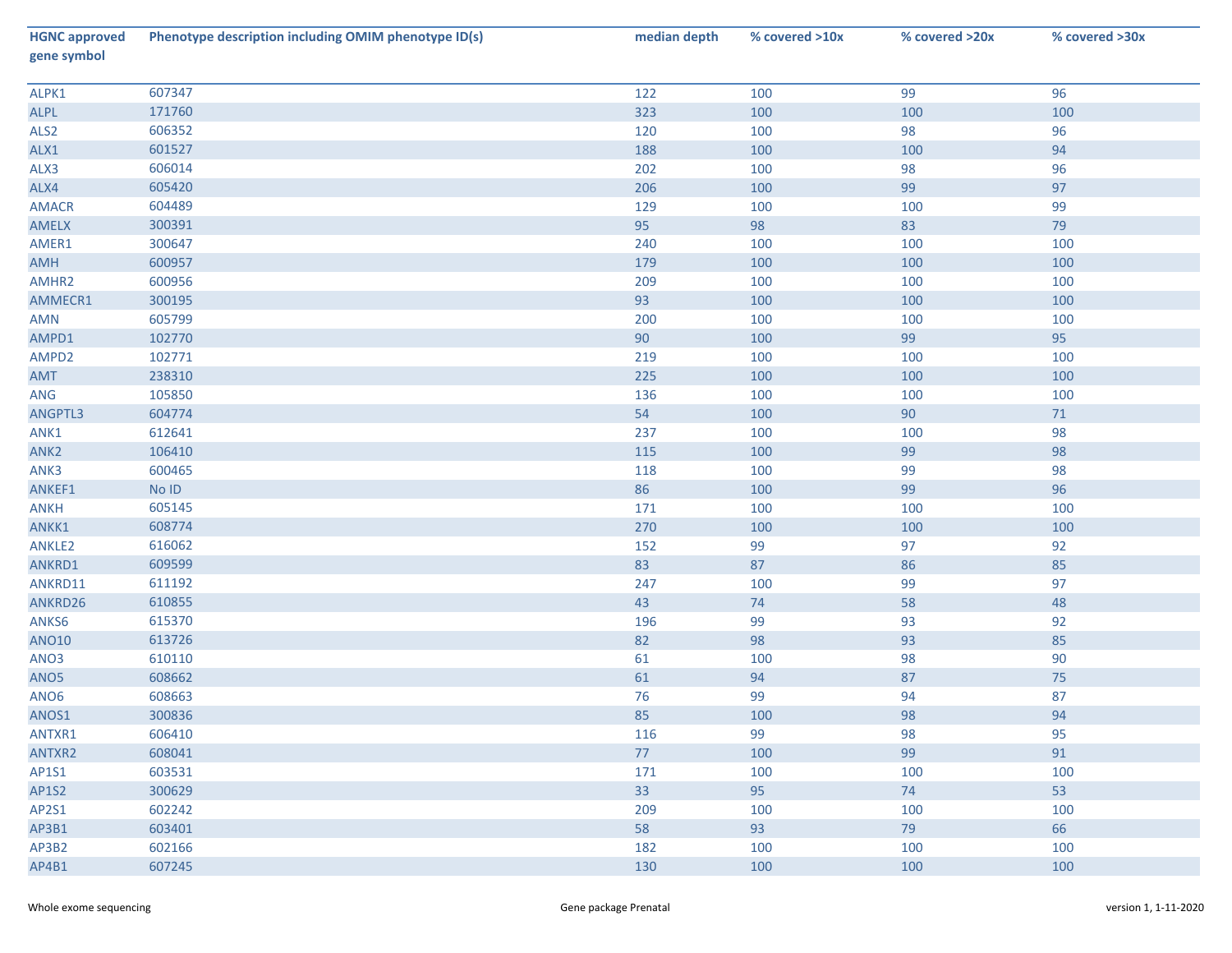| <b>HGNC approved</b><br>gene symbol | Phenotype description including OMIM phenotype ID(s) | median depth | % covered >10x | % covered >20x | % covered >30x |
|-------------------------------------|------------------------------------------------------|--------------|----------------|----------------|----------------|
| AP4E1                               | 607244                                               | 66           | 97             | 87             | 75             |
| AP4M1                               | 602296                                               | 141          | 100            | 100            | 100            |
| AP4S1                               | 607243                                               | 50           | 100            | 96             | 78             |
| AP5Z1                               | 613653                                               | 253          | 100            | 100            | 100            |
| APC <sub>2</sub>                    | 612034                                               | 235          | 100            | 99             | 97             |
| APCDD1                              | 607479                                               | 256          | 100            | 100            | 100            |
| APOA1                               | 107680                                               | 213          | 100            | 100            | 100            |
| APOA2                               | 107670                                               | 138          | 100            | 100            | 100            |
| APOA5                               | 606368                                               | 469          | 100            | 100            | 100            |
| APOB                                | 107730                                               | 309          | 100            | 100            | 99             |
| APOC2                               | 608083                                               | 138          | 100            | 100            | 100            |
| APOC3                               | 107720                                               | 161          | 100            | 100            | 100            |
| <b>APOE</b>                         | 107741                                               | 151          | 100            | 100            | 100            |
| <b>APRT</b>                         | 102600                                               | 203          | 100            | 100            | 100            |
| <b>APTX</b>                         | 606350                                               | 166          | 100            | 98             | 90             |
| AQP2                                | 107777                                               | 250          | 100            | 100            | 100            |
| AQP5                                | 600442                                               | 169          | 100            | 100            | 100            |
| ${\sf AR}$                          | 313700                                               | 134          | 100            | 99             | 96             |
| ARFGEF2                             | 605371                                               | 114          | 100            | 97             | 93             |
| ARG1                                | 608313                                               | 89           | 100            | 99             | 95             |
| ARHGAP26                            | 605370                                               | 114          | 100            | 100            | 97             |
| ARHGAP31                            | 610911                                               | 186          | 100            | 100            | 100            |
| ARHGAP4                             | 300023                                               | 151          | 100            | 100            | 100            |
| ARHGEF10                            | 608136                                               | 162          | 100            | 100            | 99             |
| ARHGEF12                            | 604763                                               | 96           | 99             | 96             | 93             |
| ARHGEF33                            | $No$ $ID$                                            | 101          | 100            | 96             | 90             |
| ARHGEF6                             | 300267                                               | 51           | 99             | 91             | 78             |
| ARHGEF9                             | 300429                                               | 93           | 100            | 100            | 99             |
| ARID1A                              | 603024                                               | 182          | 100            | 98             | 97             |
| ARID1B                              | 614556                                               | 166          | 100            | 100            | 98             |
| ARID <sub>2</sub>                   | 609539                                               | 109          | 100            | 96             | 92             |
| ARL13B                              | 608922                                               | 56           | 100            | 90             | 72             |
| ARL2BP                              | 615407                                               | 81           | 100            | 98             | $90\,$         |
| ARL6                                | 608845                                               | 44           | 98             | 88             | 79             |
| ODAD <sub>2</sub>                   | 615408                                               | 81           | 92             | 85             | 78             |
| <b>ARNT</b>                         | 126110                                               | 99           | 100            | 100            | 98             |
| ARNT <sub>2</sub>                   | 606036                                               | 174          | 100            | 100            | 100            |
| ARSA                                | 607574                                               | 380          | 100            | 100            | 100            |
| ARSB                                | 611542                                               | 130          | 100            | 100            | 98             |
| <b>ARSL</b>                         | 300180                                               | 101          | 100            | 100            | 100            |
| ARX                                 | 300382                                               | 100          | 92             | 89             | 84             |
| ASAH1                               | 613468                                               | 73           | 98             | 92             | 81             |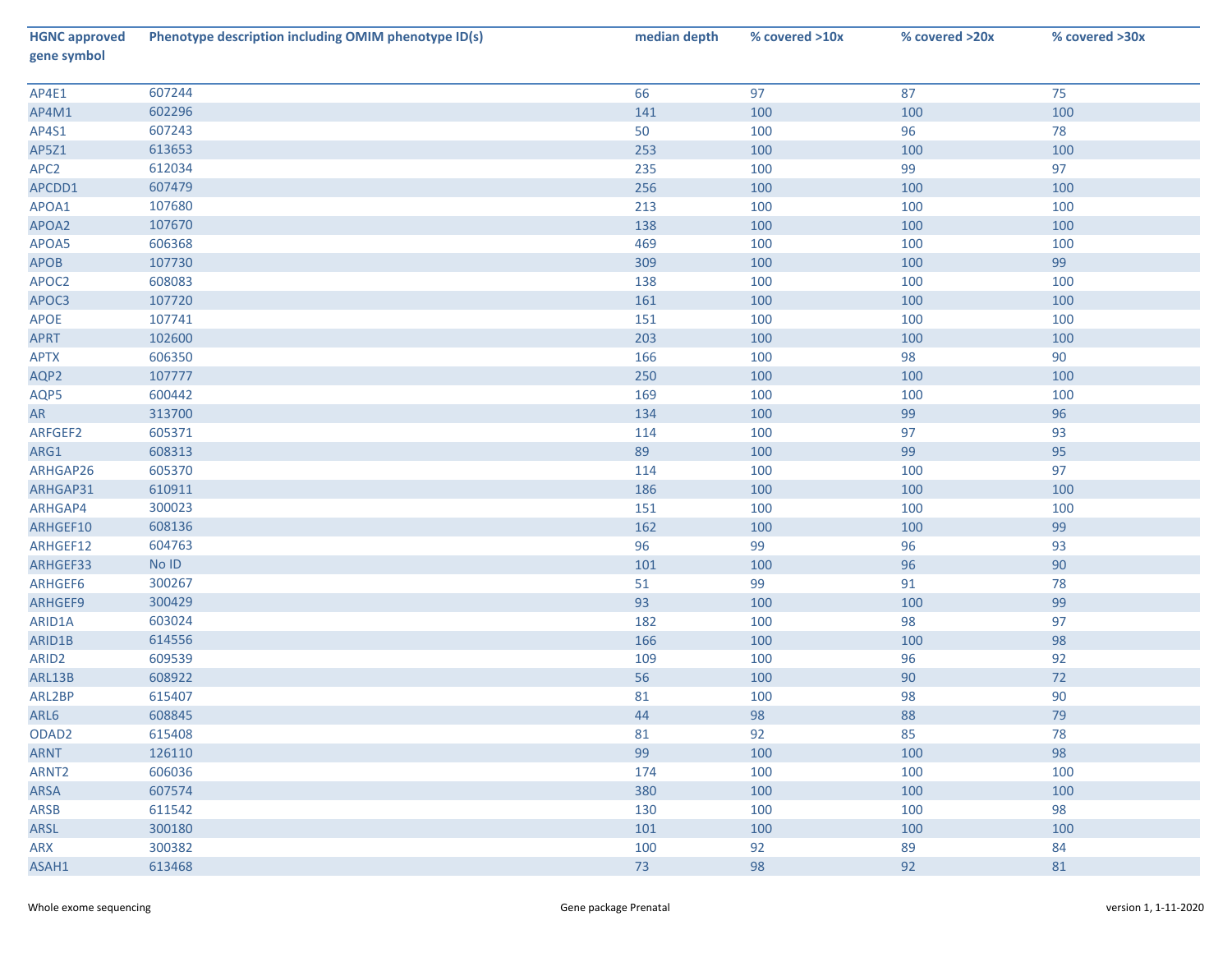| <b>HGNC approved</b><br>gene symbol | Phenotype description including OMIM phenotype ID(s) | median depth | % covered >10x | % covered >20x | % covered >30x |
|-------------------------------------|------------------------------------------------------|--------------|----------------|----------------|----------------|
| <b>ASB10</b>                        | 615054                                               | 345          | 100            | 100            | 100            |
| ASCC1                               | 614215                                               | 101          | 100            | 97             | 95             |
| ASCL1                               | 100790                                               | 249          | 100            | 100            | 100            |
| ASH1L                               | 607999                                               | 115          | 100            | 100            | 99             |
| ASL                                 | 608310                                               | 294          | 100            | 100            | 100            |
| GET3                                | 601913                                               | 201          | 100            | 100            | 100            |
| <b>ASNS</b>                         | 108370                                               | 82           | 100            | 98             | 91             |
| ASPA                                | 608034                                               | 103          | 100            | 98             | 94             |
| <b>ASPM</b>                         | 605481                                               | 64           | 94             | 87             | 75             |
| ASPSCR1                             | 606236                                               | 202          | 100            | 100            | 100            |
| ASS1                                | 603470                                               | 215          | 100            | 98             | 96             |
| ASXL1                               | 612990                                               | 187          | 100            | 98             | 97             |
| ASXL <sub>2</sub>                   | 612991                                               | 150          | 97             | 97             | 97             |
| ASXL3                               | 615115                                               | 119          | 100            | 97             | 94             |
| ATAD3A                              | 612316                                               | 313          | 98             | 97             | 94             |
| ATAD3B                              | 612317                                               | 336          | 98             | 95             | 90             |
| <b>ATCAY</b>                        | 608179                                               | 200          | 100            | 100            | 100            |
| <b>ATIC</b>                         | 601731                                               | 84           | 100            | 99             | 94             |
| ATL1                                | 606439                                               | 101          | 98             | 98             | 93             |
| ATL3                                | 609369                                               | 83           | 96             | 96             | 95             |
| ATM                                 | 607585                                               | 61           | 96             | 86             | 75             |
| ATN1                                | 607462                                               | 189          | 100            | 100            | 100            |
| ATP13A2                             | 610513                                               | 228          | 100            | 100            | 100            |
| ATP1A2                              | 182340                                               | 189          | 100            | 100            | 100            |
| ATP1A3                              | 182350                                               | 221          | 100            | 100            | 100            |
| ATP2A1                              | 108730                                               | 235          | 100            | 100            | 100            |
| ATP2A2                              | 108740                                               | 119          | 100            | 99             | 95             |
| ATP2C1                              | 604384                                               | 70           | 100            | 95             | 87             |
| ATP5F1C                             | 108729                                               | 92           | 95             | 95             | 94             |
| ATP5F1E                             | 606153                                               | 95           | 100            | 100            | 100            |
| ATP6AP1                             | 300197                                               | 134          | 100            | 100            | 99             |
| ATP6AP2                             | 300556                                               | 54           | 100            | 93             | 81             |
| ATP6V0A2                            | 611716                                               | 120          | 100            | 97             | 91             |
| ATP6V0A4                            | 605239                                               | 104          | 100            | 99             | 98             |
| ATP6V1B1                            | 192132                                               | 206          | 100            | 100            | 100            |
| ATP6V1B2                            | 606939                                               | 94           | 100            | 99             | 98             |
| ATP7A                               | 300011                                               | 59           | 99             | 94             | 81             |
| ATP7B                               | 606882                                               | 195          | 100            | 100            | 100            |
| ATP8A2                              | 605870                                               | 125          | 98             | 96             | 94             |
| ATP8B1                              | 602397                                               | 84           | 99             | 92             | 86             |
| ATPAF2                              | 608918                                               | 175          | 100            | 100            | 97             |
| <b>ATR</b>                          | 601215                                               | 76           | 98             | 92             | 83             |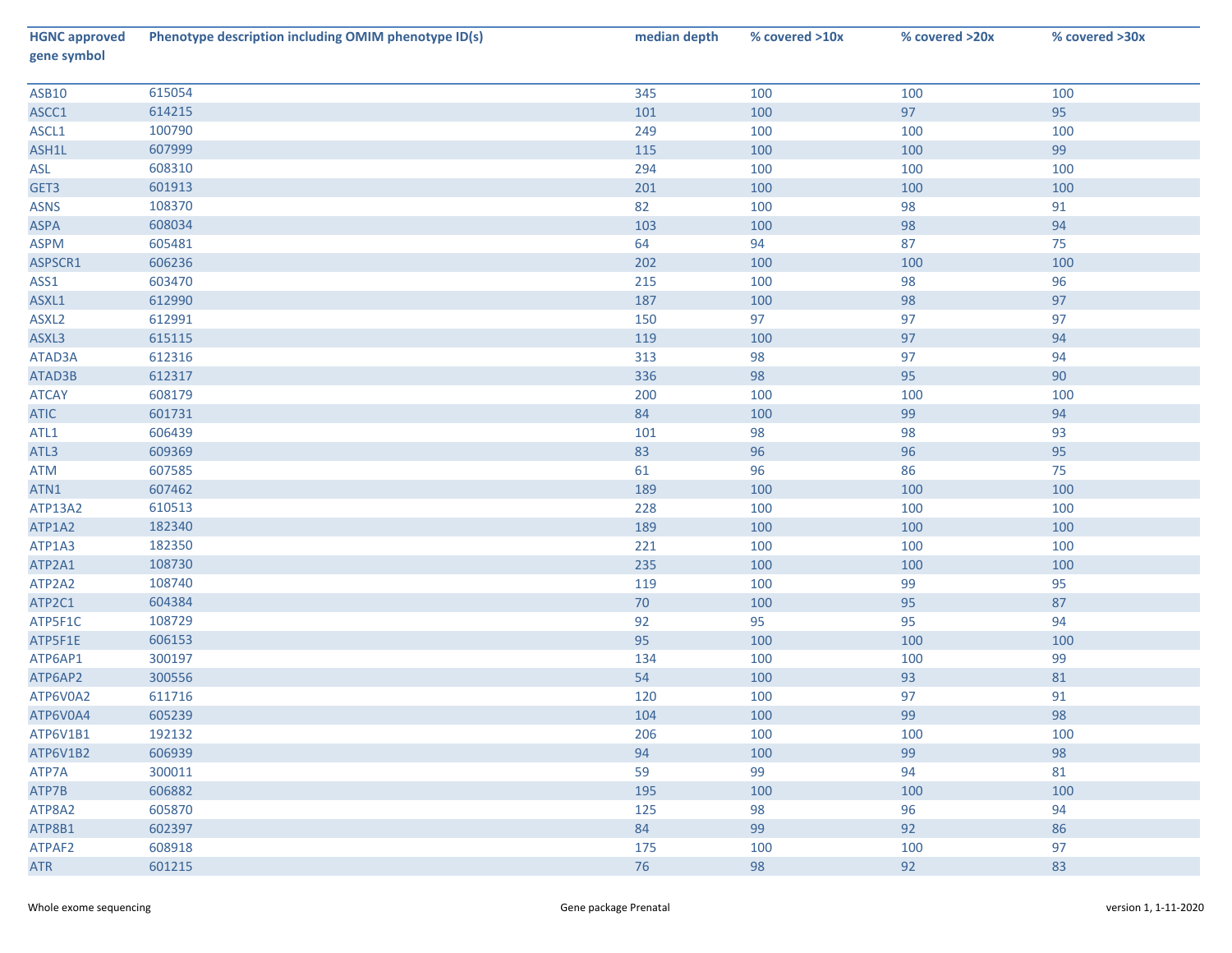| <b>HGNC approved</b><br>gene symbol | Phenotype description including OMIM phenotype ID(s) | median depth     | % covered >10x | % covered >20x | % covered >30x |
|-------------------------------------|------------------------------------------------------|------------------|----------------|----------------|----------------|
| <b>ATRIP</b>                        | 606605                                               | 189              | 100            | 98             | 92             |
| <b>ATRX</b>                         | 300032                                               | 37               | 92             | 74             | 52             |
| ATXN1                               | 601556                                               | 263              | 100            | 100            | 100            |
| ATXN10                              | 611150                                               | 85               | 99             | 98             | 95             |
| ATXN2                               | 601517                                               | 92               | 91             | 82             | 75             |
| ATXN3                               | 607047                                               | 75               | 93             | 92             | 83             |
| ATXN7                               | 607640                                               | 116              | 99             | 96             | 94             |
| ATXN8OS                             | 603680                                               | No coverage data |                |                |                |
| AUH                                 | 600529                                               | 81               | 100            | 98             | 91             |
| <b>AURKC</b>                        | 603495                                               | 145              | 100            | 100            | 100            |
| AUTS2                               | 607270                                               | 204              | 100            | 99             | 98             |
| AVP                                 | 192340                                               | 144              | 100            | 100            | 100            |
| AVPR2                               | 300538                                               | 182              | 100            | 100            | 100            |
| AXIN1                               | 603816                                               | 218              | 100            | 100            | 99             |
| AXIN2                               | 604025                                               | 193              | 100            | 100            | 100            |
| B <sub>2</sub> M                    | 109700                                               | 131              | 100            | 100            | 100            |
| B3GALNT1                            | 603094                                               | 109              | 100            | 100            | 99             |
| B3GALNT2                            | 610194                                               | 101              | 100            | 100            | 99             |
| B3GALT6                             | 615291                                               | 283              | 83             | 80             | 78             |
| B3GAT3                              | 606374                                               | 243              | 100            | 100            | 100            |
| <b>B3GLCT</b>                       | 610308                                               | 64               | 97             | 84             | 73             |
| B4GALNT1                            | 601873                                               | 269              | 100            | 100            | 100            |
| B4GALT1                             | 137060                                               | 136              | 100            | 100            | 100            |
| B4GALT7                             | 604327                                               | 254              | 100            | 100            | 100            |
| B4GAT1                              | 605517                                               | 291              | 100            | 100            | 100            |
| <b>B9D1</b>                         | 614144                                               | 285              | 100            | 100            | 100            |
| <b>B9D2</b>                         | 611951                                               | 336              | 100            | 100            | 100            |
| <b>BAAT</b>                         | 602938                                               | 243              | 100            | 100            | 99             |
| BAG3                                | 603883                                               | 212              | 100            | 100            | 100            |
| BANF1                               | 603811                                               | 209              | 100            | 100            | 100            |
| BAP1                                | 603089                                               | 213              | 100            | 100            | 100            |
| <b>BAX</b>                          | 600040                                               | 222              | 100            | 100            | 97             |
| BBS1                                | 209901                                               | 225              | 100            | 100            | 100            |
| <b>BBS10</b>                        | 610148                                               | 100              | 100            | 100            | 99             |
| <b>BBS12</b>                        | 610683                                               | 118              | 100            | 100            | 98             |
| BBS2                                | 606151                                               | 117              | 100            | 99             | 94             |
| BBS4                                | 600374                                               | 100              | 100            | 100            | 93             |
| BBS5                                | 603650                                               | 52               | 91             | 66             | 47             |
| BBS7                                | 607590                                               | 68               | 95             | 82             | 75             |
| BBS9                                | 607968                                               | 73               | 99             | 94             | 88             |
| BCAP31                              | 300398                                               | 82               | 100            | 100            | 95             |
| <b>BCHE</b>                         | 177400                                               | 89               | 100            | 100            | 99             |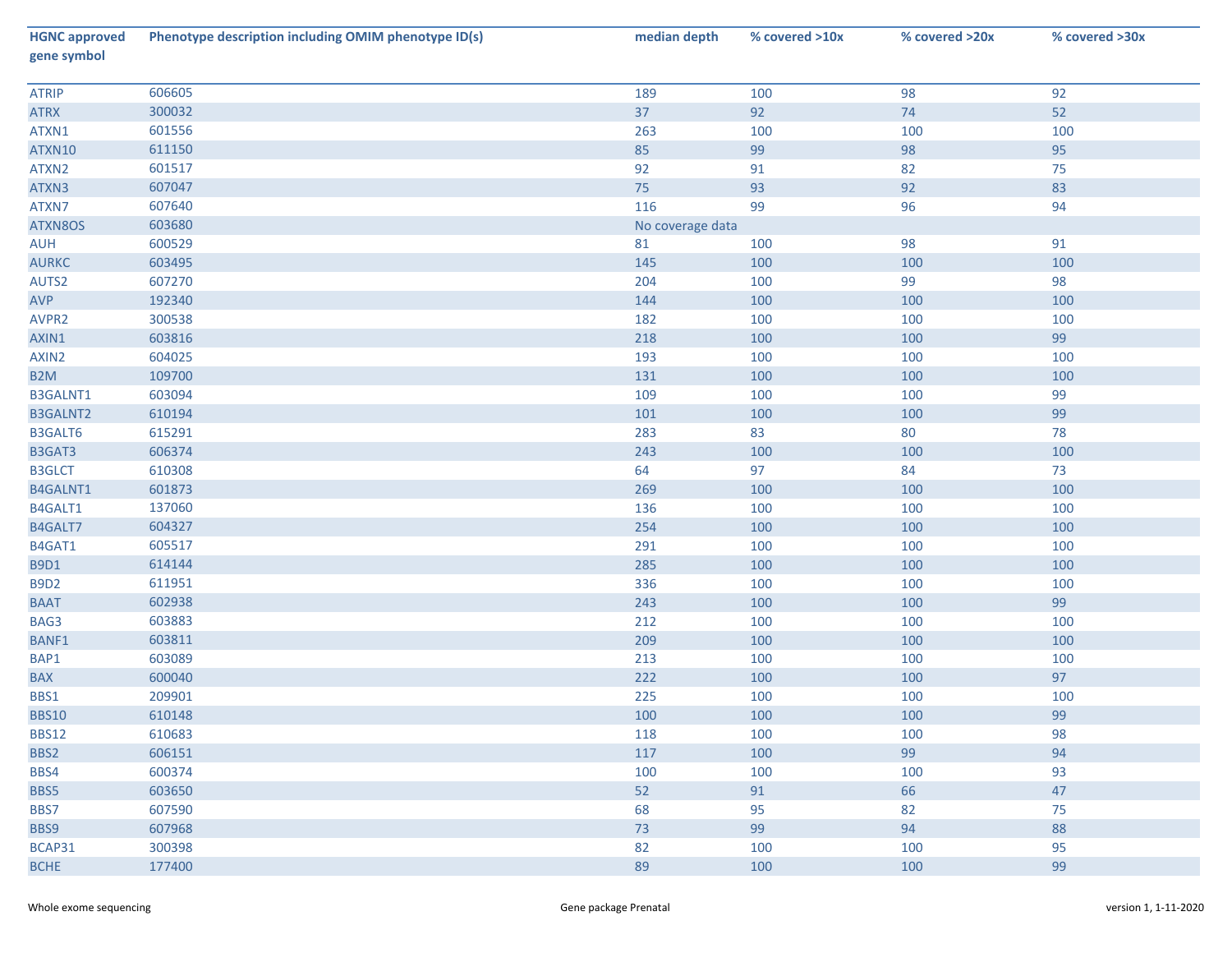| <b>HGNC approved</b><br>gene symbol | Phenotype description including OMIM phenotype ID(s) | median depth | % covered >10x | % covered >20x | % covered >30x |
|-------------------------------------|------------------------------------------------------|--------------|----------------|----------------|----------------|
| <b>BCKDHA</b>                       | 608348                                               | 221          | 100            | 100            | 100            |
| <b>BCKDHB</b>                       | 248611                                               | 137          | 100            | 100            | 99             |
| <b>BCKDK</b>                        | 614901                                               | 220          | 100            | 100            | 100            |
| <b>BCL10</b>                        | 603517                                               | 82           | 96             | 85             | 77             |
| BCL11A                              | 606557                                               | 271          | 100            | 100            | 100            |
| BCL11B                              | 606558                                               | 242          | 100            | 100            | 99             |
| BCL <sub>2</sub>                    | 151430                                               | 191          | 100            | 100            | 100            |
| BCL7A                               | 601406                                               | 121          | 100            | 100            | 100            |
| BCO1                                | 605748                                               | 129          | 100            | 100            | 100            |
| <b>BCOR</b>                         | 300485                                               | 120          | 100            | 100            | 98             |
| <b>BCORL1</b>                       | 300688                                               | 135          | 100            | 100            | 99             |
| <b>BCR</b>                          | 151410                                               | 223          | 100            | 100            | 98             |
| BCS1L                               | 603647                                               | 263          | 100            | 100            | 100            |
| <b>BDNF</b>                         | 113505                                               | 158          | 100            | 100            | 100            |
| BEAN1                               | 612051                                               | 201          | 100            | 100            | 100            |
| BEST1                               | 607854                                               | 214          | 100            | 100            | 100            |
| BFSP1                               | 603307                                               | 138          | 100            | 100            | 100            |
| BFSP2                               | 603212                                               | 268          | 100            | 100            | 100            |
| <b>BGN</b>                          | 301870                                               | 186          | 100            | 100            | 100            |
| <b>BHMT</b>                         | 602888                                               | 99           | 100            | 97             | 90             |
| BICD <sub>2</sub>                   | 609797                                               | 245          | 100            | 100            | 100            |
| BIN1                                | 601248                                               | 195          | 100            | 100            | 100            |
| <b>BLK</b>                          | 191305                                               | 167          | 100            | 100            | 100            |
| <b>BLM</b>                          | 604610                                               | 64           | 99             | 90             | 76             |
| <b>BLNK</b>                         | 604515                                               | 89           | 95             | 93             | 88             |
| BLOC1S3                             | 609762                                               | 141          | 100            | 100            | 100            |
| BLOC1S6                             | 604310                                               | 65           | 100            | 78             | 57             |
| <b>BLVRA</b>                        | 109750                                               | 138          | 100            | 100            | 100            |
| BMP1                                | 112264                                               | 301          | 100            | 100            | 100            |
| <b>BMP15</b>                        | 300247                                               | 111          | 100            | 100            | 100            |
| BMP <sub>2</sub>                    | 112261                                               | 211          | 100            | 99             | 98             |
| BMP4                                | 112262                                               | 224          | 100            | 100            | 100            |
| <b>BMPER</b>                        | 608699                                               | 116          | 100            | 100            | 99             |
| BMPR1A                              | 601299                                               | 103          | 100            | 100            | 96             |
| BMPR1B                              | 603248                                               | 79           | 100            | 98             | 92             |
| BMPR2                               | 600799                                               | 102          | 100            | 100            | 98             |
| BOLA3                               | 613183                                               | 63           | 100            | 98             | 94             |
| <b>BPGM</b>                         | 613896                                               | 117          | 100            | 100            | 99             |
| <b>BRAF</b>                         | 164757                                               | 84           | 100            | 99             | 94             |
| BRAT1                               | 614506                                               | 243          | 100            | 100            | 100            |
| BRF1                                | 604902                                               | 149          | 100            | 100            | 98             |
| BRIP1                               | 605882                                               | 73           | 97             | 91             | 84             |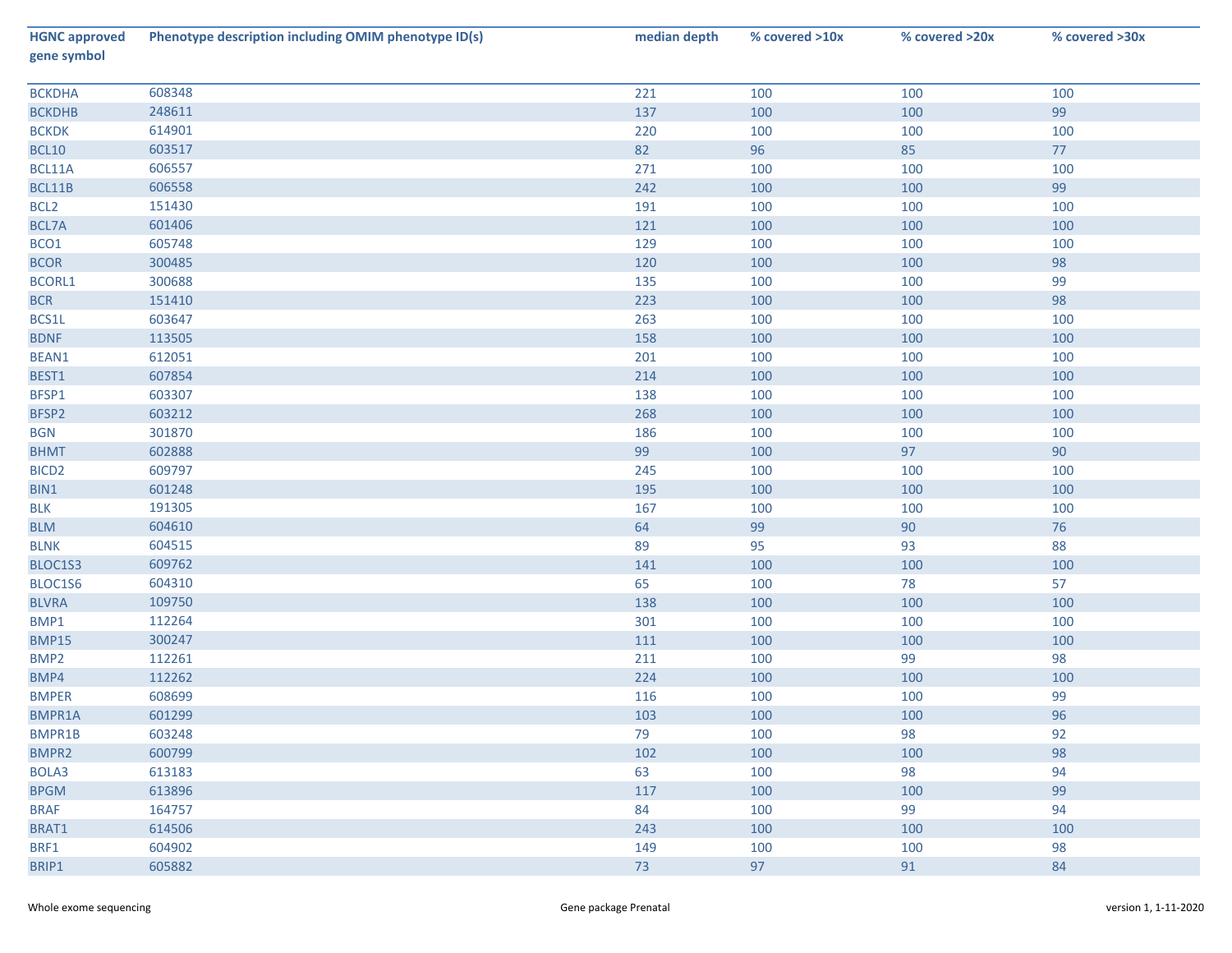| <b>HGNC approved</b><br>gene symbol        | Phenotype description including OMIM phenotype ID(s) | median depth | % covered >10x | % covered >20x | % covered >30x |
|--------------------------------------------|------------------------------------------------------|--------------|----------------|----------------|----------------|
| BRPF1                                      | 602410                                               | 242          | 100            | 100            | 100            |
| BRWD3                                      | 300553                                               | 47           | 98             | 89             | 77             |
| BSCL <sub>2</sub>                          | 606158                                               | 178          | 100            | 100            | 100            |
| <b>BSND</b>                                | 606412                                               | 267          | 100            | 100            | 100            |
| <b>BTD</b>                                 | 609019                                               | 195          | 100            | 100            | 100            |
| <b>BTK</b>                                 | 300300                                               | 77           | 100            | 99             | 95             |
| BUB1                                       | 602452                                               | 100          | 99             | 97             | 93             |
| <b>BUB1B</b>                               | 602860                                               | 99           | 98             | 95             | 89             |
| c12orf4                                    | 616082                                               | 57           | 94             | 84             | 74             |
| C12orf57                                   | 615140                                               | 308          | 100            | 100            | 100            |
| C12orf65                                   | 613541                                               | 100          | 100            | 94             | 58             |
| CDIN1                                      | 615626                                               | 98           | 100            | 100            | 100            |
| C19orf12                                   | 614297                                               | 235          | 100            | 100            | 100            |
| C1GALT1C1                                  | 300611                                               | 166          | 100            | 100            | 100            |
| C1orf167                                   | No ID                                                | 218          | 100            | 100            | 100            |
| C1QA                                       | 120550                                               | 288          | 100            | 100            | 100            |
| C1QB                                       | 120570                                               | 230          | 100            | 100            | 100            |
| C1QC                                       | 120575                                               | 262          | 100            | 100            | 100            |
| C1QTNF5                                    | 608752                                               | 352          | 100            | 100            | 100            |
| C1S                                        | 120580                                               | 126          | 100            | 100            | 97             |
| C <sub>2</sub>                             | 613927                                               | 174          | 100            | 100            | 100            |
| C <sub>2</sub> C <sub>D</sub> <sub>3</sub> | 615944                                               | 132          | 100            | 100            | 99             |
| C <sub>3</sub>                             | 120700                                               | 210          | 100            | 100            | 100            |
| C4A                                        | 120810                                               | 50           | 25             | 21             | $19\,$         |
| C4B                                        | 120820                                               | 60           | 25             | 23             | 22             |
| C5                                         | 120900                                               | 70           | 92             | 83             | 78             |
| C6                                         | 217050                                               | 96           | 100            | 100            | 99             |
| ${\sf C7}$                                 | 217070                                               | 107          | 100            | 99             | 93             |
| C8A                                        | 120950                                               | 141          | 100            | 100            | 100            |
| C8B                                        | 120960                                               | 125          | 100            | 98             | 97             |
| C8orf37                                    | 614477                                               | 124          | 100            | 93             | 85             |
| $C9$                                       | 120940                                               | 78           | 100            | 96             | 93             |
| C9orf72                                    | 614260                                               | 88           | 100            | 100            | 97             |
| <b>CA12</b>                                | 603263                                               | 158          | 98             | 97             | 97             |
| CA <sub>2</sub>                            | 611492                                               | 116          | 100            | 100            | 100            |
| CA4                                        | 114760                                               | 236          | 100            | 100            | 100            |
| CA5A                                       | 114761                                               | 147          | 100            | 100            | 100            |
| CA8                                        | 114815                                               | 95           | 100            | 100            | 94             |
| CABP2                                      | 607314                                               | 162          | 100            | 100            | 100            |
| CABP4                                      | 608965                                               | 258          | 100            | 100            | 100            |
| CACNA1A                                    | 601011                                               | 139          | 100            | 100            | 99             |
| CACNA1C                                    | 114205                                               | 179          | 100            | 100            | 100            |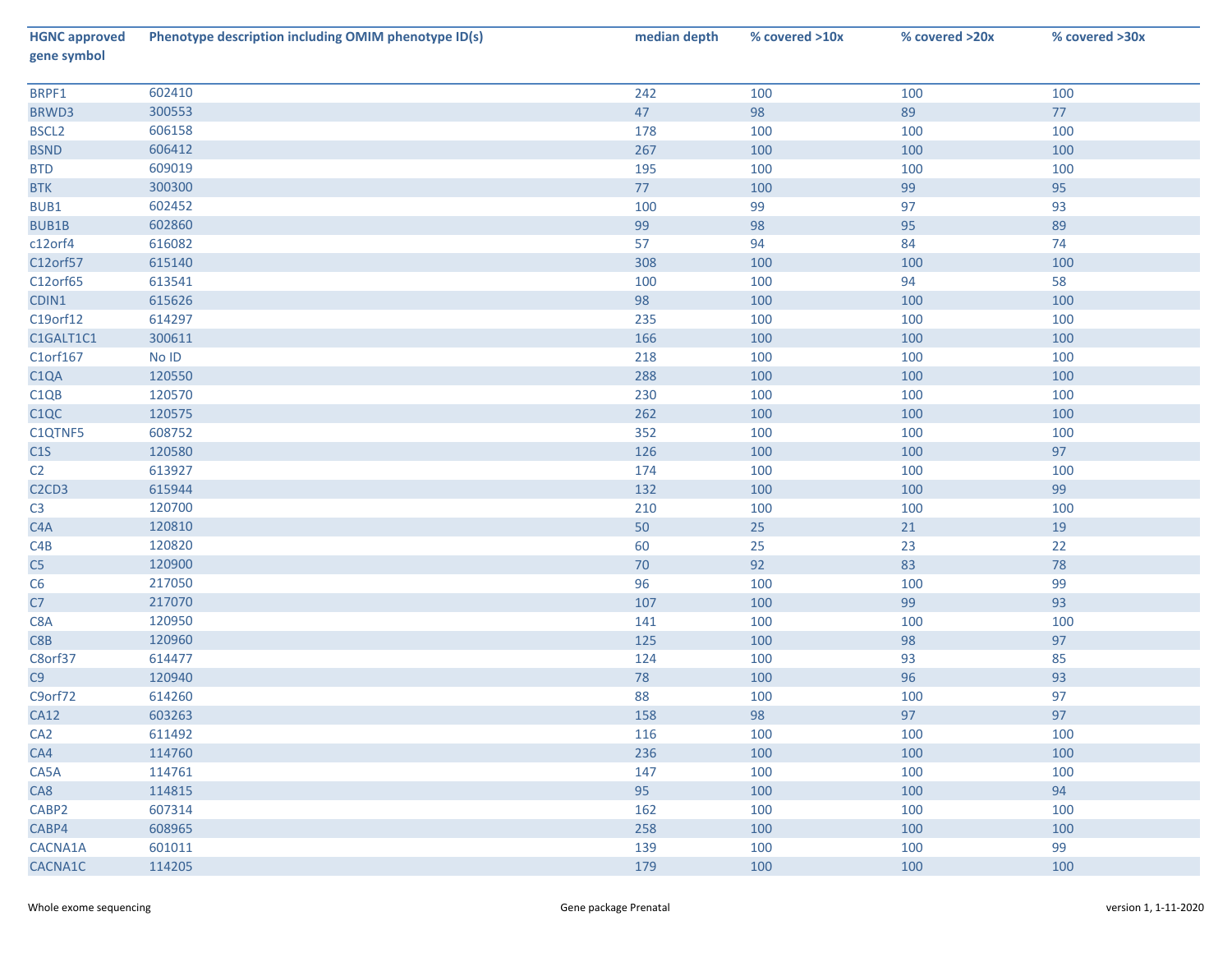| <b>HGNC approved</b><br>gene symbol | Phenotype description including OMIM phenotype ID(s) | median depth     | % covered >10x | % covered >20x | % covered >30x |
|-------------------------------------|------------------------------------------------------|------------------|----------------|----------------|----------------|
| CACNA1D                             | 114206                                               | 148              | 100            | 99             | 96             |
| CACNA1F                             | 300110                                               | 121              | 100            | 100            | 99             |
| CACNA1G                             | 604065                                               | 219              | 100            | 100            | 100            |
| CACNA1S                             | 114208                                               | 217              | 100            | 100            | 100            |
| CACNA2D1                            | 114204                                               | 61               | 91             | 79             | 70             |
| CACNA2D4                            | 608171                                               | 207              | 100            | 100            | 100            |
| CACNB2                              | 600003                                               | 127              | 100            | 97             | 92             |
| CACNB4                              | 601949                                               | 176              | 100            | 100            | 99             |
| CACNG <sub>2</sub>                  | 602911                                               | 166              | 100            | 100            | 98             |
| CAD                                 | 114010                                               | 218              | 100            | 100            | 100            |
| CALCOCO1                            | No ID                                                | 145              | 100            | 100            | 98             |
| CALM1                               | 114180                                               | 77               | 100            | 100            | 100            |
| <b>CALR</b>                         | 109091                                               | 166              | 100            | 100            | 100            |
| CALR3                               | 611414                                               | 118              | 99             | 91             | 91             |
| CAMK2A                              | 114078                                               | 199              | 100            | 100            | 100            |
| CAMK2B                              | 607707                                               | 187              | 100            | 100            | 100            |
| CAMTA1                              | 611501                                               | 210              | 100            | 98             | 95             |
| CANT1                               | 613165                                               | 318              | 100            | 100            | 100            |
| CAPN10                              | 605286                                               | 256              | 100            | 100            | 100            |
| CAPN3                               | 114240                                               | 135              | 100            | 100            | 100            |
| CAPN5                               | 602537                                               | 227              | 100            | 100            | 100            |
| CARD11                              | 607210                                               | 214              | 100            | 100            | 100            |
| CARD14                              | 607211                                               | 291              | 100            | 100            | 100            |
| CARD9                               | 607212                                               | 265              | 100            | 100            | 100            |
| CARS1                               | 123859                                               | 184              | 100            | 100            | 96             |
| <b>CASK</b>                         | 300172                                               | 60               | 96             | 86             | 70             |
| CASP10                              | 601762                                               | 115              | 100            | 100            | 98             |
| CASP8                               | 601763                                               | 117              | 100            | 97             | 92             |
| CASQ <sub>2</sub>                   | 114251                                               | 102              | 100            | 98             | 96             |
| CASR                                | 601199                                               | 210              | 100            | 100            | 100            |
| <b>CAT</b>                          | 115500                                               | 120              | 100            | 100            | 100            |
| CATSPER1                            | 606389                                               | 195              | 100            | 100            | 100            |
| CAV1                                | 601047                                               | 134              | 100            | 100            | 100            |
| CAV <sub>3</sub>                    | 601253                                               | 178              | 100            | 100            | 100            |
| CAVIN1                              | 603198                                               | 225              | 100            | 100            | 100            |
| <b>CBL</b>                          | 165360                                               | 130              | 100            | 100            | 99             |
| <b>CBLIF</b>                        | 609342                                               | No coverage data |                |                |                |
| <b>CBS</b>                          | 613381                                               | 430              | 100            | 100            | 100            |
| CBX2                                | 602770                                               | 220              | 100            | 99             | 97             |
| CC2D1A                              | 610055                                               | 228              | 100            | 100            | 100            |
| CC2D2A                              | 612013                                               | 88               | 98             | 93             | 86             |
| CCBE1                               | 612753                                               | 163              | 95             | 95             | 95             |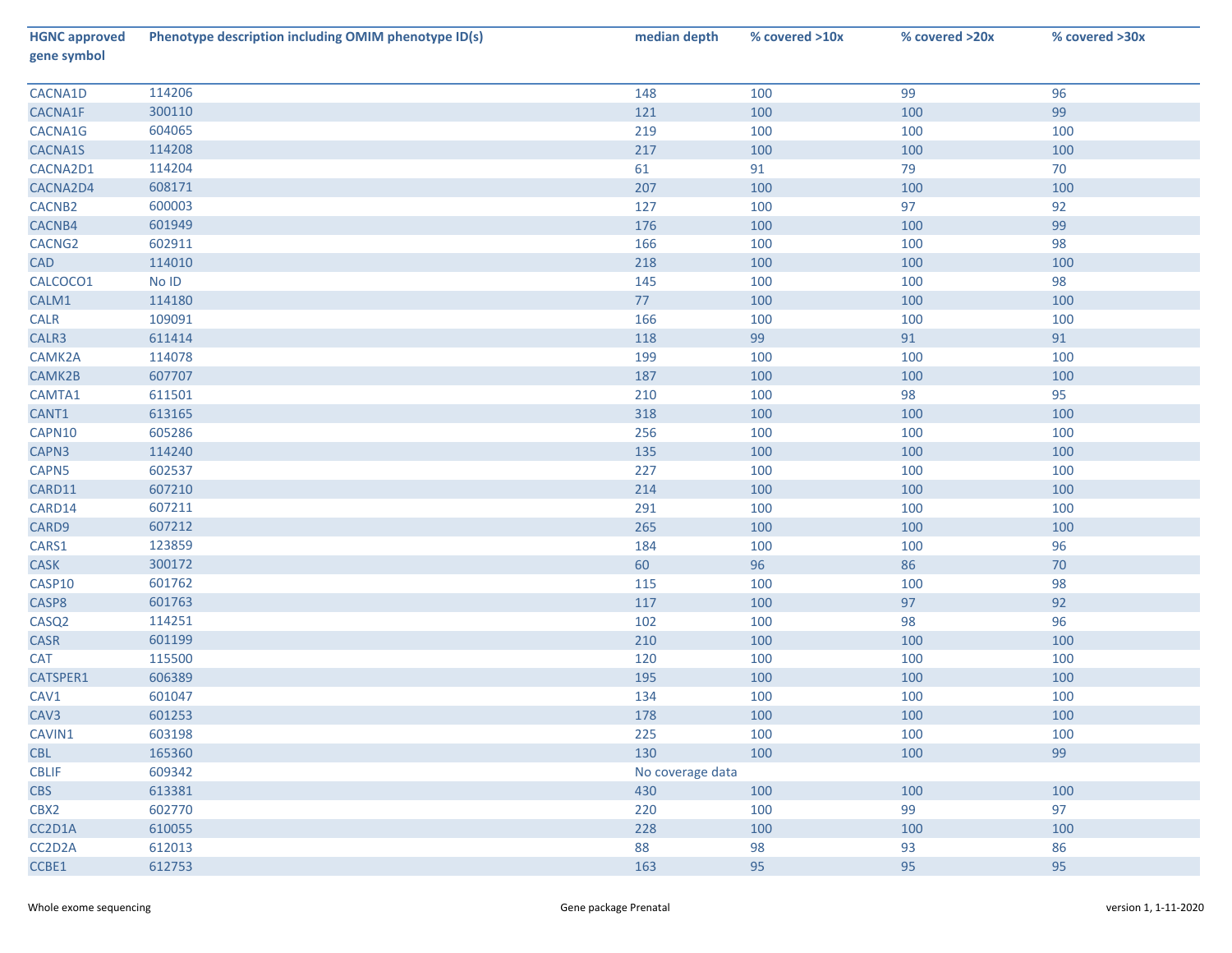| <b>HGNC approved</b><br>gene symbol | Phenotype description including OMIM phenotype ID(s) | median depth | % covered >10x | % covered >20x | % covered >30x |
|-------------------------------------|------------------------------------------------------|--------------|----------------|----------------|----------------|
| CCDC103                             | 614677                                               | 311          | 100            | 100            | 100            |
| ODAD1                               | 615038                                               | 213          | 100            | 100            | 100            |
| CCDC115                             | 613734                                               | 184          | 100            | 100            | 100            |
| CCDC13                              | $\operatorname{\mathsf{No}}$ ID                      | 150          | 100            | 100            | 99             |
| CCDC14                              | 617147                                               | 98           | 94             | 90             | 82             |
| CCDC174                             | 616735                                               | 102          | 87             | 78             | 71             |
| CCDC22                              | 300859                                               | 158          | 100            | 100            | 100            |
| CCDC39                              | 613798                                               | 44           | 80             | 58             | 47             |
| CCDC40                              | 613799                                               | 166          | 100            | 100            | 100            |
| CCDC50                              | 611051                                               | 94           | 100            | 96             | 89             |
| CCDC65                              | 611088                                               | 89           | 100            | 98             | 93             |
| CCDC78                              | 614666                                               | 215          | 100            | 100            | 98             |
| CCDC8                               | 614145                                               | 247          | 100            | 100            | 100            |
| CCDC88C                             | 611204                                               | 187          | 100            | 100            | 98             |
| CCM <sub>2</sub>                    | 607929                                               | 228          | 100            | 100            | 100            |
| CCN <sub>6</sub>                    | 603400                                               | 110          | 100            | 99             | 97             |
| CCNB1                               | 123836                                               | 94           | 100            | 100            | 100            |
| CCND <sub>2</sub>                   | 123833                                               | 152          | 100            | 100            | 100            |
| <b>CCNQ</b>                         | 300708                                               | 126          | 81             | 81             | 81             |
| CCT5                                | 610150                                               | 135          | 100            | 99             | 92             |
| CD151                               | 602243                                               | 200          | 100            | 100            | 100            |
| CD19                                | 107265                                               | 226          | 100            | 100            | 99             |
| CD247                               | 186780                                               | 180          | 100            | 100            | 100            |
| <b>CD27</b>                         | 186711                                               | 205          | 100            | 100            | 100            |
| CD <sub>2</sub> AP                  | 604241                                               | 41           | 96             | 84             | 67             |
| CD320                               | 606475                                               | 320          | 100            | 100            | 100            |
| CD36                                | 173510                                               | 62           | 95             | 88             | 83             |
| CD3D                                | 186790                                               | 150          | 100            | 100            | 100            |
| CD3E                                | 186830                                               | 103          | 100            | 95             | 90             |
| CD3G                                | 186740                                               | 143          | 100            | 100            | 100            |
| CD4                                 | 186940                                               | 187          | 100            | 100            | 100            |
| <b>CD40</b>                         | 109535                                               | 158          | 100            | 100            | 100            |
| CD40LG                              | 300386                                               | 61           | 100            | 92             | 77             |
| <b>CD59</b>                         | 107271                                               | 136          | 100            | 100            | 100            |
| CD79A                               | 112205                                               | 222          | 100            | 99             | 96             |
| CD79B                               | 147245                                               | 197          | 100            | 100            | 100            |
| CD81                                | 186845                                               | 187          | 100            | 100            | 100            |
| CD8A                                | 186910                                               | 221          | 100            | 100            | 100            |
| CD96                                | 606037                                               | 96           | 100            | 100            | 99             |
| CDAN1                               | 607465                                               | 159          | 100            | 100            | 100            |
| CDC45                               | 603465                                               | 172          | 100            | 100            | 100            |
| CDC5L                               | 602868                                               | 68           | 99             | 91             | 81             |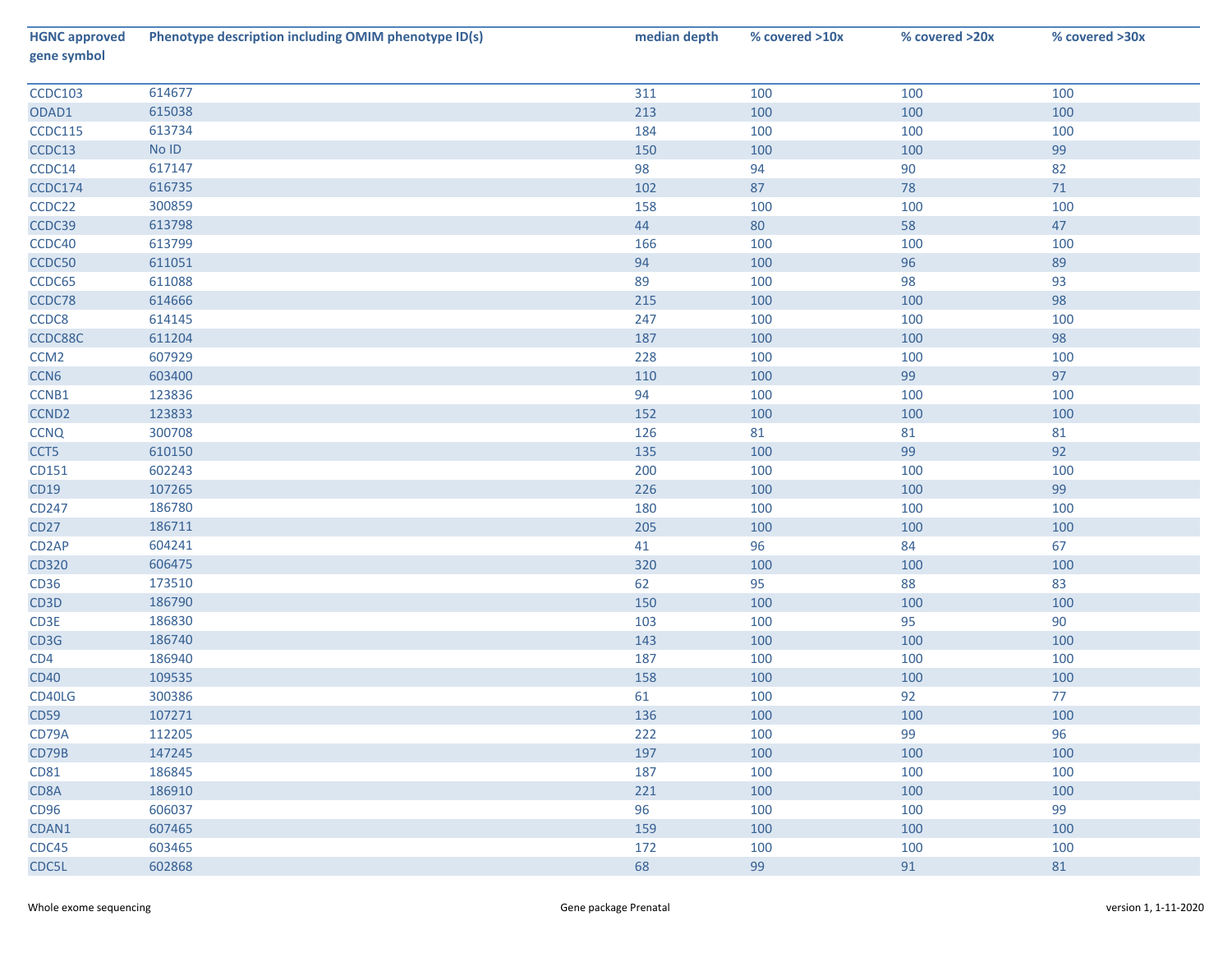| <b>HGNC approved</b><br>gene symbol | Phenotype description including OMIM phenotype ID(s) | median depth | % covered >10x | % covered >20x | % covered >30x |
|-------------------------------------|------------------------------------------------------|--------------|----------------|----------------|----------------|
| CDC6                                | 602627                                               | 186          | 100            | 100            | 98             |
| CDC73                               | 607393                                               | 53           | 100            | 92             | 76             |
| CDH1                                | 192090                                               | 120          | 100            | 100            | 98             |
| CDH <sub>3</sub>                    | 114019                                               | 235          | 100            | 100            | 100            |
| CDH <sub>23</sub>                   | 605516                                               | 257          | 100            | 100            | 100            |
| CDH15                               | 114021                                               | 173          | 100            | 100            | 100            |
| CDHR1                               | 609502                                               | 176          | 100            | 100            | 100            |
| CDK16                               | 311550                                               | $117\,$      | 100            | 100            | 100            |
| CDK5                                | 123831                                               | 223          | 100            | 100            | 100            |
| CDK5RAP2                            | 608201                                               | 113          | 99             | 94             | 90             |
| CDK6                                | 603368                                               | 137          | 98             | 94             | 93             |
| CDKL5                               | 300203                                               | 74           | 97             | 92             | 86             |
| CDKN1B                              | 600778                                               | 257          | 100            | 100            | 100            |
| CDKN1C                              | 600856                                               | 156          | 92             | 87             | 83             |
| CDKN2A                              | 600160                                               | 272          | 100            | 100            | 100            |
| <b>CDON</b>                         | 608707                                               | 123          | 99             | 97             | 95             |
| <b>CDSN</b>                         | 602593                                               | 213          | 100            | 100            | 100            |
| CDT1                                | 605525                                               | 222          | 100            | 100            | 98             |
| CEACAM16                            | 614591                                               | 211          | 100            | 100            | 100            |
| <b>CEBPA</b>                        | 116897                                               | 177          | 100            | 100            | 94             |
| <b>CEBPE</b>                        | 600749                                               | 294          | 100            | 100            | 100            |
| <b>CEL</b>                          | 114840                                               | 254          | 97             | 95             | 91             |
| <b>CENPJ</b>                        | 609279                                               | 97           | 97             | 93             | 89             |
| <b>CEP104</b>                       | 616690                                               | 94           | 100            | 99             | 95             |
| <b>CEP120</b>                       | 613446                                               | 84           | 99             | 94             | 89             |
| <b>CEP135</b>                       | 611423                                               | 42           | 92             | 74             | 57             |
| <b>CEP152</b>                       | 613529                                               | 79           | 93             | 86             | 81             |
| CEP164                              | 614848                                               | 149          | 100            | 100            | 100            |
| <b>CEP19</b>                        | 615586                                               | 97           | 100            | 100            | 100            |
| <b>CEP290</b>                       | 610142                                               | 35           | $74$           | 58             | 45             |
| <b>CEP41</b>                        | 610523                                               | 83           | 100            | 94             | 91             |
| <b>CEP57</b>                        | 607951                                               | 58           | 99             | 89             | 75             |
| <b>CEP63</b>                        | 614724                                               | 50           | 97             | 81             | 65             |
| <b>CEP89</b>                        | 615470                                               | 103          | 95             | 89             | 87             |
| <b>CERKL</b>                        | 608381                                               | 82           | 100            | 94             | 81             |
| CERS3                               | 615276                                               | 66           | 100            | 100            | 92             |
| CES1                                | 114835                                               | 132          | 77             | 77             | 77             |
| <b>CETP</b>                         | 118470                                               | 174          | 100            | 100            | 100            |
| <b>CFAP298</b>                      | 615494                                               | 113          | 100            | 91             | 87             |
| <b>CFAP410</b>                      | 603191                                               | 250          | 100            | 100            | 100            |
| CFAP53                              | 614759                                               | 78           | 89             | 80             | 74             |
| CFC1                                | 605194                                               | 59           | 33             | 33             | 30             |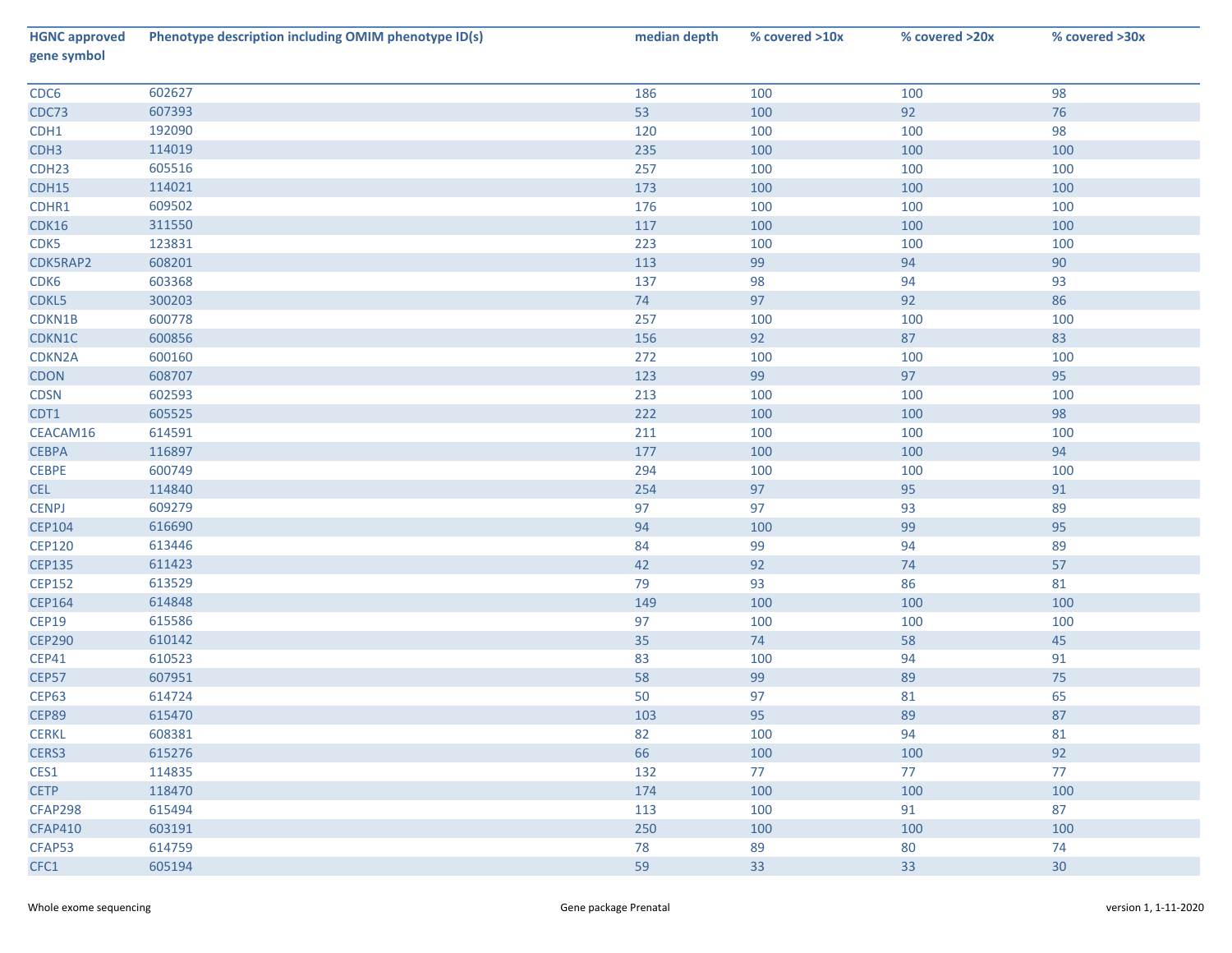| <b>HGNC approved</b><br>gene symbol | Phenotype description including OMIM phenotype ID(s) | median depth | % covered >10x | % covered >20x | % covered >30x |
|-------------------------------------|------------------------------------------------------|--------------|----------------|----------------|----------------|
| CFD                                 | 134350                                               | 226          | 100            | 100            | 100            |
| <b>CFH</b>                          | 134370                                               | 78           | 95             | 89             | 81             |
| CFHR5                               | 608593                                               | 65           | 98             | 90             | 80             |
| <b>CFI</b>                          | 217030                                               | 78           | 96             | 92             | 89             |
| CFL <sub>2</sub>                    | 601443                                               | 39           | 86             | 79             | 75             |
| <b>CFP</b>                          | 300383                                               | 156          | 100            | 100            | 100            |
| <b>CFTR</b>                         | 602421                                               | 124          | 98             | 94             | 88             |
| CHAMP1                              | 616327                                               | 157          | 100            | 100            | 100            |
| <b>CHAT</b>                         | 118490                                               | 172          | 100            | 100            | 99             |
| CHD <sub>2</sub>                    | 602119                                               | 82           | 98             | 92             | 84             |
| CHD <sub>3</sub>                    | 602120                                               | 152          | 98             | 96             | 95             |
| CHD4                                | 603277                                               | 129          | 100            | 99             | 97             |
| CHD7                                | 608892                                               | 167          | 100            | 99             | 97             |
| CHD <sub>8</sub>                    | 610528                                               | 185          | 100            | 100            | 99             |
| CHKB                                | 612395                                               | 373          | 100            | 100            | 100            |
| CHM                                 | 300390                                               | 47           | 87             | 79             | 69             |
| CHMP1A                              | 164010                                               | 202          | 100            | 100            | 100            |
| CHMP2B                              | 609512                                               | 44           | 85             | 75             | 54             |
| CHMP4B                              | 610897                                               | 116          | 100            | 100            | 100            |
| CHN1                                | 118423                                               | 72           | 100            | 95             | 88             |
| CHRDL1                              | 300350                                               | 73           | 100            | 98             | $90\,$         |
| CHRM3                               | 118494                                               | 196          | 100            | 100            | 100            |
| CHRNA1                              | 100690                                               | 121          | 100            | 100            | 100            |
| CHRNA2                              | 118502                                               | 314          | 100            | 100            | 100            |
| CHRNA4                              | 118504                                               | 386          | 100            | 100            | 99             |
| CHRNB1                              | 100710                                               | 155          | 100            | 100            | 99             |
| CHRNB2                              | 118507                                               | 245          | 100            | 100            | 100            |
| <b>CHRND</b>                        | 100720                                               | 163          | 100            | 100            | 100            |
| <b>CHRNE</b>                        | 100725                                               | 237          | 100            | 100            | 100            |
| <b>CHRNG</b>                        | 100730                                               | 180          | 100            | 100            | 100            |
| CHST14                              | 608429                                               | 278          | 100            | 100            | 98             |
| CHST3                               | 603799                                               | 345          | 100            | 100            | 100            |
| CHST6                               | 605294                                               | 533          | 100            | 100            | 100            |
| CHSY1                               | 608183                                               | 141          | 97             | 94             | 94             |
| <b>CHUK</b>                         | 600664                                               | 76           | 99             | 96             | 87             |
| CIB <sub>2</sub>                    | 605564                                               | 185          | 100            | 100            | 100            |
| <b>CIC</b>                          | 612082                                               | 232          | 100            | 100            | 100            |
| <b>CIITA</b>                        | 600005                                               | 286          | 100            | 100            | 100            |
| CISD <sub>2</sub>                   | 611507                                               | 97           | 76             | 76             | 76             |
| <b>CIT</b>                          | 605629                                               | 131          | 100            | 100            | 99             |
| CITED <sub>2</sub>                  | 602937                                               | 154          | 100            | 100            | 100            |
| CKAP2L                              | 616174                                               | 100          | 88             | 88             | 84             |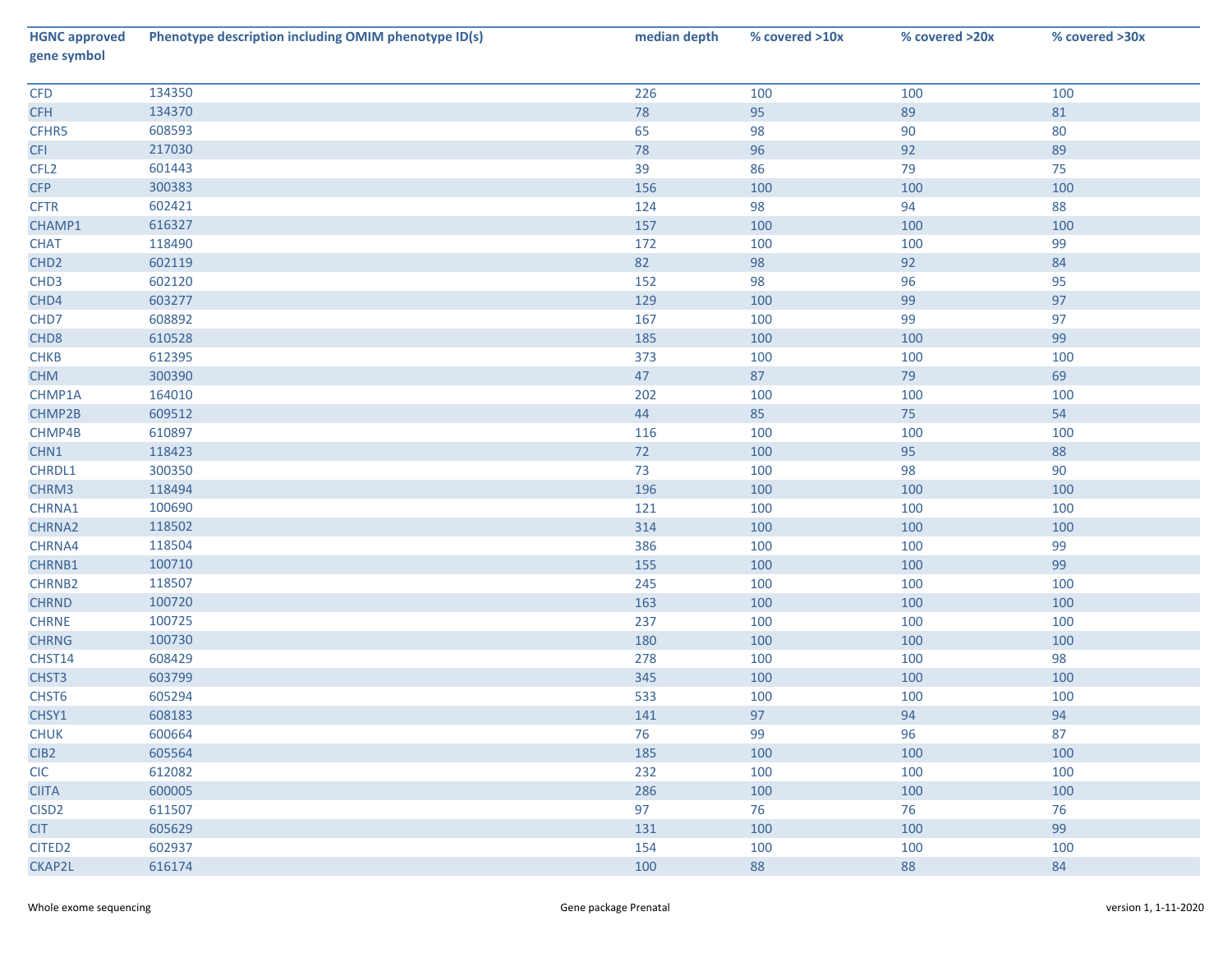| <b>HGNC approved</b><br>gene symbol | Phenotype description including OMIM phenotype ID(s) | median depth | % covered >10x | % covered >20x | % covered >30x |
|-------------------------------------|------------------------------------------------------|--------------|----------------|----------------|----------------|
| CLCF1                               | 607672                                               | 225          | 100            | 100            | 100            |
| CLCN1                               | 118425                                               | 152          | 100            | 100            | 100            |
| CLCN <sub>2</sub>                   | 600570                                               | 275          | 100            | 100            | 100            |
| CLCN4                               | 302910                                               | 141          | 100            | 100            | 98             |
| CLCN <sub>5</sub>                   | 300008                                               | 118          | 100            | 96             | 91             |
| CLCN7                               | 602727                                               | 244          | 100            | 100            | 100            |
| <b>CLCNKA</b>                       | 602024                                               | 213          | 100            | 100            | 99             |
| <b>CLCNKB</b>                       | 602023                                               | 213          | 100            | 100            | 99             |
| CLDN1                               | 603718                                               | 125          | 100            | 100            | 100            |
| CLDN14                              | 605608                                               | 601          | 100            | 100            | 100            |
| CLDN16                              | 603959                                               | 120          | 100            | 100            | 100            |
| CLDN19                              | 610036                                               | 369          | 100            | 100            | 100            |
| CLEC16A                             | 611303                                               | 141          | 100            | 99             | 96             |
| CLEC7A                              | 606264                                               | 76           | 100            | 100            | 97             |
| CLIC <sub>2</sub>                   | 300138                                               | 52           | 100            | 95             | 82             |
| CLIP1                               | 179838                                               | 122          | 96             | 92             | 91             |
| <b>CLMP</b>                         | 611693                                               | 155          | 100            | 100            | 100            |
| CLN3                                | 607042                                               | 211          | 100            | 100            | 100            |
| CLN5                                | 608102                                               | 113          | 100            | 93             | 89             |
| CLN6                                | 606725                                               | 264          | 100            | 100            | 100            |
| CLN8                                | 607837                                               | 195          | 100            | 100            | 100            |
| CLP1                                | 608757                                               | 213          | 100            | 100            | 100            |
| <b>CLPB</b>                         | 616254                                               | 209          | 100            | 100            | 100            |
| <b>CLPP</b>                         | 601119                                               | 139          | 100            | 100            | 100            |
| <b>CLPS</b>                         | 120105                                               | 247          | 100            | 100            | 100            |
| <b>CLPX</b>                         | 615611                                               | $81\,$       | 100            | 99             | 94             |
| CLRN1                               | 606397                                               | 92           | 100            | 96             | 92             |
| <b>CLTC</b>                         | 118955                                               | 84           | 100            | 98             | 93             |
| <b>CNBP</b>                         | 116955                                               | 117          | 100            | 98             | 95             |
| CNDP1                               | 609064                                               | 109          | 100            | 100            | 98             |
| CNGA1                               | 123825                                               | 76           | 96             | 89             | 81             |
| CNGA3                               | 600053                                               | 183          | 100            | 100            | 100            |
| CNGB1                               | 600724                                               | 133          | 100            | 100            | 98             |
| CNGB3                               | 605080                                               | 83           | 97             | 91             | 86             |
| CNKSR2                              | 300724                                               | 49           | 96             | 82             | 65             |
| CNNM <sub>2</sub>                   | 607803                                               | 209          | 100            | 100            | 97             |
| CNNM4                               | 607805                                               | 260          | 100            | 100            | 99             |
| CNOT3                               | 604910                                               | 203          | 100            | 100            | 99             |
| CNTN1                               | 600016                                               | 78           | 100            | 98             | 91             |
| CNTNAP2                             | 604569                                               | 119          | 100            | 100            | 99             |
| CNTNAP4                             | 610518                                               | 86           | 99             | 97             | 92             |
| COA5                                | 613920                                               | 159          | 100            | 91             | 78             |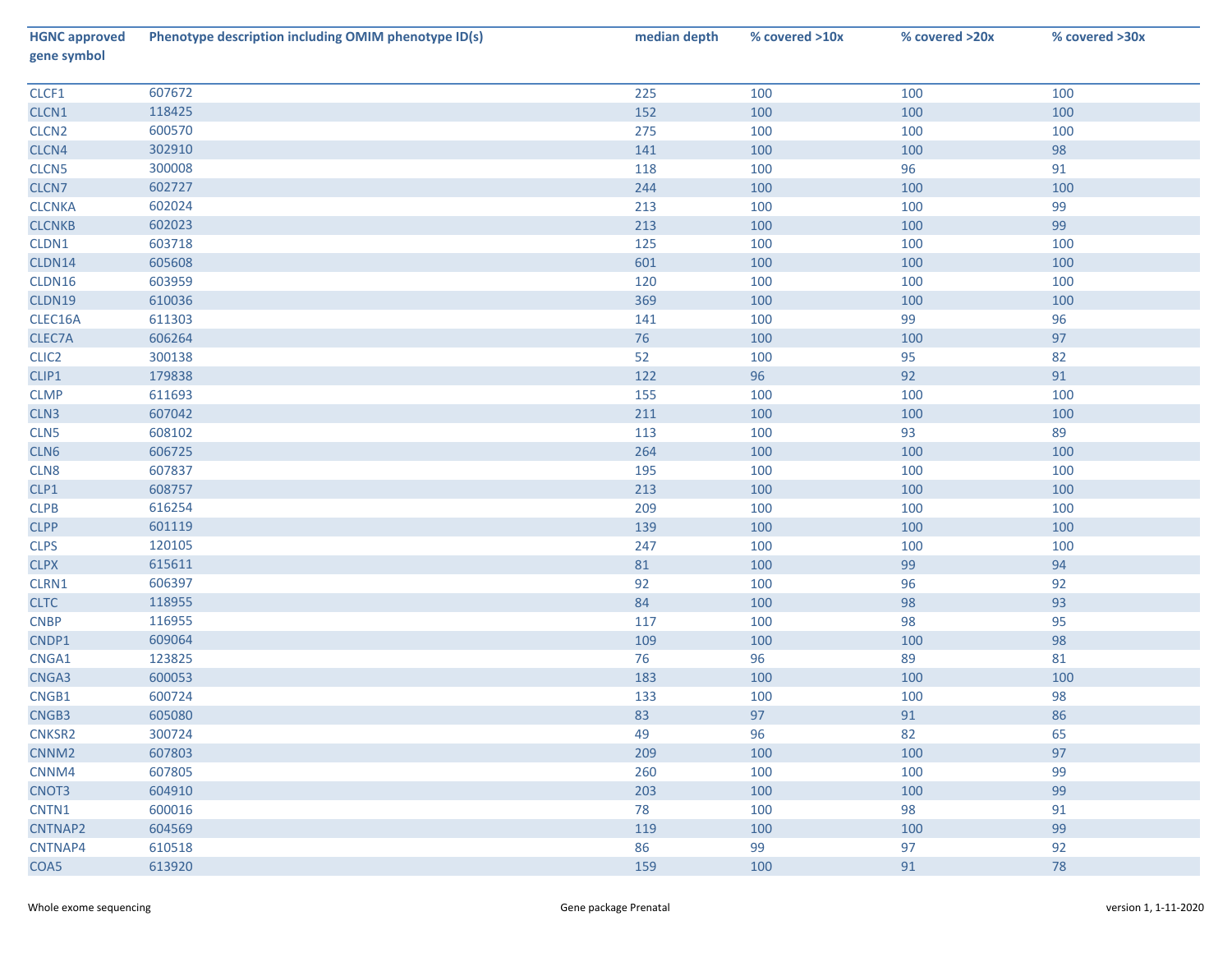| <b>HGNC approved</b><br>gene symbol | Phenotype description including OMIM phenotype ID(s) | median depth | % covered >10x | % covered >20x | % covered >30x |
|-------------------------------------|------------------------------------------------------|--------------|----------------|----------------|----------------|
| <b>COASY</b>                        | 609855                                               | 239          | 100            | 100            | 100            |
| <b>COCH</b>                         | 603196                                               | 137          | 100            | 100            | 99             |
| COG1                                | 606973                                               | 164          | 100            | 100            | 99             |
| COG <sub>2</sub>                    | 606974                                               | 81           | 96             | 92             | 89             |
| COG4                                | 606976                                               | 150          | 100            | 100            | 100            |
| COG5                                | 606821                                               | 73           | 95             | 92             | 85             |
| COG6                                | 606977                                               | 66           | 94             | 83             | 74             |
| COG7                                | 606978                                               | 172          | 100            | 100            | 100            |
| COG8                                | 606979                                               | 164          | 100            | 100            | 100            |
| <b>COL10A1</b>                      | 120110                                               | 266          | 100            | 100            | 100            |
| <b>COL11A1</b>                      | 120280                                               | 86           | 99             | 95             | 89             |
| <b>COL11A2</b>                      | 120290                                               | 186          | 100            | 100            | 99             |
| COL12A1                             | 120320                                               | 105          | 97             | 95             | 92             |
| <b>COL17A1</b>                      | 113811                                               | 157          | 100            | 98             | 97             |
| COL18A1                             | 120328                                               | 247          | 100            | 100            | 100            |
| COL1A1                              | 120150                                               | 246          | 100            | 100            | 100            |
| COL1A2                              | 120160                                               | 131          | 98             | 97             | 96             |
| COL2A1                              | 120140                                               | 203          | 100            | 100            | 99             |
| COL3A1                              | 120180                                               | 113          | 100            | 98             | 95             |
| COL4A1                              | 120130                                               | 121          | 100            | 99             | 96             |
| COL4A2                              | 120090                                               | 196          | 100            | 100            | 99             |
| COL4A3                              | 120070                                               | 132          | 100            | 99             | 97             |
| CERT1                               | 604677                                               | 95           | 96             | 92             | 89             |
| COL4A4                              | 120131                                               | 123          | 100            | 99             | 97             |
| COL4A5                              | 303630                                               | 84           | 99             | 97             | 92             |
| COL5A1                              | 120215                                               | 212          | 100            | 100            | 100            |
| COL5A2                              | 120190                                               | 108          | 99             | 99             | 98             |
| COL6A1                              | 120220                                               | 286          | 100            | 100            | 100            |
| COL6A2                              | 120240                                               | 353          | 100            | 100            | 100            |
| COL6A3                              | 120250                                               | 210          | 100            | 100            | 99             |
| COL7A1                              | 120120                                               | 279          | 100            | 100            | 100            |
| COL8A2                              | 120252                                               | 153          | 100            | 100            | 100            |
| COL9A1                              | 120210                                               | 99           | 100            | 98             | 96             |
| COL9A2                              | 120260                                               | 153          | 100            | 100            | 100            |
| COL9A3                              | 120270                                               | 185          | 100            | 100            | 100            |
| COLEC10                             | 607620                                               | 117          | 100            | 100            | 99             |
| COLEC11                             | 612502                                               | 234          | 100            | 100            | 100            |
| COLGALT1                            | 617531                                               | 178          | 100            | 99             | 95             |
| <b>COLQ</b>                         | 603033                                               | 143          | 100            | 98             | 95             |
| <b>COMP</b>                         | 600310                                               | 286          | 100            | 100            | 100            |
| COQ <sub>2</sub>                    | 609825                                               | 79           | 98             | 92             | 82             |
| COQ4                                | 612898                                               | 176          | 100            | 100            | 97             |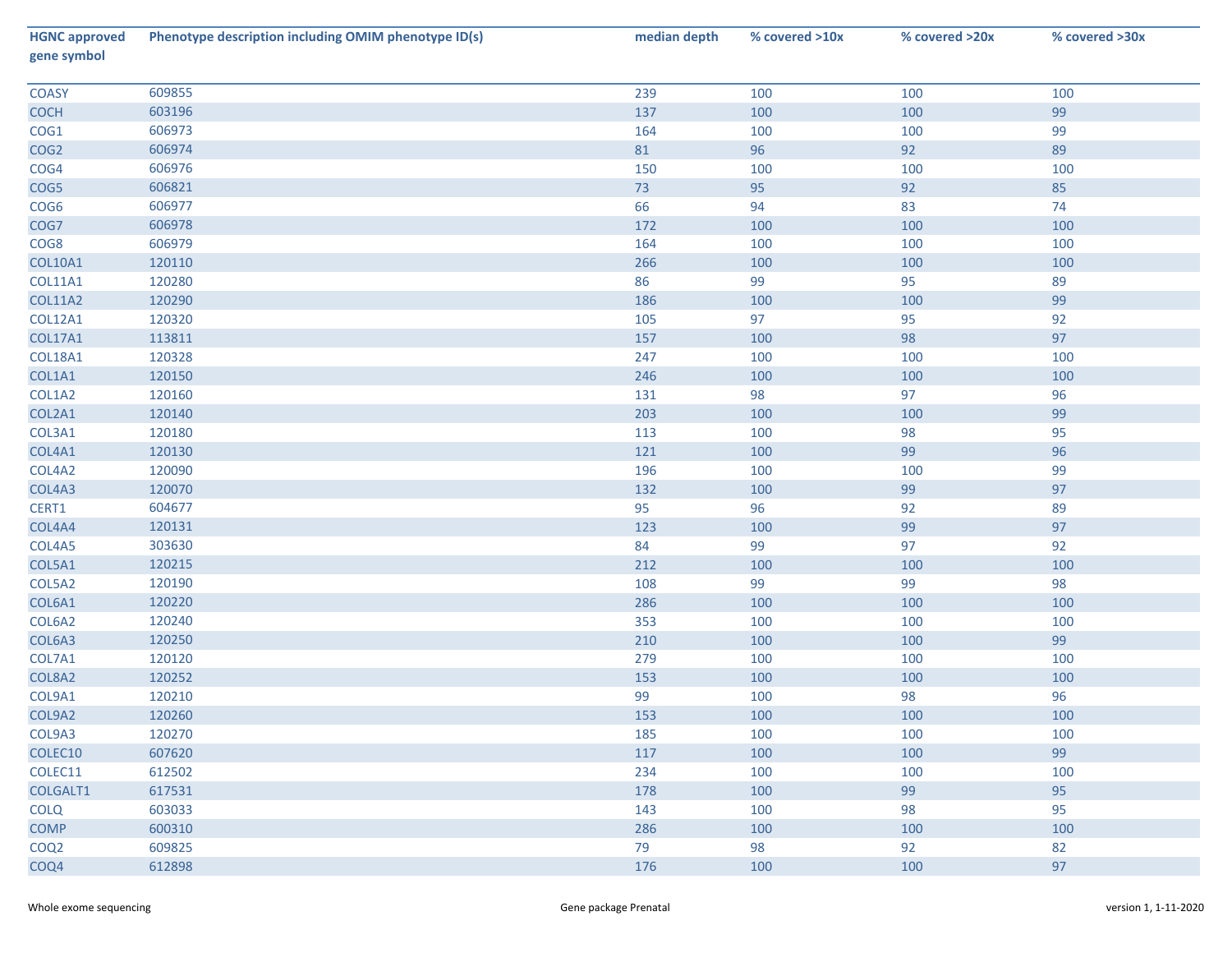| <b>HGNC approved</b><br>gene symbol | Phenotype description including OMIM phenotype ID(s) | median depth | % covered >10x | % covered >20x | % covered >30x |
|-------------------------------------|------------------------------------------------------|--------------|----------------|----------------|----------------|
| COQ6                                | 614647                                               | 206          | 100            | 99             | 97             |
| COQ8A                               | 606980                                               | 250          | 100            | 100            | 100            |
| COQ8B                               | 615567                                               | 212          | 100            | 100            | 100            |
| COQ9                                | 612837                                               | 123          | 100            | 100            | 100            |
| <b>CORIN</b>                        | 605236                                               | 110          | 100            | 99             | 97             |
| CORO1A                              | 605000                                               | 287          | 92             | 92             | 92             |
| COX10                               | 602125                                               | 177          | 100            | 99             | 94             |
| COX14                               | 614478                                               | 154          | 100            | 100            | 100            |
| COX15                               | 603646                                               | 137          | 100            | 100            | 100            |
| COX20                               | 614698                                               | 62           | 99             | 86             | 64             |
| <b>COX412</b>                       | 607976                                               | 245          | 100            | 100            | 100            |
| COX6B1                              | 124089                                               | 158          | 100            | 100            | 100            |
| COX7B                               | 300885                                               | 37           | 100            | 55             | 52             |
| CP                                  | 117700                                               | 92           | 99             | 98             | 94             |
| CPA6                                | 609562                                               | 99           | 96             | 94             | 91             |
| CPLANE1                             | 614571                                               | 75           | 97             | 93             | 86             |
| CPN1                                | 603103                                               | 169          | 100            | 100            | 100            |
| <b>CPOX</b>                         | 612732                                               | 103          | 100            | 100            | 100            |
| CPS1                                | 608307                                               | 101          | 100            | 100            | 99             |
| CPT1A                               | 600528                                               | 163          | 100            | 100            | 99             |
| CPT <sub>2</sub>                    | 600650                                               | 187          | 100            | 100            | 100            |
| CR <sub>2</sub>                     | 120650                                               | 122          | 99             | 99             | $96\,$         |
| <b>CRADD</b>                        | 603454                                               | 228          | 100            | 100            | 96             |
| CRB1                                | 604210                                               | 214          | 100            | 100            | 100            |
| CRB <sub>2</sub>                    | 609720                                               | 229          | 100            | 100            | 100            |
| <b>CRBN</b>                         | 609262                                               | 78           | 95             | 93             | 86             |
| CREB1                               | 123810                                               | 91           | 100            | 100            | 99             |
| CREB3L1                             | 616215                                               | 178          | 100            | 100            | 100            |
| <b>CREBBP</b>                       | 600140                                               | 275          | 99             | 99             | 98             |
| CRELD1                              | 607170                                               | 246          | 100            | 99             | 98             |
| CRLF1                               | 604237                                               | 269          | 93             | 91             | 91             |
| <b>CRPPA</b>                        | 614631                                               | 76           | 97             | 84             | $77\,$         |
| <b>CRTAP</b>                        | 605497                                               | 155          | 100            | 100            | 100            |
| CRTC1                               | 607536                                               | 206          | 100            | 100            | 100            |
| <b>CRX</b>                          | 602225                                               | 158          | 100            | 100            | 100            |
| <b>CRYAA</b>                        | 123580                                               | 511          | 100            | 100            | 100            |
| <b>CRYAB</b>                        | 123590                                               | 160          | 100            | 100            | 100            |
| CRYBA1                              | 123610                                               | 123          | 100            | 100            | 100            |
| CRYBA4                              | 123631                                               | 170          | 100            | 100            | 100            |
| CRYBB1                              | 600929                                               | 315          | 100            | 100            | 100            |
| CRYBB2                              | 123620                                               | 282          | 100            | 100            | 100            |
| CRYBB3                              | 123630                                               | 274          | 100            | 100            | 100            |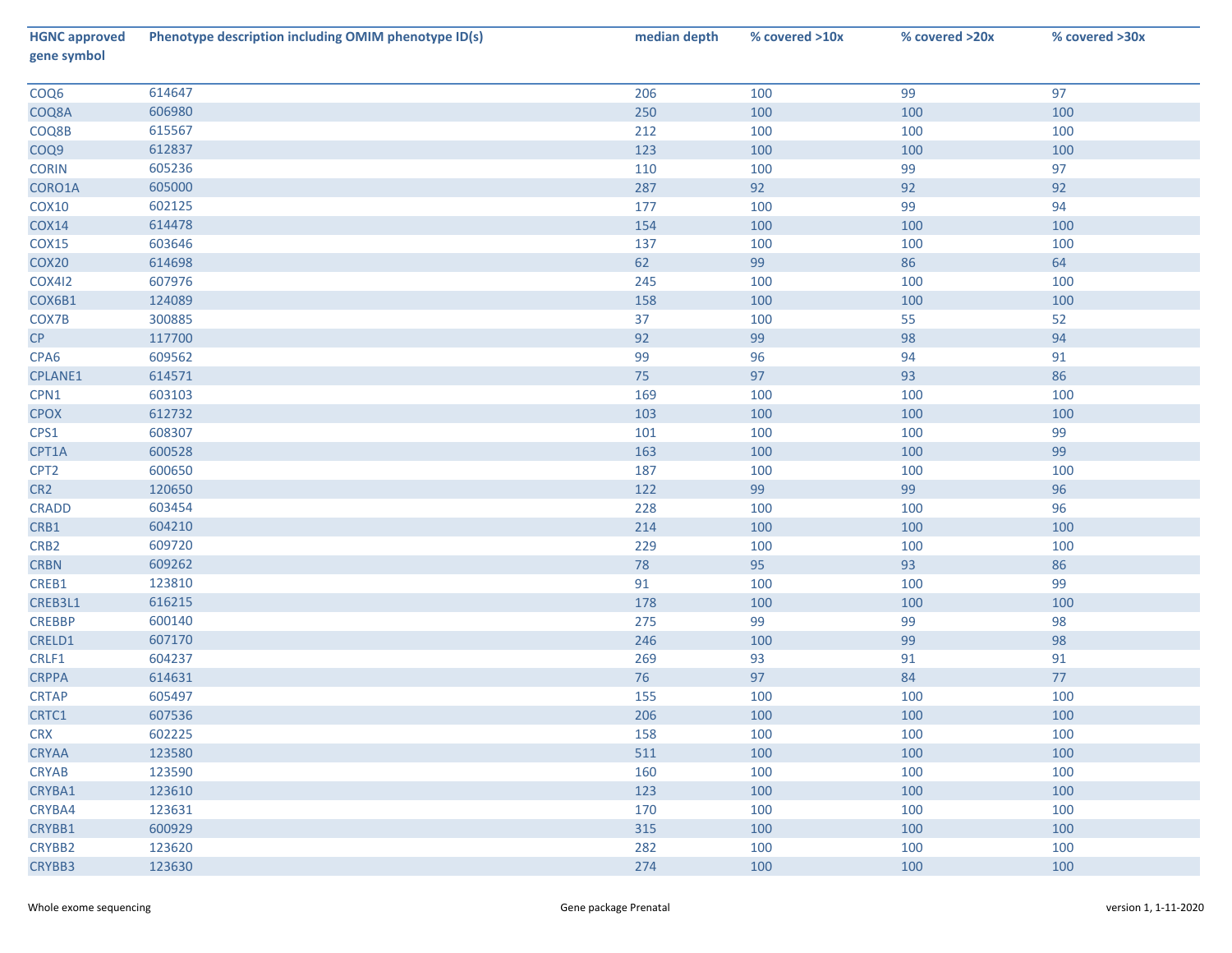| <b>HGNC approved</b><br>gene symbol | Phenotype description including OMIM phenotype ID(s) | median depth | % covered >10x | % covered >20x | % covered >30x |
|-------------------------------------|------------------------------------------------------|--------------|----------------|----------------|----------------|
| <b>CRYGB</b>                        | 123670                                               | 138          | 100            | 100            | 100            |
| <b>CRYGC</b>                        | 123680                                               | 201          | 100            | 100            | 100            |
| <b>CRYGD</b>                        | 123690                                               | 258          | 100            | 100            | 100            |
| <b>CRYGS</b>                        | 123730                                               | 304          | 100            | 100            | 100            |
| <b>CRYM</b>                         | 123740                                               | 142          | 100            | 100            | 100            |
| CSF1R                               | 164770                                               | 205          | 100            | 100            | 100            |
| CSF2RA                              | 306250                                               | 47           | 46             | 45             | 40             |
| CSF2RB                              | 138981                                               | 226          | 100            | 100            | 100            |
| CSF3R                               | 138971                                               | 236          | 100            | 100            | 100            |
| CSGALNACT1                          | 616615                                               | 159          | 100            | 100            | 98             |
| CSNK1D                              | 600864                                               | 194          | 100            | 100            | 100            |
| CSNK2A1                             | 115440                                               | 110          | 100            | 94             | 94             |
| CSPP1                               | 611654                                               | 68           | 99             | 91             | 80             |
| CSRP3                               | 600824                                               | 176          | 100            | 100            | 100            |
| CST <sub>3</sub>                    | 604312                                               | 186          | 100            | 100            | 100            |
| <b>CSTA</b>                         | 184600                                               | 45           | 100            | 75             | 66             |
| <b>CSTB</b>                         | 601145                                               | 132          | 100            | 100            | 100            |
| CTBP1                               | 602618                                               | 244          | 100            | 94             | 92             |
| CTC1                                | 613129                                               | 174          | 100            | 100            | 100            |
| <b>CTCF</b>                         | 604167                                               | 114          | 100            | 96             | 92             |
| CTDP1                               | 604927                                               | 173          | 100            | 100            | 100            |
| <b>CTH</b>                          | 607657                                               | 91           | 100            | 98             | 92             |
| CTHRC1                              | 610635                                               | 111          | 100            | 100            | 97             |
| CTNNA2                              | 114025                                               | 106          | 100            | 98             | 93             |
| CTNNA3                              | 607667                                               | 93           | 100            | 100            | 97             |
| CTNNB1                              | 116806                                               | 133          | 100            | 100            | 99             |
| CTNND1                              | 601045                                               | 149          | 100            | 99             | 95             |
| CTNND2                              | 604275                                               | 154          | 98             | 96             | 95             |
| <b>CTNS</b>                         | 606272                                               | 147          | 100            | 97             | 90             |
| <b>CTSA</b>                         | 613111                                               | 181          | 100            | 100            | 100            |
| <b>CTSC</b>                         | 602365                                               | 182          | 100            | 100            | 100            |
| <b>CTSD</b>                         | 116840                                               | 278          | 100            | 100            | 100            |
| <b>CTSF</b>                         | 603539                                               | 232          | 100            | 98             | 96             |
| <b>CTSK</b>                         | 601105                                               | 108          | 100            | 100            | 100            |
| CTTNBP2                             | 609772                                               | 124          | 100            | 99             | 95             |
| <b>CUBN</b>                         | 602997                                               | 107          | 100            | 99             | 96             |
| CUL3                                | 603136                                               | 51           | 95             | 83             | 70             |
| CUL4B                               | 300304                                               | 43           | 90             | 77             | 62             |
| CUL7                                | 609577                                               | 281          | 100            | 100            | 100            |
| <b>CWF19L1</b>                      | 616120                                               | 91           | 100            | 94             | 88             |
| CXCR4                               | 162643                                               | 190          | 100            | 100            | 100            |
| CXorf56                             | 301012                                               | 66           | 100            | 100            | 96             |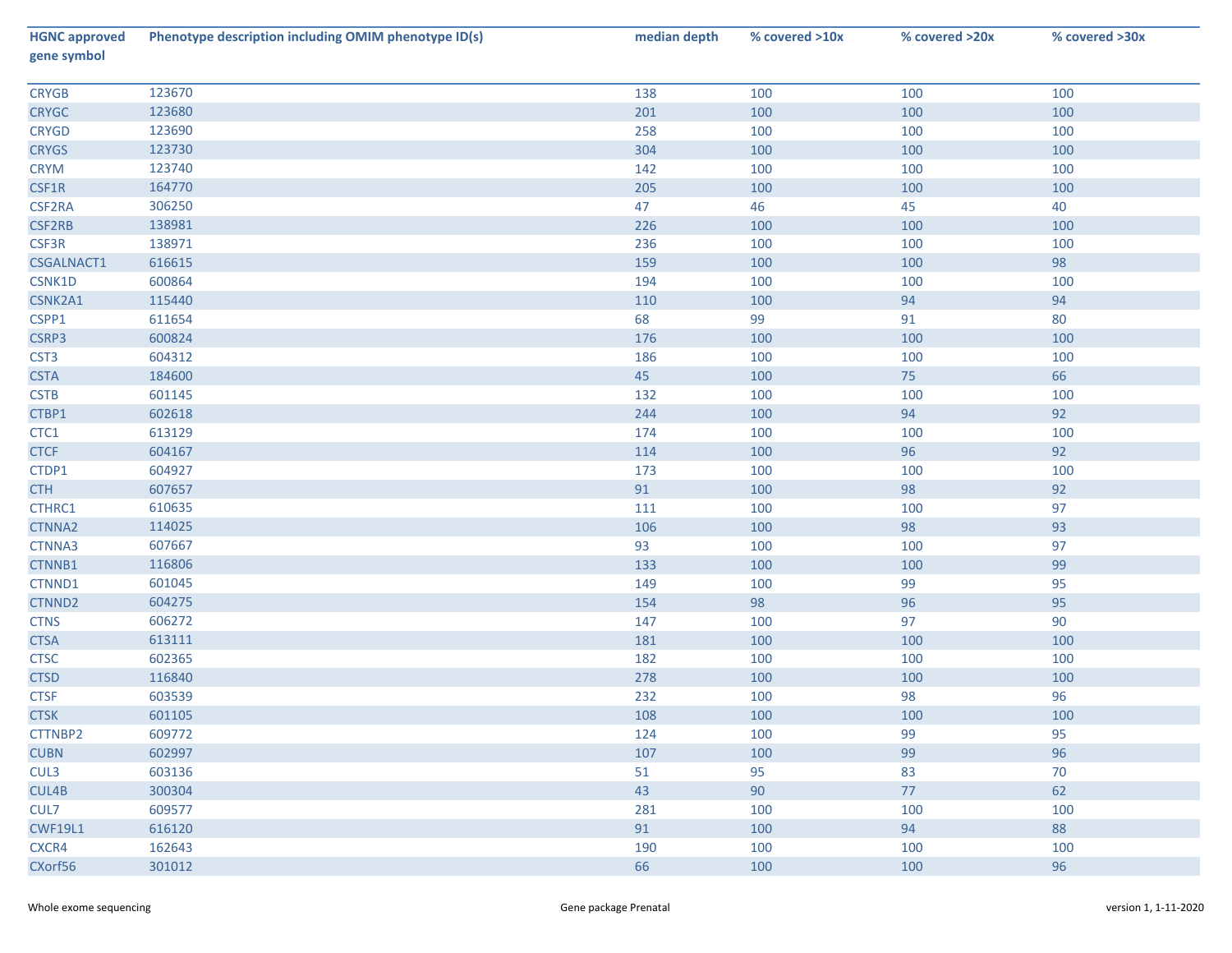| <b>HGNC approved</b><br>gene symbol | Phenotype description including OMIM phenotype ID(s) | median depth | % covered >10x | % covered >20x | % covered >30x |
|-------------------------------------|------------------------------------------------------|--------------|----------------|----------------|----------------|
| CYB5A                               | 613218                                               | 109          | 100            | 95             | 89             |
| CYB5R3                              | 613213                                               | 188          | 100            | 100            | 100            |
| <b>CYBA</b>                         | 608508                                               | 164          | 100            | 98             | 96             |
| <b>CYBB</b>                         | 300481                                               | 65           | 100            | 98             | 91             |
| CYC1                                | 123980                                               | 228          | 100            | 100            | 100            |
| <b>CYCS</b>                         | 123970                                               | 126          | 100            | 100            | 100            |
| <b>CYLD</b>                         | 605018                                               | 81           | 97             | 88             | 74             |
| CYP11A1                             | 118485                                               | 205          | 100            | 100            | 100            |
| CYP11B1                             | 610613                                               | 301          | 100            | 100            | 100            |
| CYP11B2                             | 124080                                               | 299          | 100            | 100            | 100            |
| CYP17A1                             | 609300                                               | 201          | 100            | 97             | 94             |
| CYP19A1                             | 107910                                               | 101          | 100            | 100            | 98             |
| CYP1B1                              | 601771                                               | 364          | 100            | 100            | 100            |
| <b>CYP21A2</b>                      | 613815                                               | 193          | 100            | 100            | 100            |
| CYP24A1                             | 126065                                               | 138          | 100            | 100            | 100            |
| <b>CYP26B1</b>                      | 605207                                               | 414          | 100            | 100            | 100            |
| <b>CYP26C1</b>                      | 608428                                               | 210          | 100            | 100            | 100            |
| CYP27A1                             | 606530                                               | 295          | 100            | 100            | 100            |
| CYP27B1                             | 609506                                               | 256          | 100            | 100            | 100            |
| CYP2A6                              | 122720                                               | 238          | 100            | 100            | 100            |
| CYP2B6                              | 123930                                               | 178          | 100            | 100            | 98             |
| <b>CYP2C19</b>                      | 124020                                               | 123          | 100            | 95             | 86             |
| CYP2C8                              | 601129                                               | 88           | 99             | 97             | 93             |
| CYP2C9                              | 601130                                               | 115          | 96             | 86             | 83             |
| CYP2R1                              | 608713                                               | 135          | 100            | 96             | 92             |
| CYP2U1                              | 610670                                               | 143          | 100            | 100            | 99             |
| CYP46A1                             | 604087                                               | 148          | 100            | 100            | 100            |
| CYP4F22                             | 611495                                               | 225          | 100            | 100            | 100            |
| CYP4V2                              | 608614                                               | 105          | 98             | 93             | 88             |
| CYP7A1                              | 118455                                               | 117          | 100            | 100            | 99             |
| CYP7B1                              | 603711                                               | 111          | 100            | 99             | 94             |
| D2HGDH                              | 609186                                               | 269          | 100            | 100            | 100            |
| DAB1                                | 603448                                               | 135          | 100            | 98             | 93             |
| DAG1                                | 128239                                               | 269          | 100            | 100            | 100            |
| DARS1                               | 603084                                               | 56           | 96             | 88             | 76             |
| DARS2                               | 610956                                               | 79           | 100            | 96             | 94             |
| <b>DAZL</b>                         | 601486                                               | 38           | 82             | 65             | 52             |
| <b>DBH</b>                          | 609312                                               | 256          | 100            | 100            | 100            |
| <b>DBT</b>                          | 248610                                               | 70           | 100            | 93             | 83             |
| DCAF17                              | 612515                                               | 71           | 100            | 99             | 93             |
| <b>DCC</b>                          | 120470                                               | 114          | 100            | 100            | 98             |
| DCHS1                               | 603057                                               | 292          | 100            | 100            | 100            |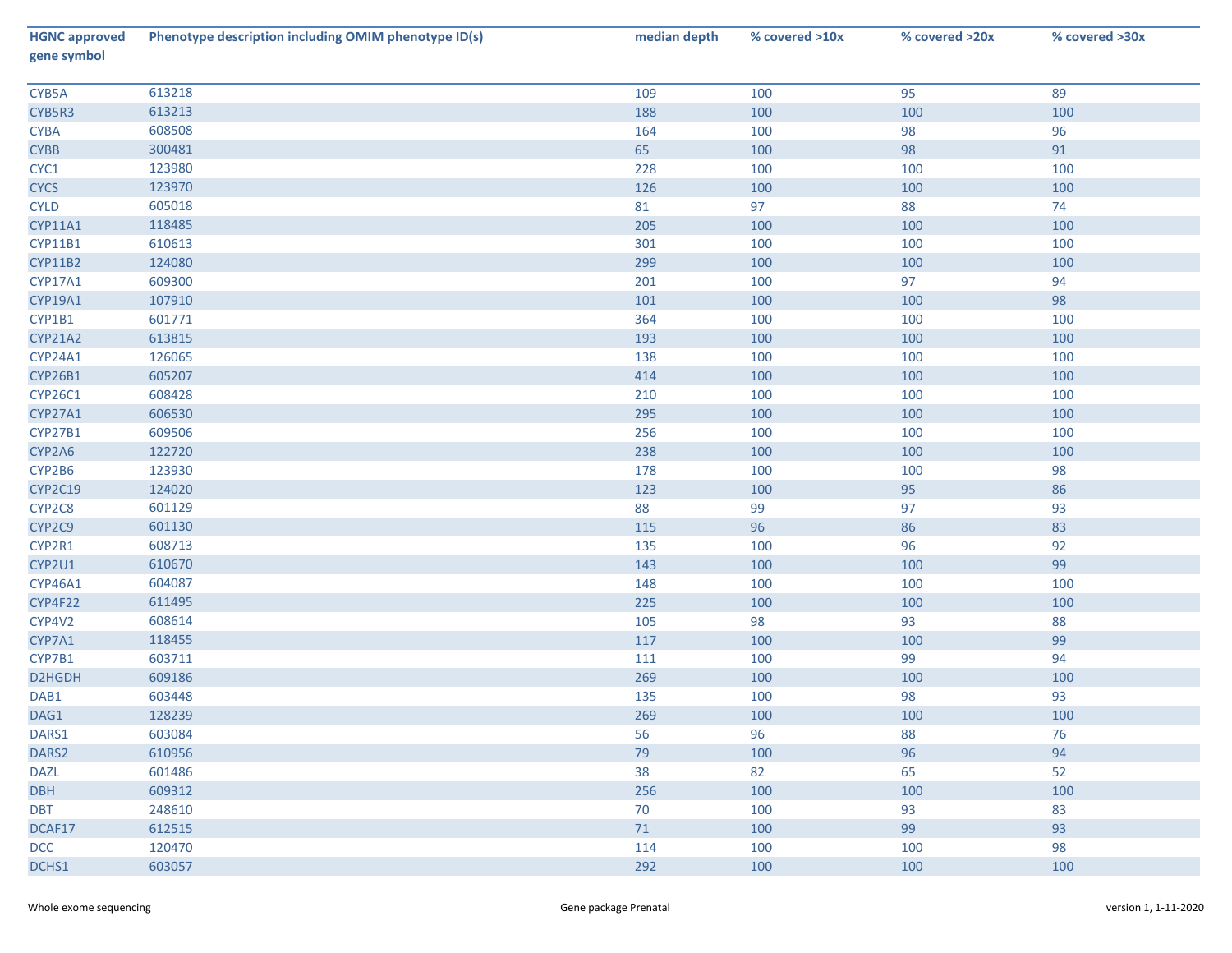| <b>HGNC approved</b><br>gene symbol | Phenotype description including OMIM phenotype ID(s) | median depth | % covered >10x | % covered >20x | % covered >30x |
|-------------------------------------|------------------------------------------------------|--------------|----------------|----------------|----------------|
| DCLRE1C                             | 605988                                               | 151          | 100            | 97             | 91             |
| <b>DCN</b>                          | 125255                                               | 113          | 100            | 100            | 100            |
| <b>DCPS</b>                         | 610534                                               | 179          | 100            | 100            | 100            |
| DCTN1                               | 601143                                               | 162          | 100            | 100            | 99             |
| <b>DCX</b>                          | 300121                                               | 102          | 100            | 96             | 89             |
| <b>DCXR</b>                         | 608347                                               | 314          | 100            | 100            | 100            |
| DDB <sub>2</sub>                    | 600811                                               | 179          | 100            | 100            | 100            |
| <b>DDC</b>                          | 107930                                               | 112          | 100            | 95             | 92             |
| DDHD1                               | 614603                                               | 143          | 100            | 100            | 97             |
| DDHD <sub>2</sub>                   | 615003                                               | 71           | 100            | 94             | 87             |
| <b>DDOST</b>                        | 602202                                               | 211          | 100            | 100            | 100            |
| DDR <sub>2</sub>                    | 191311                                               | 131          | 100            | 100            | 100            |
| <b>DDX11</b>                        | 601150                                               | 196          | 100            | 100            | 100            |
| DDX3X                               | 300160                                               | 56           | 100            | 98             | 91             |
| DDX59                               | 615464                                               | 94           | 100            | 98             | 93             |
| DEAF1                               | 602635                                               | 191          | 100            | 100            | 100            |
| <b>DENND5A</b>                      | 617278                                               | 136          | 100            | 100            | 98             |
| DEPDC5                              | 614191                                               | 157          | 100            | 100            | 98             |
| <b>DES</b>                          | 125660                                               | 178          | 100            | 100            | 100            |
| DGAT1                               | 604900                                               | 341          | 99             | 96             | 94             |
| <b>DGKE</b>                         | 601440                                               | 149          | 89             | 85             | 81             |
| <b>DGUOK</b>                        | 601465                                               | 115          | 100            | 100            | 100            |
| DHCR24                              | 606418                                               | 207          | 100            | 100            | 100            |
| DHCR7                               | 602858                                               | 243          | 100            | 100            | 100            |
| <b>DHDDS</b>                        | 608172                                               | 146          | 100            | 100            | 100            |
| <b>DHFR</b>                         | 126060                                               | 57           | 93             | 71             | 43             |
| DHH                                 | 605423                                               | 335          | 100            | 100            | 100            |
| <b>DHODH</b>                        | 126064                                               | 225          | 100            | 100            | 99             |
| <b>DHPS</b>                         | 600944                                               | 286          | 100            | 100            | 100            |
| DHTKD1                              | 614984                                               | 128          | 100            | 100            | 99             |
| DHX37                               | 617362                                               | 201          | 100            | 100            | 99             |
| <b>DIABLO</b>                       | 605219                                               | 135          | 100            | 100            | 100            |
| DIAPH1                              | 602121                                               | 101          | 100            | 99             | 96             |
| DIAPH <sub>2</sub>                  | 300108                                               | 29           | 86             | 64             | 38             |
| DIAPH3                              | 614567                                               | 70           | 86             | 79             | 71             |
| DICER1                              | 606241                                               | 95           | 100            | 99             | 96             |
| DIP2B                               | 611379                                               | 119          | 100            | 100            | 99             |
| DIS3L2                              | 614184                                               | 153          | 100            | 97             | 96             |
| DKC1                                | 300126                                               | 73           | 100            | 93             | 88             |
| <b>DLAT</b>                         | 608770                                               | 131          | 100            | 99             | 92             |
| DLC1                                | 604258                                               | 160          | 100            | 99             | 98             |
| <b>DLD</b>                          | 238331                                               | 65           | 99             | 90             | 76             |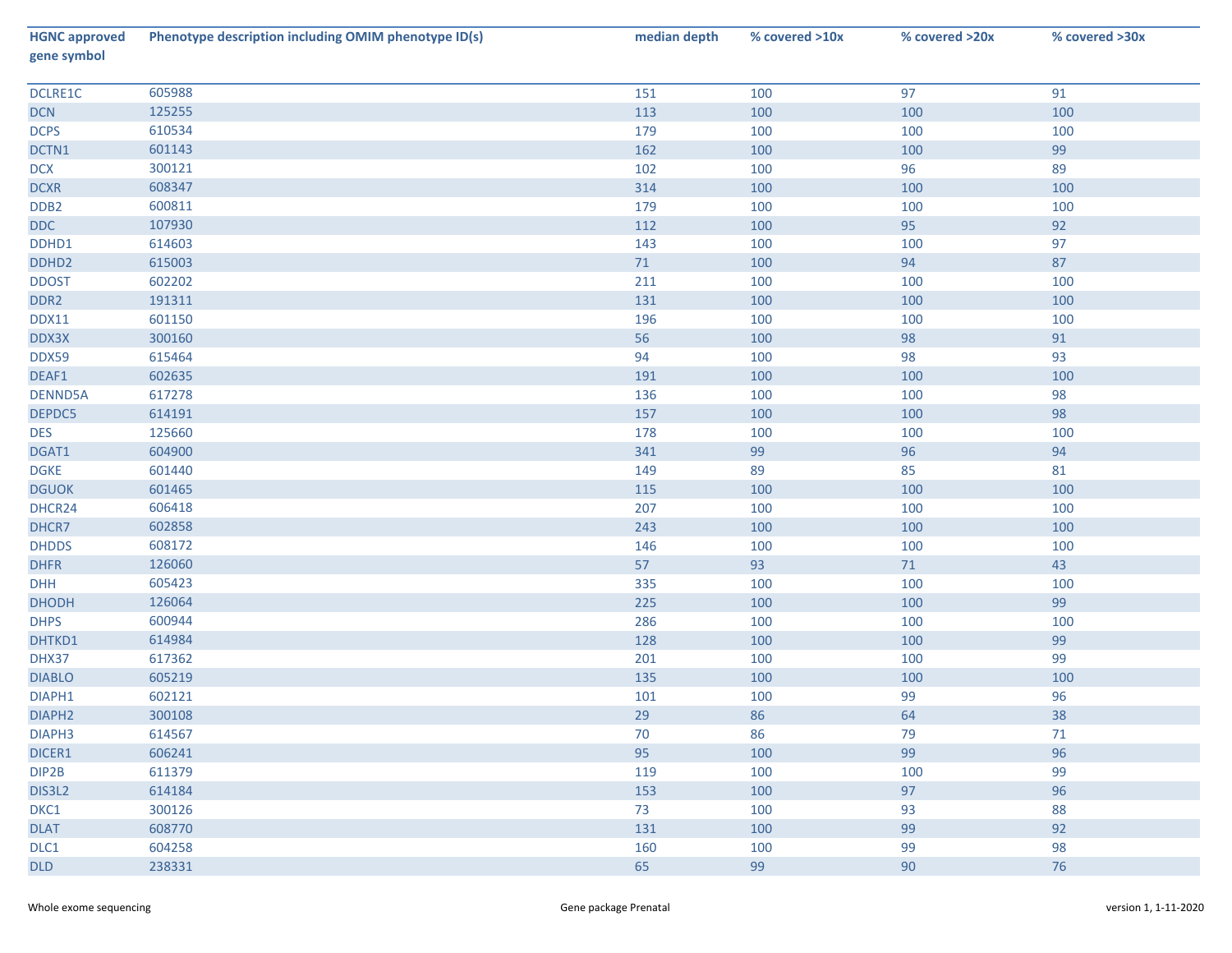| <b>HGNC approved</b><br>gene symbol | Phenotype description including OMIM phenotype ID(s) | median depth | % covered >10x | % covered >20x | % covered >30x |
|-------------------------------------|------------------------------------------------------|--------------|----------------|----------------|----------------|
| DLG3                                | 300189                                               | 120          | 100            | 100            | 98             |
| DLG4                                | 602887                                               | 214          | 100            | 100            | 100            |
| DLL3                                | 602768                                               | 150          | 100            | 100            | 100            |
| DLL4                                | 605185                                               | 256          | 100            | 100            | 100            |
| <b>DLST</b>                         | 126063                                               | 109          | 100            | 99             | 96             |
| DLX3                                | 600525                                               | 271          | 100            | 100            | 100            |
| DLX5                                | 600028                                               | 257          | 100            | 100            | 100            |
| DMD                                 | 300377                                               | 68           | 98             | 93             | 87             |
| <b>DMGDH</b>                        | 605849                                               | 87           | 100            | 96             | 92             |
| DMP1                                | 600980                                               | 92           | 100            | 96             | 96             |
| <b>DMPK</b>                         | 605377                                               | 233          | 100            | 100            | 100            |
| DMRT1                               | 602424                                               | 169          | 100            | 100            | 100            |
| DMRT2                               | 604935                                               | 137          | 100            | 99             | 98             |
| DNA <sub>2</sub>                    | 601810                                               | 61           | 99             | 92             | 83             |
| DNAAF1                              | 613190                                               | 146          | 100            | 100            | 97             |
| DNAAF2                              | 612517                                               | 213          | 100            | 99             | 97             |
| DNAAF3                              | 614566                                               | 243          | 100            | 100            | 100            |
| DNAAF4                              | 608706                                               | 55           | 82             | 72             | 64             |
| DNAAF5                              | 614864                                               | 217          | 100            | 97             | 96             |
| DNAH11                              | 603339                                               | 89           | 100            | 96             | 89             |
| DNAH5                               | 603335                                               | 101          | 99             | 97             | 93             |
| DNAI1                               | 604366                                               | 151          | 100            | 99             | 97             |
| DNAI2                               | 605483                                               | 202          | 100            | 100            | 100            |
| DNAJB2                              | 604139                                               | 150          | 100            | 100            | 100            |
| DNAJB6                              | 611332                                               | 107          | 100            | 94             | 92             |
| DNAJC12                             | 606060                                               | 97           | 100            | 98             | 92             |
| DNAJC19                             | 608977                                               | 70           | 100            | 98             | 85             |
| DNAJC5                              | 611203                                               | 258          | 100            | 100            | 100            |
| DNAJC6                              | 608375                                               | 125          | 100            | 100            | 96             |
| DNAL1                               | 610062                                               | 80           | 90             | 82             | $71\,$         |
| DNASE1L3                            | 602244                                               | 108          | 100            | 100            | 99             |
| DNHD1                               | 617277                                               | 228          | 100            | 100            | 100            |
| DNM1                                | 602377                                               | 172          | 100            | 100            | 99             |
| DNM1L                               | 603850                                               | 61           | 99             | 92             | 82             |
| DNM <sub>2</sub>                    | 602378                                               | 208          | 100            | 100            | 100            |
| DNMT1                               | 126375                                               | 192          | 100            | 100            | 98             |
| DNMT3A                              | 602769                                               | 198          | 100            | 100            | 100            |
| DNMT3B                              | 602900                                               | 192          | 100            | 98             | 94             |
| DOCK3                               | 603123                                               | 140          | 100            | 99             | 99             |
| DOCK6                               | 614194                                               | 255          | 100            | 100            | 100            |
| DOCK7                               | 615730                                               | 72           | 99             | 94             | 87             |
| DOCK8                               | 611432                                               | 118          | 100            | 99             | 96             |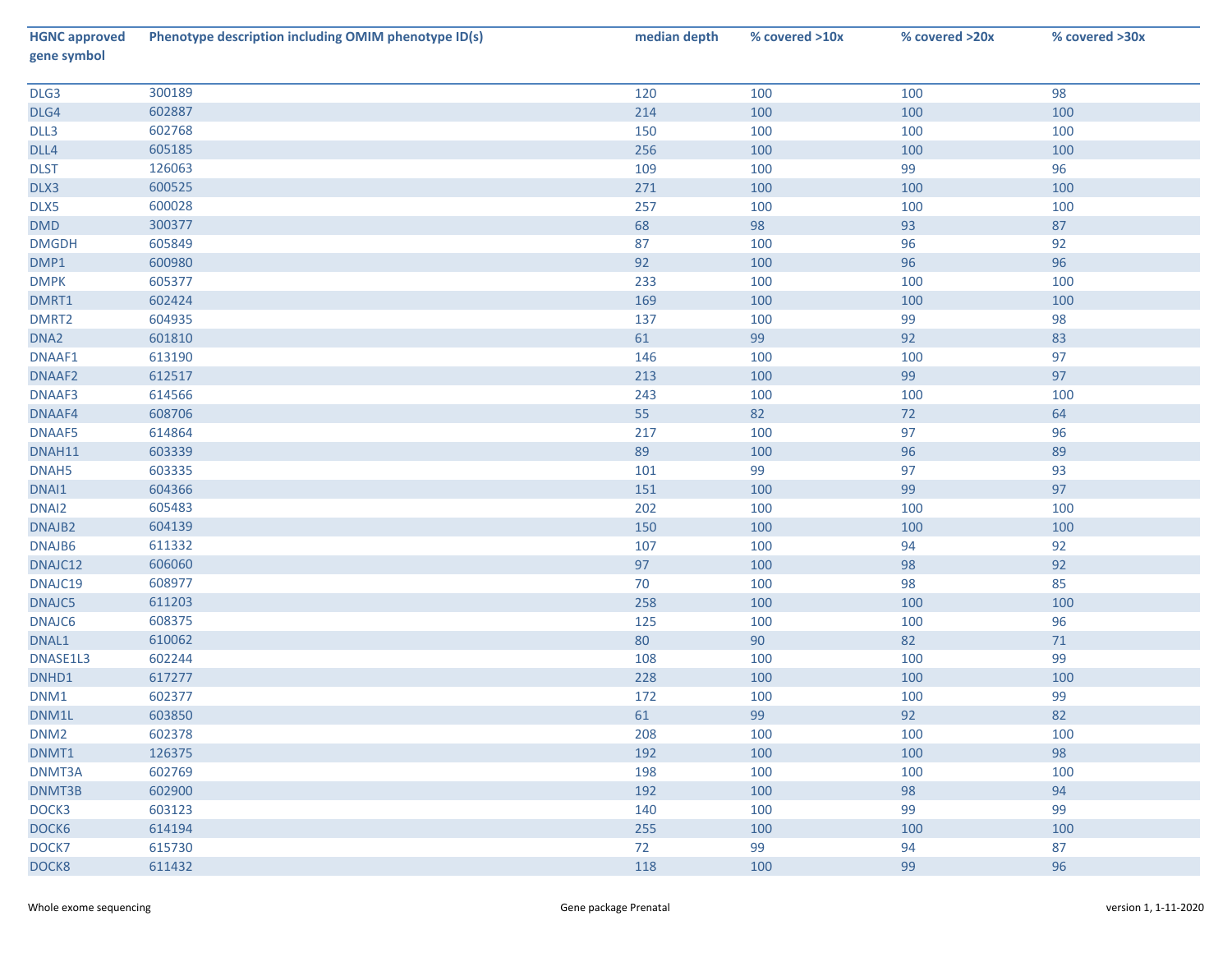| <b>HGNC approved</b><br>gene symbol | Phenotype description including OMIM phenotype ID(s) | median depth | % covered >10x | % covered >20x | % covered >30x |
|-------------------------------------|------------------------------------------------------|--------------|----------------|----------------|----------------|
| DOK7                                | 610285                                               | 216          | 98             | 97             | 96             |
| <b>DOLK</b>                         | 610746                                               | 430          | 100            | 100            | 100            |
| <b>DONSON</b>                       | 611428                                               | 78           | 95             | 93             | 89             |
| DPAGT1                              | 191350                                               | 151          | 100            | 100            | 100            |
| DPEP1                               | 179780                                               | 275          | 100            | 100            | 100            |
| DPF <sub>2</sub>                    | 601671                                               | 164          | 100            | 100            | 100            |
| DPH1                                | 603527                                               | 216          | 100            | 100            | 100            |
| DPM1                                | 603503                                               | 79           | 98             | 89             | 73             |
| DPM <sub>2</sub>                    | 603564                                               | 164          | 100            | 100            | 100            |
| DPM3                                | 605951                                               | 175          | 100            | 100            | 100            |
| DPP6                                | 126141                                               | 139          | 100            | 95             | 91             |
| <b>DPY19L2</b>                      | 613893                                               | 39           | 69             | 52             | 39             |
| <b>DPYD</b>                         | 612779                                               | 73           | 94             | 92             | 86             |
| <b>DPYS</b>                         | 613326                                               | 160          | 100            | 100            | 98             |
| DRC1                                | 615288                                               | 111          | 100            | 99             | 93             |
| DRD <sub>2</sub>                    | 126450                                               | 274          | 100            | 100            | 100            |
| DRD4                                | 126452                                               | 164          | 100            | 100            | 100            |
| DRD5                                | 126453                                               | 216          | 100            | 100            | 100            |
| DSC <sub>2</sub>                    | 125645                                               | 84           | 99             | 93             | 89             |
| DSC <sub>3</sub>                    | 600271                                               | 69           | 97             | 88             | $78\,$         |
| DSG1                                | 125670                                               | 92           | 96             | 88             | 80             |
| DSG <sub>2</sub>                    | 125671                                               | 104          | 96             | 93             | 86             |
| DSG4                                | 607892                                               | 100          | 100            | 96             | 89             |
| <b>DSP</b>                          | 125647                                               | 411          | 100            | 100            | 99             |
| <b>DSPP</b>                         | 125485                                               | 32           | 54             | 49             | 45             |
| <b>DST</b>                          | 113810                                               | 91           | 99             | 96             | 91             |
| <b>DSTYK</b>                        | 612666                                               | 167          | 100            | 100            | 100            |
| <b>DTNA</b>                         | 601239                                               | 109          | 100            | 99             | 96             |
| DTNBP1                              | 607145                                               | 130          | 100            | 91             | 86             |
| DUOX2                               | 606759                                               | 183          | 100            | 100            | 100            |
| DUOXA2                              | 612772                                               | 142          | 100            | 100            | 100            |
| DUSP6                               | 602748                                               | 271          | 100            | 100            | 100            |
| DVL1                                | 601365                                               | 251          | 100            | 100            | 100            |
| DVL3                                | 601368                                               | 221          | 100            | 100            | 100            |
| <b>DYM</b>                          | 607461                                               | 82           | 100            | 99             | 93             |
| DYNC1H1                             | 600112                                               | 161          | 100            | 100            | 99             |
| DYNC2H1                             | 603297                                               | 57           | 94             | 84             | 73             |
| DYNC2LI1                            | 617083                                               | 71           | 97             | 83             | 77             |
| DYRK1A                              | 600855                                               | 111          | 100            | 97             | 92             |
| <b>DYSF</b>                         | 603009                                               | 184          | 100            | 100            | 100            |
| EARS2                               | 612799                                               | 240          | 100            | 100            | 100            |
| <b>EBP</b>                          | 300205                                               | 110          | 100            | 100            | 100            |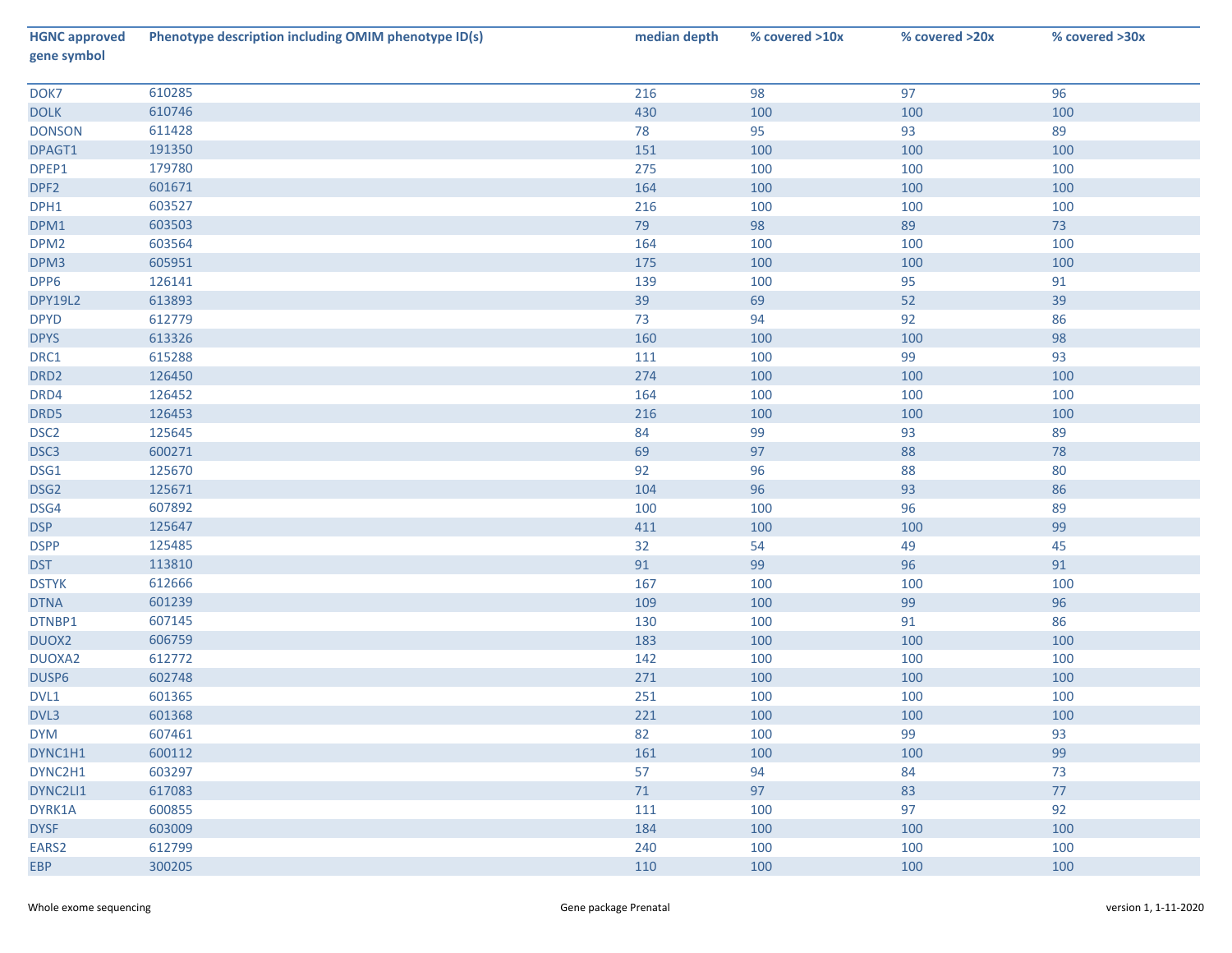| <b>HGNC approved</b><br>gene symbol | Phenotype description including OMIM phenotype ID(s) | median depth     | % covered >10x | % covered >20x | % covered >30x |
|-------------------------------------|------------------------------------------------------|------------------|----------------|----------------|----------------|
| ECE1                                | 600423                                               | 185              | 99             | 97             | 97             |
| ECEL1                               | 605896                                               | 240              | 100            | 100            | 100            |
| ECHS1                               | 602292                                               | 170              | 100            | 100            | 100            |
| ECM1                                | 602201                                               | 176              | 100            | 100            | 100            |
| EDA                                 | 300451                                               | 111              | 97             | 97             | 95             |
| EDAR                                | 604095                                               | 260              | 100            | 100            | 100            |
| <b>EDARADD</b>                      | 606603                                               | 122              | 99             | 90             | 83             |
| EDC3                                | 609842                                               | 226              | 100            | 100            | 100            |
| EDN1                                | 131240                                               | 85               | 100            | 97             | 85             |
| EDN3                                | 131242                                               | 187              | 100            | 100            | 100            |
| <b>EDNRA</b>                        | 131243                                               | 102              | 100            | 99             | 95             |
| <b>EDNRB</b>                        | 131244                                               | 135              | 100            | 99             | 94             |
| EDRF1                               | No ID                                                | 66               | 99             | 93             | 82             |
| EEF1A2                              | 602959                                               | 218              | 100            | 100            | 100            |
| EFCAB1                              | $No$ $ID$                                            | 57               | 89             | 85             | 78             |
| EFEMP1                              | 601548                                               | 125              | 100            | 100            | 98             |
| EFEMP2                              | 604633                                               | 217              | 100            | 100            | 100            |
| EFNA4                               | 601380                                               | 253              | 100            | 100            | 100            |
| EFNB1                               | 300035                                               | 143              | 100            | 100            | 100            |
| EFTUD2                              | 603892                                               | 124              | 100            | 100            | 100            |
| <b>EGF</b>                          | 131530                                               | 110              | 99             | 95             | 91             |
| <b>EGFR</b>                         | 131550                                               | 156              | 100            | 100            | 99             |
| EGLN1                               | 606425                                               | 181              | 100            | 100            | 98             |
| EGR2                                | 129010                                               | 402              | 100            | 100            | 100            |
| EHMT1                               | 607001                                               | 176              | 99             | 99             | 98             |
| EIF2AK3                             | 604032                                               | 95               | 97             | 93             | 90             |
| EIF2AK4                             | 609280                                               | 110              | 98             | 95             | 91             |
| EIF2B1                              | 606686                                               | 126              | 100            | 100            | 99             |
| EIF2B2                              | 606454                                               | 152              | 100            | 100            | 99             |
| EIF2B3                              | 606273                                               | 121              | 100            | 100            | 99             |
| EIF2B4                              | 606687                                               | 177              | 100            | 98             | 93             |
| EIF2B5                              | 603945                                               | 146              | 100            | 100            | 100            |
| EIF2S3                              | 300161                                               | 54               | 99             | 90             | 78             |
| EIF4A3                              | 608546                                               | 94               | 100            | 98             | 94             |
| EIF4G1                              | 600495                                               | 178              | 100            | 100            | 99             |
| ELAC2                               | 605367                                               | 162              | 100            | 100            | 100            |
| <b>ELANE</b>                        | 130130                                               | 211              | 100            | 100            | 100            |
| ELF4                                | 300775                                               | 128              | 100            | 100            | 99             |
| <b>ELN</b>                          | 130160                                               | 171              | 100            | 100            | 100            |
| ELOVL4                              | 605512                                               | 98               | 98             | 89             | 81             |
| ELP1                                | 603722                                               | No coverage data |                |                |                |
| ELP <sub>2</sub>                    | 616054                                               | 86               | 98             | 91             | 83             |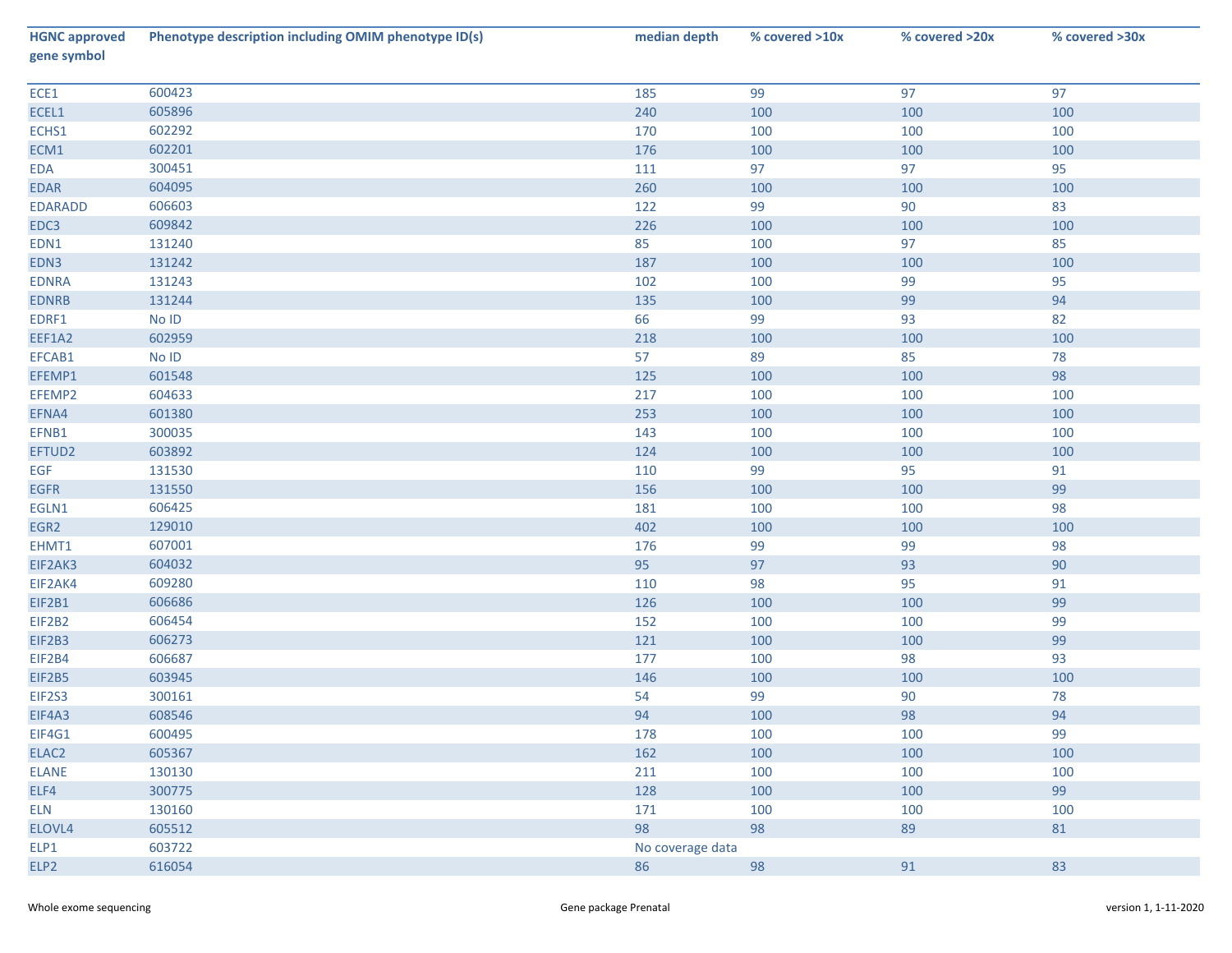| <b>HGNC approved</b><br>gene symbol | Phenotype description including OMIM phenotype ID(s) | median depth | % covered >10x | % covered >20x | % covered >30x |
|-------------------------------------|------------------------------------------------------|--------------|----------------|----------------|----------------|
| EMC1                                | 616846                                               | 147          | 100            | 100            | 99             |
| EMD                                 | 300384                                               | 184          | 100            | 98             | 95             |
| EMG1                                | 611531                                               | 153          | 100            | 100            | 100            |
| EML1                                | 602033                                               | 103          | 100            | 100            | 98             |
| EMX2                                | 600035                                               | 176          | 100            | 99             | 95             |
| <b>ENAM</b>                         | 606585                                               | 120          | 99             | 98             | 96             |
| ENG                                 | 131195                                               | 281          | 100            | 100            | 100            |
| ENO <sub>3</sub>                    | 131370                                               | 236          | 100            | 100            | 100            |
| ENPP1                               | 173335                                               | 67           | 93             | 85             | 78             |
| ENTPD1                              | 601752                                               | 102          | 100            | 100            | 99             |
| <b>EOGT</b>                         | 614789                                               | 69           | 100            | 95             | 90             |
| <b>EOMES</b>                        | 604615                                               | 171          | 100            | 100            | 100            |
| EP300                               | 602700                                               | 158          | 99             | 98             | 94             |
| EPAS1                               | 603349                                               | 200          | 100            | 100            | 100            |
| EPB41                               | 130500                                               | 71           | 100            | 96             | 92             |
| EPB41L1                             | 602879                                               | 174          | 100            | 100            | 100            |
| <b>EPB42</b>                        | 177070                                               | 172          | 100            | 100            | 100            |
| EPCAM                               | 185535                                               | 69           | 100            | 94             | 83             |
| EPG5                                | 615068                                               | 106          | 100            | 99             | 98             |
| EPHA2                               | 176946                                               | 284          | 100            | 100            | 100            |
| EPHB2                               | 600997                                               | 279          | 98             | 98             | 98             |
| EPHX1                               | 132810                                               | 136          | 100            | 100            | 98             |
| EPHX2                               | 132811                                               | 130          | 100            | 100            | 99             |
| EPM2A                               | 607566                                               | 164          | $90\,$         | 86             | 84             |
| EPX                                 | 131399                                               | 209          | 100            | 100            | 100            |
| ERBB2                               | 164870                                               | 209          | 100            | 98             | 98             |
| ERBB3                               | 190151                                               | 150          | 100            | 100            | 100            |
| ERBB4                               | 600543                                               | 112          | 100            | 100            | 97             |
| ERCC1                               | 126380                                               | 143          | 100            | 100            | 100            |
| ERCC <sub>2</sub>                   | 126340                                               | 262          | 100            | 100            | 100            |
| ERCC3                               | 133510                                               | 178          | 100            | 100            | 100            |
| ERCC4                               | 133520                                               | 101          | 100            | 98             | 92             |
| ERCC5                               | 133530                                               | 87           | 99             | 96             | 89             |
| ERCC6                               | 609413                                               | 128          | 100            | 100            | 98             |
| ERCC6L2                             | 615667                                               | 66           | 99             | 93             | 86             |
| ERCC8                               | 609412                                               | 81           | 100            | 94             | 84             |
| <b>ERF</b>                          | 611888                                               | 220          | 100            | 100            | 100            |
| ERLIN2                              | 611605                                               | 110          | 100            | 100            | 100            |
| <b>ERMARD</b>                       | 615532                                               | 102          | 96             | 82             | 73             |
| ESCO <sub>2</sub>                   | 609353                                               | 88           | 97             | 89             | 81             |
| <b>ESPN</b>                         | 606351                                               | 187          | 99             | 99             | 98             |
| ESR1                                | 133430                                               | 181          | 100            | 100            | 100            |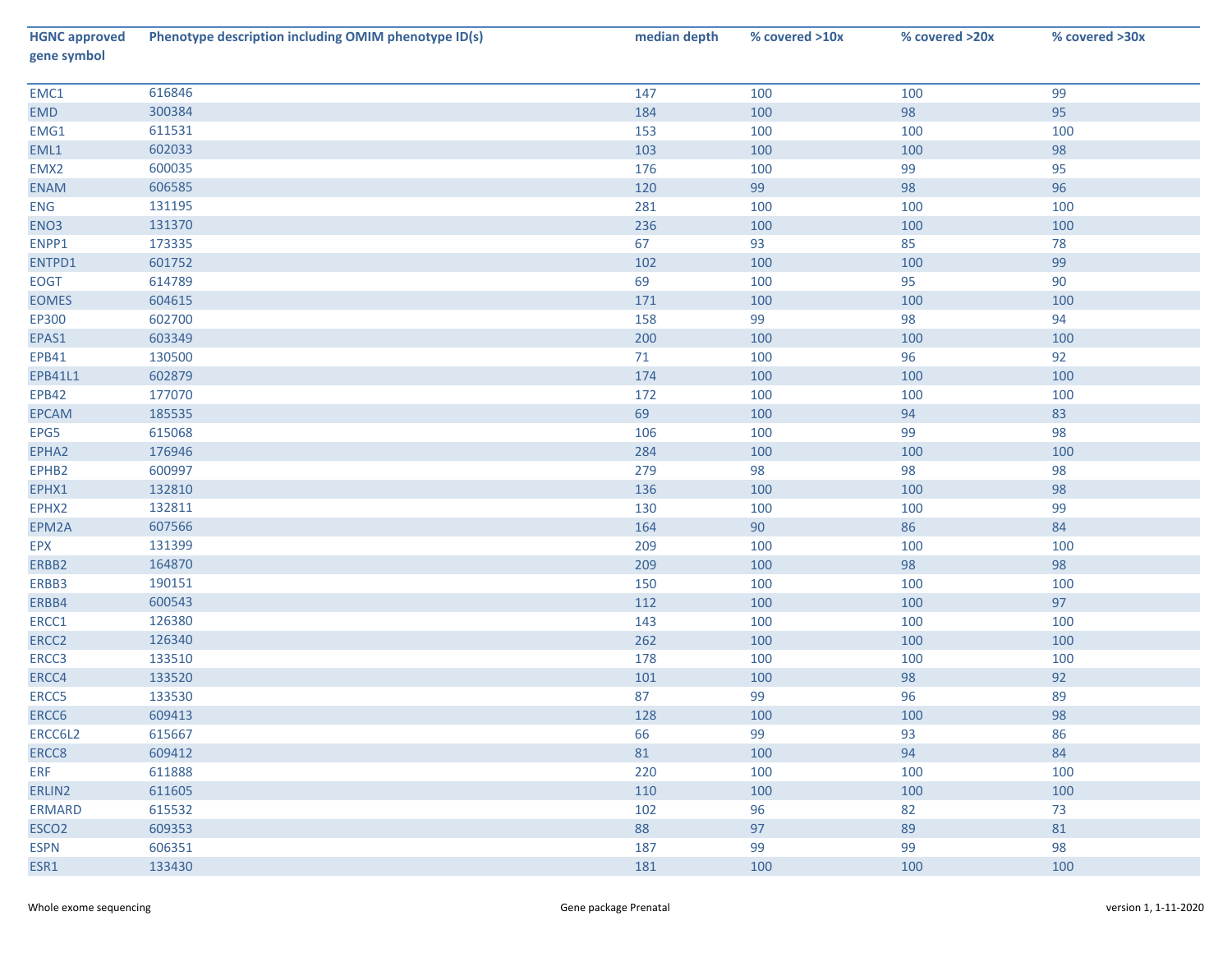| <b>HGNC approved</b><br>gene symbol | Phenotype description including OMIM phenotype ID(s) | median depth | % covered >10x | % covered >20x | % covered >30x |
|-------------------------------------|------------------------------------------------------|--------------|----------------|----------------|----------------|
| <b>ESRRB</b>                        | 602167                                               | 283          | 100            | 100            | 100            |
| <b>ETFA</b>                         | 608053                                               | 77           | 100            | 92             | 83             |
| <b>ETFB</b>                         | 130410                                               | 179          | 100            | 100            | 100            |
| <b>ETFDH</b>                        | 231675                                               | 73           | 100            | 92             | 81             |
| ETHE1                               | 608451                                               | 197          | 100            | 100            | 100            |
| ETV6                                | 600618                                               | 186          | 100            | 100            | 100            |
| EVC                                 | 604831                                               | 189          | 94             | 92             | 91             |
| EVC <sub>2</sub>                    | 607261                                               | 181          | 100            | 100            | 99             |
| EWSR1                               | 133450                                               | 153          | 98             | 97             | 95             |
| EXOSC2                              | 602238                                               | 107          | 100            | 100            | 100            |
| EXOSC3                              | 606489                                               | 208          | 100            | 100            | 100            |
| EXPH5                               | 612878                                               | 130          | 99             | 97             | 96             |
| EXT1                                | 608177                                               | 298          | 100            | 100            | 100            |
| EXT <sub>2</sub>                    | 608210                                               | 142          | 100            | 100            | 100            |
| EXTL3                               | 605744                                               | 223          | 100            | 100            | 100            |
| EYA1                                | 601653                                               | 111          | 95             | 95             | 89             |
| EYA4                                | 603550                                               | 93           | 100            | 95             | $90\,$         |
| <b>EYS</b>                          | 612424                                               | 89           | 100            | 96             | 91             |
| EZH <sub>2</sub>                    | 601573                                               | 77           | 98             | 94             | 91             |
| F10                                 | 613872                                               | 284          | 97             | 97             | 97             |
| F11                                 | 264900                                               | 151          | 98             | 95             | 89             |
| F12                                 | 610619                                               | 312          | 100            | 100            | 100            |
| F13A1                               | 134570                                               | 148          | 100            | 100            | 100            |
| F13B                                | 134580                                               | 64           | 93             | 68             | 48             |
| F <sub>2</sub>                      | 176930                                               | 208          | 100            | 100            | 100            |
| F <sub>5</sub>                      | 612309                                               | 139          | 98             | 98             | 96             |
| F7                                  | 613878                                               | 328          | 100            | 100            | 100            |
| F8                                  | 300841                                               | 148          | 100            | 99             | 96             |
| F9                                  | 300746                                               | 60           | 97             | 89             | 78             |
| FA2H                                | 611026                                               | 182          | 100            | 100            | 100            |
| <b>FADD</b>                         | 602457                                               | 277          | 100            | 100            | 100            |
| FAH                                 | 613871                                               | 186          | 100            | 100            | 100            |
| <b>FAM111A</b>                      | 615292                                               | 108          | 100            | 99             | 97             |
| <b>FAM111B</b>                      | 615584                                               | 98           | 100            | 98             | 94             |
| <b>FAM126A</b>                      | 610531                                               | 96           | 100            | 100            | 94             |
| <b>FAM161A</b>                      | 613596                                               | 73           | 98             | 90             | 84             |
| FAM20A                              | 611062                                               | 139          | 100            | 100            | 100            |
| FAM20C                              | 611061                                               | 200          | 100            | 100            | 100            |
| FAM83H                              | 611927                                               | 275          | 100            | 100            | 100            |
| FAN1                                | 613534                                               | 134          | 100            | 100            | 99             |
| <b>FANCA</b>                        | 607139                                               | 163          | 100            | 98             | 96             |
| <b>FANCB</b>                        | 300515                                               | 38           | 94             | 88             | 69             |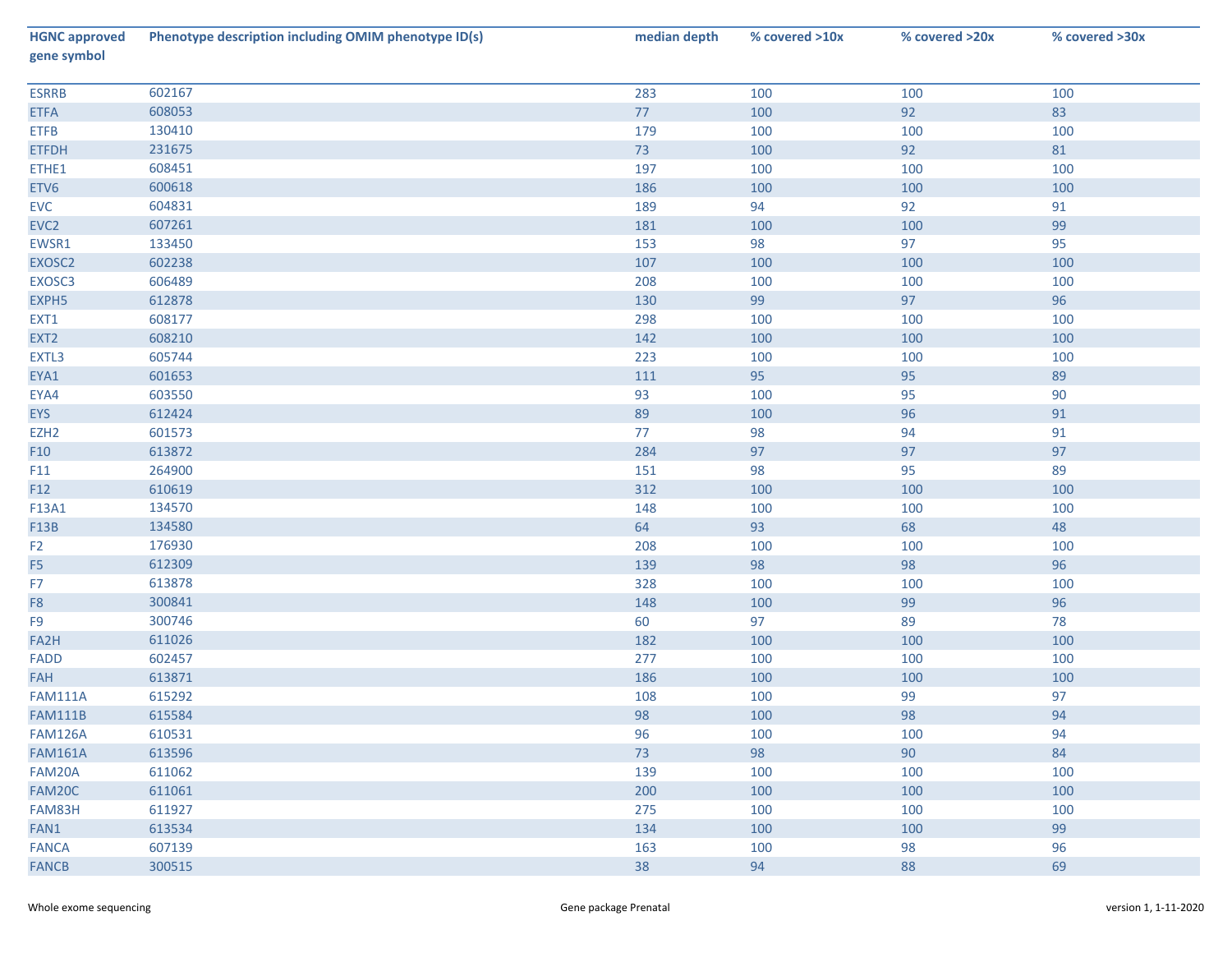| <b>HGNC approved</b><br>gene symbol | Phenotype description including OMIM phenotype ID(s) | median depth | % covered >10x | % covered >20x | % covered >30x |
|-------------------------------------|------------------------------------------------------|--------------|----------------|----------------|----------------|
| <b>FANCC</b>                        | 613899                                               | 115          | 100            | 97             | 94             |
| FANCD <sub>2</sub>                  | 613984                                               | 92           | 100            | 96             | 92             |
| <b>FANCE</b>                        | 613976                                               | 166          | 100            | 100            | 100            |
| <b>FANCF</b>                        | 613897                                               | 432          | 100            | 100            | 100            |
| <b>FANCG</b>                        | 602956                                               | 171          | 100            | 100            | 100            |
| <b>FANCI</b>                        | 611360                                               | 83           | 100            | 98             | 93             |
| <b>FANCL</b>                        | 608111                                               | 59           | 100            | 92             | 74             |
| <b>FANCM</b>                        | 609644                                               | 66           | 95             | 88             | 78             |
| FAR1                                | 616107                                               | 69           | 100            | 92             | 82             |
| FARS2                               | 611592                                               | 221          | 100            | 100            | 100            |
| FAS                                 | 134637                                               | 114          | 91             | 83             | 74             |
| <b>FASLG</b>                        | 134638                                               | 106          | 100            | 100            | 99             |
| FASTKD2                             | 612322                                               | 72           | 100            | 98             | 91             |
| FAT1                                | 600976                                               | 164          | 100            | 100            | 100            |
| FAT <sub>2</sub>                    | 604269                                               | 229          | 100            | 100            | 100            |
| FAT4                                | 612411                                               | 170          | 100            | 99             | 98             |
| FBLN1                               | 135820                                               | 243          | 100            | 100            | 99             |
| FBLN5                               | 604580                                               | 147          | 100            | 100            | 100            |
| FBN1                                | 134797                                               | 141          | 100            | 100            | 99             |
| FBN <sub>2</sub>                    | 612570                                               | 139          | 100            | 100            | 99             |
| FBP1                                | 611570                                               | 229          | 100            | 100            | 100            |
| FBXL4                               | 605654                                               | 94           | 100            | 99             | 95             |
| <b>FBXO11</b>                       | 607871                                               | 63           | 100            | 96             | 87             |
| <b>FBXO31</b>                       | 609102                                               | 210          | 100            | 100            | 100            |
| FBXO38                              | 608533                                               | 111          | 100            | 94             | 84             |
| FBXO7                               | 605648                                               | 126          | 97             | 94             | 90             |
| FCGR3A                              | 146740                                               | 215          | 100            | 100            | 100            |
| FCGR3B                              | 610665                                               | 160          | 100            | 100            | 100            |
| FCN3                                | 604973                                               | 191          | 100            | 100            | 100            |
| <b>FECH</b>                         | 612386                                               | 139          | 100            | 100            | 99             |
| FERMT1                              | 607900                                               | 114          | 95             | 88             | 83             |
| FERMT3                              | 607901                                               | 243          | 100            | 100            | 100            |
| FEZF1                               | 613301                                               | 262          | 100            | 100            | 100            |
| <b>FGA</b>                          | 134820                                               | 155          | 98             | 93             | 93             |
| FGB                                 | 134830                                               | 76           | 100            | 100            | 96             |
| FGD1                                | 300546                                               | 126          | 100            | 100            | 100            |
| FGD4                                | 611104                                               | 78           | 98             | 96             | 88             |
| <b>FGF10</b>                        | 602115                                               | 130          | 100            | 100            | 100            |
| <b>FGF12</b>                        | 601513                                               | 145          | 100            | 100            | 100            |
| <b>FGF14</b>                        | 601515                                               | 93           | 100            | 97             | 89             |
| <b>FGF16</b>                        | 300827                                               | 74           | 100            | 100            | 95             |
| FGF17                               | 603725                                               | 222          | 100            | 100            | 100            |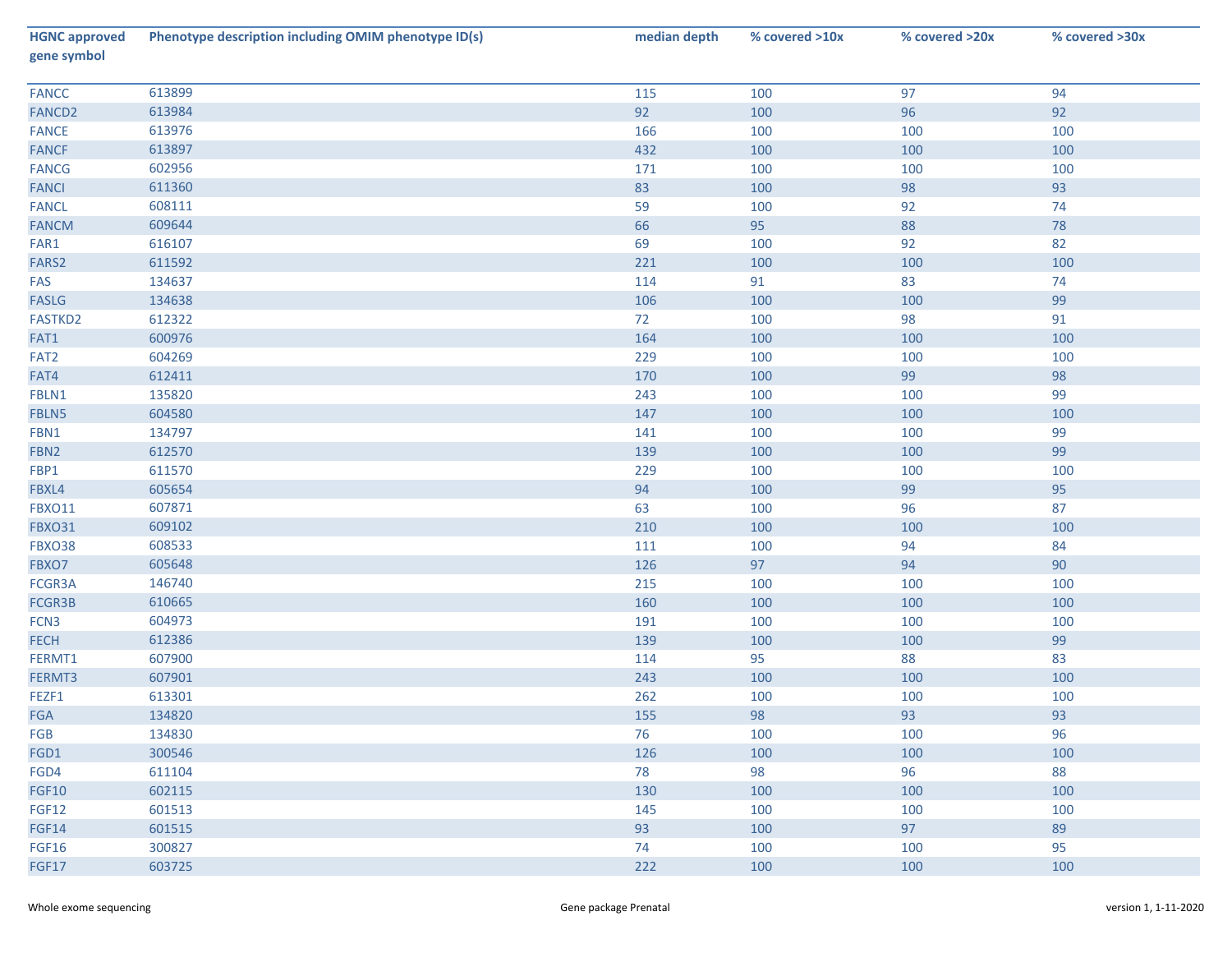| <b>HGNC approved</b><br>gene symbol | Phenotype description including OMIM phenotype ID(s) | median depth | % covered >10x | % covered >20x | % covered >30x |
|-------------------------------------|------------------------------------------------------|--------------|----------------|----------------|----------------|
| FGF23                               | 605380                                               | 272          | 100            | 100            | 100            |
| FGF3                                | 164950                                               | 219          | 100            | 100            | 100            |
| FGF8                                | 600483                                               | 142          | 100            | 97             | 94             |
| FGF9                                | 600921                                               | 122          | 100            | 100            | 95             |
| FGFR1                               | 136350                                               | 185          | 100            | 100            | 100            |
| FGFR2                               | 176943                                               | 145          | 100            | 100            | 99             |
| FGFR3                               | 134934                                               | 241          | 100            | 100            | 100            |
| FGG                                 | 134850                                               | 90           | 100            | 92             | 85             |
| FGL1                                | 605776                                               | 64           | 90             | 89             | 83             |
| FH.                                 | 136850                                               | 83           | 100            | 100            | 98             |
| FHL1                                | 300163                                               | 133          | 100            | 100            | 99             |
| <b>FIBP</b>                         | 608296                                               | 172          | 100            | 100            | 100            |
| FIG4                                | 609390                                               | 88           | 100            | 96             | 91             |
| <b>FIGLA</b>                        | 608697                                               | 143          | 100            | 96             | 95             |
| <b>FIGN</b>                         | 605295                                               | 185          | 100            | 100            | 100            |
| FKBP10                              | 607063                                               | 195          | 100            | 100            | 100            |
| FKBP14                              | 614505                                               | 70           | 100            | 100            | 97             |
| <b>FKRP</b>                         | 606596                                               | 339          | 100            | 100            | 100            |
| <b>FKTN</b>                         | 607440                                               | 104          | 90             | 81             | 68             |
| FLAD1                               | 610595                                               | 269          | 100            | 100            | 100            |
| <b>FLCN</b>                         | 607273                                               | 218          | 100            | 100            | 100            |
| <b>FLG</b>                          | 135940                                               | 376          | 100            | 98             | 97             |
| <b>FLNA</b>                         | 300017                                               | 206          | 100            | 100            | 100            |
| FLNB                                | 603381                                               | 193          | 100            | 100            | 99             |
| <b>FLNC</b>                         | 102565                                               | 290          | 100            | 100            | 100            |
| FLRT3                               | 604808                                               | 140          | 100            | 100            | 100            |
| FLT3                                | 136351                                               | 88           | 100            | 95             | 86             |
| FLT4                                | 136352                                               | 284          | 100            | 100            | 100            |
| FLVCR1                              | 609144                                               | 132          | 100            | 95             | 85             |
| FLVCR2                              | 610865                                               | 192          | 100            | 100            | 100            |
| FMN <sub>2</sub>                    | 606373                                               | 113          | 99             | 94             | 86             |
| FMO3                                | 136132                                               | 157          | 100            | 100            | 99             |
| FMR1                                | 309550                                               | 39           | 96             | 84             | 63             |
| FN1                                 | 135600                                               | 150          | 100            | 100            | 100            |
| FOLR1                               | 136430                                               | 146          | 100            | 100            | 100            |
| FOXC1                               | 601090                                               | 137          | 100            | 96             | 93             |
| FOXC2                               | 602402                                               | 242          | 100            | 100            | 100            |
| FOXE1                               | 602617                                               | 146          | 100            | 100            | 99             |
| FOXE3                               | 601094                                               | 100          | 93             | 83             | 82             |
| FOXF1                               | 601089                                               | 280          | 100            | 100            | 100            |
| FOXG1                               | 164874                                               | 424          | 100            | 97             | 94             |
| FOXH1                               | 603621                                               | 355          | 100            | 100            | 100            |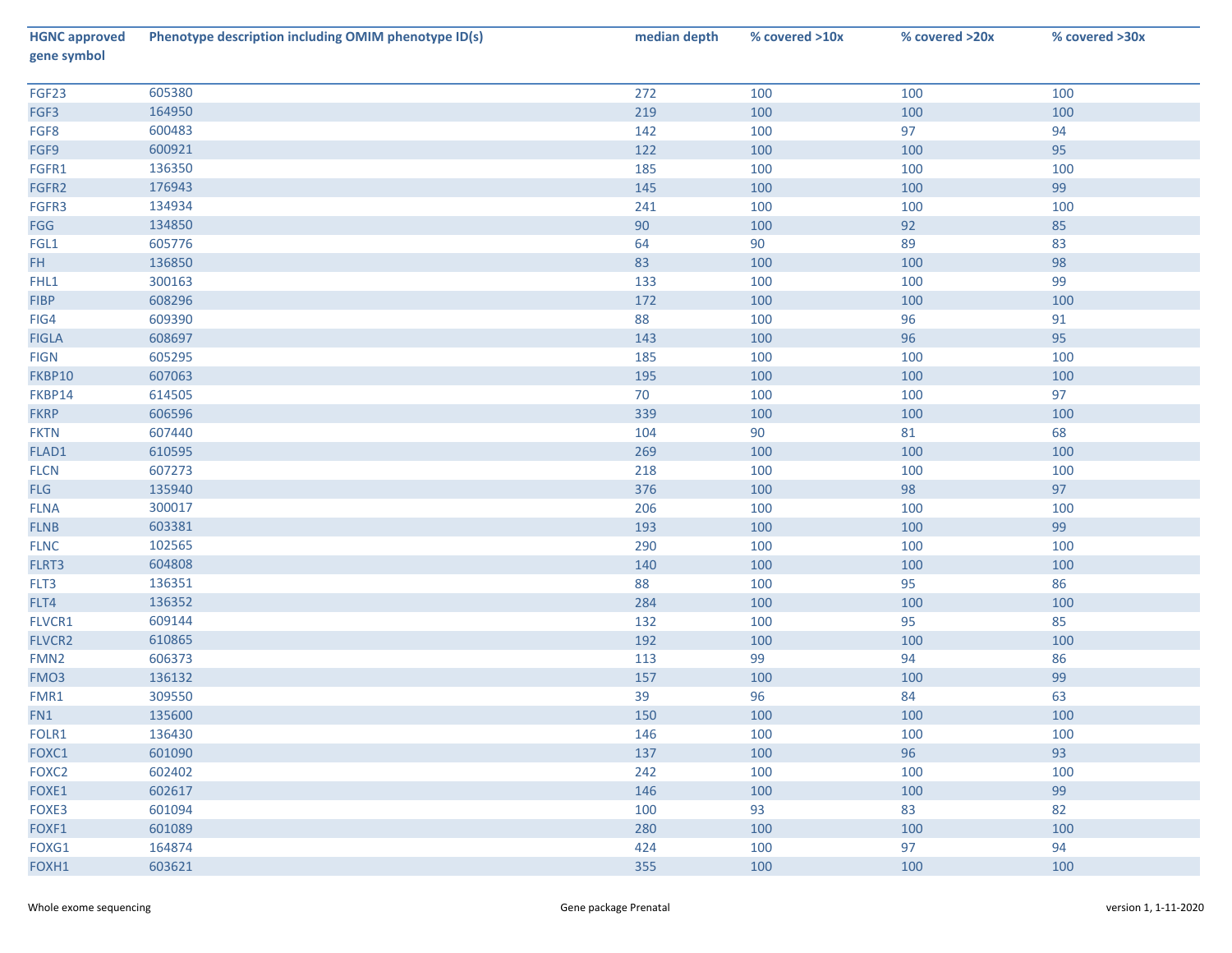| <b>HGNC approved</b><br>gene symbol | Phenotype description including OMIM phenotype ID(s) | median depth | % covered >10x | % covered >20x | % covered >30x |
|-------------------------------------|------------------------------------------------------|--------------|----------------|----------------|----------------|
| FOXI1                               | 601093                                               | 172          | 100            | 100            | 98             |
| FOXL <sub>2</sub>                   | 605597                                               | 274          | 100            | 100            | 100            |
| FOXN1                               | 600838                                               | 201          | 100            | 100            | 100            |
| FOXO1                               | 136533                                               | 193          | 100            | 100            | 99             |
| FOXP1                               | 605515                                               | 121          | 100            | 100            | 100            |
| FOXP2                               | 605317                                               | 83           | 100            | 98             | 94             |
| FOXP3                               | 300292                                               | 157          | 100            | 100            | 100            |
| FOXRED1                             | 613622                                               | 260          | 100            | 100            | 100            |
| FRAS1                               | 607830                                               | 141          | 100            | 99             | 99             |
| FREM1                               | 608944                                               | 123          | 100            | 99             | 96             |
| FREM2                               | 608945                                               | 189          | 100            | 100            | 99             |
| FRMD4A                              | 616305                                               | 174          | 100            | 100            | 100            |
| FRMD7                               | 300628                                               | 80           | 100            | 99             | 93             |
| FRMPD4                              | 300838                                               | 105          | 100            | 100            | 96             |
| FRRS1L                              | 604574                                               | 75           | 100            | 92             | 80             |
| FSCN <sub>2</sub>                   | 607643                                               | 333          | 100            | 100            | 100            |
| <b>FSHB</b>                         | 136530                                               | 111          | 100            | 100            | 98             |
| <b>FSHR</b>                         | 136435                                               | 148          | 100            | 100            | 100            |
| <b>FTCD</b>                         | 606806                                               | 270          | 100            | 99             | 98             |
| FTL.                                | 134790                                               | 188          | 100            | 100            | 100            |
| <b>FTO</b>                          | 610966                                               | 149          | 100            | 100            | 100            |
| FTSJ1                               | 300499                                               | 155          | 100            | 100            | 100            |
| FUCA1                               | 612280                                               | 172          | 100            | 100            | 100            |
| <b>FUS</b>                          | 137070                                               | 135          | 100            | 100            | 100            |
| FUT2                                | 182100                                               | 243          | 100            | 100            | 100            |
| FUT6                                | 136836                                               | 339          | 100            | 100            | 100            |
| <b>FUZ</b>                          | 610622                                               | 183          | 100            | 100            | 100            |
| <b>FXN</b>                          | 606829                                               | 96           | 100            | 100            | 99             |
| FXYD2                               | 601814                                               | 241          | 100            | 100            | 100            |
| FYCO1                               | 607182                                               | 166          | 100            | 100            | 100            |
| FZD <sub>2</sub>                    | 600667                                               | 394          | 100            | 100            | 99             |
| FZD4                                | 604579                                               | 175          | 100            | 100            | 100            |
| FZD6                                | 603409                                               | 110          | 100            | 99             | 96             |
| G6PC                                | 613742                                               | 178          | 100            | 100            | 100            |
| G6PC3                               | 611045                                               | 161          | 100            | 99             | 95             |
| G6PD                                | 305900                                               | 211          | 100            | 100            | 100            |
| GAA                                 | 606800                                               | 259          | 100            | 100            | 100            |
| GABRA1                              | 137160                                               | 96           | 100            | 99             | 97             |
| GABRB1                              | 137190                                               | 110          | 100            | 100            | 96             |
| GABRB3                              | 137192                                               | 160          | 100            | 100            | 100            |
| GABRG2                              | 137164                                               | 98           | 100            | 99             | 93             |
| GAD1                                | 605363                                               | 139          | 100            | 100            | 99             |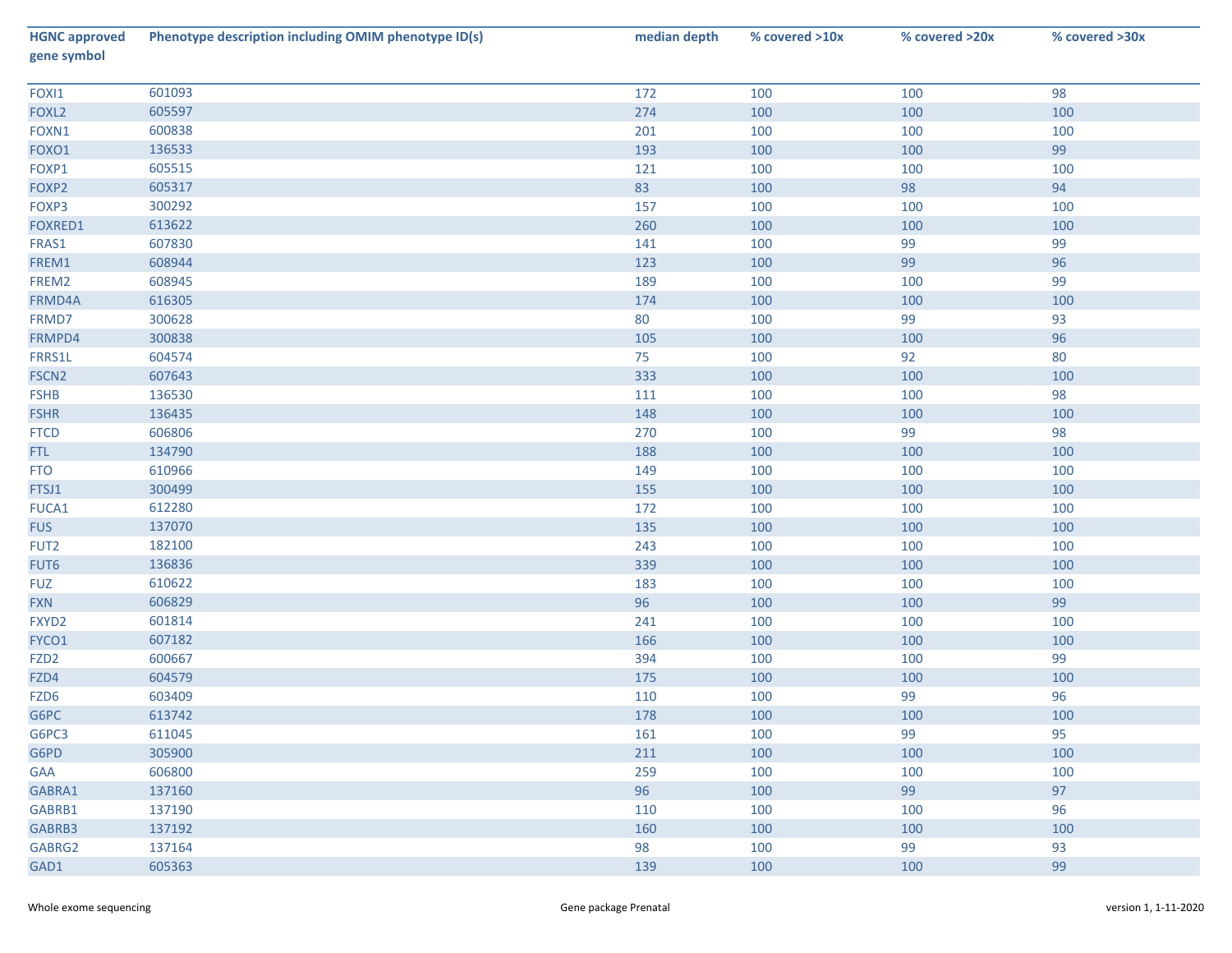| <b>HGNC approved</b><br>gene symbol | Phenotype description including OMIM phenotype ID(s) | median depth | % covered >10x | % covered >20x | % covered >30x |
|-------------------------------------|------------------------------------------------------|--------------|----------------|----------------|----------------|
| GALC                                | 606890                                               | 85           | 98             | 94             | 88             |
| GALE                                | 606953                                               | 200          | 100            | 100            | 100            |
| GALK1                               | 604313                                               | 319          | 100            | 100            | 100            |
| <b>GALNS</b>                        | 612222                                               | 220          | 100            | 100            | 100            |
| GALNT3                              | 601756                                               | 74           | 99             | 89             | 82             |
| <b>GALT</b>                         | 606999                                               | 231          | 100            | 100            | 100            |
| <b>GAMT</b>                         | 601240                                               | 284          | 100            | 100            | 100            |
| GAN                                 | 605379                                               | 123          | 100            | 99             | 96             |
| <b>GANAB</b>                        | 104160                                               | 156          | 100            | 100            | 100            |
| GARS1                               | 600287                                               | 67           | 100            | 96             | 89             |
| <b>GART</b>                         | 142810                                               | 104          | 100            | 100            | 99             |
| GAS6                                | 600441                                               | 202          | 99             | 97             | 96             |
| GATA1                               | 305371                                               | 112          | 100            | 100            | 99             |
| GATA2                               | 137295                                               | 235          | 100            | 100            | 100            |
| GATA3                               | 131320                                               | 199          | 100            | 100            | 100            |
| GATA4                               | 600576                                               | 164          | 100            | 100            | 100            |
| GATA5                               | 611496                                               | 213          | 100            | 100            | 100            |
| GATA6                               | 601656                                               | 183          | 100            | 96             | 92             |
| GATAD1                              | 614518                                               | 162          | 100            | 100            | 99             |
| GATAD2B                             | 614998                                               | 153          | 100            | 100            | 100            |
| <b>GATM</b>                         | 602360                                               | 105          | 100            | 100            | 99             |
| GBA                                 | 606463                                               | 207          | 100            | 100            | 100            |
| GBA2                                | 609471                                               | 212          | 100            | 100            | 100            |
| GBE1                                | 607839                                               | 87           | 100            | 100            | 98             |
| <b>GCDH</b>                         | 608801                                               | 239          | 100            | 100            | 100            |
| GCH1                                | 600225                                               | 207          | 94             | 94             | 94             |
| <b>GCK</b>                          | 138079                                               | 256          | 100            | 100            | 100            |
| <b>GCLC</b>                         | 606857                                               | 103          | 100            | 96             | 91             |
| GCM <sub>2</sub>                    | 603716                                               | 215          | 100            | 100            | 100            |
| GCNT2                               | 600429                                               | 149          | 100            | 100            | 100            |
| <b>GCSH</b>                         | 238330                                               | 43           | 100            | 85             | 69             |
| GDAP1                               | 606598                                               | 112          | 100            | 95             | 87             |
| GDF1                                | 602880                                               | 150          | 100            | 100            | 99             |
| GDF <sub>2</sub>                    | 605120                                               | 204          | 100            | 100            | 100            |
| GDF3                                | 606522                                               | 173          | 100            | 100            | 100            |
| GDF5                                | 601146                                               | 246          | 100            | 100            | 100            |
| GDF6                                | 601147                                               | 147          | 100            | 100            | 100            |
| GDI1                                | 300104                                               | 130          | 100            | 100            | 99             |
| <b>GDNF</b>                         | 600837                                               | 114          | 100            | 100            | 100            |
| <b>GFAP</b>                         | 137780                                               | 176          | 100            | 100            | 100            |
| <b>GFER</b>                         | 600924                                               | 168          | 100            | 100            | 100            |
| GFI1                                | 600871                                               | 221          | 100            | 100            | 99             |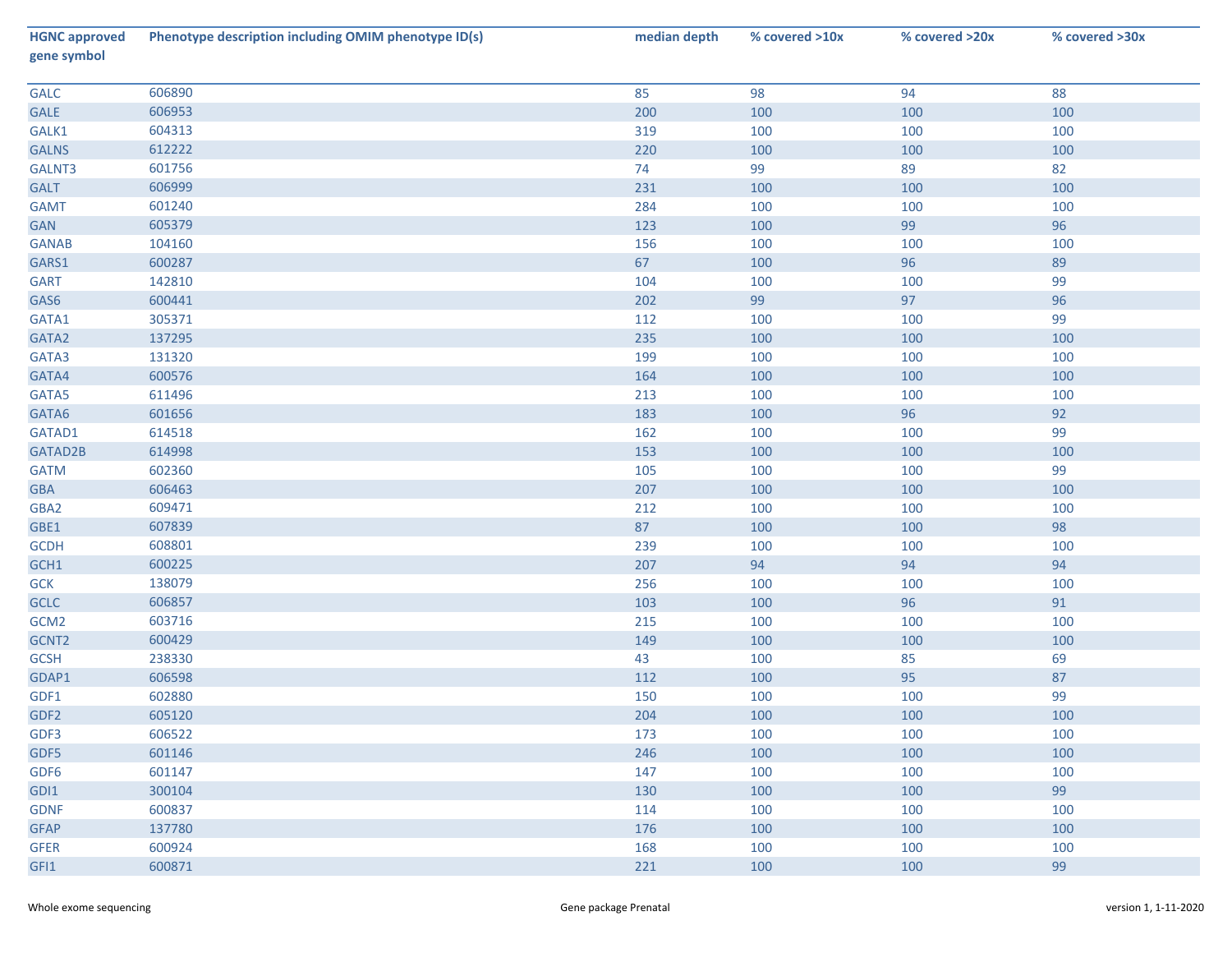| <b>HGNC approved</b><br>gene symbol | Phenotype description including OMIM phenotype ID(s) | median depth | % covered >10x | % covered >20x | % covered >30x |
|-------------------------------------|------------------------------------------------------|--------------|----------------|----------------|----------------|
| GFI1B                               | 604383                                               | 283          | 100            | 100            | 100            |
| GFM1                                | 606639                                               | 82           | 100            | 99             | 94             |
| GFM2                                | 606544                                               | 73           | 100            | 94             | 88             |
| GFPT1                               | 138292                                               | 90           | 100            | 100            | 97             |
| <b>GGCX</b>                         | 137167                                               | 113          | 100            | 100            | 97             |
| GGT1                                | 612346                                               | 97           | 100            | 91             | 80             |
| GH1                                 | 139250                                               | 200          | 100            | 100            | 100            |
| <b>GHR</b>                          | 600946                                               | 105          | 100            | 95             | 88             |
| <b>GHRHR</b>                        | 139191                                               | 163          | 100            | 100            | 100            |
| <b>GHSR</b>                         | 601898                                               | 463          | 100            | 100            | 99             |
| GIGYF2                              | 612003                                               | 80           | 100            | 98             | 91             |
| GIPC3                               | 608792                                               | 232          | 100            | 100            | 100            |
| GJA1                                | 121014                                               | 143          | 100            | 100            | 100            |
| GJA3                                | 121015                                               | 267          | 100            | 100            | 100            |
| GJA5                                | 121013                                               | 286          | 100            | 100            | 100            |
| GJA8                                | 600897                                               | 207          | 100            | 100            | 100            |
| GJB1                                | 304040                                               | 137          | 100            | 100            | 99             |
| GJB <sub>2</sub>                    | 121011                                               | 191          | 100            | 100            | 100            |
| GJB3                                | 603324                                               | 289          | 100            | 100            | 100            |
| GJB4                                | 605425                                               | 454          | 100            | 100            | 100            |
| GJB6                                | 604418                                               | 154          | 100            | 100            | 100            |
| GJC2                                | 608803                                               | 283          | 100            | 100            | 98             |
| GK                                  | 300474                                               | 27           | 83             | 59             | 35             |
| GLA                                 | 300644                                               | 87           | 100            | 100            | 98             |
| GLB1                                | 611458                                               | 149          | 100            | 100            | 100            |
| <b>GLDC</b>                         | 238300                                               | 118          | 100            | 100            | 98             |
| GLE1                                | 603371                                               | 140          | 100            | 100            | 97             |
| GLI <sub>2</sub>                    | 165230                                               | 260          | 100            | 100            | 100            |
| GLI3                                | 165240                                               | 243          | 100            | 100            | 100            |
| GLIS2                               | 608539                                               | 245          | 100            | 100            | 100            |
| GLIS3                               | 610192                                               | 199          | 100            | 100            | 100            |
| <b>GLMN</b>                         | 601749                                               | 39           | 90             | 73             | 58             |
| GLRA1                               | 138491                                               | 154          | 100            | 100            | 100            |
| <b>GLRB</b>                         | 138492                                               | 74           | 95             | 91             | 79             |
| GLRX5                               | 609588                                               | 125          | 100            | 100            | 100            |
| GLUD1                               | 138130                                               | 123          | 100            | 98             | 93             |
| GLUL                                | 138290                                               | 140          | 100            | 100            | 100            |
| <b>GLYCTK</b>                       | 610516                                               | 298          | 100            | 100            | 100            |
| GM2A                                | 613109                                               | 183          | 100            | 100            | 100            |
| <b>GMNN</b>                         | 602842                                               | 45           | 91             | 69             | 59             |
| <b>GMPPA</b>                        | 615495                                               | 180          | 100            | 100            | 100            |
| <b>GMPPB</b>                        | 615320                                               | 281          | 100            | 100            | 100            |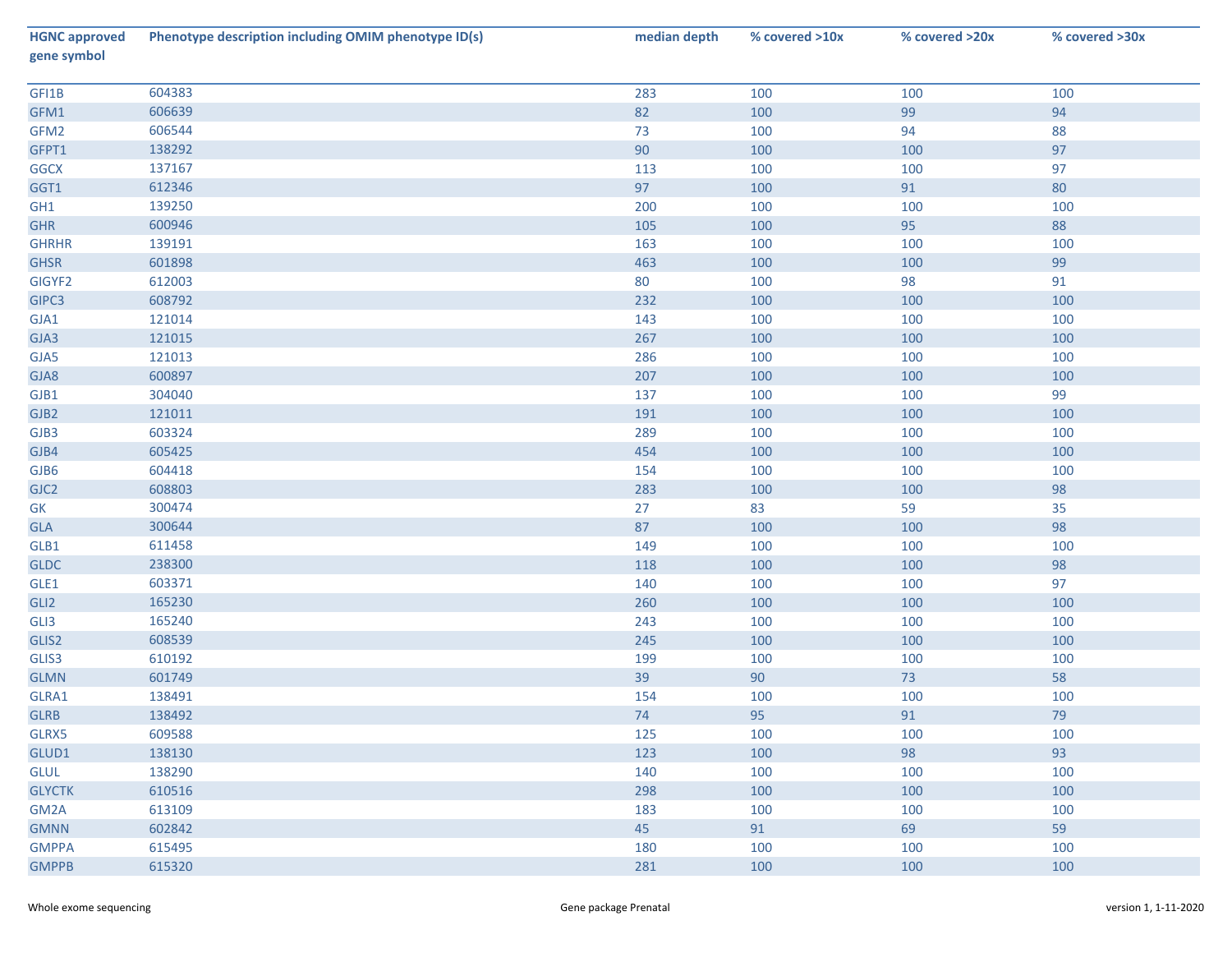| <b>HGNC approved</b><br>gene symbol | Phenotype description including OMIM phenotype ID(s) | median depth | % covered >10x | % covered >20x | % covered >30x |
|-------------------------------------|------------------------------------------------------|--------------|----------------|----------------|----------------|
| <b>GMPS</b>                         | 600358                                               | 83           | 100            | 97             | 89             |
| GNA11                               | 139313                                               | 233          | 100            | 100            | 100            |
| GNAI2                               | 139360                                               | 176          | 100            | 100            | 100            |
| GNAI3                               | 139370                                               | 70           | 98             | 87             | 75             |
| <b>GNAL</b>                         | 139312                                               | 114          | 100            | 100            | 99             |
| GNAO1                               | 139311                                               | 173          | 100            | 100            | 99             |
| <b>GNAQ</b>                         | 600998                                               | 137          | 100            | 100            | 100            |
| <b>GNAS</b>                         | 139320                                               | 269          | 100            | 100            | 100            |
| GNAT1                               | 139330                                               | 336          | 100            | 100            | 100            |
| GNAT2                               | 139340                                               | 125          | 100            | 100            | 100            |
| GNB1                                | 139380                                               | 172          | 100            | 100            | 100            |
| GNB4                                | 610863                                               | 67           | 93             | 91             | 84             |
| GNB5                                | 604447                                               | 134          | 100            | 100            | 100            |
| <b>GNE</b>                          | 603824                                               | 123          | 100            | 100            | 97             |
| <b>GNMT</b>                         | 606628                                               | 215          | 100            | 100            | 100            |
| <b>GNPAT</b>                        | 602744                                               | 80           | 97             | 94             | 86             |
| <b>GNPTAB</b>                       | 607840                                               | 87           | 100            | 99             | 95             |
| <b>GNPTG</b>                        | 607838                                               | 302          | 100            | 100            | 100            |
| GNRH1                               | 152760                                               | 107          | 100            | 100            | 100            |
| <b>GNRHR</b>                        | 138850                                               | 96           | 100            | 100            | 96             |
| <b>GNS</b>                          | 607664                                               | 105          | 100            | 100            | 99             |
| GOLGA5                              | 606918                                               | 63           | 100            | 93             | 80             |
| <b>GORAB</b>                        | 607983                                               | 77           | 100            | 93             | 83             |
| GOSR2                               | 604027                                               | 139          | 100            | 100            | 100            |
| GOT1                                | 138180                                               | 159          | 100            | 100            | 100            |
| GP1BA                               | 606672                                               | 202          | 100            | 100            | 100            |
| GP1BB                               | 138720                                               | 113          | 100            | 98             | 94             |
| GP6                                 | 605546                                               | 291          | 100            | 100            | 100            |
| GP9                                 | 173515                                               | 330          | 100            | 100            | 100            |
| GPC3                                | 300037                                               | 86           | 100            | 98             | 92             |
| GPC4                                | 300168                                               | 93           | 100            | 99             | 97             |
| GPC6                                | 604404                                               | 135          | 100            | 100            | 100            |
| GPD1                                | 138420                                               | 219          | 100            | 100            | 100            |
| GPD1L                               | 611778                                               | 123          | 100            | 100            | 100            |
| <b>GPHN</b>                         | 603930                                               | 87           | 100            | 96             | 94             |
| <b>GPI</b>                          | 172400                                               | 217          | 100            | 100            | 100            |
| <b>GPR143</b>                       | 300808                                               | 111          | 100            | 100            | 99             |
| <b>GPR179</b>                       | 614515                                               | 401          | 100            | 100            | 100            |
| GPSM2                               | 609245                                               | 54           | 100            | 96             | 84             |
| GPT2                                | 138210                                               | 169          | 100            | 100            | 96             |
| GPX1                                | 138320                                               | 310          | 100            | 100            | 100            |
| GPX4                                | 138322                                               | 285          | 100            | 100            | 99             |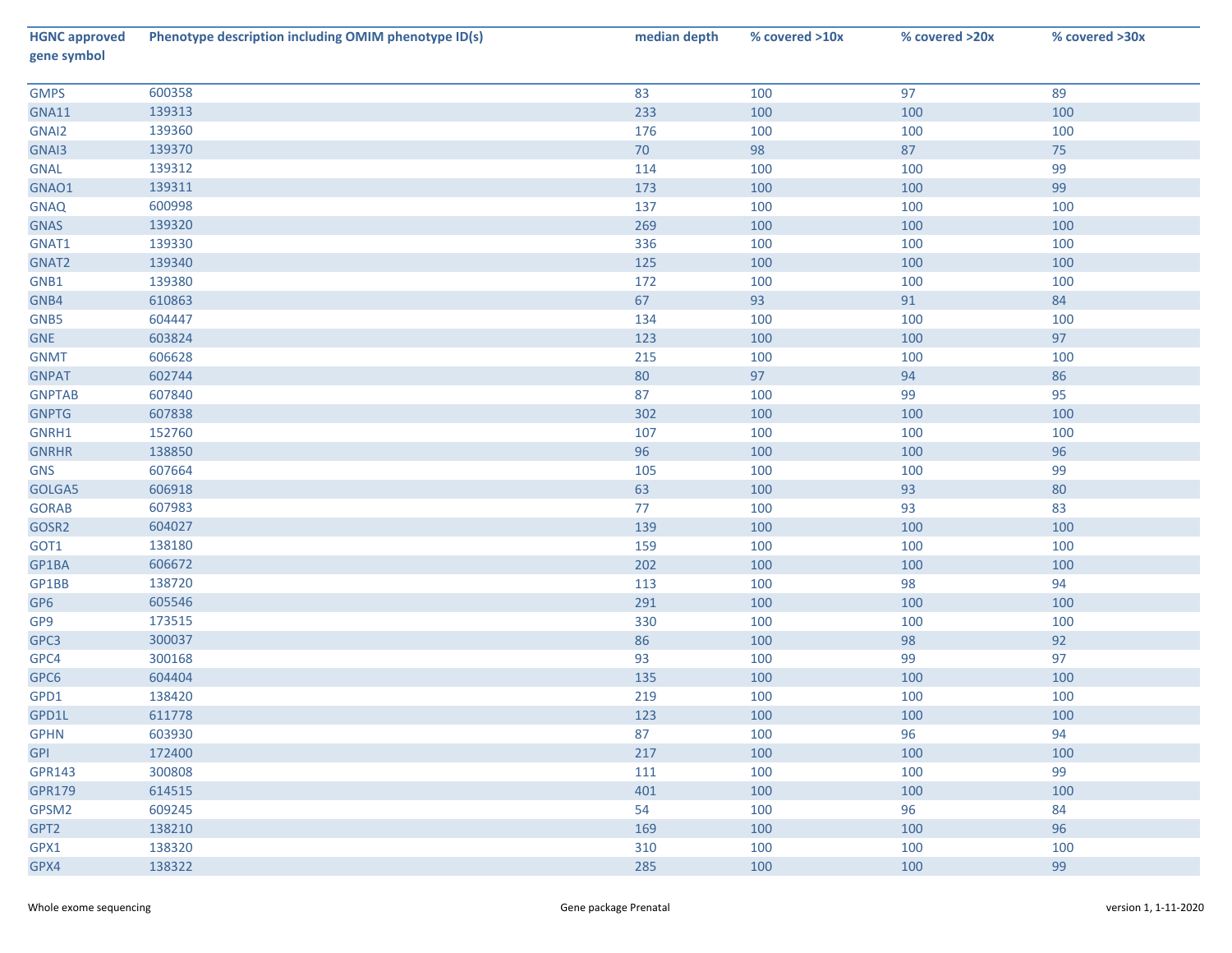| <b>HGNC approved</b><br>gene symbol | Phenotype description including OMIM phenotype ID(s) | median depth     | % covered >10x | % covered >20x | % covered >30x |
|-------------------------------------|------------------------------------------------------|------------------|----------------|----------------|----------------|
| GRHL2                               | 608576                                               | 120              | 100            | 100            | 98             |
| GRHL3                               | 608317                                               | 212              | 100            | 100            | 100            |
| <b>GRHPR</b>                        | 604296                                               | 185              | 100            | 100            | 100            |
| GRIA3                               | 305915                                               | 62               | 98             | 91             | 79             |
| GRID <sub>2</sub>                   | 602368                                               | 117              | 100            | 100            | 98             |
| GRIK2                               | 138244                                               | 66               | 99             | 93             | 86             |
| GRIK5                               | 600283                                               | 239              | 100            | 100            | 100            |
| GRIN1                               | 138249                                               | 259              | 100            | 100            | 100            |
| GRIN2A                              | 138253                                               | 408              | 100            | 100            | 99             |
| GRIN2B                              | 138252                                               | 237              | 100            | 100            | 99             |
| <b>GRIN3B</b>                       | 606651                                               | 217              | 97             | 95             | 93             |
| GRIP1                               | 604597                                               | 117              | 100            | 100            | 98             |
| GRK1                                | 180381                                               | 270              | 100            | 100            | 100            |
| GRM1                                | 604473                                               | 210              | 100            | 100            | 99             |
| GRM6                                | 604096                                               | 285              | 100            | 98             | 96             |
| <b>GRN</b>                          | 138945                                               | 336              | 100            | 100            | 100            |
| GRXCR1                              | 613283                                               | 100              | 100            | 100            | 100            |
| <b>GSC</b>                          | 138890                                               | 158              | 100            | 99             | 95             |
| <b>GSDME</b>                        | 608798                                               | 125              | 100            | 99             | 97             |
| GSE1                                | 616886                                               | 210              | 100            | 100            | 100            |
| <b>GSN</b>                          | 137350                                               | 201              | 100            | 100            | 100            |
| <b>GSS</b>                          | 601002                                               | 188              | 100            | 100            | 100            |
| GSTZ1                               | 603758                                               | 176              | 100            | 100            | 100            |
| GTF2H5                              | 608780                                               | 81               | 100            | 100            | 100            |
| GTPBP3                              | 608536                                               | 237              | 100            | 100            | 100            |
| GUCA1A                              | 600364                                               | 216              | 100            | 100            | 100            |
| GUCA1B                              | 602275                                               | 122              | 100            | 100            | 99             |
| GUCY1A1                             | 139396                                               | 116              | 100            | 98             | 94             |
| GUCY2C                              | 601330                                               | 91               | 100            | 97             | 92             |
| GUCY2D                              | 600179                                               | 218              | 100            | 100            | 100            |
| GUCY2F                              | 300041                                               | 69               | 100            | 99             | 93             |
| <b>GUSB</b>                         | 611499                                               | 222              | 100            | 100            | 100            |
| GYG1                                | 603942                                               | 107              | 100            | 100            | 98             |
| GYS1                                | 138570                                               | 231              | 100            | 100            | 100            |
| GYS2                                | 138571                                               | 96               | 99             | 94             | 89             |
| H19                                 | 103280                                               | No coverage data |                |                |                |
| H6PD                                | 138090                                               | 279              | 100            | 100            | 100            |
| HACE1                               | 610876                                               | 59               | 97             | 89             | 77             |
| HADH                                | 601609                                               | 145              | 100            | 100            | 98             |
| <b>HADHA</b>                        | 600890                                               | 125              | 100            | 99             | 95             |
| <b>HADHB</b>                        | 143450                                               | 74               | 90             | 84             | 76             |
| <b>HAL</b>                          | 609457                                               | 182              | 100            | 99             | 96             |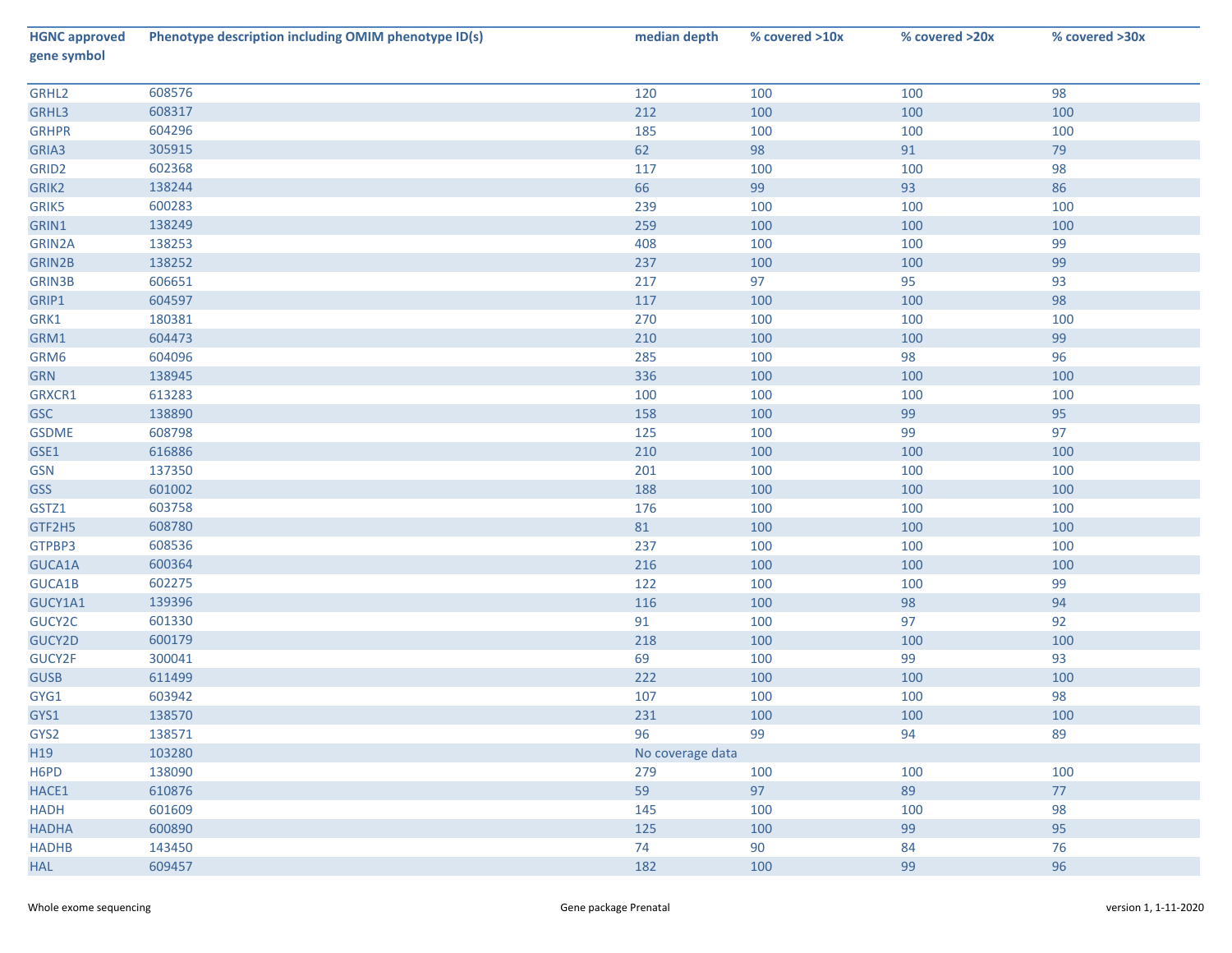| <b>HGNC approved</b><br>gene symbol | Phenotype description including OMIM phenotype ID(s) | median depth | % covered >10x | % covered >20x | % covered >30x |
|-------------------------------------|------------------------------------------------------|--------------|----------------|----------------|----------------|
| <b>HAMP</b>                         | 606464                                               | 154          | 100            | 100            | 100            |
| HAND1                               | 602406                                               | 246          | 100            | 100            | 100            |
| HAND <sub>2</sub>                   | 602407                                               | 217          | 100            | 100            | 100            |
| HARS1                               | 142810                                               | 163          | 100            | 100            | 100            |
| HARS2                               | 600783                                               | 138          | 100            | 100            | 100            |
| HAX1                                | 605998                                               | 120          | 100            | 100            | 100            |
| HBA1                                | 141800                                               | 155          | 100            | 100            | 100            |
| HBA2                                | 141850                                               | 128          | 84             | 76             | 76             |
| HBB                                 | 141900                                               | 205          | 100            | 100            | 100            |
| <b>HBD</b>                          | 142000                                               | 219          | 100            | 100            | 100            |
| HBG1                                | 142200                                               | 40           | 76             | 45             | $30\,$         |
| HBG2                                | 142250                                               | 232          | 100            | 100            | 95             |
| <b>HCCS</b>                         | 300056                                               | 64           | 100            | 98             | $90\,$         |
| HCFC1                               | 300019                                               | 207          | 100            | 100            | 100            |
| HCN1                                | 602780                                               | 193          | 100            | 99             | 97             |
| HCN4                                | 605206                                               | 306          | 100            | 100            | 100            |
| <b>HCRT</b>                         | 602358                                               | 117          | 100            | 100            | 100            |
| HDAC4                               | 605314                                               | 227          | 100            | 99             | 97             |
| HDAC6                               | 300272                                               | 145          | 100            | 100            | 100            |
| HDAC8                               | 300269                                               | 73           | 100            | 100            | 95             |
| HECTD1                              | $No$ $ID$                                            | 83           | 96             | 93             | 88             |
| HECW <sub>2</sub>                   | 617245                                               | 142          | 100            | 100            | 99             |
| <b>HEPACAM</b>                      | 611642                                               | 195          | 100            | 100            | 100            |
| HERC1                               | 605109                                               | 116          | 100            | 99             | 97             |
| HERC <sub>2</sub>                   | 605837                                               | 144          | 99             | 94             | $90\,$         |
| HES7                                | 608059                                               | 144          | 100            | 100            | 98             |
| HESX1                               | 601802                                               | 47           | 79             | 62             | 57             |
| <b>HEXA</b>                         | 606869                                               | 162          | 100            | 100            | 100            |
| <b>HEXB</b>                         | 606873                                               | 73           | 97             | 91             | 84             |
| HEY2                                | 604674                                               | 246          | 100            | 98             | 94             |
| HFE                                 | 613609                                               | 175          | 100            | 100            | 100            |
| HFM1                                | 615684                                               | 34           | 79             | 58             | 43             |
| <b>HGD</b>                          | 607474                                               | 123          | 100            | 100            | 98             |
| <b>HGSNAT</b>                       | 610453                                               | 93           | 99             | 94             | 92             |
| <b>HIBCH</b>                        | 610690                                               | 68           | 95             | 91             | 80             |
| HINT1                               | 601314                                               | 123          | 100            | 99             | 92             |
| HIVEP2                              | 143054                                               | 196          | 100            | 100            | 99             |
| <b>HJV</b>                          | 608374                                               | 248          | 100            | 100            | 100            |
| HK1                                 | 142600                                               | 158          | 100            | 100            | 99             |
| <b>HLCS</b>                         | 609018                                               | 163          | 100            | 100            | 99             |
| <b>HMBS</b>                         | 609806                                               | 202          | 100            | 100            | 100            |
| <b>HMGCL</b>                        | 613898                                               | 168          | 100            | 100            | 100            |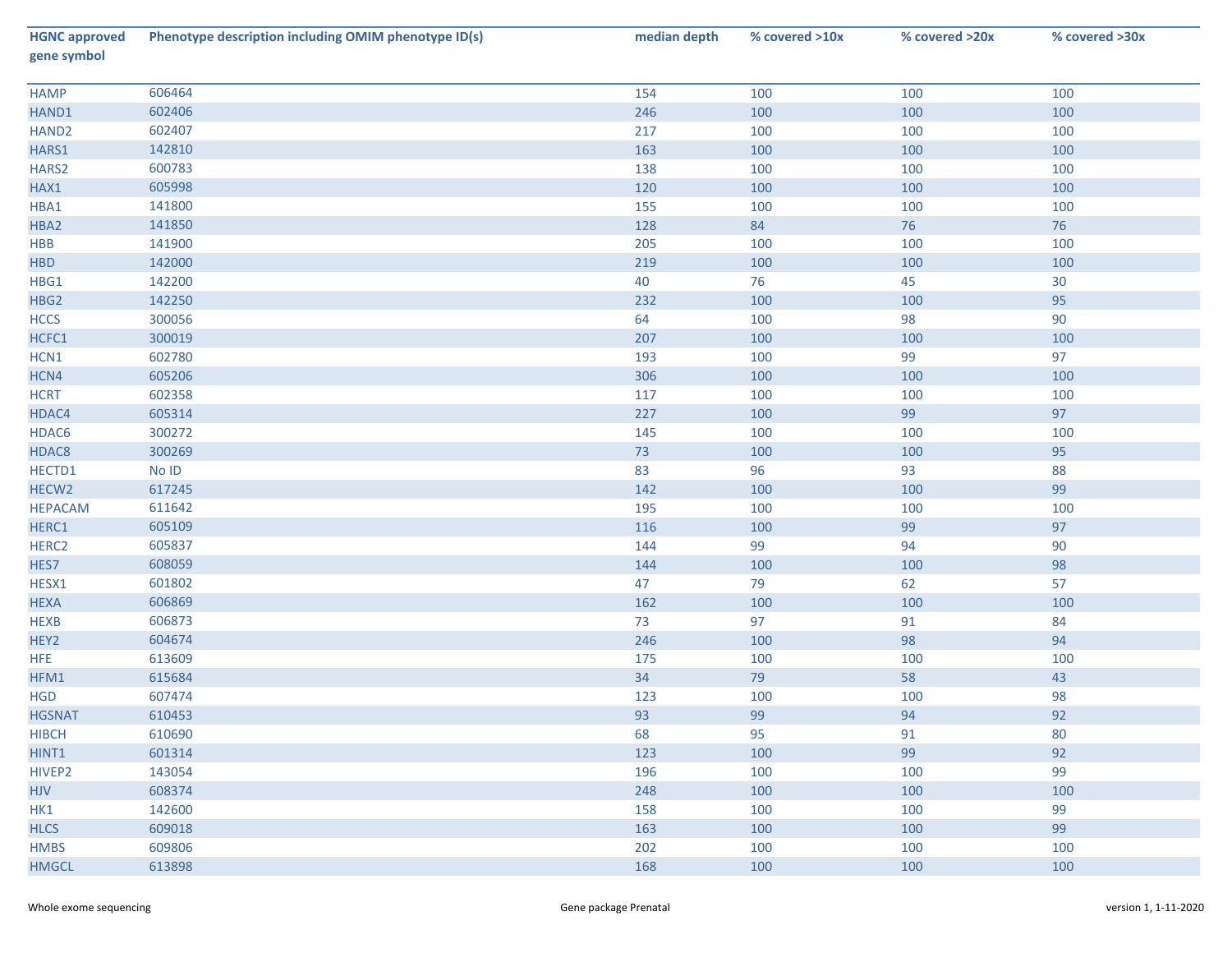| <b>HGNC approved</b><br>gene symbol | Phenotype description including OMIM phenotype ID(s) | median depth | % covered >10x | % covered >20x | % covered >30x |
|-------------------------------------|------------------------------------------------------|--------------|----------------|----------------|----------------|
| HMGCS2                              | 600234                                               | 176          | 100            | 100            | 99             |
| HMOX1                               | 141250                                               | 187          | 100            | 100            | 100            |
| HMX1                                | 142992                                               | 94           | 100            | 100            | 100            |
| HNF1A                               | 142410                                               | 285          | 100            | 100            | 100            |
| HNF1B                               | 189907                                               | 231          | 100            | 100            | 100            |
| HNF4A                               | 600281                                               | 221          | 100            | 100            | 100            |
| <b>HNMT</b>                         | 605238                                               | 84           | 100            | 100            | 91             |
| HNRNPA1                             | 164017                                               | 114          | 100            | 99             | 94             |
| HNRNPH2                             | 300610                                               | 110          | 100            | 100            | 100            |
| <b>HNRNPK</b>                       | 600712                                               | 69           | 97             | 89             | 77             |
| <b>HNRNPU</b>                       | 602869                                               | 88           | 95             | 94             | 92             |
| HOGA1                               | 613597                                               | 229          | 100            | 100            | 100            |
| HOXA1                               | 142955                                               | 294          | 100            | 100            | 100            |
| HOXA11                              | 142958                                               | 217          | 100            | 100            | 100            |
| HOXA13                              | 142959                                               | 221          | 91             | 85             | 82             |
| HOXB1                               | 142968                                               | 255          | 100            | 100            | 100            |
| HOXC13                              | 142976                                               | 165          | 100            | 100            | 100            |
| HOXD10                              | 142984                                               | 170          | 100            | 100            | 100            |
| HOXD13                              | 142989                                               | 278          | 100            | 100            | 98             |
| <b>HPD</b>                          | 609695                                               | 196          | 100            | 100            | 100            |
| <b>HPGD</b>                         | 601688                                               | 79           | 96             | 77             | 60             |
| HPRT1                               | 308000                                               | 40           | 95             | 80             | 55             |
| HPS1                                | 604982                                               | 250          | 100            | 100            | 100            |
| HPS3                                | 606118                                               | 92           | 97             | 91             | 85             |
| HPS4                                | 606682                                               | 365          | 100            | 99             | 98             |
| HPS5                                | 607521                                               | 85           | 100            | 97             | 91             |
| HPS6                                | 607522                                               | 246          | 100            | 100            | 100            |
| HPSE2                               | 613469                                               | 122          | 100            | 100            | 100            |
| HR                                  | 602302                                               | 254          | 100            | 100            | 100            |
| <b>HRAS</b>                         | 190020                                               | 426          | 100            | 100            | 100            |
| <b>HRG</b>                          | 142640                                               | 178          | 100            | 99             | 97             |
| <b>HS6ST1</b>                       | 604846                                               | 330          | 100            | 100            | 100            |
| <b>HSD11B1</b>                      | 600713                                               | 111          | 100            | 100            | 97             |
| <b>HSD11B2</b>                      | 614232                                               | 232          | 95             | 92             | 86             |
| <b>HSD17B10</b>                     | 300256                                               | 123          | 100            | 100            | 100            |
| <b>HSD17B3</b>                      | 605573                                               | 117          | 100            | 98             | 89             |
| <b>HSD17B4</b>                      | 601860                                               | 78           | 93             | 91             | 84             |
| HSD3B2                              | 613890                                               | 170          | 100            | 100            | 100            |
| HSD3B7                              | 607764                                               | 275          | 100            | 100            | 100            |
| HSF4                                | 602438                                               | 224          | 100            | 100            | 100            |
| HSPA9                               | 600548                                               | 114          | 100            | 99             | 97             |
| HSPB1                               | 602195                                               | 256          | 100            | 100            | 100            |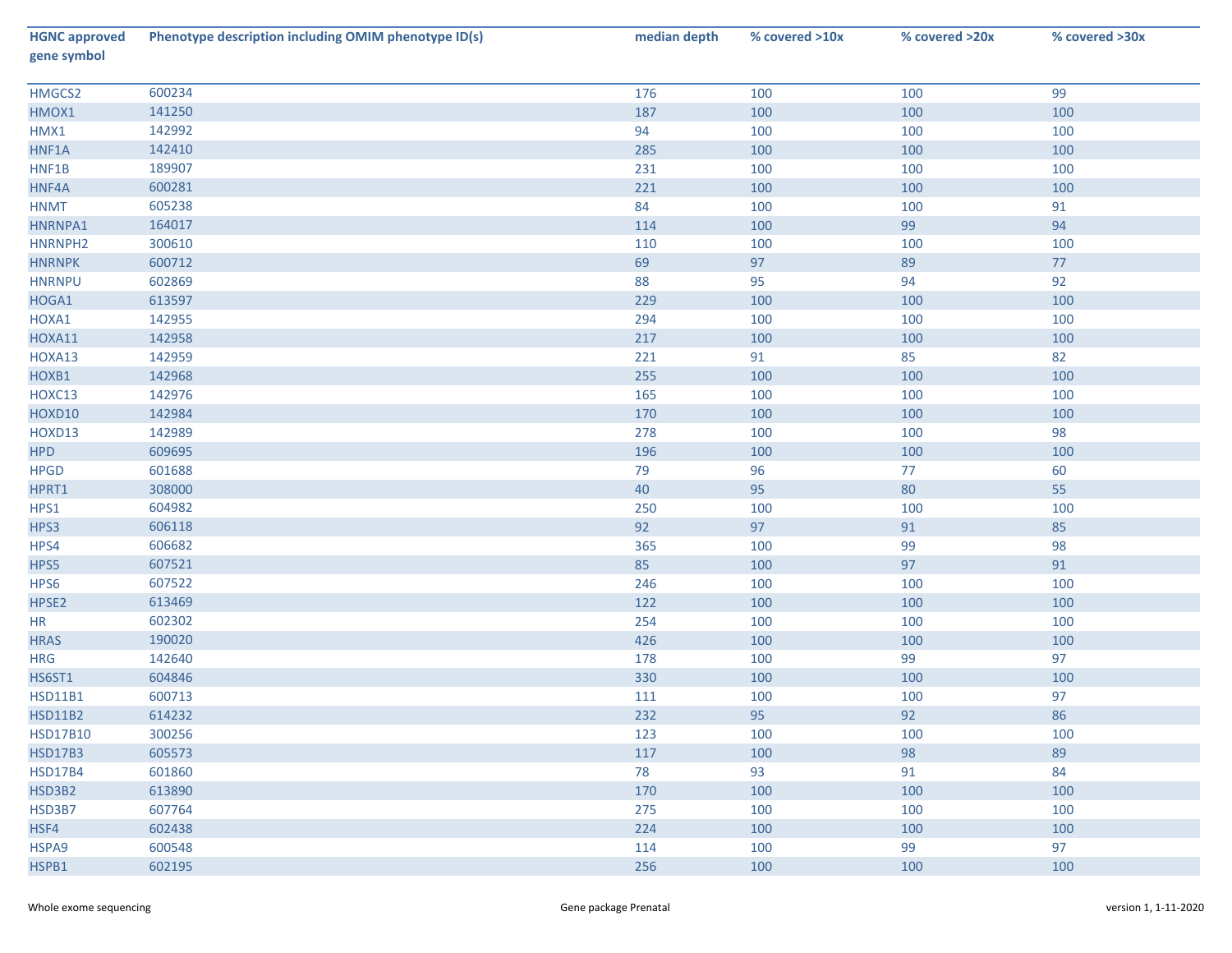| <b>HGNC approved</b><br>gene symbol | Phenotype description including OMIM phenotype ID(s) | median depth | % covered >10x | % covered >20x | % covered >30x |
|-------------------------------------|------------------------------------------------------|--------------|----------------|----------------|----------------|
| HSPB3                               | 604624                                               | 150          | 100            | 100            | 100            |
| HSPB8                               | 608014                                               | 133          | 100            | 100            | 100            |
| HSPD1                               | 118190                                               | 67           | 99             | 90             | 77             |
| HSPG2                               | 142461                                               | 283          | 99             | 99             | 99             |
| HTR1A                               | 109760                                               | 337          | 100            | 100            | 100            |
| HTRA1                               | 602194                                               | 144          | 99             | 91             | 89             |
| HTRA2                               | 606441                                               | 256          | 100            | 100            | 100            |
| HUWE1                               | 300697                                               | 90           | 100            | 98             | 93             |
| HYAL1                               | 607071                                               | 247          | 100            | 100            | 100            |
| <b>HYDIN</b>                        | 610812                                               | 86           | 88             | 81             | 76             |
| HYLS1                               | 610693                                               | 114          | 100            | 100            | 100            |
| IARS1                               | 600709                                               | 94           | 100            | 97             | 94             |
| IBA57                               | 615316                                               | 227          | 100            | 100            | 100            |
| CILK1                               | 612325                                               | 119          | 99             | 93             | $90\,$         |
| <b>ICOS</b>                         | 604558                                               | 70           | 100            | 95             | 87             |
| IDH <sub>2</sub>                    | 147650                                               | 236          | 100            | 100            | 100            |
| IDH3B                               | 604526                                               | 244          | 100            | 100            | 100            |
| <b>IDS</b>                          | 300823                                               | 91           | 100            | 98             | 94             |
| <b>IDUA</b>                         | 252800                                               | 224          | 100            | 100            | 98             |
| IER3IP1                             | 609382                                               | 147          | 100            | 95             | 85             |
| IFIH1                               | 606951                                               | 70           | 99             | 91             | 80             |
| IFITM5                              | 614757                                               | 322          | 100            | 100            | 100            |
| IFNGR1                              | 107470                                               | 103          | 92             | 91             | 91             |
| <b>IFT122</b>                       | 606045                                               | 141          | 100            | 100            | 98             |
| <b>IFT140</b>                       | 614620                                               | 199          | 100            | 100            | 100            |
| <b>IFT172</b>                       | 607386                                               | 143          | 100            | 100            | 98             |
| IFT43                               | 614068                                               | 133          | 100            | 100            | 100            |
| IFT80                               | 611177                                               | 49           | 92             | 82             | 69             |
| IFT81                               | 605489                                               | 37           | 96             | 78             | 54             |
| IGBP1                               | 300139                                               | 86           | 100            | 98             | 89             |
| IGF1                                | 147440                                               | 117          | 100            | 100            | 100            |
| IGF1R                               | 147370                                               | 176          | 100            | 100            | 100            |
| IGF2R                               | 147280                                               | 130          | 99             | 96             | 93             |
| <b>IGFALS</b>                       | 601489                                               | 372          | 100            | 100            | 100            |
| IGFBP7                              | 602867                                               | 126          | 100            | 100            | 100            |
| IGHMBP2                             | 600502                                               | 265          | 100            | 100            | 99             |
| IGLL1                               | 146770                                               | 157          | 100            | 100            | 100            |
| IGSF1                               | 300137                                               | 91           | 100            | 100            | 98             |
| <b>IHH</b>                          | 600726                                               | 276          | 100            | 100            | 100            |
| <b>IKBKB</b>                        | 603258                                               | 159          | 100            | 100            | 100            |
| <b>IKBKG</b>                        | 300248                                               | 35           | 36             | 26             | 26             |
| IKZF1                               | 603023                                               | 257          | 100            | 100            | 99             |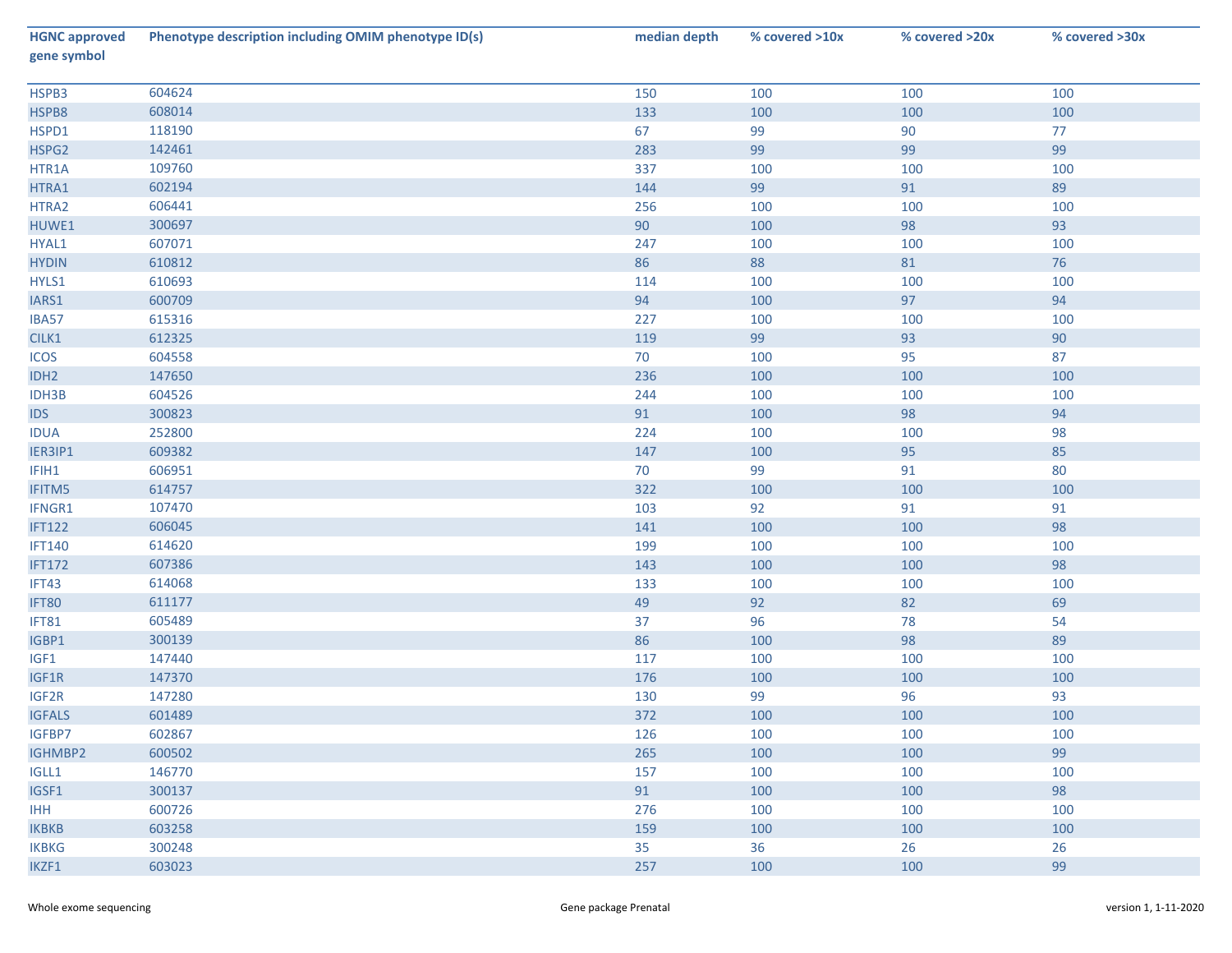| <b>HGNC approved</b><br>gene symbol | Phenotype description including OMIM phenotype ID(s) | median depth | % covered >10x | % covered >20x | % covered >30x |
|-------------------------------------|------------------------------------------------------|--------------|----------------|----------------|----------------|
| IKZF5                               | 606238                                               | 163          | 100            | 100            | 99             |
| IL10RA                              | 146933                                               | 181          | 100            | 100            | 100            |
| IL10RB                              | 123889                                               | 86           | 100            | 98             | 96             |
| L11                                 | 147681                                               | 155          | 100            | 99             | 95             |
| IL11RA                              | 600939                                               | 193          | 100            | 100            | 100            |
| IL17F                               | 606496                                               | 142          | 100            | 100            | 100            |
| IL17RA                              | 605461                                               | 346          | 100            | 100            | 100            |
| IL17RD                              | 606807                                               | 160          | 100            | 100            | 99             |
| IL1RAPL1                            | 300206                                               | 56           | 100            | 92             | 78             |
| IL1RN                               | 147679                                               | 138          | 100            | 100            | 100            |
| IL21R                               | 605383                                               | 271          | 100            | 100            | 100            |
| IL2RA                               | 147730                                               | 139          | 100            | 100            | 100            |
| IL2RG                               | 308380                                               | 88           | 100            | 100            | 97             |
| IL31RA                              | 609510                                               | 103          | 100            | 99             | 96             |
| IL36RN                              | 605507                                               | 192          | 100            | 100            | 100            |
| IL7R                                | 146661                                               | 105          | 100            | 100            | 98             |
| ILDR1                               | 609739                                               | 193          | 100            | 100            | 98             |
| IMPA1                               | 602064                                               | 63           | 94             | 85             | 79             |
| BPNT <sub>2</sub>                   | 614010                                               | 192          | 100            | 100            | 100            |
| IMPDH1                              | 146690                                               | 255          | 100            | 100            | 100            |
| IMPG2                               | 607056                                               | 106          | 99             | 97             | 94             |
| INF <sub>2</sub>                    | 610982                                               | 277          | 98             | 97             | 96             |
| ING1                                | 601566                                               | 330          | 100            | 100            | 100            |
| INPP5B                              | 147264                                               | 132          | 100            | 100            | 99             |
| <b>INPP5E</b>                       | 613037                                               | 259          | 100            | 100            | 100            |
| <b>INPP5K</b>                       | 607875                                               | 174          | 100            | 100            | 100            |
| INPPL1                              | 600829                                               | 195          | 100            | 100            | 99             |
| <b>INS</b>                          | 176730                                               | 321          | 100            | 100            | 100            |
| INSL3                               | 146738                                               | 195          | 100            | 100            | 100            |
| <b>INSR</b>                         | 147670                                               | 243          | 100            | 100            | 99             |
| INTS1                               | 611345                                               | 223          | 100            | 99             | 99             |
| INTS8                               | 611351                                               | 53           | 92             | 77             | 67             |
| <b>INVS</b>                         | 243305                                               | 123          | 100            | 99             | 97             |
| IQCB1                               | 609237                                               | 75           | 100            | 99             | 88             |
| <b>IQCE</b>                         | 617631                                               | 203          | 100            | 98             | 96             |
| IQSEC2                              | 300522                                               | 128          | 100            | 99             | 98             |
| IRAK4                               | 606883                                               | 51           | 96             | 85             | 74             |
| IRF1                                | 147575                                               | 204          | 100            | 100            | 100            |
| IRF4                                | 601900                                               | 204          | 100            | 100            | 100            |
| IRF6                                | 607199                                               | 184          | 100            | 100            | 100            |
| IRF8                                | 601565                                               | 157          | 100            | 100            | 97             |
| <b>IRGM</b>                         | 608212                                               | 158          | 100            | 100            | 100            |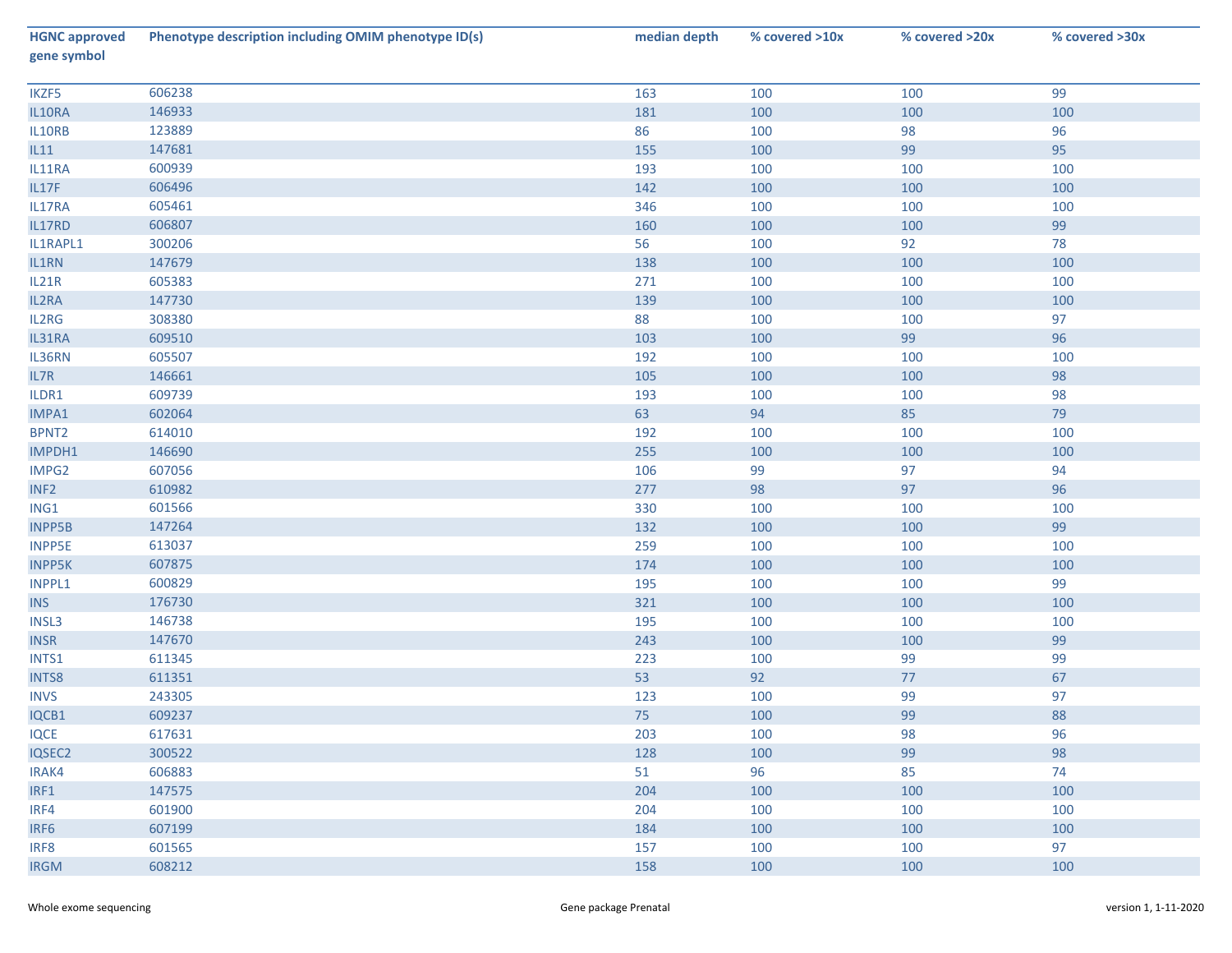| <b>HGNC approved</b><br>gene symbol | Phenotype description including OMIM phenotype ID(s) | median depth | % covered >10x | % covered >20x | % covered >30x |
|-------------------------------------|------------------------------------------------------|--------------|----------------|----------------|----------------|
| IRX4                                | 606199                                               | 206          | 100            | 100            | 100            |
| IRX5                                | 606195                                               | 211          | 100            | 100            | 100            |
| <b>ISCU</b>                         | 611911                                               | 91           | 100            | 100            | 100            |
| <b>ISG15</b>                        | 147571                                               | 418          | 100            | 100            | 100            |
| <b>ITCH</b>                         | 606409                                               | 61           | 96             | 90             | 80             |
| ITGA2                               | 192974                                               | 76           | 99             | 94             | 89             |
| <b>ITGA2B</b>                       | 607759                                               | 255          | 100            | 100            | 100            |
| ITGA3                               | 605025                                               | 224          | 100            | 100            | 100            |
| ITGA6                               | 147556                                               | 109          | 100            | 98             | 93             |
| <b>ITGA7</b>                        | 600536                                               | 219          | 100            | 100            | 100            |
| <b>ITGA8</b>                        | 604063                                               | 102          | 100            | 99             | 97             |
| <b>ITGB2</b>                        | 600065                                               | 241          | 100            | 100            | 100            |
| ITGB3                               | 173470                                               | 178          | 100            | 100            | 100            |
| ITGB4                               | 147557                                               | 269          | 100            | 99             | 99             |
| <b>ITK</b>                          | 186973                                               | 104          | 100            | 100            | 96             |
| ITM2B                               | 603904                                               | 87           | 100            | 96             | 88             |
| <b>ITPA</b>                         | 147520                                               | 208          | 100            | 98             | 93             |
| ITPR1                               | 147265                                               | 120          | 100            | 99             | 97             |
| ITPR2                               | 600144                                               | 83           | 95             | 93             | 88             |
| ITSN1                               | 602442                                               | 109          | 98             | 95             | 91             |
| <b>IVD</b>                          | 607036                                               | 170          | 100            | 100            | 100            |
| <b>IYD</b>                          | 612025                                               | 92           | 100            | 100            | 96             |
| JAG1                                | 601920                                               | 213          | 100            | 100            | 100            |
| JAK2                                | 147796                                               | 55           | 98             | 91             | 79             |
| JAK3                                | 600173                                               | 266          | 100            | 100            | 100            |
| JAM3                                | 606871                                               | 129          | 100            | 100            | 100            |
| JMJD1C                              | 604503                                               | 93           | 95             | 90             | 84             |
| JPH <sub>2</sub>                    | 605267                                               | 287          | 100            | 100            | 100            |
| JPH3                                | 605268                                               | 362          | 100            | 100            | 100            |
| <b>JUP</b>                          | 173325                                               | 266          | 100            | 100            | 100            |
| <b>KALRN</b>                        | 604605                                               | 153          | 100            | 99             | 99             |
| KANK1                               | 607704                                               | 177          | 100            | 100            | 100            |
| KANSL1                              | 612452                                               | 188          | 100            | 100            | 100            |
| KARS1                               | 601421                                               | 123          | 100            | 100            | 99             |
| KAT6A                               | 601408                                               | 140          | 100            | 100            | 99             |
| KAT6B                               | 605880                                               | 131          | 99             | 95             | 92             |
| KATNB1                              | 602703                                               | 334          | 100            | 100            | 100            |
| KBTBD13                             | 613727                                               | 438          | 100            | 100            | 100            |
| KCNA1                               | 176260                                               | 224          | 100            | 100            | 100            |
| <b>KCNA2</b>                        | 176262                                               | 209          | 100            | 100            | 100            |
| KCNA4                               | 176266                                               | 165          | 100            | 100            | 100            |
| <b>KCNA5</b>                        | 176267                                               | 336          | 100            | 100            | 100            |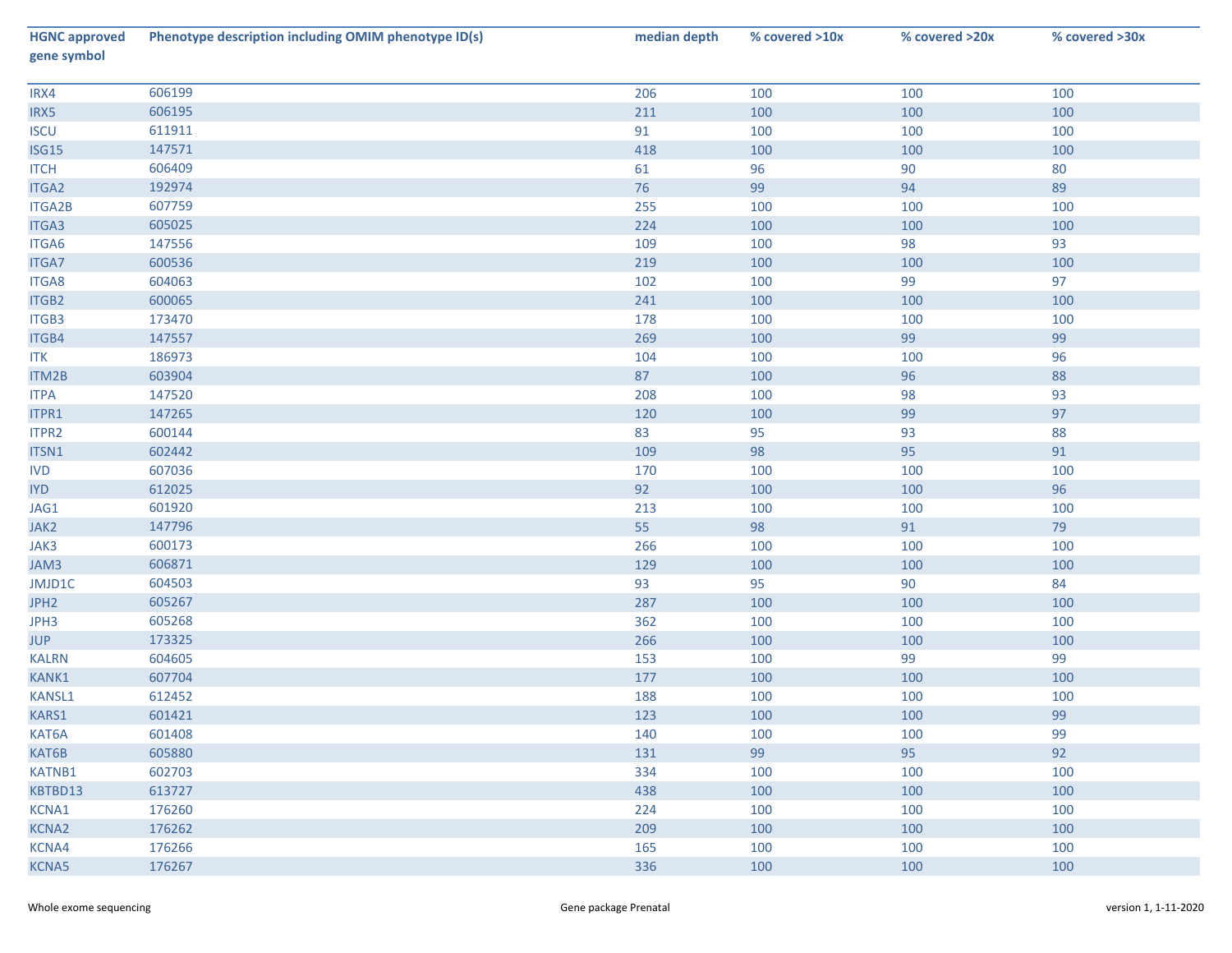| <b>HGNC approved</b><br>gene symbol | Phenotype description including OMIM phenotype ID(s) | median depth     | % covered >10x | % covered >20x | % covered >30x |
|-------------------------------------|------------------------------------------------------|------------------|----------------|----------------|----------------|
| KCNB1                               | 600397                                               | 279              | 100            | 100            | 100            |
| KCNC3                               | 176264                                               | 321              | 94             | 88             | 87             |
| KCND3                               | 605411                                               | 350              | 100            | 100            | 99             |
| KCNE1                               | 176261                                               | 657              | 100            | 100            | 100            |
| KCNE2                               | 603796                                               | 301              | 100            | 100            | 100            |
| KCNE3                               | 604433                                               | 190              | 100            | 100            | 100            |
| KCNH1                               | 603305                                               | 163              | 100            | 100            | 99             |
| KCNH <sub>2</sub>                   | 152427                                               | 275              | 100            | 100            | 100            |
| KCNJ1                               | 600359                                               | 156              | 100            | 100            | 100            |
| KCNJ10                              | 602208                                               | 271              | 100            | 100            | 100            |
| KCNJ11                              | 600937                                               | 382              | 100            | 100            | 100            |
| KCNJ13                              | 603208                                               | 143              | 100            | 100            | 100            |
| KCNJ2                               | 600681                                               | 189              | 100            | 100            | 100            |
| KCNJ5                               | 600734                                               | 275              | 100            | 100            | 100            |
| KCNJ6                               | 600877                                               | 177              | 100            | 100            | 100            |
| KCNJ8                               | 600935                                               | 559              | 100            | 100            | 100            |
| KCNK3                               | 603220                                               | 231              | 100            | 100            | 98             |
| KCNK9                               | 605874                                               | 267              | 100            | 100            | 100            |
| KCNMA1                              | 600150                                               | 122              | 100            | 98             | 96             |
| KCNQ1                               | 607542                                               | 235              | 100            | 97             | 94             |
| KCNQ10T1                            | 604115                                               | No coverage data |                |                |                |
| KCNQ <sub>2</sub>                   | 602235                                               | 274              | 100            | 100            | 100            |
| KCNQ3                               | 602232                                               | 186              | 100            | 100            | 98             |
| KCNQ4                               | 603537                                               | 245              | 98             | 97             | 96             |
| <b>KCNQ5</b>                        | 607357                                               | 107              | 100            | 99             | 93             |
| KCNT1                               | 608167                                               | 236              | 100            | 100            | 100            |
| KCNV2                               | 607604                                               | 268              | 100            | 100            | 100            |
| KCTD1                               | 613420                                               | 249              | 100            | 98             | 95             |
| KCTD7                               | 611725                                               | 259              | 100            | 100            | 100            |
| KDM1A                               | 609132                                               | 90               | 98             | 95             | 90             |
| KDM4B                               | 609765                                               | 285              | 100            | 100            | 100            |
| KDM5B                               | 605393                                               | 106              | 100            | 99             | 96             |
| KDM5C                               | 314690                                               | 130              | 100            | 100            | 99             |
| KDM6A                               | 300128                                               | 57               | 95             | 86             | 73             |
| KDM6B                               | 611577                                               | 250              | 100            | 100            | 99             |
| <b>KDR</b>                          | 191306                                               | 105              | 100            | 98             | 95             |
| <b>KDSR</b>                         | 136440                                               | 104              | 100            | 100            | 99             |
| <b>KERA</b>                         | 603288                                               | 118              | 100            | 100            | 100            |
| KHDC3L                              | 611687                                               | 178              | 100            | 100            | 100            |
| <b>KHK</b>                          | 614058                                               | 255              | 100            | 100            | 100            |
| <b>KIAA0586</b>                     | 610178                                               | 62               | 96             | 86             | 75             |
| <b>KIAA0753</b>                     | 617112                                               | 101              | 100            | 97             | 95             |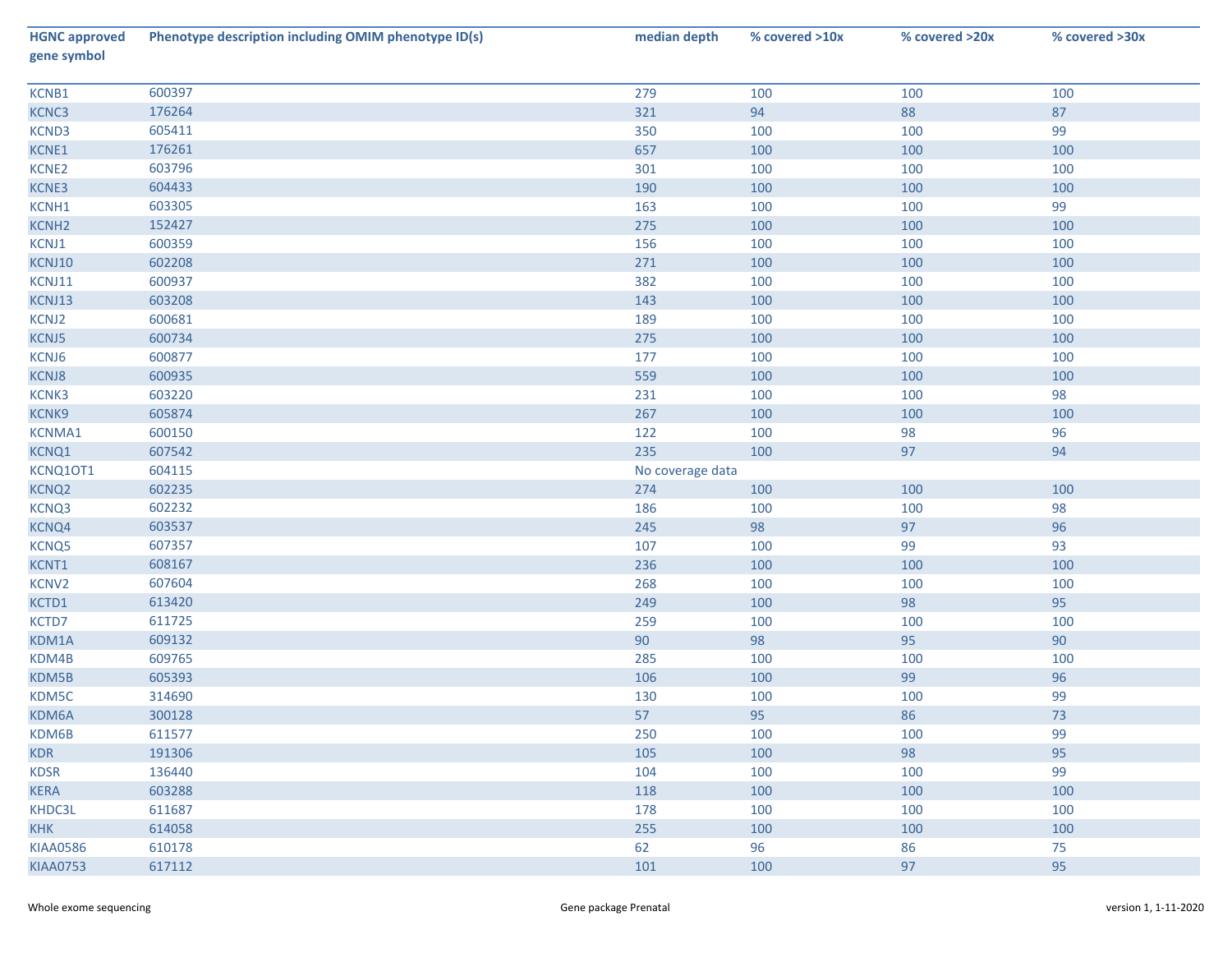| <b>HGNC approved</b><br>gene symbol | Phenotype description including OMIM phenotype ID(s) | median depth | % covered >10x | % covered >20x | % covered >30x |
|-------------------------------------|------------------------------------------------------|--------------|----------------|----------------|----------------|
| <b>KIAA1109</b>                     | 611565                                               | 71           | 99             | 95             | 88             |
| <b>KIAA1586</b>                     | $No$ $ID$                                            | 35           | 95             | 80             | 57             |
| KIDINS220                           | 615759                                               | 106          | 100            | 98             | 93             |
| KIF11                               | 148760                                               | 46           | 95             | 80             | 64             |
| KIF1A                               | 601255                                               | 260          | 100            | 100            | 100            |
| KIF1B                               | 605995                                               | 104          | 100            | 100            | 98             |
| <b>KIFBP</b>                        | 609367                                               | 117          | 100            | 100            | 100            |
| KIF1C                               | 603060                                               | 225          | 100            | 100            | 100            |
| KIF20A                              | 605664                                               | 143          | 100            | 100            | 100            |
| KIF21A                              | 608283                                               | 69           | 97             | 91             | 83             |
| KIF <sub>22</sub>                   | 603213                                               | 243          | 100            | 100            | 100            |
| KIF <sub>2</sub> A                  | 602591                                               | 58           | 95             | 79             | 65             |
| KIF4A                               | 300521                                               | 54           | 100            | 91             | 73             |
| KIF5A                               | 602821                                               | 126          | 100            | 100            | 100            |
| KIF5C                               | 604593                                               | 99           | 99             | 93             | 87             |
| KIF7                                | 611254                                               | 224          | 100            | 100            | 98             |
| KIRREL3                             | 607761                                               | 297          | 100            | 100            | 100            |
| KISS1                               | 603286                                               | 162          | 100            | 100            | 100            |
| KISS1R                              | 604161                                               | 180          | 100            | 100            | 100            |
| KIT                                 | 164920                                               | 103          | 100            | 99             | 97             |
| <b>KITLG</b>                        | 184745                                               | 83           | 100            | 100            | 92             |
| KL                                  | 604824                                               | 172          | 98             | 96             | 95             |
| KLF1                                | 600599                                               | 212          | 100            | 100            | 100            |
| KLF11                               | 603301                                               | 176          | 100            | 100            | 100            |
| KLF6                                | 602053                                               | 176          | 100            | 100            | 100            |
| <b>KLHDC8B</b>                      | 613169                                               | 255          | 100            | 100            | 100            |
| KLHL10                              | 608778                                               | 151          | 100            | 100            | 99             |
| KLHL15                              | 300980                                               | 92           | 100            | 100            | 100            |
| KLHL3                               | 605775                                               | 146          | 100            | 100            | 100            |
| KLHL40                              | 615340                                               | 236          | 100            | 100            | 100            |
| KLHL41                              | 607701                                               | 107          | 100            | 99             | 98             |
| KLHL7                               | 611119                                               | 89           | 100            | 97             | 88             |
| KLK4                                | 603767                                               | 311          | 100            | 100            | 100            |
| KLKB1                               | 229000                                               | 81           | 96             | 88             | 84             |
| <b>KLLN</b>                         | 612105                                               | 367          | 100            | 100            | 100            |
| KMT2A                               | 159555                                               | 118          | 100            | 100            | 98             |
| KMT2B                               | 606834                                               | 247          | 99             | 98             | 97             |
| KMT2C                               | 606833                                               | 126          | 98             | 96             | 92             |
| KMT2D                               | 602113                                               | 341          | 100            | 100            | 100            |
| KMT2E                               | 608444                                               | 101          | 98             | 91             | 86             |
| KMT5B                               | 610881                                               | 86           | 99             | 95             | 89             |
| KNL1                                | 609173                                               | 80           | 99             | 96             | 92             |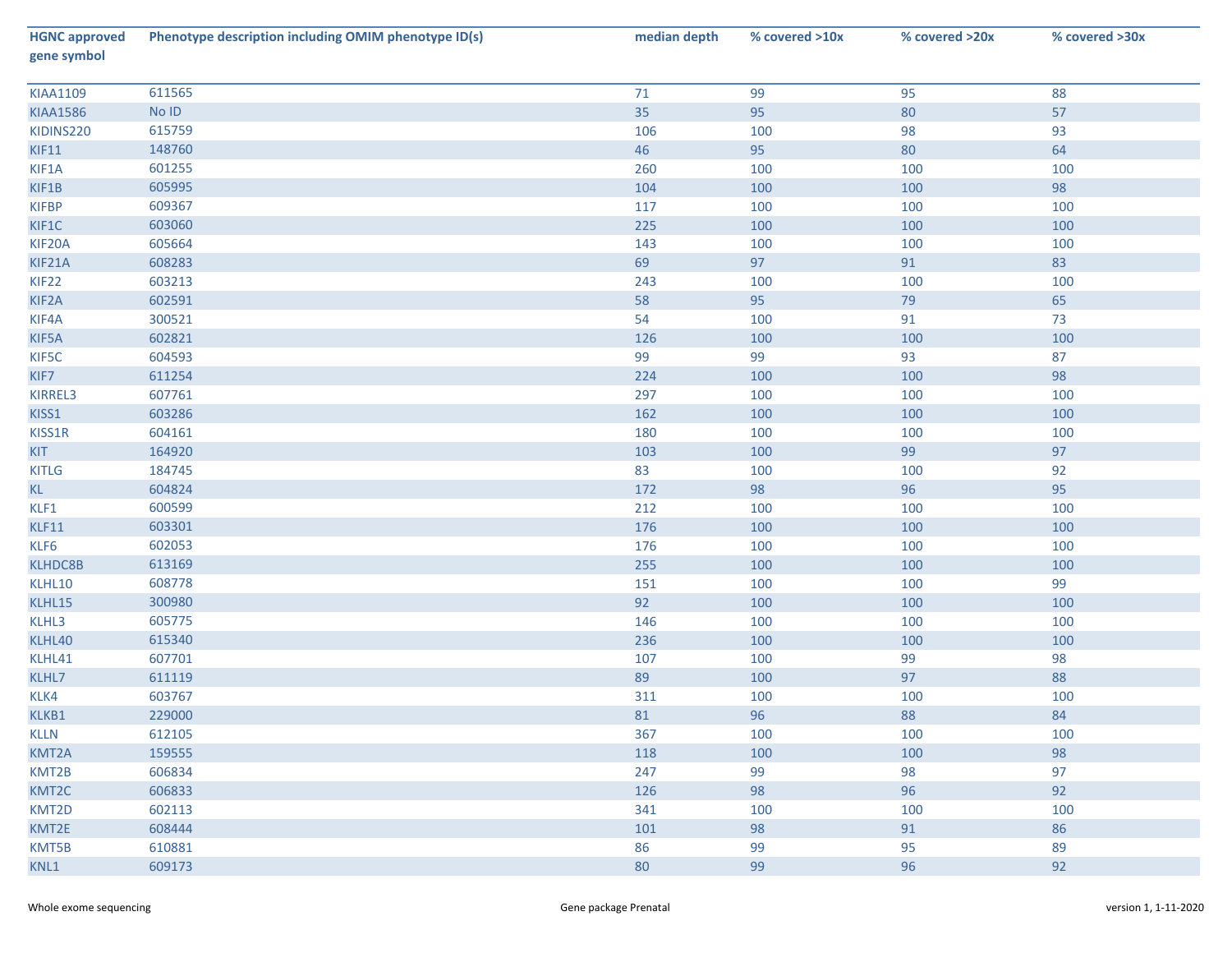| <b>HGNC approved</b><br>gene symbol | Phenotype description including OMIM phenotype ID(s) | median depth | % covered >10x | % covered >20x | % covered >30x |
|-------------------------------------|------------------------------------------------------|--------------|----------------|----------------|----------------|
| <b>KPTN</b>                         | 615620                                               | 242          | 100            | 100            | 100            |
| <b>KRAS</b>                         | 190070                                               | 59           | 90             | 78             | 77             |
| KRBOX4                              | 300585                                               | 149          | 100            | 100            | 97             |
| KRIT1                               | 604214                                               | 74           | 100            | 96             | 87             |
| KRT1                                | 139350                                               | 155          | 100            | 100            | 98             |
| <b>KRT10</b>                        | 148080                                               | 99           | 100            | 98             | 96             |
| <b>KRT12</b>                        | 601687                                               | 143          | 100            | 100            | 100            |
| <b>KRT13</b>                        | 148065                                               | 170          | 100            | 100            | 100            |
| <b>KRT14</b>                        | 148066                                               | 208          | 100            | 100            | 100            |
| <b>KRT16</b>                        | 148067                                               | 180          | 100            | 100            | 99             |
| <b>KRT17</b>                        | 148069                                               | 168          | 100            | 100            | 99             |
| <b>KRT18</b>                        | 148070                                               | 172          | 100            | 100            | 100            |
| KRT2                                | 600194                                               | 154          | 100            | 100            | 100            |
| KRT3                                | 148043                                               | 154          | 100            | 100            | 99             |
| KRT4                                | 123940                                               | 199          | 100            | 100            | 100            |
| KRT5                                | 148040                                               | 282          | 100            | 100            | 100            |
| KRT6A                               | 148041                                               | 309          | 100            | 100            | 100            |
| KRT6B                               | 148042                                               | 319          | 100            | 100            | 100            |
| KRT6C                               | 612315                                               | 263          | 100            | 100            | 100            |
| KRT74                               | 608248                                               | 147          | 100            | 100            | 100            |
| KRT8                                | 148060                                               | 118          | 100            | 100            | 100            |
| <b>KRT81</b>                        | 602153                                               | 170          | 82             | 80             | 76             |
| KRT83                               | 602765                                               | 196          | 100            | 100            | 100            |
| <b>KRT85</b>                        | 602767                                               | 241          | 100            | 100            | 100            |
| <b>KRT86</b>                        | 601928                                               | 177          | 81             | 79             | 74             |
| KRT9                                | 607606                                               | 192          | 100            | 100            | 98             |
| <b>KYNU</b>                         | 605197                                               | 65           | 99             | 82             | 71             |
| L1CAM                               | 308840                                               | 164          | 100            | 100            | 100            |
| L2HGDH                              | 609584                                               | 73           | 97             | 96             | 93             |
| LAMA1                               | 150320                                               | 140          | 100            | 99             | 98             |
| LAMA <sub>2</sub>                   | 156225                                               | 96           | 100            | 98             | 93             |
| LAMA3                               | 600805                                               | 121          | 100            | 99             | 96             |
| LAMA4                               | 600133                                               | 117          | 100            | 98             | 94             |
| LAMB1                               | 150240                                               | 144          | 100            | 98             | 94             |
| LAMB <sub>2</sub>                   | 150325                                               | 282          | 100            | 100            | 100            |
| LAMB3                               | 150310                                               | 222          | 100            | 100            | 100            |
| LAMC1                               | 150290                                               | 152          | 100            | 98             | 95             |
| LAMC <sub>2</sub>                   | 150292                                               | 140          | 100            | 100            | 98             |
| LAMC3                               | 604349                                               | 249          | 100            | 100            | 100            |
| LAMP2                               | 309060                                               | 54           | 100            | 89             | 76             |
| LAMTOR2                             | 610389                                               | 239          | 100            | 100            | 100            |
| LARGE1                              | 603590                                               | 204          | 100            | 100            | 100            |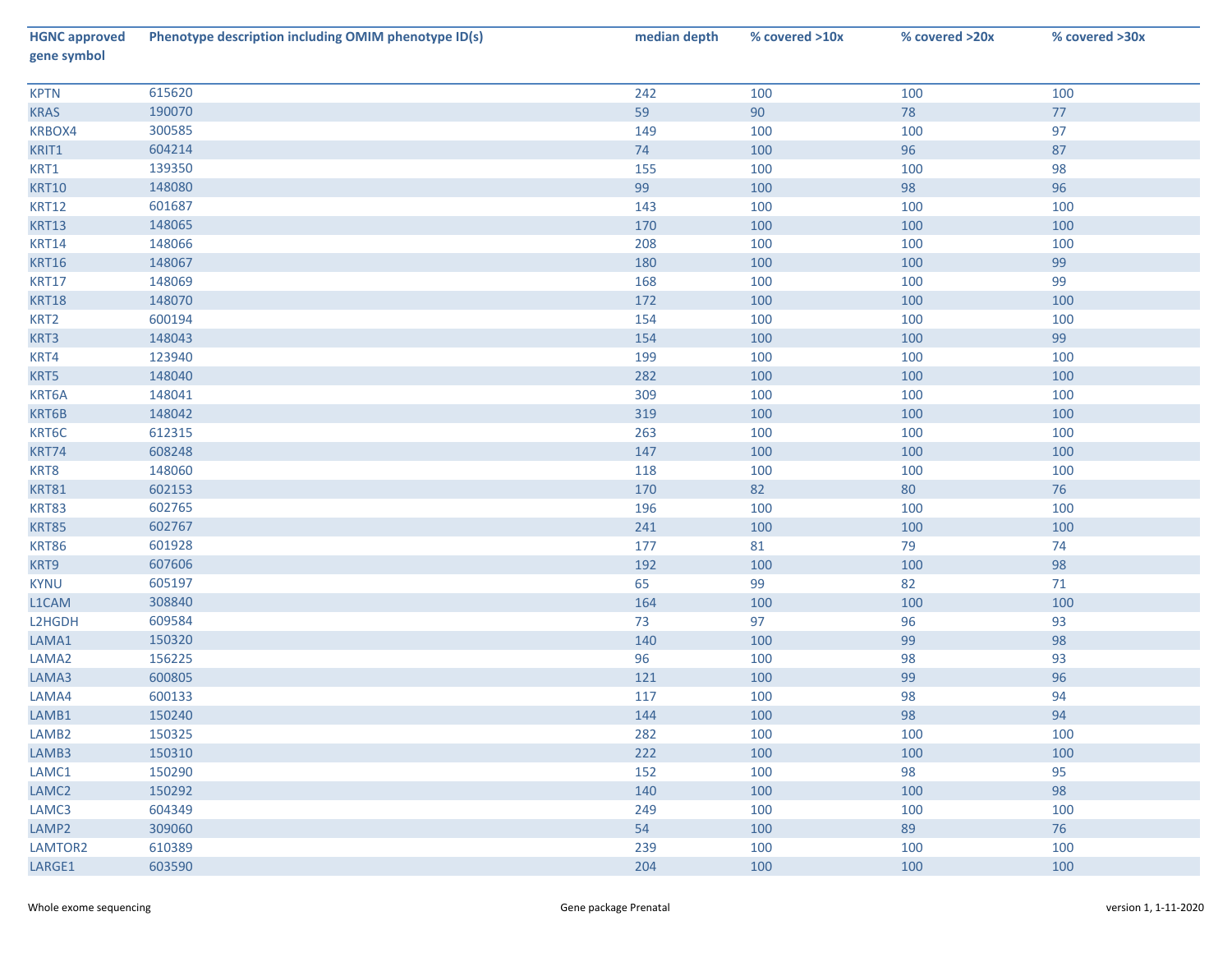| <b>HGNC approved</b><br>gene symbol | Phenotype description including OMIM phenotype ID(s) | median depth | % covered >10x | % covered >20x | % covered >30x |
|-------------------------------------|------------------------------------------------------|--------------|----------------|----------------|----------------|
| LARP7                               | 612026                                               | 37           | 95             | 79             | 62             |
| LARS <sub>2</sub>                   | 604544                                               | 126          | 100            | 100            | 99             |
| LAS1L                               | 300964                                               | 128          | 100            | 100            | 99             |
| LBR                                 | 600024                                               | 72           | 96             | 94             | 86             |
| LCA5                                | 611408                                               | 64           | 95             | 94             | 88             |
| <b>LCAT</b>                         | 606967                                               | 392          | 100            | 100            | 100            |
| LCT                                 | 603202                                               | 230          | 100            | 100            | 100            |
| LDB3                                | 605906                                               | 213          | 100            | 100            | 100            |
| LDHA                                | 150000                                               | 81           | 100            | 98             | 92             |
| LDHB                                | 150100                                               | 107          | 100            | 98             | 89             |
| LDLR                                | 606945                                               | 268          | 100            | 100            | 100            |
| LDLRAP1                             | 605747                                               | 227          | 100            | 100            | 100            |
| LEF1                                | 153245                                               | 127          | 100            | 100            | 100            |
| LEFTY2                              | 601877                                               | 342          | 100            | 100            | 100            |
| LEMD3                               | 607844                                               | 108          | 96             | 91             | 83             |
| <b>LEP</b>                          | 164160                                               | 135          | 100            | 100            | 100            |
| LEPR                                | 601007                                               | 80           | 93             | 86             | 79             |
| <b>LFNG</b>                         | 602576                                               | 221          | 88             | 86             | 85             |
| LGI1                                | 604619                                               | 84           | 98             | 93             | 84             |
| LHB                                 | 152780                                               | 161          | 100            | 100            | 100            |
| <b>LHCGR</b>                        | 152790                                               | 93           | 99             | 94             | 87             |
| LHFPL5                              | 609427                                               | 263          | 100            | 100            | 100            |
| LHX3                                | 600577                                               | 232          | 100            | 100            | 100            |
| LHX4                                | 602146                                               | 206          | 100            | 100            | 100            |
| LIAS                                | 607031                                               | 78           | 95             | 93             | 87             |
| LIFR                                | 151443                                               | 66           | 87             | 80             | $72$           |
| LI                                  | 126391                                               | 172          | 100            | 100            | 100            |
| LIG4                                | 601837                                               | 86           | 100            | 97             | 93             |
| LIM <sub>2</sub>                    | 154045                                               | 298          | 100            | 100            | 100            |
| LINS1                               | 610350                                               | 80           | 100            | 96             | 89             |
| <b>LIPA</b>                         | 613497                                               | 85           | 100            | 100            | 99             |
| <b>LIPC</b>                         | 151670                                               | 151          | 100            | 92             | 91             |
| <b>LIPH</b>                         | 607365                                               | 121          | 100            | 100            | 98             |
| LIPI                                | 609252                                               | 49           | 95             | 87             | 76             |
| <b>LIPN</b>                         | 613924                                               | 80           | 98             | 88             | 87             |
| <b>LITAF</b>                        | 603795                                               | 173          | 100            | 100            | 100            |
| LMAN1                               | 601567                                               | 104          | 95             | 90             | 83             |
| LMAN2L                              | 609552                                               | 141          | 100            | 100            | 100            |
| LMBR1                               | 605522                                               | 45           | 99             | 84             | 65             |
| LMBRD1                              | 612625                                               | 51           | 89             | 71             | 61             |
| LMF1                                | 611761                                               | 228          | 100            | 100            | 100            |
| <b>LMNA</b>                         | 150330                                               | 238          | 100            | 100            | 100            |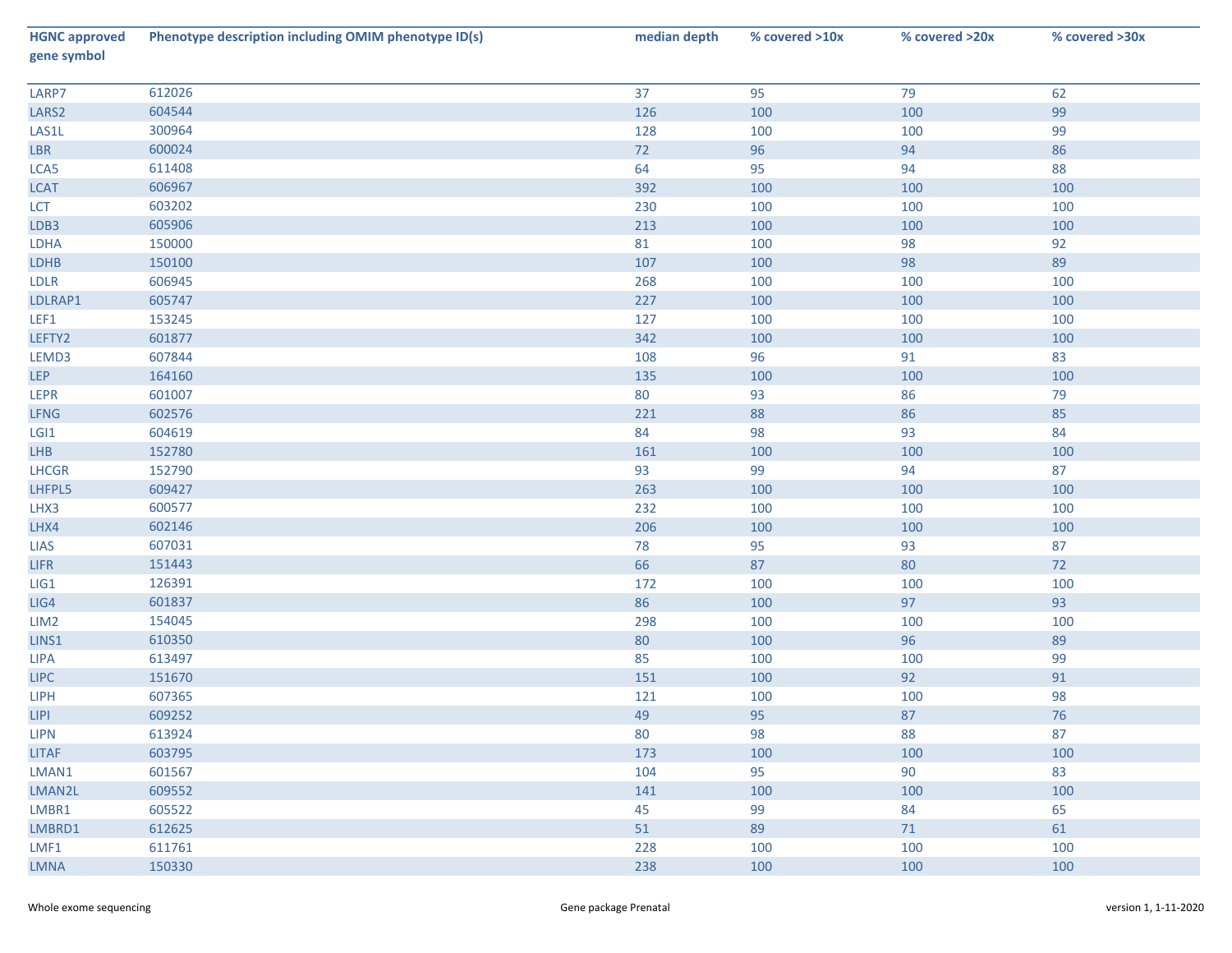| <b>HGNC approved</b><br>gene symbol | Phenotype description including OMIM phenotype ID(s) | median depth | % covered >10x | % covered >20x | % covered >30x |
|-------------------------------------|------------------------------------------------------|--------------|----------------|----------------|----------------|
| LMNB1                               | 150340                                               | 110          | 100            | 97             | 92             |
| LMOD1                               | 602715                                               | 134          | 100            | 100            | 100            |
| LMOD3                               | 616112                                               | 120          | 90             | 89             | 88             |
| LMX1B                               | 602575                                               | 257          | 100            | 100            | 100            |
| LONP1                               | 605490                                               | 264          | 100            | 100            | 100            |
| <b>LORICRIN</b>                     | 152445                                               | 67           | 100            | 100            | 100            |
| LOX                                 | 153455                                               | 226          | 100            | 100            | 100            |
| LOXHD1                              | 613072                                               | 197          | 100            | 100            | 100            |
| LPAR6                               | 609239                                               | 55           | 100            | 99             | 83             |
| LPIN1                               | 605518                                               | 118          | 100            | 99             | 95             |
| LPIN2                               | 605519                                               | 125          | 100            | 100            | 99             |
| <b>LPL</b>                          | 609708                                               | 124          | 100            | 100            | 99             |
| <b>LPP</b>                          | 600700                                               | 183          | 100            | 100            | 100            |
| <b>LRAT</b>                         | 604863                                               | 260          | 100            | 100            | 100            |
| <b>LRBA</b>                         | 606453                                               | 90           | 99             | 96             | 91             |
| LRIG2                               | 608869                                               | 107          | 98             | 95             | 91             |
| LRIT3                               | 615004                                               | 173          | 100            | 100            | 100            |
| LRMDA                               | 614537                                               | 148          | 100            | 100            | 100            |
| LRP2                                | 600073                                               | 118          | 100            | 99             | 97             |
| LRP4                                | 604270                                               | 228          | 100            | 100            | 99             |
| LRP5                                | 603506                                               | 325          | 98             | 98             | 98             |
| LRPAP1                              | 104225                                               | 173          | 100            | 100            | 99             |
| <b>LRPPRC</b>                       | 607544                                               | 61           | 98             | 90             | 79             |
| LRRC6                               | 614930                                               | 73           | 93             | 91             | 86             |
| LRRC8A                              | 608360                                               | 319          | 100            | 100            | 100            |
| LRRK1                               | 610986                                               | 225          | 99             | 98             | 97             |
| LRRK2                               | 609007                                               | 65           | 98             | 92             | 84             |
| LRSAM1                              | 610933                                               | 180          | 100            | 100            | 100            |
| <b>LRTOMT</b>                       | 612414                                               | 174          | 100            | 100            | 100            |
| LTBP2                               | 602091                                               | 241          | 100            | 100            | 100            |
| LTBP3                               | 602090                                               | 223          | 100            | 99             | 99             |
| LTBP4                               | 604710                                               | 271          | 100            | 100            | 99             |
| LTC4S                               | 246530                                               | 118          | 100            | 100            | 98             |
| <b>LYST</b>                         | 606897                                               | 87           | 97             | 92             | 89             |
| <b>LYZ</b>                          | 153450                                               | 91           | 100            | 100            | 99             |
| LZTFL1                              | 606568                                               | 43           | 84             | 76             | 70             |
| LZTR1                               | 600574                                               | 242          | 100            | 100            | 100            |
| LZTS1                               | 606551                                               | 223          | 100            | 100            | 100            |
| <b>MAB21L2</b>                      | 604357                                               | 511          | 100            | 100            | 100            |
| MACF1                               | 608271                                               | 104          | 100            | 99             | 97             |
| MACROD2                             | 611567                                               | 58           | 96             | 90             | 83             |
| MAD1L1                              | 602686                                               | 164          | 100            | 100            | 99             |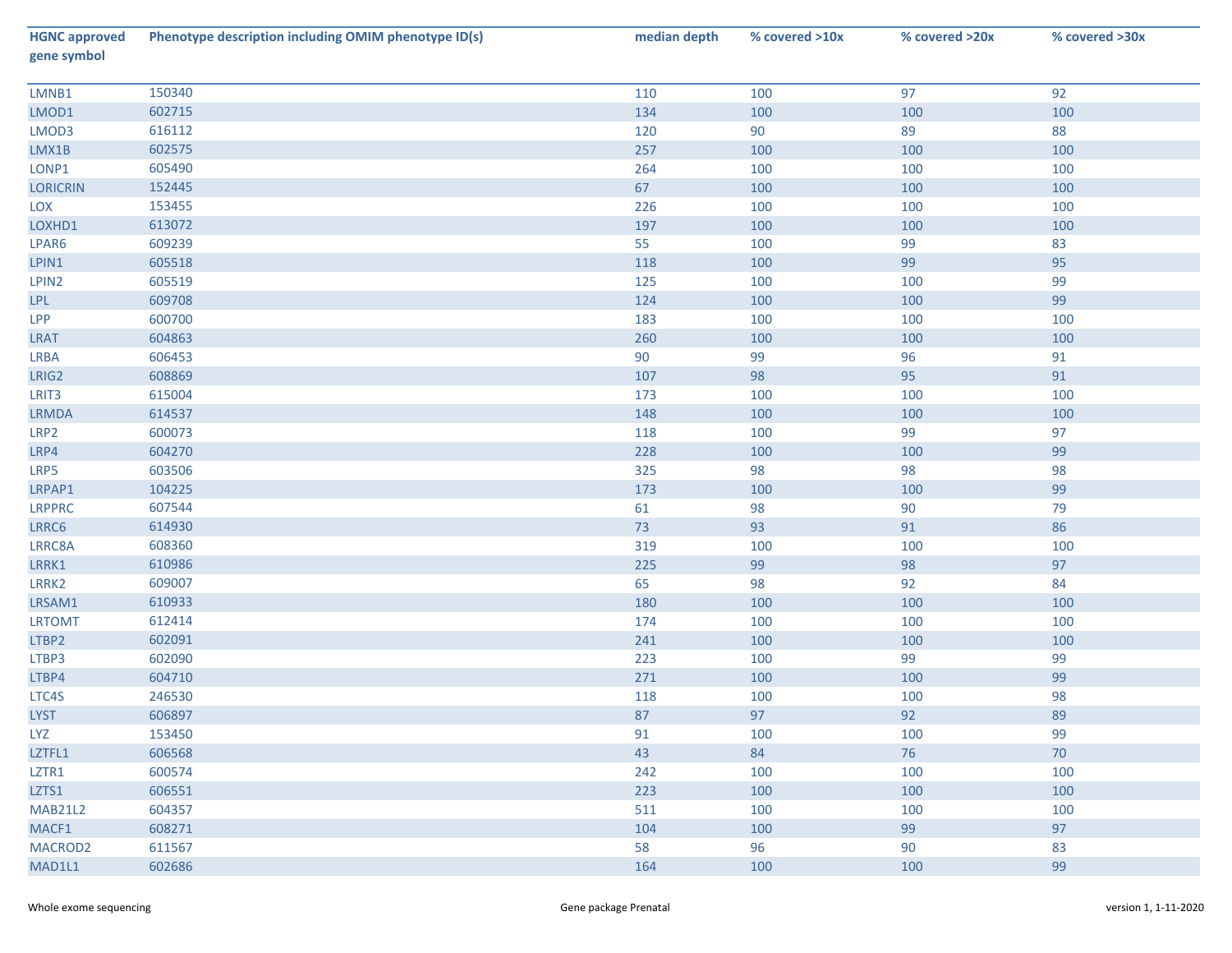| <b>HGNC approved</b><br>gene symbol | Phenotype description including OMIM phenotype ID(s) | median depth | % covered >10x | % covered >20x | % covered >30x |
|-------------------------------------|------------------------------------------------------|--------------|----------------|----------------|----------------|
| <b>MAF</b>                          | 177075                                               | 206          | 89             | 85             | 82             |
| <b>MAFB</b>                         | 608968                                               | 275          | 100            | 100            | 100            |
| MAGEC3                              | 300469                                               | 106          | 100            | 100            | 99             |
| MAGEL2                              | 605283                                               | 355          | 100            | 100            | 100            |
| MAGT1                               | 300715                                               | 69           | 93             | 87             | 78             |
| <b>MAK</b>                          | 154235                                               | 81           | 94             | 92             | 88             |
| MAML2                               | 607537                                               | 171          | 100            | 100            | 100            |
| MAMLD1                              | 300120                                               | 125          | 100            | 100            | 100            |
| MAN1B1                              | 604346                                               | 251          | 100            | 100            | 100            |
| MAN2B1                              | 609458                                               | 213          | 100            | 100            | 100            |
| <b>MANBA</b>                        | 609489                                               | 93           | 100            | 99             | 94             |
| <b>MAOA</b>                         | 309850                                               | 74           | 100            | 99             | 92             |
| MAP1A                               | 600178                                               | 213          | 100            | 100            | 99             |
| MAP2K1                              | 176872                                               | 148          | 100            | 100            | 99             |
| MAP2K2                              | 601263                                               | 276          | 100            | 100            | 100            |
| MAP3K1                              | 600982                                               | 97           | 99             | 98             | 95             |
| MAP3K7                              | 602614                                               | 83           | 99             | 96             | 90             |
| MAP3K8                              | 191195                                               | 108          | 100            | 100            | 97             |
| MAPRE2                              | 605789                                               | 98           | 100            | 100            | 98             |
| <b>MAPT</b>                         | 157140                                               | 170          | 100            | 100            | 99             |
| MARS2                               | 609728                                               | 343          | 100            | 100            | 100            |
| MARVELD2                            | 610572                                               | 142          | $90\,$         | 85             | 84             |
| MASP1                               | 600521                                               | 195          | 100            | 100            | 100            |
| MASP2                               | 605102                                               | 160          | 100            | 100            | 100            |
| MAST1                               | 612256                                               | 274          | 100            | 100            | 100            |
| <b>MASTL</b>                        | 608221                                               | 85           | 100            | 100            | 97             |
| MAT1A                               | 610550                                               | 273          | 100            | 100            | 100            |
| MAT2A                               | 601468                                               | 102          | 100            | 100            | 96             |
| MATN3                               | 602109                                               | 144          | 100            | 95             | 91             |
| MATR3                               | 164015                                               | 86           | 98             | 92             | 85             |
| MBD5                                | 611472                                               | 141          | 100            | 99             | 97             |
| MBOAT7                              | 606048                                               | 228          | 100            | 100            | 100            |
| MBTPS2                              | 300294                                               | 52           | 99             | 94             | 81             |
| MC <sub>2R</sub>                    | 607397                                               | 210          | 100            | 100            | 100            |
| MC4R                                | 155541                                               | 124          | 100            | 100            | 100            |
| <b>MCC</b>                          | 159350                                               | 147          | 100            | 100            | 100            |
| MCCC1                               | 609010                                               | 111          | 100            | 96             | 95             |
| MCCC <sub>2</sub>                   | 609014                                               | 99           | 100            | 98             | 95             |
| <b>MCEE</b>                         | 608419                                               | 115          | 100            | 100            | 99             |
| MCF2L                               | 609499                                               | 230          | 100            | 100            | 100            |
| MCFD <sub>2</sub>                   | 607788                                               | 107          | 100            | 97             | 92             |
| MCM3AP                              | 603294                                               | 161          | 100            | 99             | 98             |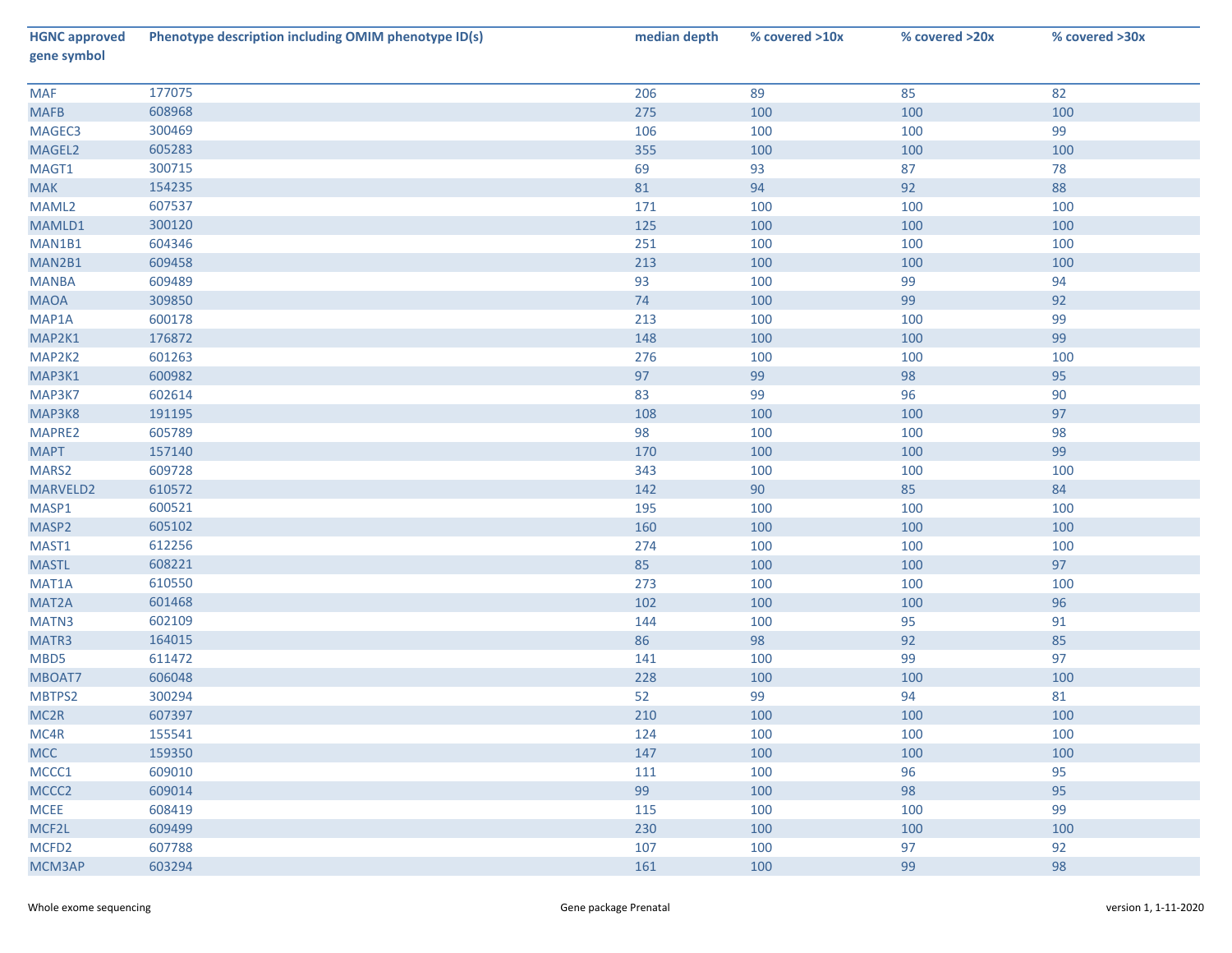| <b>HGNC approved</b><br>gene symbol | Phenotype description including OMIM phenotype ID(s) | median depth | % covered >10x | % covered >20x | % covered >30x |
|-------------------------------------|------------------------------------------------------|--------------|----------------|----------------|----------------|
| MCM4                                | 602638                                               | 154          | 97             | 96             | 92             |
| MCM6                                | 601806                                               | 97           | 100            | 99             | 98             |
| MCM8                                | 608187                                               | 54           | 97             | 86             | 72             |
| MCM9                                | 610098                                               | 121          | 100            | 100            | 99             |
| MCOLN1                              | 605248                                               | 216          | 100            | 100            | 100            |
| MCOLN3                              | 607400                                               | 65           | 100            | 97             | 89             |
| MCPH1                               | 607117                                               | 114          | 87             | 84             | 81             |
| MDGA1                               | 609626                                               | 223          | 100            | 100            | 100            |
| MDH <sub>2</sub>                    | 154100                                               | 167          | 100            | 100            | 100            |
| MECP2                               | 300005                                               | 200          | 100            | 100            | 99             |
| <b>MECR</b>                         | 608205                                               | 137          | 100            | 100            | 99             |
| MED12                               | 300188                                               | 99           | 100            | 100            | 98             |
| MED13                               | 603808                                               | 93           | 100            | 97             | 91             |
| MED13L                              | 608771                                               | 124          | 100            | 100            | 100            |
| MED17                               | 603810                                               | 82           | 97             | 87             | 68             |
| MED23                               | 605042                                               | 79           | 100            | 97             | 92             |
| MED25                               | 610197                                               | 200          | 100            | 100            | 100            |
| MEF2C                               | 600662                                               | 157          | 100            | 100            | 99             |
| <b>MEFV</b>                         | 608107                                               | 158          | 100            | 100            | 100            |
| MEGF10                              | 612453                                               | 173          | 100            | 100            | 98             |
| MEGF8                               | 604267                                               | 242          | 100            | 100            | 100            |
| MEIS2                               | 601740                                               | 161          | 100            | 100            | 100            |
| MEN1                                | 613733                                               | 267          | 100            | 100            | 100            |
| MEOX1                               | 600147                                               | 212          | 100            | 100            | 100            |
| <b>MERTK</b>                        | 604705                                               | 123          | 100            | 100            | 96             |
| MESP2                               | 605195                                               | 184          | 100            | 100            | 100            |
| <b>MET</b>                          | 164860                                               | 111          | 100            | 99             | 97             |
| METTL23                             | 615262                                               | 109          | 100            | 100            | 100            |
| MFAP5                               | 601103                                               | 96           | 100            | 96             | 85             |
| MFN <sub>2</sub>                    | 608507                                               | 182          | 100            | 100            | 100            |
| <b>MFRP</b>                         | 606227                                               | 212          | 100            | 100            | 100            |
| MFSD <sub>2</sub> A                 | 614397                                               | 161          | 100            | 100            | 100            |
| MFSD8                               | 611124                                               | 82           | 99             | 93             | 83             |
| MGAT2                               | 602616                                               | 328          | 100            | 100            | 100            |
| MGME1                               | 615076                                               | 103          | 100            | 100            | 97             |
| <b>MGP</b>                          | 154870                                               | 68           | 89             | 89             | 89             |
| MIB1                                | 608677                                               | 96           | 100            | 98             | 94             |
| MICU1                               | 605084                                               | 88           | 98             | 92             | 84             |
| MID1                                | 300552                                               | 112          | 100            | 100            | 97             |
| MID <sub>2</sub>                    | 300204                                               | 81           | 99             | 94             | 87             |
| MINPP1                              | 605391                                               | 210          | 97             | 83             | 76             |
| <b>MIP</b>                          | 154050                                               | 203          | 100            | 100            | 100            |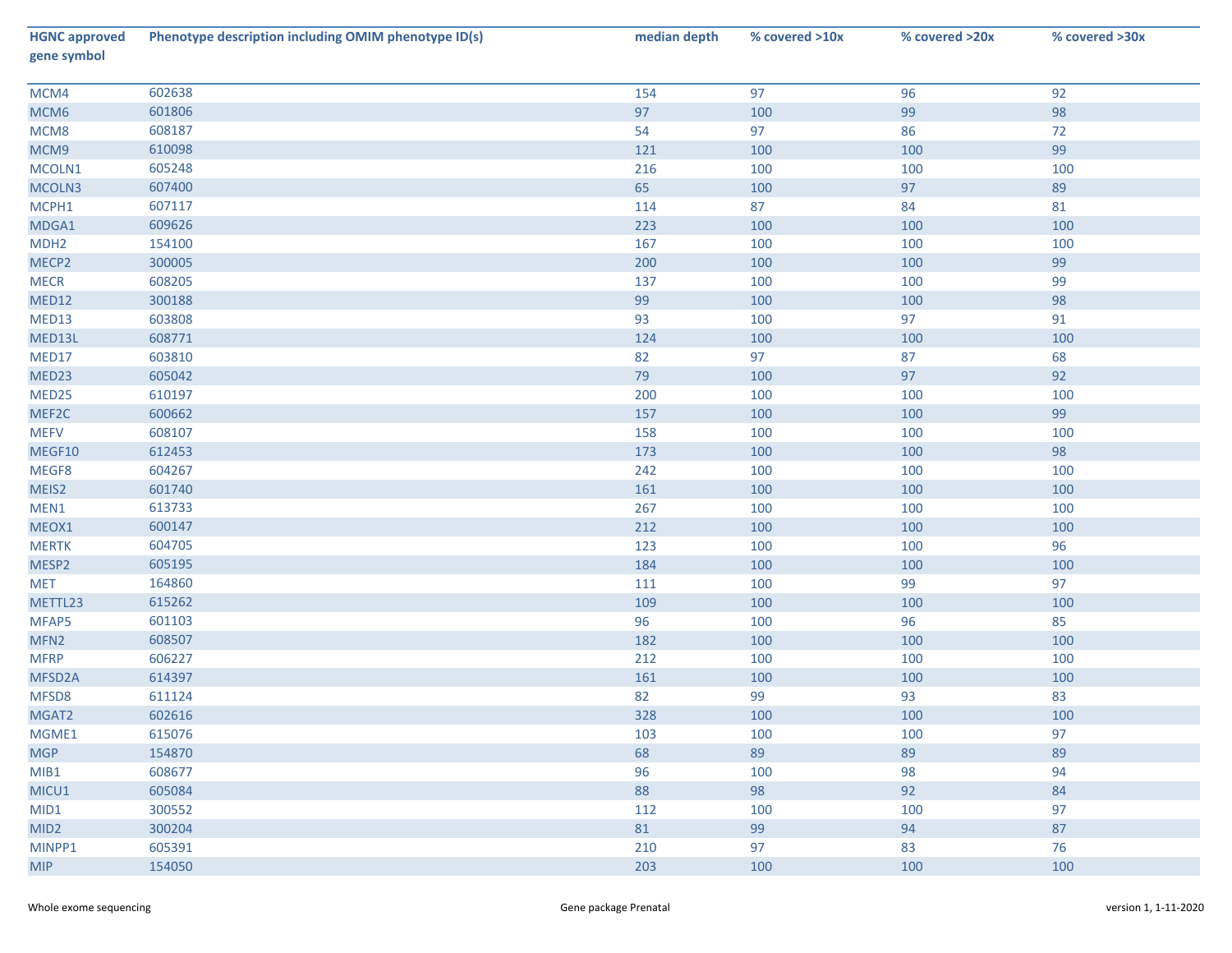| <b>HGNC approved</b><br>gene symbol | Phenotype description including OMIM phenotype ID(s) | median depth     | % covered >10x   | % covered >20x | % covered >30x |  |  |  |
|-------------------------------------|------------------------------------------------------|------------------|------------------|----------------|----------------|--|--|--|
|                                     |                                                      |                  |                  |                |                |  |  |  |
| MIR17HG                             | 609415                                               |                  | No coverage data |                |                |  |  |  |
| <b>MIR184</b>                       | 613146                                               | No coverage data |                  |                |                |  |  |  |
| <b>MIR96</b>                        | 611606                                               | No coverage data |                  |                |                |  |  |  |
| <b>MITF</b>                         | 156845                                               | 119              | 100              | 100            | 93             |  |  |  |
| <b>MKKS</b>                         | 604896                                               | 251              | 100              | 100            | 100            |  |  |  |
| MKRN3                               | 603856                                               | 236              | 100              | 100            | 100            |  |  |  |
| MKS1                                | 609883                                               | 157              | 100              | 100            | 100            |  |  |  |
| MLC1                                | 605908                                               | 181              | 100              | 100            | 95             |  |  |  |
| MLH1                                | 120436                                               | 140              | 100              | 100            | 99             |  |  |  |
| MLH3                                | 604395                                               | 100              | 100              | 99             | 97             |  |  |  |
| MLLT10                              | 602409                                               | 85               | 97               | 92             | 90             |  |  |  |
| MLLT11                              | 604684                                               | 75               | 100              | 100            | 95             |  |  |  |
| <b>MLPH</b>                         | 606526                                               | 150              | 100              | 100            | 98             |  |  |  |
| <b>MLYCD</b>                        | 606761                                               | 134              | 100              | 100            | 99             |  |  |  |
| <b>MMAA</b>                         | 607481                                               | 82               | 100              | 99             | 95             |  |  |  |
| <b>MMAB</b>                         | 607568                                               | 156              | 100              | 100            | 100            |  |  |  |
| <b>MMACHC</b>                       | 609831                                               | 205              | 100              | 100            | 100            |  |  |  |
| <b>MMADHC</b>                       | 611935                                               | 56               | 85               | 85             | 80             |  |  |  |
| MMP1                                | 120353                                               | 104              | 100              | 100            | 99             |  |  |  |
| <b>MMP13</b>                        | 600108                                               | 94               | 100              | 100            | 98             |  |  |  |
| <b>MMP14</b>                        | 600754                                               | 213              | 100              | 100            | 100            |  |  |  |
| MMP2                                | 120360                                               | 178              | 100              | 100            | 100            |  |  |  |
| MMP20                               | 604629                                               | 131              | 100              | 96             | 92             |  |  |  |
| MMP21                               | 608416                                               | 151              | 100              | 100            | 99             |  |  |  |
| MMP9                                | 120361                                               | 228              | 100              | 100            | 100            |  |  |  |
| <b>MMUT</b>                         | 609058                                               | 101              | 100              | 95             | 92             |  |  |  |
| MN1                                 | 156100                                               | 253              | 100              | 100            | 100            |  |  |  |
| MNX1                                | 142994                                               | 107              | 84               | 80             | 77             |  |  |  |
| <b>MOCOS</b>                        | 613274                                               | 150              | 100              | 100            | 97             |  |  |  |
| MOCS1                               | 603707                                               | 198              | 100              | 100            | 100            |  |  |  |
| MOCS2                               | 603708                                               | 81               | 100              | 100            | 97             |  |  |  |
| MOCS3                               | $No$ $ID$                                            | 432              | 100              | 100            | 100            |  |  |  |
| <b>MOG</b>                          | 159465                                               | 142              | 100              | 100            | 97             |  |  |  |
| <b>MOGS</b>                         | 601336                                               | 229              | 100              | 100            | 100            |  |  |  |
| MPC1                                | 614738                                               | 118              | 100              | 100            | 94             |  |  |  |
| MPDU1                               | 604041                                               | 164              | 100              | 100            | 100            |  |  |  |
| <b>MPDZ</b>                         | 603785                                               | 104              | 100              | 99             | 95             |  |  |  |
| <b>MPI</b>                          | 154550                                               | 228              | 100              | 100            | 100            |  |  |  |
| <b>MPL</b>                          | 159530                                               | 229              | 100              | 100            | 100            |  |  |  |
| <b>MPLKIP</b>                       | 609188                                               | 126              | 100              | 100            | 100            |  |  |  |
| <b>MPO</b>                          | 606989                                               | 286              | 100              | 100            | 100            |  |  |  |
| <b>MPV17</b>                        | 137960                                               | 133              | 100              | 100            | 99             |  |  |  |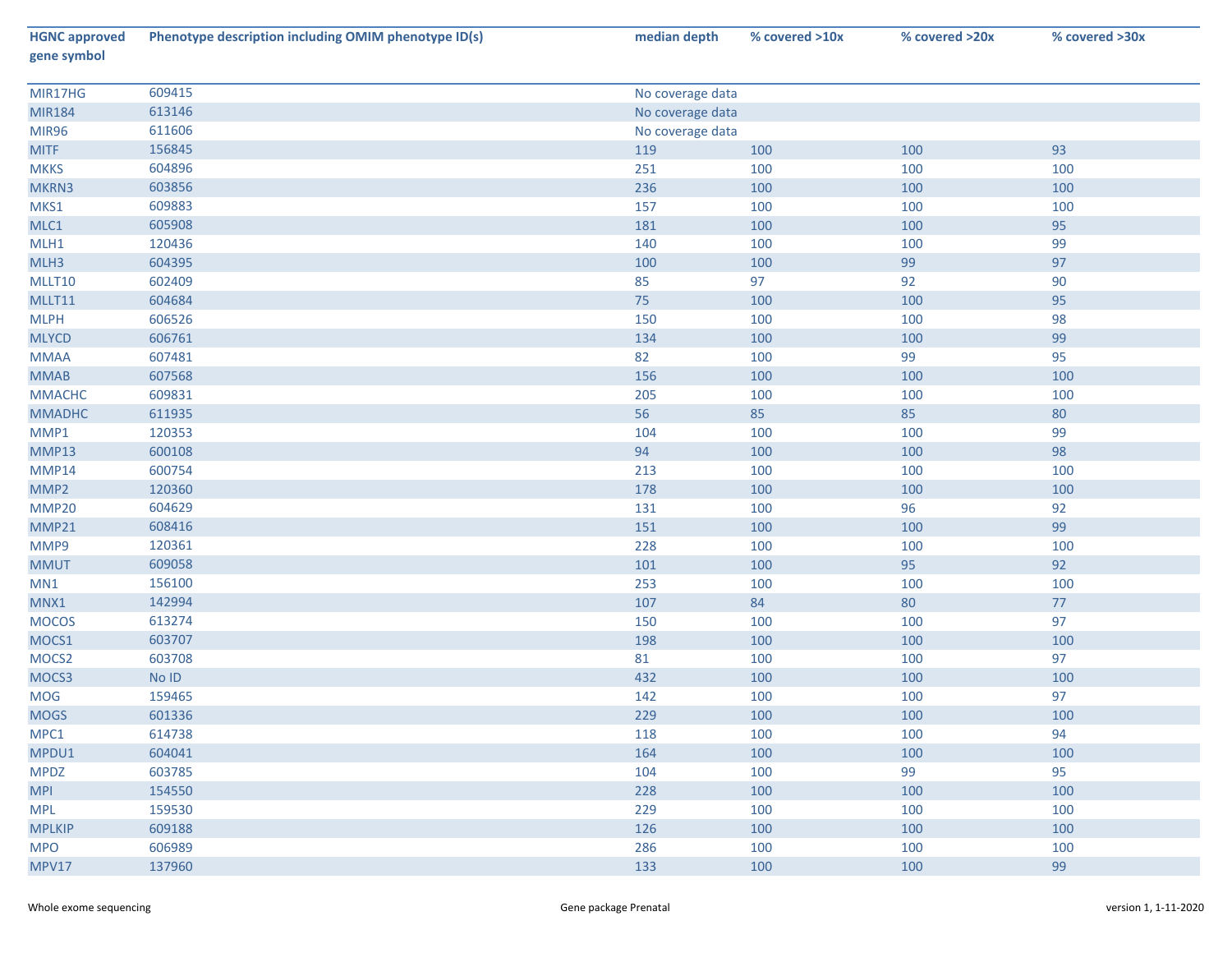| <b>HGNC approved</b><br>gene symbol | Phenotype description including OMIM phenotype ID(s) | median depth | % covered >10x | % covered >20x | % covered >30x |
|-------------------------------------|------------------------------------------------------|--------------|----------------|----------------|----------------|
| <b>MPZ</b>                          | 159440                                               | 187          | 100            | 100            | 100            |
| <b>MRAP</b>                         | 609196                                               | 201          | 100            | 100            | 100            |
| <b>MRAS</b>                         | 608435                                               | 160          | 100            | 100            | 100            |
| <b>MRE11</b>                        | 600814                                               | 61           | 97             | 88             | 76             |
| MRPL3                               | 607118                                               | 104          | 100            | 96             | 87             |
| MRPS16                              | 609204                                               | 119          | 100            | 100            | 100            |
| MRPS22                              | 605810                                               | 72           | 100            | 98             | 85             |
| <b>MRTFA</b>                        | 606078                                               | 212          | 100            | 100            | 100            |
| MS4A1                               | 112210                                               | 59           | 95             | 82             | 67             |
| MSH <sub>2</sub>                    | 609309                                               | 88           | 96             | 91             | 84             |
| MSH3                                | 600887                                               | 75           | 99             | 92             | 80             |
| MSH <sub>6</sub>                    | 600678                                               | 137          | 100            | 100            | 98             |
| MSL <sub>2</sub>                    | 614802                                               | 128          | 100            | 100            | 100            |
| MSMO1                               | 607545                                               | 50           | 100            | 93             | 81             |
| MSR1                                | 153622                                               | 78           | 97             | 93             | 86             |
| MSRB3                               | 613719                                               | 64           | 92             | 79             | $78\,$         |
| <b>MSTN</b>                         | 601788                                               | 91           | 100            | 97             | 91             |
| MSX1                                | 142983                                               | 173          | 100            | 100            | 100            |
| MSX <sub>2</sub>                    | 123101                                               | 170          | 100            | 100            | 100            |
| <b>MTAP</b>                         | 156540                                               | 109          | 100            | 100            | 97             |
| <b>MTFMT</b>                        | 611766                                               | 93           | 100            | 100            | 97             |
| MTHFD1                              | 172460                                               | 118          | 100            | 99             | 96             |
| <b>MTHFR</b>                        | 607093                                               | 191          | 100            | 100            | 100            |
| <b>MTHFS</b>                        | 604197                                               | 138          | 100            | 100            | 100            |
| MTM1                                | 300415                                               | 38           | 95             | 76             | 55             |
| MTMR2                               | 603557                                               | 92           | 100            | 100            | 99             |
| MTMR9                               | 606260                                               | 94           | 100            | 99             | 94             |
| MTO1                                | 614667                                               | 115          | 99             | 93             | 89             |
| <b>MTOR</b>                         | 601231                                               | 147          | 100            | 100            | 100            |
| <b>MTPAP</b>                        | 613669                                               | 69           | 99             | 89             | $77\,$         |
| <b>MTR</b>                          | 156570                                               | 119          | 100            | 100            | 98             |
| <b>MTRR</b>                         | 602568                                               | 95           | 100            | 100            | 96             |
| <b>MTTP</b>                         | 157147                                               | 89           | 100            | 100            | 98             |
| MUC1                                | 158340                                               | 181          | 100            | 100            | 100            |
| <b>MUSK</b>                         | 601296                                               | 116          | 100            | 99             | 96             |
| <b>MUTYH</b>                        | 604933                                               | 248          | 100            | 100            | 100            |
| <b>MVK</b>                          | 251170                                               | 207          | 100            | 100            | 100            |
| MXI1                                | 600020                                               | 84           | 100            | 93             | 83             |
| MYBPC1                              | 160794                                               | 90           | 100            | 99             | 95             |
| MYBPC3                              | 600958                                               | 272          | 100            | 100            | 100            |
| <b>MYCN</b>                         | 164840                                               | 275          | 100            | 100            | 100            |
| <b>MYD88</b>                        | 602170                                               | 228          | 100            | 100            | 100            |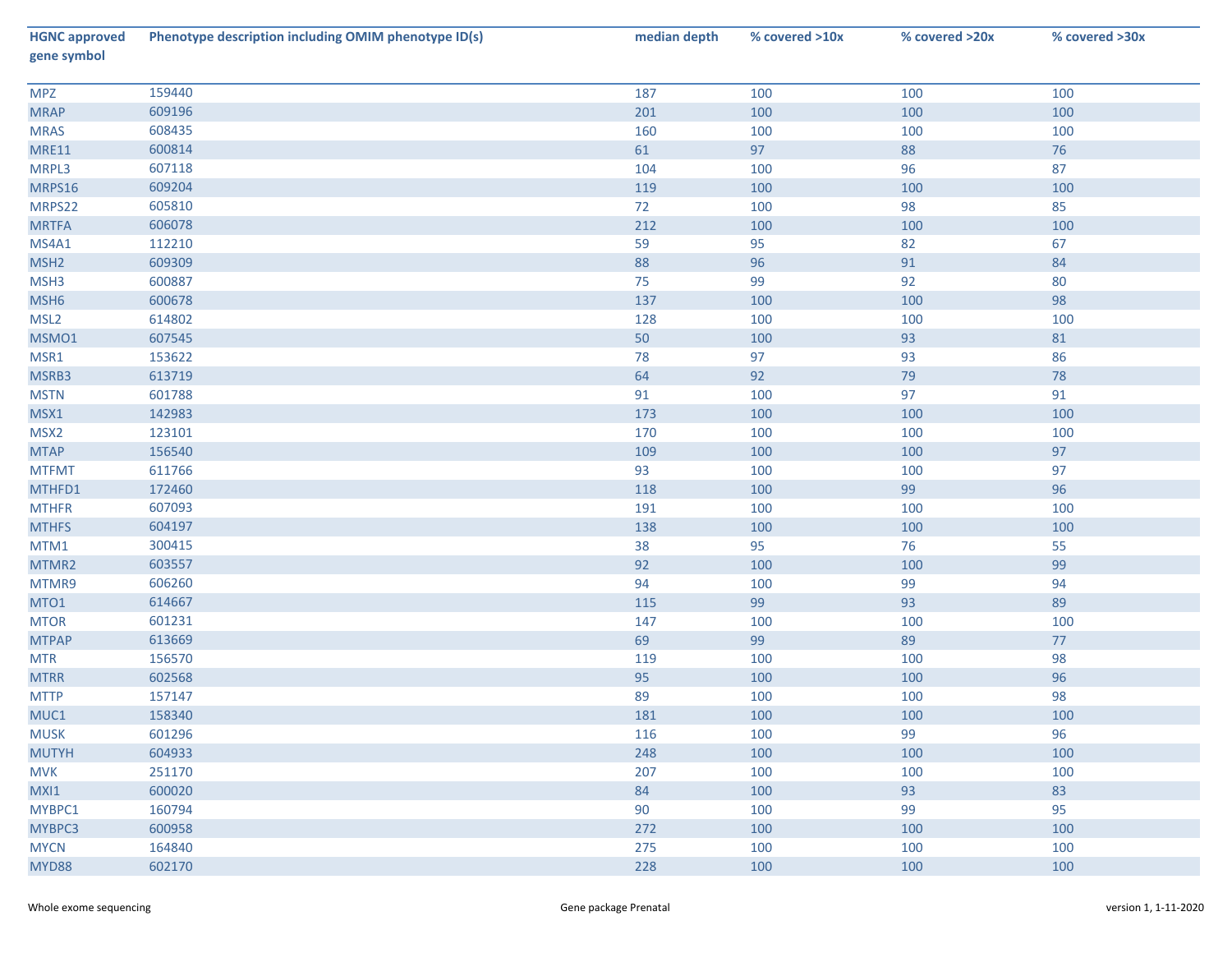| <b>HGNC approved</b><br>gene symbol | Phenotype description including OMIM phenotype ID(s) | median depth | % covered >10x | % covered >20x | % covered >30x |
|-------------------------------------|------------------------------------------------------|--------------|----------------|----------------|----------------|
| MYF6                                | 159991                                               | 154          | 100            | 100            | 100            |
| <b>MYH11</b>                        | 160745                                               | 171          | 100            | 100            | 99             |
| <b>MYH14</b>                        | 608568                                               | 204          | 100            | 100            | 100            |
| MYH <sub>2</sub>                    | 160740                                               | 134          | 100            | 99             | 97             |
| MYH3                                | 160720                                               | 137          | 100            | 100            | 99             |
| MYH <sub>6</sub>                    | 160710                                               | 225          | 100            | 100            | 100            |
| MYH7                                | 160760                                               | 221          | 100            | 100            | 100            |
| MYH7B                               | 609928                                               | 235          | 100            | 100            | 100            |
| MYH <sub>8</sub>                    | 160741                                               | 117          | 100            | 98             | 97             |
| MYH9                                | 160775                                               | 156          | 100            | 100            | 99             |
| MYL2                                | 160781                                               | 172          | 100            | 100            | 100            |
| MYL3                                | 160790                                               | 219          | 100            | 100            | 100            |
| MYL9                                | 609905                                               | 264          | 100            | 100            | 99             |
| <b>MYLK</b>                         | 600922                                               | 195          | 100            | 100            | 100            |
| MYLK2                               | 606566                                               | 193          | 100            | 100            | 100            |
| <b>MYMK</b>                         | 615345                                               | 241          | 100            | 100            | 100            |
| <b>MYO15A</b>                       | 602666                                               | 285          | 100            | 100            | 100            |
| <b>MYO18B</b>                       | 607295                                               | 248          | 100            | 100            | 98             |
| MYO1A                               | 601478                                               | 200          | 100            | 100            | 99             |
| MYO1E                               | 601479                                               | 148          | 100            | 97             | 96             |
| MYO3A                               | 606808                                               | 86           | 97             | 87             | 80             |
| MYO5A                               | 160777                                               | 106          | 96             | 93             | 90             |
| MYO5B                               | 606540                                               | 165          | 100            | 100            | 99             |
| MYO6                                | 600970                                               | 57           | 93             | 82             | 66             |
| MYO7A                               | 276903                                               | 214          | 100            | 100            | 100            |
| <b>MYOC</b>                         | 601652                                               | 195          | 100            | 100            | 100            |
| <b>MYOCD</b>                        | 606127                                               | 150          | 100            | 100            | 100            |
| <b>MYOT</b>                         | 604103                                               | 68           | 96             | 93             | 86             |
| MYOZ2                               | 605602                                               | 71           | 100            | 96             | 85             |
| <b>MYPN</b>                         | 608517                                               | 119          | 100            | 99             | 97             |
| <b>MYRF</b>                         | 608329                                               | 219          | 100            | 100            | 99             |
| MYT1L                               | 613084                                               | 174          | 100            | 97             | 91             |
| <b>NAA10</b>                        | 300013                                               | 98           | 100            | 100            | 100            |
| <b>NAA15</b>                        | 608000                                               | 59           | 99             | 91             | 78             |
| NACC1                               | 610672                                               | 272          | 100            | 100            | 100            |
| <b>NAGA</b>                         | 104170                                               | 226          | 100            | 100            | 100            |
| <b>NAGLU</b>                        | 609701                                               | 182          | 100            | 100            | 100            |
| <b>NAGS</b>                         | 608300                                               | 311          | 100            | 100            | 100            |
| <b>NALCN</b>                        | 611549                                               | 87           | 100            | 97             | 90             |
| NANOS1                              | 608226                                               | 102          | 99             | 97             | 89             |
| <b>NANS</b>                         | 605202                                               | 140          | 100            | 100            | 99             |
| NARS2                               | 612803                                               | 79           | 97             | 93             | 84             |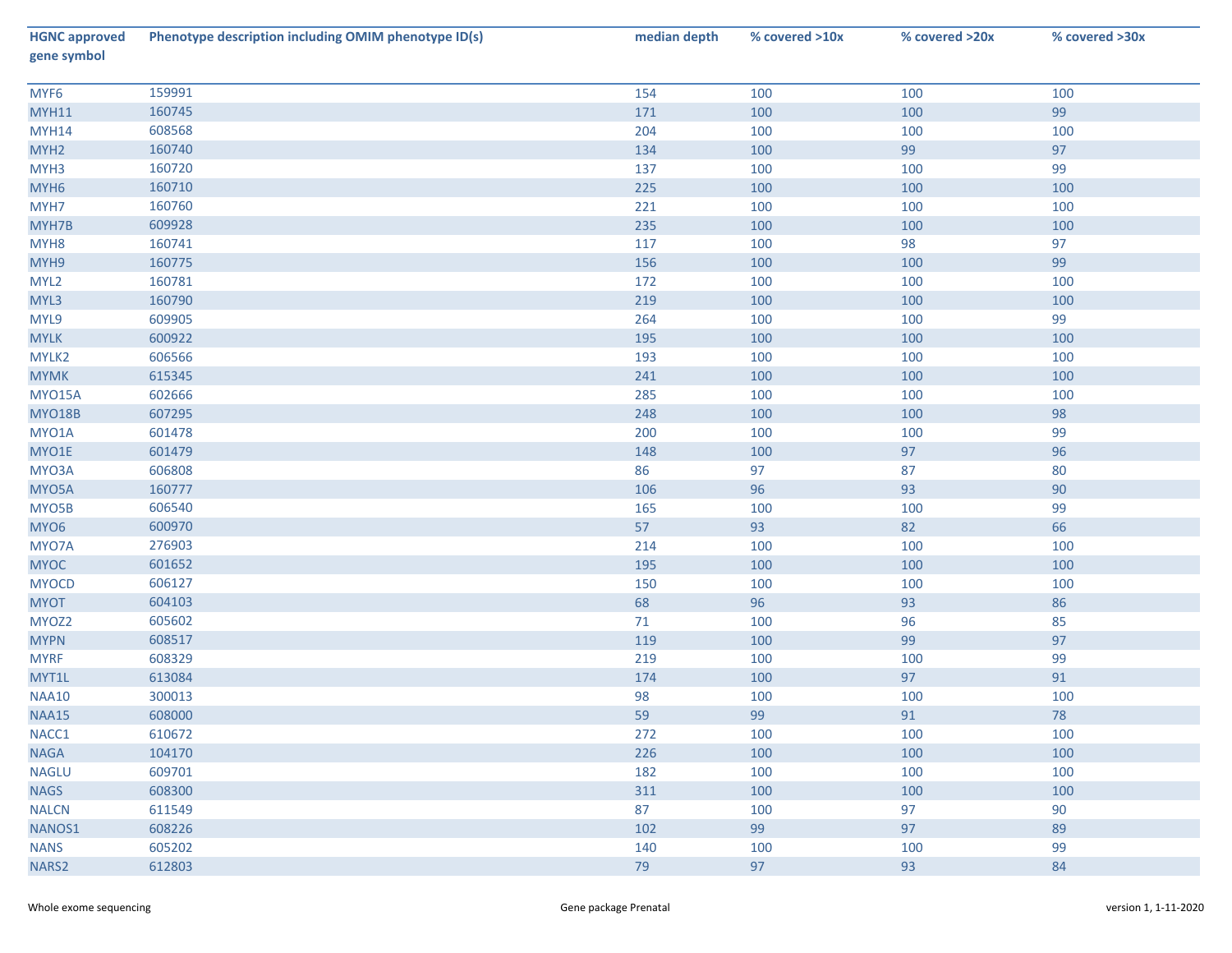| <b>HGNC approved</b><br>gene symbol | Phenotype description including OMIM phenotype ID(s) | median depth | % covered >10x | % covered >20x | % covered >30x |
|-------------------------------------|------------------------------------------------------|--------------|----------------|----------------|----------------|
| <b>NAT10</b>                        | 609221                                               | 146          | 99             | 96             | 96             |
| NAT8L                               | 610647                                               | 265          | 98             | 91             | 86             |
| <b>NBAS</b>                         | 608025                                               | 103          | 100            | 98             | 94             |
| <b>NBEA</b>                         | 604889                                               | 68           | 98             | 93             | 82             |
| NBEAL2                              | 614169                                               | 294          | 100            | 100            | 100            |
| <b>NBN</b>                          | 602667                                               | 57           | 98             | 83             | 71             |
| NCAPD2                              | 615638                                               | 136          | 100            | 100            | 100            |
| NCAPD3                              | 609276                                               | 113          | 100            | 100            | 97             |
| <b>NCAPH</b>                        | 602332                                               | 103          | 95             | 95             | 94             |
| NCAPH <sub>2</sub>                  | 611230                                               | 256          | 100            | 100            | 100            |
| NCF1                                | 608512                                               | 62           | 63             | 58             | 56             |
| NCF <sub>2</sub>                    | 608515                                               | 213          | 100            | 100            | 100            |
| NCF4                                | 601488                                               | 170          | 100            | 100            | 100            |
| NCOA4                               | 601984                                               | 106          | 100            | 100            | 98             |
| NCOR2                               | 600848                                               | 183          | 100            | 100            | 99             |
| <b>NCSTN</b>                        | 605254                                               | 140          | 100            | 100            | 100            |
| NDE1                                | 609449                                               | 133          | 100            | 100            | 100            |
| NDN                                 | 602117                                               | 268          | 100            | 100            | 100            |
| <b>NDP</b>                          | 300658                                               | 155          | 100            | 100            | 100            |
| NDRG1                               | 605262                                               | 165          | 100            | 100            | 100            |
| NDST1                               | 600853                                               | 243          | 100            | 100            | 100            |
| NDUFA1                              | 300078                                               | 106          | 100            | 100            | 100            |
| NDUFA10                             | 603835                                               | 99           | 97             | 92             | 87             |
| NDUFA11                             | 612638                                               | 243          | 100            | 100            | 100            |
| NDUFA12                             | 614530                                               | 119          | 100            | 100            | 100            |
| NDUFA2                              | 602137                                               | 189          | 100            | 100            | 100            |
| NDUFA9                              | 603834                                               | 137          | 100            | 100            | 97             |
| NDUFAF1                             | 606934                                               | 87           | 100            | 100            | 98             |
| NDUFAF2                             | 609653                                               | 77           | 100            | 99             | 90             |
| NDUFAF3                             | 612911                                               | 230          | 100            | 100            | 100            |
| NDUFAF4                             | 611776                                               | 61           | 90             | 53             | 38             |
| NDUFAF5                             | 612360                                               | 73           | 96             | 94             | 87             |
| NDUFAF6                             | 612392                                               | 66           | 92             | 81             | 79             |
| NDUFB3                              | 603839                                               | 72           | 100            | 100            | 100            |
| NDUFS1                              | 157655                                               | 90           | 100            | 99             | 96             |
| NDUFS2                              | 602985                                               | 143          | 100            | 100            | 100            |
| NDUFS3                              | 603846                                               | 180          | 100            | 100            | 100            |
| NDUFS4                              | 602694                                               | 88           | 100            | 100            | 98             |
| NDUFS6                              | 603848                                               | 99           | 100            | 100            | 95             |
| NDUFS7                              | 601825                                               | 250          | 100            | 100            | 100            |
| NDUFS8                              | 602141                                               | 334          | 100            | 100            | 100            |
| NDUFV1                              | 161015                                               | 257          | 100            | 100            | 100            |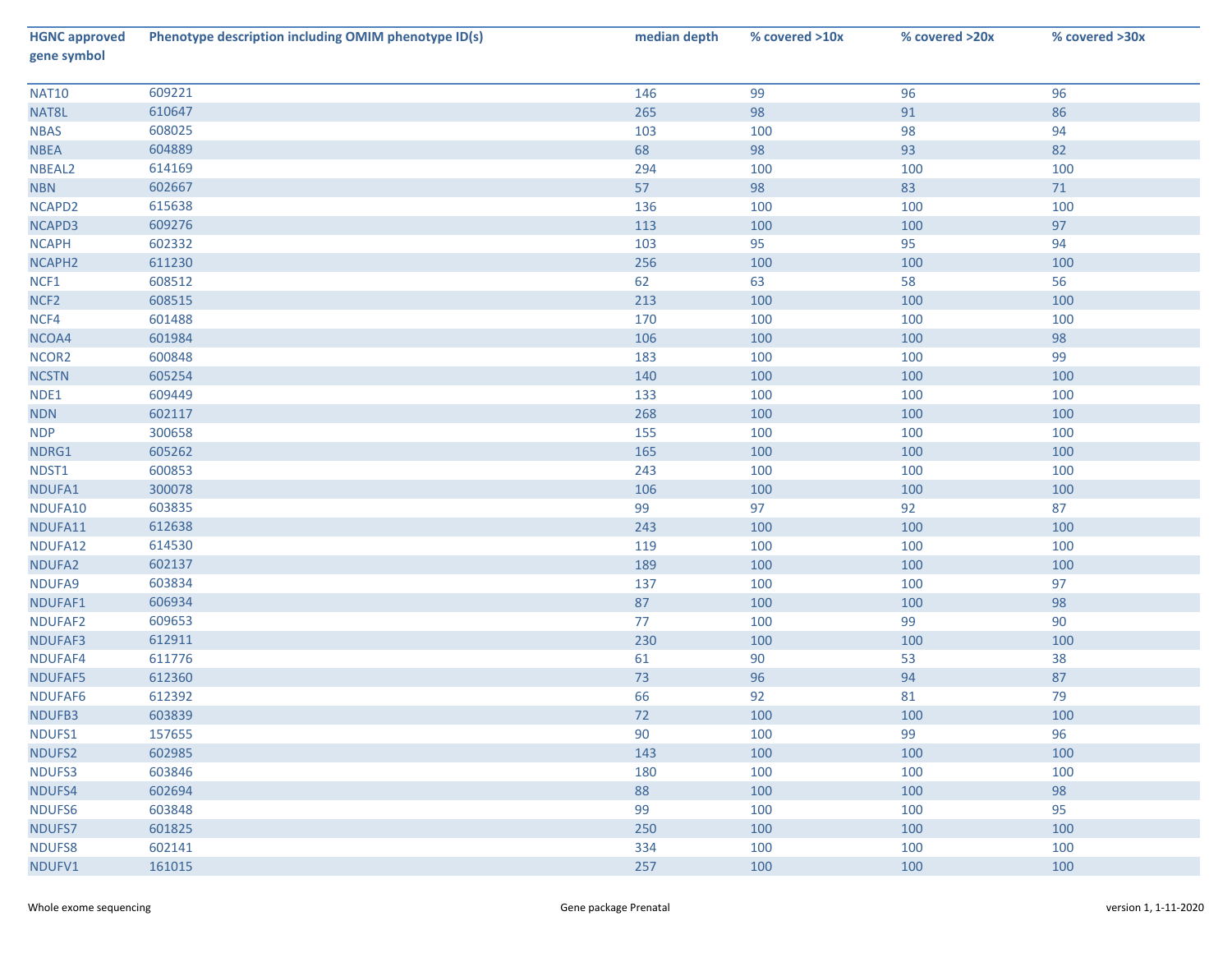| <b>HGNC approved</b><br>gene symbol | Phenotype description including OMIM phenotype ID(s) | median depth | % covered >10x | % covered >20x | % covered >30x |
|-------------------------------------|------------------------------------------------------|--------------|----------------|----------------|----------------|
| NDUFV2                              | 600532                                               | 68           | 98             | 90             | 77             |
| <b>NEB</b>                          | 161650                                               | 118          | 89             | 87             | 84             |
| NECAP1                              | 611623                                               | 150          | 100            | 100            | 100            |
| NECTIN1                             | 600644                                               | 175          | 100            | 100            | 100            |
| NECTIN4                             | 609607                                               | 227          | 100            | 100            | 100            |
| NEDD4L                              | 606384                                               | 98           | 98             | 96             | 93             |
| <b>NEFL</b>                         | 162280                                               | 244          | 100            | 99             | 95             |
| NEK1                                | 604588                                               | 53           | 92             | 81             | 70             |
| NEK9                                | 609798                                               | 100          | 100            | 100            | 97             |
| NEU1                                | 608272                                               | 238          | 100            | 100            | 100            |
| NEUROD1                             | 601724                                               | 236          | 100            | 100            | 100            |
| NEUROG3                             | 604882                                               | 384          | 100            | 100            | 100            |
| <b>NEXMIF</b>                       | 300524                                               | 94           | 100            | 100            | 100            |
| <b>NEXN</b>                         | 613121                                               | 30           | 92             | 66             | 41             |
| NF1                                 | 613113                                               | 88           | 97             | 91             | 85             |
| NF <sub>2</sub>                     | 607379                                               | 165          | 100            | 100            | 100            |
| NFATC1                              | 600489                                               | 265          | 100            | 100            | 100            |
| NFE2L2                              | 600492                                               | 137          | 100            | 100            | 99             |
| <b>NFIA</b>                         | 600727                                               | 112          | 100            | 100            | 100            |
| <b>NFIX</b>                         | 164005                                               | 273          | 100            | 100            | 100            |
| NFKB <sub>2</sub>                   | 164012                                               | 245          | 100            | 100            | 100            |
| <b>NFKBIA</b>                       | 164008                                               | 168          | 100            | 100            | 100            |
| NFU1                                | 608100                                               | 56           | 88             | 75             | 70             |
| <b>NGF</b>                          | 162030                                               | 267          | 100            | 100            | 100            |
| NGLY1                               | 610661                                               | 70           | 100            | 97             | 89             |
| NHEJ1                               | 611290                                               | 108          | 100            | 100            | 96             |
| NHLRC1                              | 608072                                               | 312          | 100            | 100            | 100            |
| NHP <sub>2</sub>                    | 606470                                               | 210          | 100            | 100            | 100            |
| <b>NHS</b>                          | 300457                                               | 96           | 100            | 99             | 97             |
| NID1                                | 131390                                               | 181          | 100            | 100            | 100            |
| <b>NIN</b>                          | 608684                                               | 97           | 98             | 94             | 91             |
| NIPA1                               | 608145                                               | 158          | 100            | 100            | 99             |
| NIPAL4                              | 609383                                               | 127          | 100            | 99             | 98             |
| <b>NIPBL</b>                        | 608667                                               | 93           | 98             | 90             | 82             |
| <b>NKX2-1</b>                       | 600635                                               | 216          | 100            | 100            | 100            |
| <b>NKX2-5</b>                       | 600584                                               | 223          | 100            | 100            | 100            |
| <b>NKX2-6</b>                       | 611770                                               | 265          | 100            | 100            | 100            |
| <b>NKX3-2</b>                       | 602183                                               | 185          | 100            | 100            | 100            |
| NLGN3                               | 300336                                               | 154          | 100            | 100            | 99             |
| NLGN4X                              | 300427                                               | 201          | 100            | 100            | 100            |
| NLRP12                              | 609648                                               | 246          | 100            | 100            | 100            |
| NLRP3                               | 606416                                               | 404          | 100            | 100            | 100            |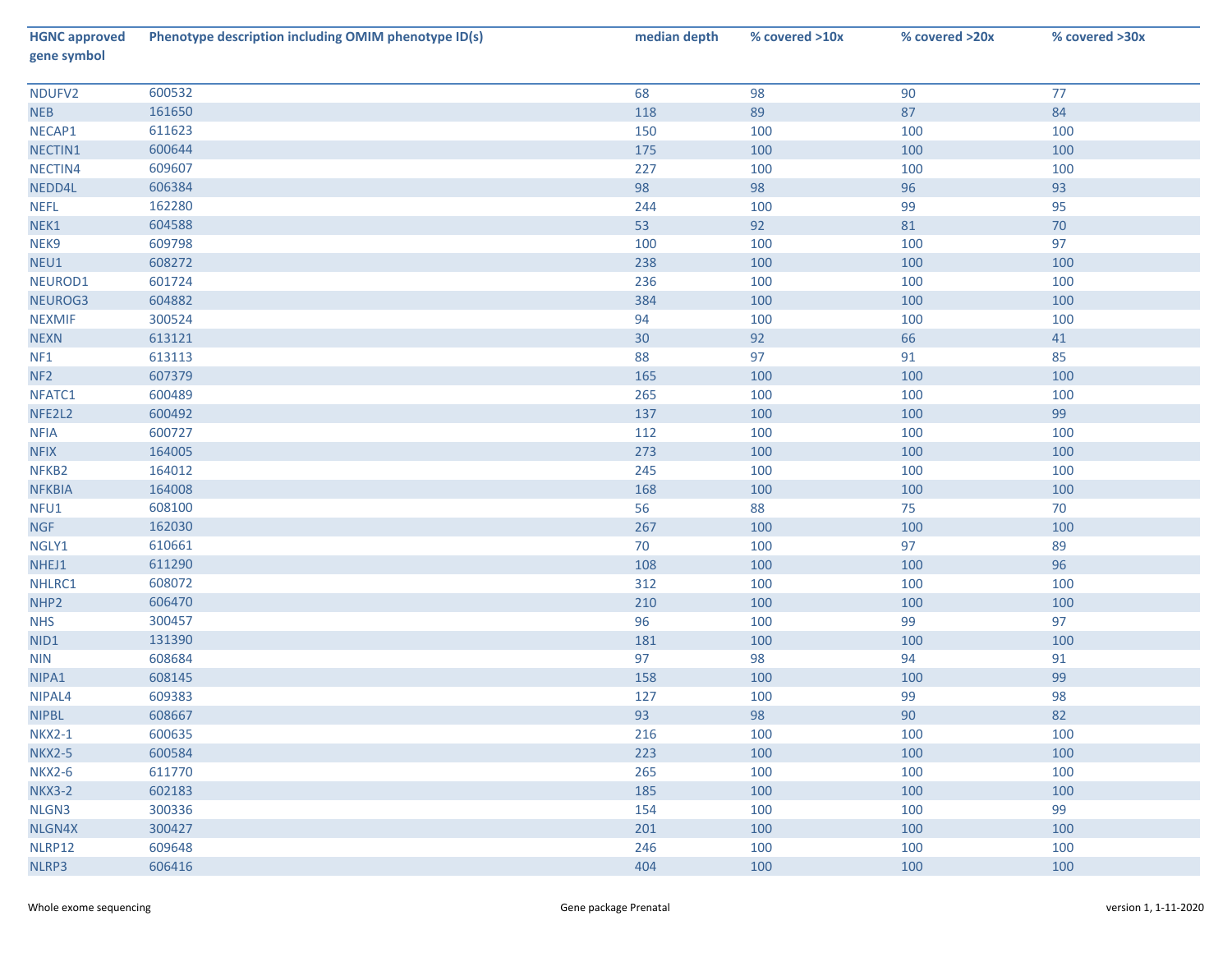| <b>HGNC approved</b><br>gene symbol | Phenotype description including OMIM phenotype ID(s) | median depth | % covered >10x | % covered >20x | % covered >30x |
|-------------------------------------|------------------------------------------------------|--------------|----------------|----------------|----------------|
| NLRP7                               | 609661                                               | 215          | 100            | 100            | 98             |
| NME8                                | 607421                                               | 45           | 87             | 74             | 62             |
| NMNAT1                              | 608700                                               | 118          | 100            | 100            | 96             |
| <b>NNT</b>                          | 607878                                               | 110          | 100            | 96             | 93             |
| <b>NOBOX</b>                        | 610934                                               | 222          | 100            | 100            | 100            |
| NOD <sub>2</sub>                    | 605956                                               | 268          | 100            | 100            | 100            |
| <b>NODAL</b>                        | 601265                                               | 262          | 100            | 100            | 100            |
| <b>NOG</b>                          | 602991                                               | 322          | 100            | 100            | 100            |
| NOL3                                | 605235                                               | 314          | 100            | 100            | 100            |
| <b>NONO</b>                         | 300084                                               | 75           | 100            | 90             | 83             |
| <b>NOP10</b>                        | 606471                                               | 174          | 100            | 100            | 100            |
| <b>NOP56</b>                        | 614154                                               | 128          | 100            | 100            | 100            |
| NOS1                                | 163731                                               | 201          | 100            | 100            | 100            |
| NOTCH1                              | 190198                                               | 318          | 100            | 99             | 99             |
| NOTCH <sub>2</sub>                  | 600275                                               | 188          | 100            | 98             | 97             |
| NOTCH <sub>3</sub>                  | 600276                                               | 291          | 100            | 100            | 99             |
| NOVA <sub>2</sub>                   | 601991                                               | 210          | 99             | 96             | 94             |
| NPC1                                | 607623                                               | 138          | 100            | 100            | 99             |
| NPC <sub>2</sub>                    | 601015                                               | 119          | 100            | 100            | 99             |
| NPHP1                               | 607100                                               | 89           | 97             | 96             | 89             |
| NPHP3                               | 608002                                               | 89           | 94             | 89             | 87             |
| NPHP4                               | 607215                                               | 258          | 100            | 100            | 100            |
| NPHS1                               | 602716                                               | 238          | 100            | 100            | 100            |
| NPHS2                               | 604766                                               | 93           | 100            | 99             | 94             |
| NPM1                                | 164040                                               | 56           | 94             | 80             | 63             |
| <b>NPPA</b>                         | 108780                                               | 192          | 100            | 100            | 100            |
| <b>NPPC</b>                         | 600296                                               | 156          | 100            | 100            | 100            |
| NPR <sub>2</sub>                    | 108961                                               | 199          | 100            | 100            | 100            |
| NPRL2                               | 607072                                               | 317          | 100            | 100            | 100            |
| NPRL3                               | 600928                                               | 184          | 100            | 100            | 100            |
| NR0B1                               | 300473                                               | 193          | 100            | 100            | 100            |
| NR0B2                               | 604630                                               | 199          | 100            | 100            | 100            |
| NR2E3                               | 604485                                               | 217          | 100            | 100            | 100            |
| NR2F1                               | 132890                                               | 208          | 100            | 99             | 96             |
| NR2F2                               | 107773                                               | 270          | 100            | 100            | 98             |
| <b>NR3C1</b>                        | 138040                                               | 127          | 100            | 100            | 100            |
| NR3C2                               | 600983                                               | 146          | 100            | 100            | 98             |
| NR4A3                               | 600542                                               | 136          | 100            | 100            | 98             |
| <b>NR5A1</b>                        | 184757                                               | 293          | 100            | 100            | 100            |
| NR5A2                               | 604453                                               | 127          | 100            | 100            | 97             |
| <b>NRAS</b>                         | 164790                                               | 107          | 100            | 100            | 99             |
| <b>NRL</b>                          | 162080                                               | 186          | 100            | 100            | 100            |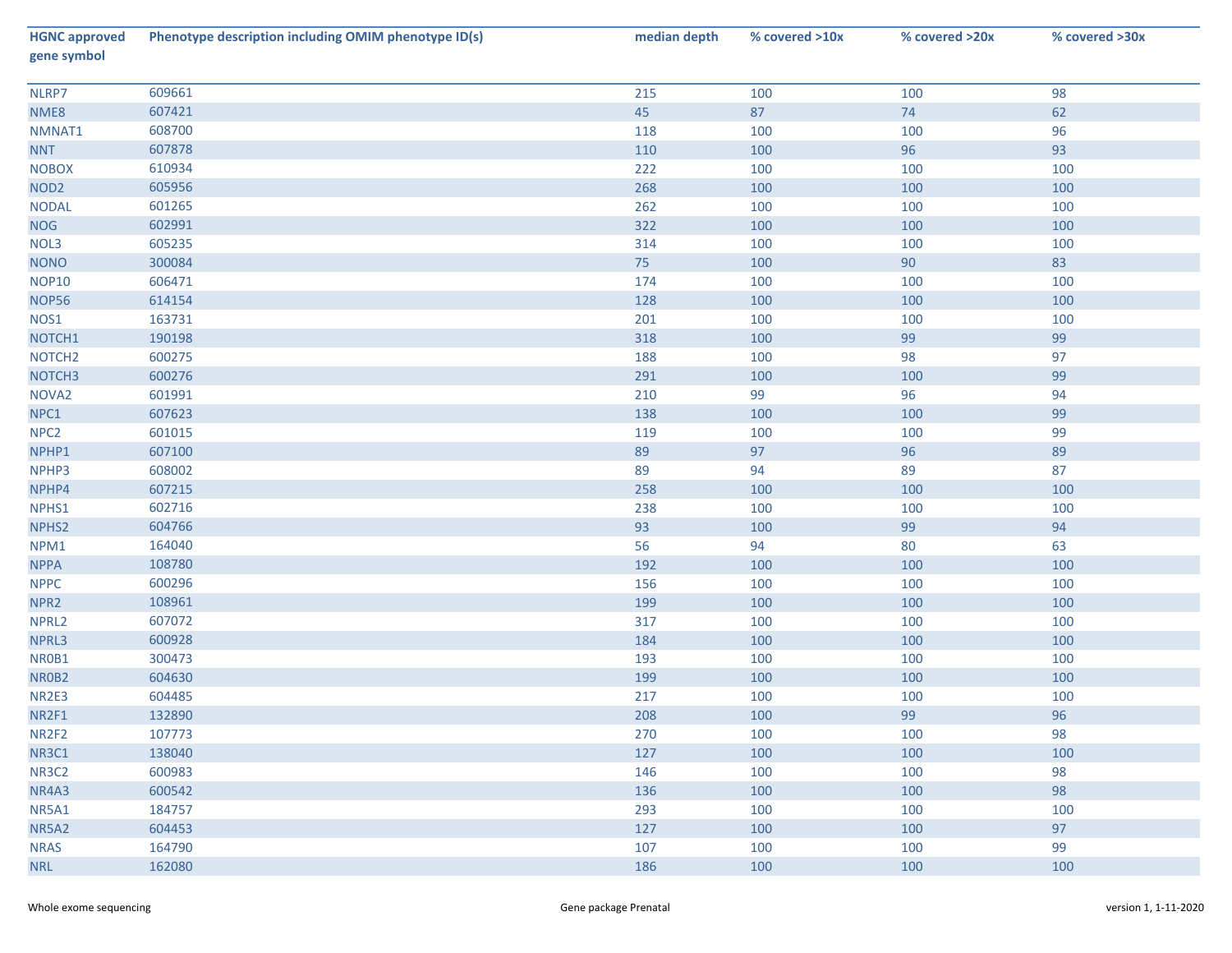| <b>HGNC approved</b><br>gene symbol | Phenotype description including OMIM phenotype ID(s) | median depth | % covered >10x | % covered >20x | % covered >30x |
|-------------------------------------|------------------------------------------------------|--------------|----------------|----------------|----------------|
| NRXN1                               | 600565                                               | 190          | 100            | 99             | 98             |
| NSD1                                | 606681                                               | 208          | 100            | 99             | 98             |
| NSD3                                | 607083                                               | 90           | 100            | 100            | 98             |
| <b>NSDHL</b>                        | 300275                                               | 88           | 100            | 100            | 95             |
| <b>NSMF</b>                         | 608137                                               | 215          | 100            | 100            | 100            |
| NSUN2                               | 610916                                               | 113          | 100            | 99             | 94             |
| NT5C                                | 191720                                               | 149          | 100            | 100            | 100            |
| NT5C2                               | 600417                                               | 78           | 95             | 90             | 84             |
| NT5C3A                              | 606224                                               | 76           | 96             | 79             | 71             |
| NT5E                                | 129190                                               | 164          | 100            | 100            | 99             |
| NTF4                                | 162662                                               | 315          | 100            | 100            | 100            |
| NTRK1                               | 191315                                               | 272          | 100            | 100            | 100            |
| NTRK2                               | 600456                                               | 153          | 100            | 100            | 100            |
| <b>NUBPL</b>                        | 613621                                               | 108          | 100            | 95             | 88             |
| NUMA1                               | 164009                                               | 166          | 100            | 100            | 100            |
| <b>NUP107</b>                       | 607617                                               | 55           | 97             | 91             | $79$           |
| <b>NUP214</b>                       | 114350                                               | 137          | 100            | 100            | 97             |
| <b>NUP62</b>                        | 605815                                               | 345          | 100            | 100            | 100            |
| NUS1                                | 610463                                               | 109          | 93             | 82             | 70             |
| <b>NYX</b>                          | 300278                                               | 184          | 100            | 100            | 100            |
| <b>OAT</b>                          | 613349                                               | 75           | 89             | 83             | 73             |
| OBSL1                               | 610991                                               | 283          | 100            | 100            | 100            |
| OCA <sub>2</sub>                    | 611409                                               | 152          | 100            | 97             | 96             |
| OCLN                                | 602876                                               | 100          | 85             | 81             | 69             |
| OCRL                                | 300535                                               | 75           | 100            | 98             | 91             |
| <b>ODAPH</b>                        | 614829                                               | 114          | 100            | 100            | 100            |
| ODC1                                | 165640                                               | 94           | 100            | 100            | 98             |
| OFD1                                | 300170                                               | 51           | 97             | 80             | 64             |
| <b>OGDH</b>                         | 613022                                               | 195          | 100            | 100            | 100            |
| OGG1                                | 601982                                               | 201          | 100            | 100            | 100            |
| OPA1                                | 605290                                               | 55           | 90             | 79             | 67             |
| OPA3                                | 606580                                               | 317          | 100            | 100            | 100            |
| OPHN1                               | 300127                                               | 71           | 100            | 99             | 91             |
| <b>OPLAH</b>                        | 614243                                               | 347          | 100            | 100            | 100            |
| OPN1LW                              | 300822                                               | 105          | 89             | 87             | 81             |
| OPN1MW                              | 300821                                               | 24           | 53             | 35             | 31             |
| OPN1SW                              | 613522                                               | 133          | 100            | 100            | 100            |
| <b>OPTN</b>                         | 602432                                               | 81           | 99             | 90             | 77             |
| ORAI1                               | 610277                                               | 276          | 100            | 99             | 99             |
| ORC1                                | 601902                                               | 148          | 100            | 100            | 100            |
| ORC4                                | 603056                                               | 43           | 96             | 83             | 61             |
| ORC6                                | 607213                                               | 104          | 100            | 98             | 89             |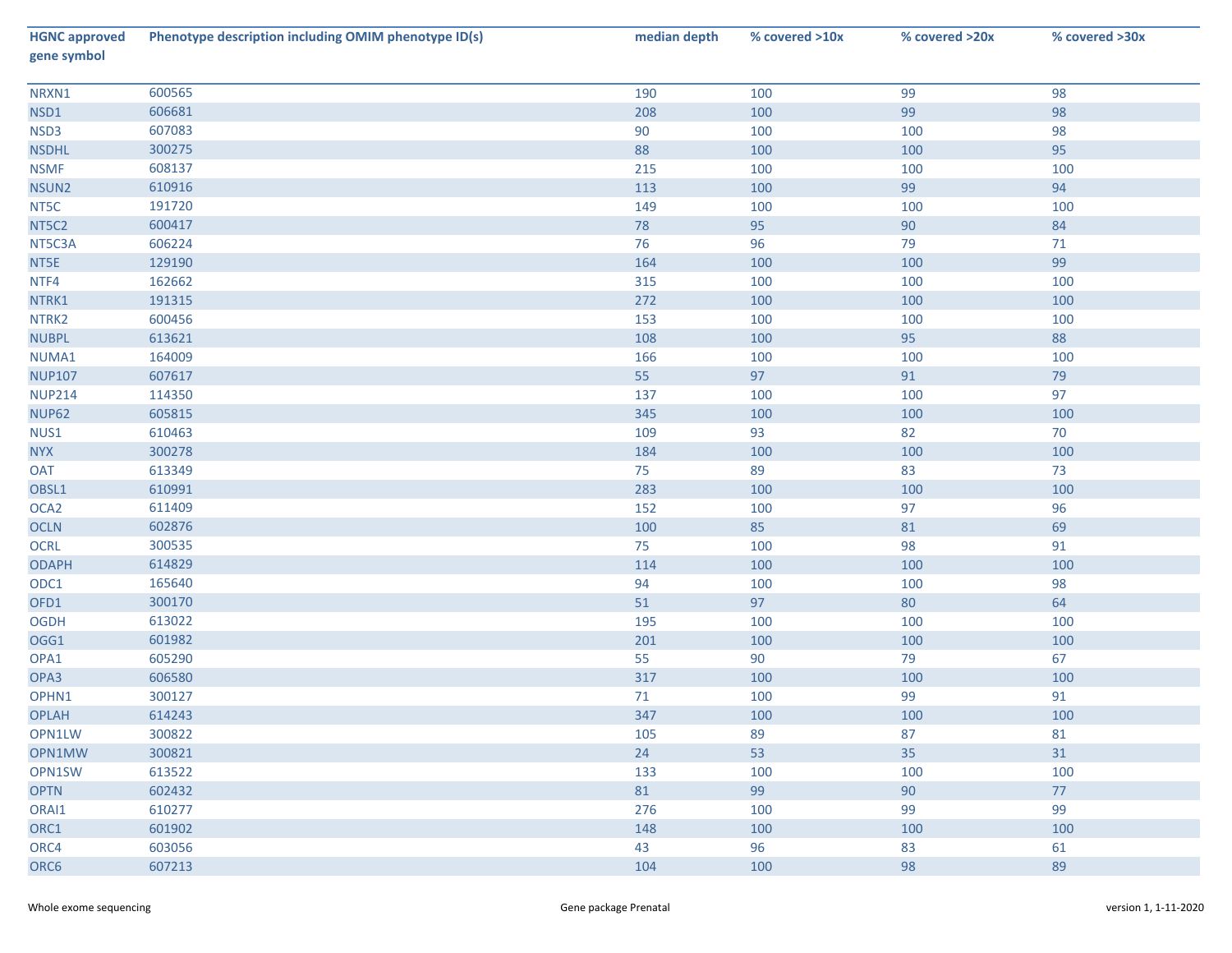| <b>HGNC approved</b><br>gene symbol | Phenotype description including OMIM phenotype ID(s) | median depth | % covered >10x | % covered >20x | % covered >30x |
|-------------------------------------|------------------------------------------------------|--------------|----------------|----------------|----------------|
| <b>OSMR</b>                         | 601743                                               | 106          | 100            | 99             | 94             |
| OSTM1                               | 607649                                               | 118          | 93             | 70             | 64             |
| <b>OTC</b>                          | 300461                                               | 49           | 99             | 86             | 71             |
| <b>OTOA</b>                         | 607038                                               | 120          | 81             | 78             | 75             |
| <b>OTOF</b>                         | 603681                                               | 267          | 100            | 100            | 99             |
| <b>OTOG</b>                         | 604487                                               | 246          | 100            | 100            | 100            |
| <b>OTOGL</b>                        | 614925                                               | 70           | 95             | 91             | 83             |
| OTX2                                | 600037                                               | 208          | 100            | 100            | 100            |
| OXCT1                               | 601424                                               | 93           | 100            | 100            | 95             |
| P2RX1                               | 600845                                               | 201          | 100            | 100            | 100            |
| P <sub>2</sub> R <sub>X2</sub>      | 600844                                               | 216          | 100            | 100            | 100            |
| P2RX6                               | 608077                                               | 254          | 100            | 100            | 100            |
| <b>P2RY12</b>                       | 600515                                               | 102          | 100            | 100            | 97             |
| P3H1                                | 610339                                               | 199          | 100            | 100            | 100            |
| P3H <sub>2</sub>                    | 610341                                               | 102          | 100            | 100            | 96             |
| P4HB                                | 176790                                               | 174          | 100            | 100            | 100            |
| PABPN1                              | 602279                                               | 82           | 98             | 83             | 72             |
| PACS1                               | 607492                                               | 151          | 100            | 99             | 97             |
| PACS <sub>2</sub>                   | 610423                                               | 210          | 100            | 100            | 99             |
| PAFAH1B1                            | 601545                                               | 72           | 86             | 86             | 85             |
| PAH                                 | 612349                                               | 121          | 100            | 100            | 99             |
| PAK3                                | 300142                                               | 41           | 94             | 88             | $73\,$         |
| PALB <sub>2</sub>                   | 610355                                               | 103          | 100            | 99             | 97             |
| <b>PAM16</b>                        | 614336                                               | 190          | 100            | 100            | 100            |
| PANK <sub>2</sub>                   | 606157                                               | 117          | 100            | 99             | 97             |
| PANX1                               | 608420                                               | 112          | 100            | 100            | 97             |
| PAPPA2                              | PAPPA2                                               | 199          | 100            | 100            | 100            |
| PAPSS2                              | 603005                                               | 124          | 100            | 100            | 100            |
| PARK7                               | 602533                                               | 76           | 100            | 99             | 85             |
| PAX1                                | 167411                                               | 289          | 100            | 100            | 100            |
| PAX <sub>2</sub>                    | 167409                                               | 211          | 100            | 100            | 100            |
| PAX3                                | 606597                                               | 178          | 100            | 100            | 100            |
| PAX4                                | 167413                                               | 212          | 100            | 100            | 100            |
| PAX <sub>6</sub>                    | 607108                                               | 267          | 100            | 100            | 100            |
| PAX8                                | 167415                                               | 221          | 100            | 100            | 100            |
| PAX9                                | 167416                                               | 352          | 100            | 100            | 100            |
| PBX1                                | 176310                                               | 97           | 100            | 100            | 96             |
| PC                                  | 608786                                               | 344          | 100            | 100            | 100            |
| <b>PCARE</b>                        | 613425                                               | 861          | 100            | 100            | 100            |
| PCBD1                               | 126090                                               | 127          | 100            | 100            | 100            |
| <b>PCCA</b>                         | 232000                                               | 71           | 98             | 93             | 87             |
| <b>PCCB</b>                         | 232050                                               | 159          | 100            | 98             | 95             |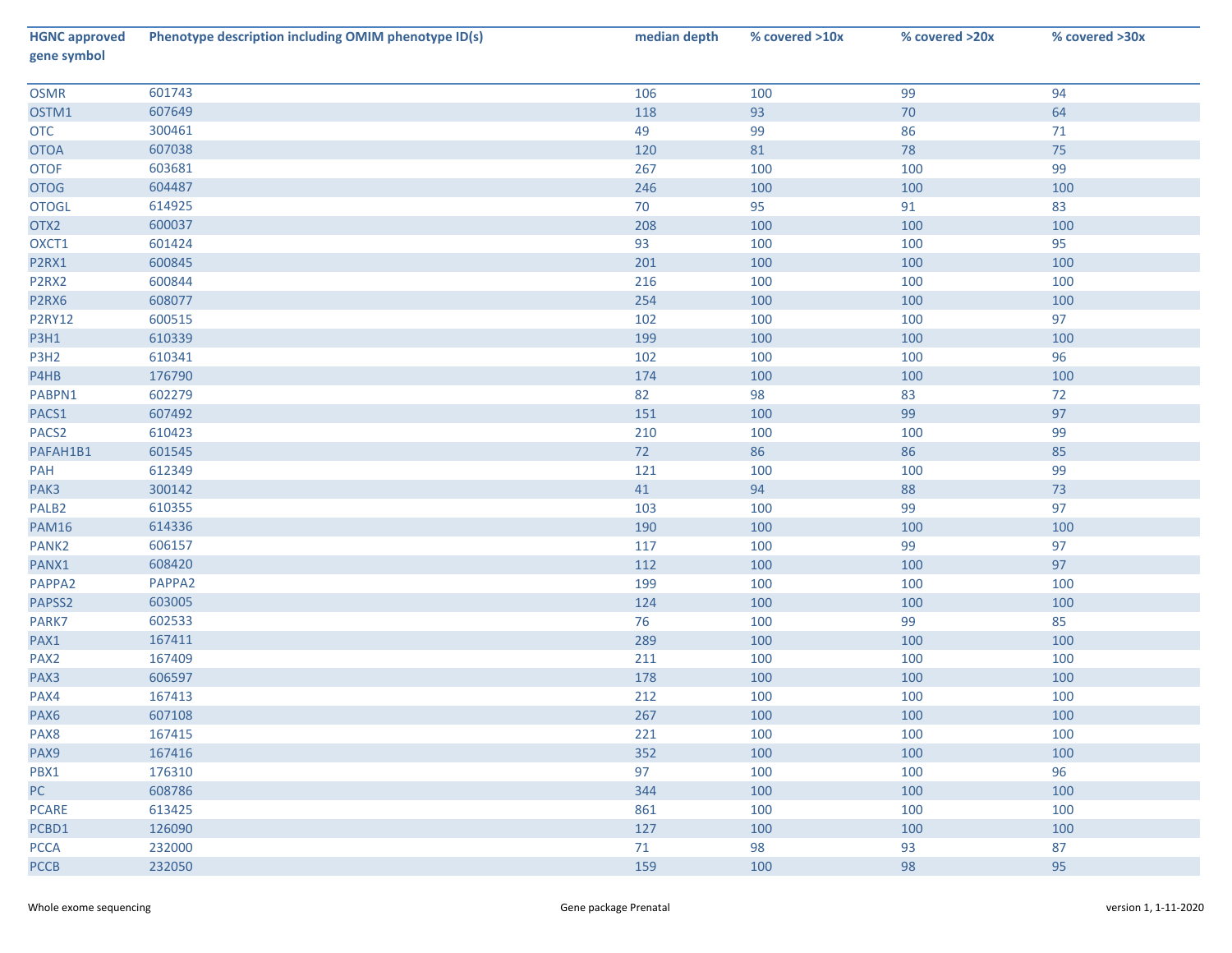| <b>HGNC approved</b><br>gene symbol | Phenotype description including OMIM phenotype ID(s) | median depth | % covered >10x | % covered >20x | % covered >30x |
|-------------------------------------|------------------------------------------------------|--------------|----------------|----------------|----------------|
| PCDH12                              | 605622                                               | 267          | 100            | 100            | 100            |
| PCDH15                              | 605514                                               | 152          | 99             | 97             | 95             |
| PCDH19                              | 300460                                               | 221          | 100            | 100            | 98             |
| PCGF2                               | 600346                                               | 190          | 100            | 100            | 100            |
| PCK1                                | 614168                                               | 214          | 100            | 100            | 100            |
| PCK <sub>2</sub>                    | 614095                                               | 245          | 100            | 100            | 100            |
| <b>PCLO</b>                         | 604918                                               | 135          | 100            | 99             | 97             |
| PCM1                                | 600299                                               | 52           | 95             | 85             | $70\,$         |
| <b>PCNT</b>                         | 605925                                               | 234          | 100            | 96             | 94             |
| PCSK1                               | 162150                                               | 114          | 100            | 100            | 98             |
| PCSK9                               | 607786                                               | 259          | 100            | 100            | 100            |
| PCYT1A                              | 123695                                               | 126          | 100            | 100            | 99             |
| PDCD10                              | 609118                                               | 62           | 88             | 87             | 85             |
| PDE11A                              | 604961                                               | 113          | 100            | 97             | 94             |
| PDE4D                               | 600129                                               | 88           | 100            | 96             | 90             |
| PDE6A                               | 180071                                               | 174          | 100            | 99             | 95             |
| PDE6B                               | 180072                                               | 237          | 100            | 100            | 100            |
| PDE6C                               | 600827                                               | 82           | 96             | 84             | $76\,$         |
| PDE6G                               | 180073                                               | 229          | 100            | 100            | 100            |
| PDE6H                               | 601190                                               | 93           | 100            | 100            | 100            |
| PDE8B                               | 603390                                               | 100          | 100            | 100            | 97             |
| <b>PDGFB</b>                        | 190040                                               | 184          | 100            | 100            | 100            |
| <b>PDGFRA</b>                       | 173490                                               | 115          | 100            | 100            | 99             |
| <b>PDGFRB</b>                       | 173410                                               | 235          | 100            | 100            | 100            |
| <b>PDGFRL</b>                       | 604584                                               | 130          | 100            | 99             | 96             |
| PDHA1                               | 300502                                               | 78           | 100            | 94             | 87             |
| PDHB                                | 179060                                               | 104          | 100            | 100            | 99             |
| <b>PDHX</b>                         | 608769                                               | 79           | 100            | 95             | 89             |
| PDK1                                | 602524                                               | 89           | 100            | 99             | 92             |
| PDK <sub>2</sub>                    | 602525                                               | 224          | 100            | 100            | 100            |
| PDK3                                | 300906                                               | 67           | 100            | 97             | 90             |
| PDK4                                | 602527                                               | 91           | 100            | 97             | 87             |
| PDP1                                | 605993                                               | 194          | 100            | 100            | 100            |
| PDP <sub>2</sub>                    | 615499                                               | 268          | 100            | 100            | 100            |
| PDS5B                               | 605333                                               | 46           | 90             | 78             | 65             |
| PDSS1                               | 607429                                               | 69           | 100            | 96             | 82             |
| PDSS2                               | 610564                                               | 152          | 99             | 93             | 88             |
| PDX1                                | 600733                                               | 153          | 100            | 100            | 100            |
| <b>PDXK</b>                         | 179020                                               | 254          | 100            | 100            | 100            |
| <b>PDYN</b>                         | 131340                                               | 181          | 100            | 100            | 100            |
| PDZD7                               | 612971                                               | 247          | 100            | 100            | 100            |
| <b>PEPD</b>                         | 613230                                               | 216          | 100            | 100            | 100            |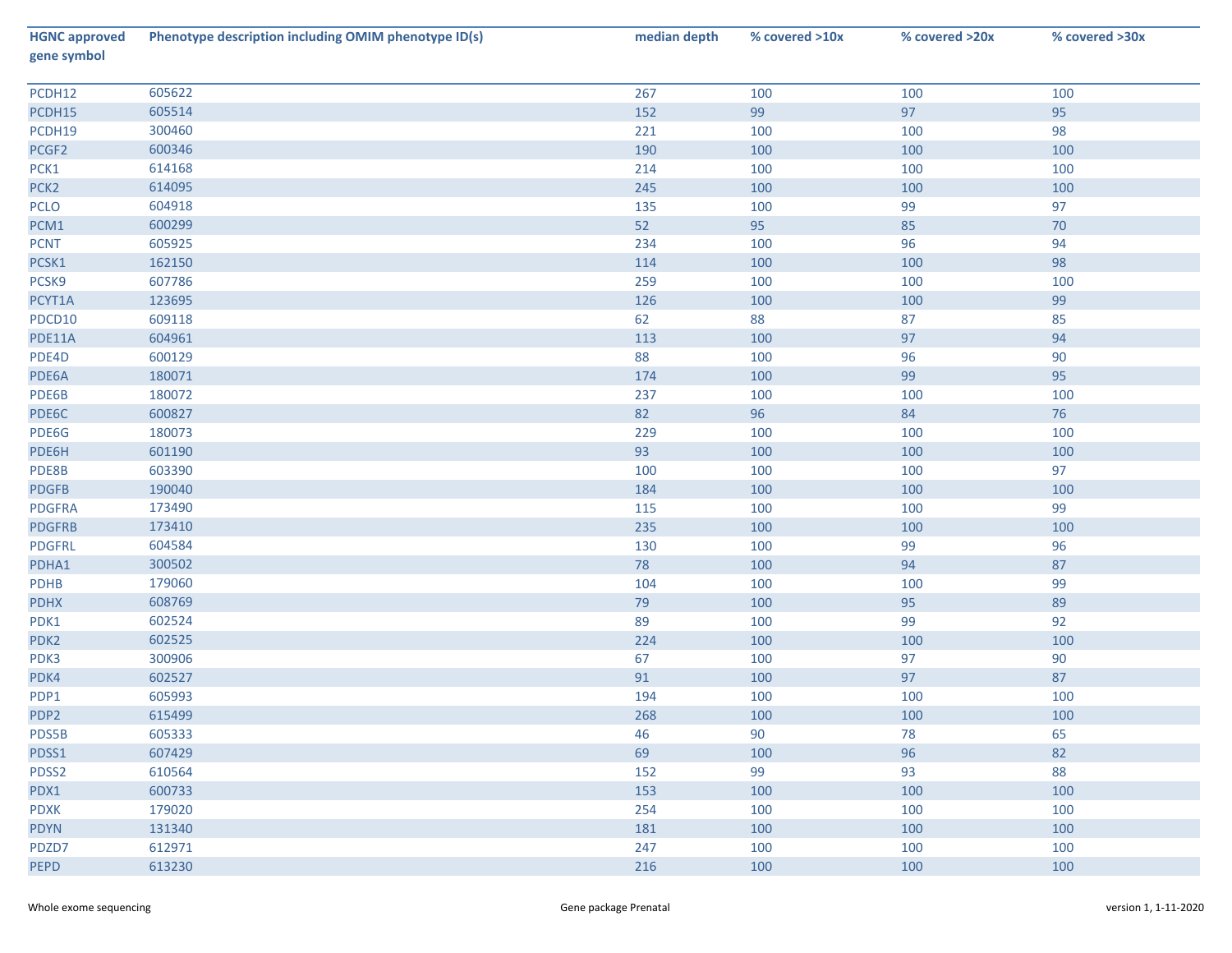| <b>HGNC approved</b><br>gene symbol | Phenotype description including OMIM phenotype ID(s) | median depth | % covered >10x | % covered >20x | % covered >30x |
|-------------------------------------|------------------------------------------------------|--------------|----------------|----------------|----------------|
| PER2                                | 603426                                               | 160          | 98             | 98             | 97             |
| <b>PET100</b>                       | 614770                                               | 178          | 100            | 100            | 100            |
| PEX1                                | 602136                                               | 80           | 95             | 94             | 90             |
| <b>PEX10</b>                        | 602859                                               | 266          | 100            | 100            | 100            |
| PEX11B                              | 603867                                               | 105          | 100            | 99             | 95             |
| <b>PEX12</b>                        | 601758                                               | 131          | 100            | 100            | 100            |
| <b>PEX13</b>                        | 601789                                               | 113          | 100            | 100            | 100            |
| <b>PEX14</b>                        | 601791                                               | 188          | 100            | 100            | 100            |
| <b>PEX16</b>                        | 603360                                               | 212          | 100            | 100            | 100            |
| <b>PEX19</b>                        | 600279                                               | 205          | 100            | 100            | 100            |
| PEX <sub>2</sub>                    | 170993                                               | 93           | 100            | 100            | 100            |
| PEX26                               | 608666                                               | 151          | 100            | 100            | 100            |
| PEX3                                | 603164                                               | 60           | 100            | 97             | 88             |
| PEX5                                | 600414                                               | 172          | 100            | 100            | 100            |
| PEX6                                | 601498                                               | 253          | 100            | 100            | 99             |
| PEX7                                | 601757                                               | 94           | 100            | 100            | 94             |
| <b>PFKM</b>                         | 610681                                               | 157          | 100            | 100            | 100            |
| PFN1                                | 176610                                               | 190          | 100            | 100            | 100            |
| PGAM2                               | 612931                                               | 286          | 100            | 100            | 100            |
| PGAP1                               | 611655                                               | 42           | 92             | 74             | 56             |
| PGAP2                               | 615187                                               | 219          | 100            | 100            | 100            |
| PGAP3                               | 611801                                               | 208          | 100            | 100            | 100            |
| PGK1                                | 311800                                               | 89           | 100            | 100            | 95             |
| PGM1                                | 171900                                               | 121          | 100            | 100            | 99             |
| PGM3                                | 172100                                               | 97           | 100            | 97             | 91             |
| PHC1                                | 602978                                               | 141          | 100            | 100            | 98             |
| <b>PHEX</b>                         | 300550                                               | 69           | 100            | 98             | 87             |
| PHF21A                              | 608325                                               | 110          | 100            | 97             | 95             |
| PHF23                               | 612910                                               | 172          | 100            | 100            | 100            |
| PHF6                                | 300414                                               | 22           | 86             | 52             | 22             |
| PHF8                                | 300560                                               | 98           | 100            | 100            | 98             |
| PHGDH                               | 606879                                               | 199          | 100            | 100            | 100            |
| PHIP                                | 612870                                               | 68           | 94             | 90             | 84             |
| PHKA1                               | 311870                                               | 71           | 100            | 98             | 91             |
| PHKA2                               | 300798                                               | 94           | 100            | 98             | 92             |
| <b>PHKB</b>                         | 172490                                               | 86           | 98             | 93             | 87             |
| PHKG1                               | 172470                                               | 268          | 100            | 100            | 100            |
| PHKG2                               | 172471                                               | 307          | 100            | 100            | 100            |
| PHOX2A                              | 602753                                               | 163          | 100            | 100            | 100            |
| PHOX2B                              | 603851                                               | 140          | 100            | 95             | 89             |
| PHRF1                               | 611780                                               | 267          | 100            | 100            | 99             |
| PHYH                                | 602026                                               | 99           | 100            | 97             | 87             |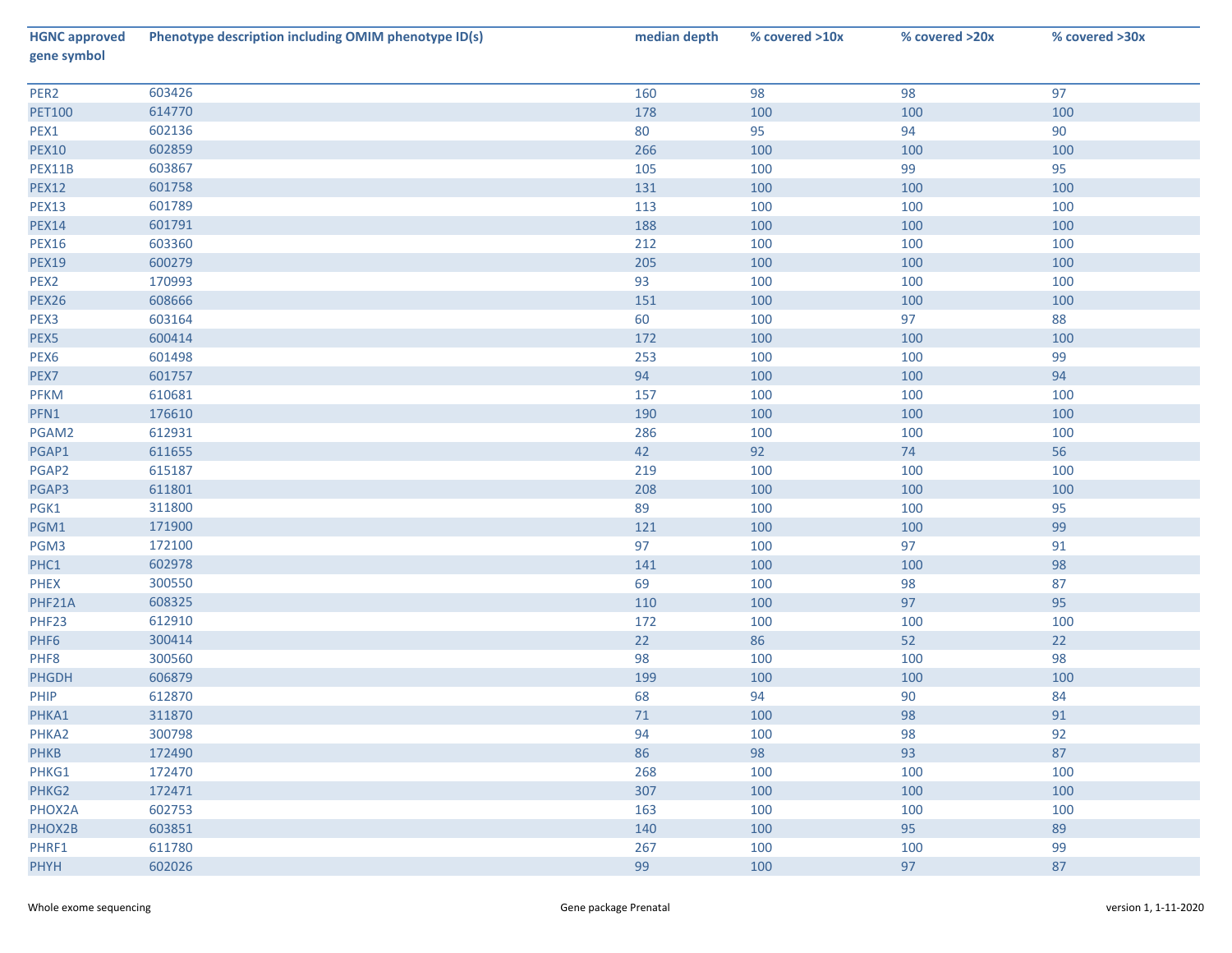| <b>HGNC approved</b><br>gene symbol | Phenotype description including OMIM phenotype ID(s) | median depth | % covered >10x | % covered >20x | % covered >30x |
|-------------------------------------|------------------------------------------------------|--------------|----------------|----------------|----------------|
| PI4KA                               | 600286                                               | 153          | 100            | 100            | 99             |
| <b>PICALM</b>                       | 603025                                               | 80           | 90             | 83             | 79             |
| PIEZO1                              | 611184                                               | 276          | 100            | 100            | 100            |
| PIEZO <sub>2</sub>                  | 613629                                               | 95           | 99             | 96             | 91             |
| PIGA                                | 311770                                               | 62           | 100            | 99             | 86             |
| PIGC                                | 601730                                               | 139          | 100            | 100            | 100            |
| PIGG                                | 616918                                               | 146          | 100            | 99             | 96             |
| PIGL                                | 605947                                               | 159          | 100            | 100            | 100            |
| PIGM                                | 610273                                               | 151          | 100            | 100            | 100            |
| PIGN                                | 606097                                               | 50           | 92             | 79             | 65             |
| <b>PIGO</b>                         | 614730                                               | 253          | 100            | 100            | 100            |
| <b>PIGQ</b>                         | 605754                                               | 264          | 100            | 100            | 100            |
| PIGT                                | 610272                                               | 194          | 100            | 100            | 100            |
| PIGV                                | 610274                                               | 186          | 100            | 100            | 100            |
| PIGW                                | 610275                                               | 131          | 100            | 100            | 100            |
| PIGY                                | 610662                                               | 69           | 100            | 100            | 100            |
| PIK3CA                              | 171834                                               | 69           | 100            | 95             | 89             |
| PIK3CD                              | 602839                                               | 284          | 100            | 100            | 100            |
| PIK3R1                              | 171833                                               | 65           | 100            | 93             | 82             |
| PIK3R2                              | 603157                                               | 272          | 96             | 94             | 93             |
| PIK3R5                              | 611317                                               | 219          | 100            | 100            | 100            |
| <b>PIKFYVE</b>                      | 609414                                               | 93           | 99             | 96             | 92             |
| PINK1                               | 608309                                               | 258          | 100            | 100            | 98             |
| PIP5K1C                             | 606102                                               | 220          | 100            | 99             | 97             |
| PITPNM3                             | 608921                                               | 213          | 100            | 99             | 98             |
| PITX1                               | 602149                                               | 285          | 100            | 100            | 100            |
| PITX2                               | 601542                                               | 197          | 100            | 100            | 97             |
| PITX3                               | 602669                                               | 225          | 100            | 100            | 100            |
| <b>PJVK</b>                         | 610219                                               | 107          | 100            | 100            | 99             |
| PKD1                                | 601313                                               | 252          | 97             | 97             | 97             |
| PKD1L1                              | 609721                                               | 142          | 100            | 99             | 97             |
| PKD <sub>2</sub>                    | 173910                                               | 102          | 100            | 95             | 88             |
| PKHD1                               | 606702                                               | 136          | 100            | 100            | 99             |
| <b>PKLR</b>                         | 609712                                               | 320          | 100            | 100            | 100            |
| PKP1                                | 601975                                               | 181          | 100            | 100            | 100            |
| PKP <sub>2</sub>                    | 602861                                               | 150          | 100            | 100            | 100            |
| PLA2G4A                             | 600522                                               | 69           | 98             | 93             | 83             |
| PLA2G5                              | 601192                                               | 212          | 100            | 100            | 100            |
| PLA2G6                              | 603604                                               | 287          | 100            | 100            | 100            |
| PLA2G7                              | 601690                                               | 71           | 94             | 87             | 81             |
| PLAG1                               | 603026                                               | 162          | 100            | 100            | 100            |
| <b>PLAU</b>                         | 191840                                               | 181          | 100            | 100            | 100            |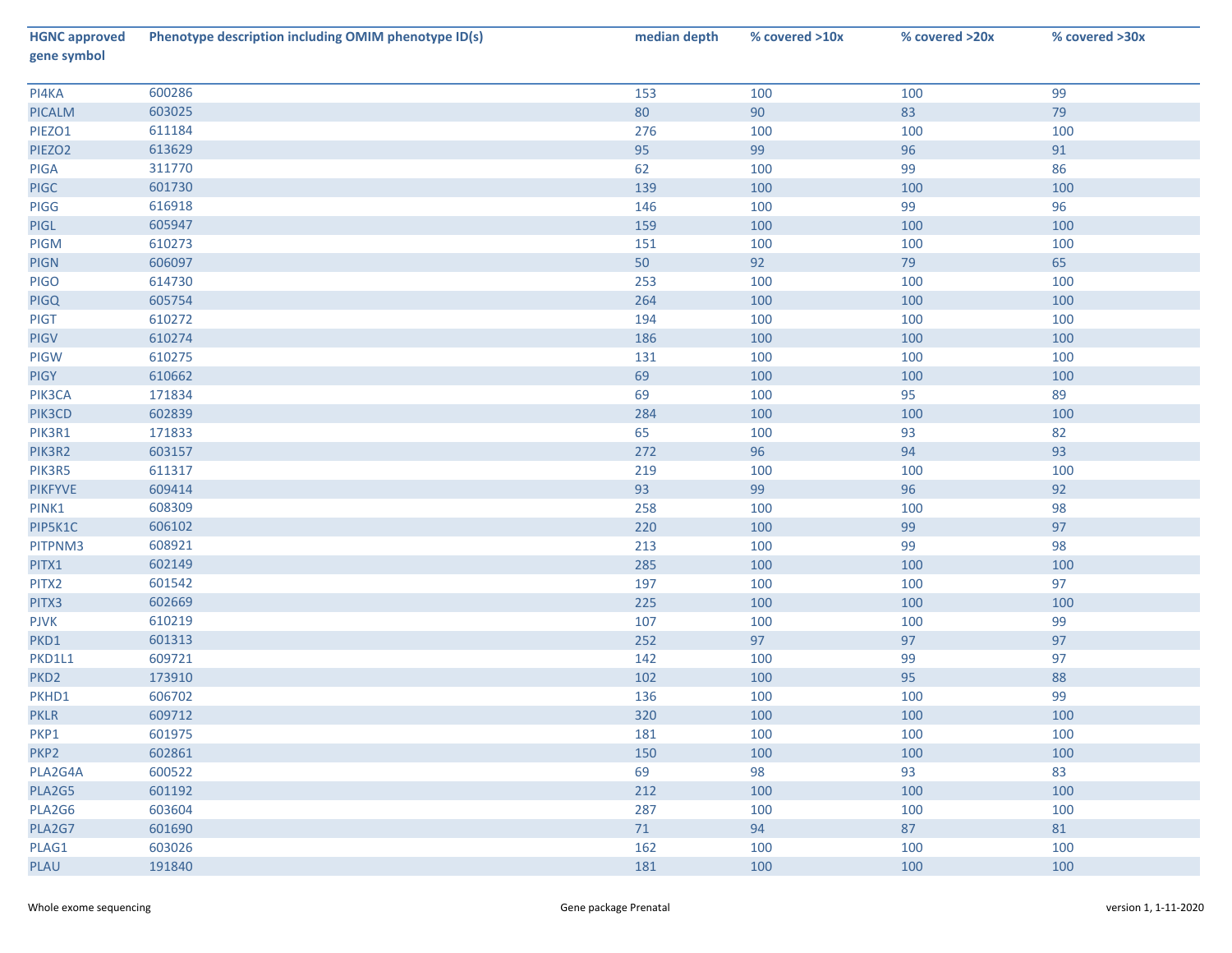| <b>HGNC approved</b><br>gene symbol | Phenotype description including OMIM phenotype ID(s) | median depth | % covered >10x | % covered >20x | % covered >30x |
|-------------------------------------|------------------------------------------------------|--------------|----------------|----------------|----------------|
| PLCB1                               | 607120                                               | 80           | 98             | 94             | 87             |
| PLCB4                               | 600810                                               | 68           | 100            | 95             | 82             |
| PLCD1                               | 602142                                               | 245          | 100            | 100            | 100            |
| PLCE1                               | 608414                                               | 112          | 100            | 99             | 96             |
| PLCG <sub>2</sub>                   | 600220                                               | 146          | 100            | 100            | 98             |
| <b>PLEC</b>                         | 601282                                               | 393          | 100            | 100            | 100            |
| PLEKHG5                             | 611101                                               | 229          | 100            | 100            | 100            |
| PLEKHM1                             | 611466                                               | 191          | 99             | 98             | 98             |
| PLG                                 | 173350                                               | 118          | 100            | 99             | 97             |
| PLIN1                               | 170290                                               | 238          | 100            | 100            | 100            |
| PLK4                                | 605031                                               | 77           | 98             | 90             | 83             |
| <b>PLN</b>                          | 172405                                               | 43           | 100            | 99             | 85             |
| PLOD1                               | 153454                                               | 233          | 100            | 100            | 100            |
| PLOD <sub>2</sub>                   | 601865                                               | 68           | 91             | 89             | 83             |
| PLOD3                               | 603066                                               | 212          | 100            | 100            | 100            |
| PLP1                                | 300401                                               | 86           | 100            | 98             | 92             |
| PLPBP                               | 604436                                               | 120          | 100            | 100            | 99             |
| PLS3                                | 300131                                               | 50           | 100            | 92             | 73             |
| PLXNA3                              | 300022                                               | 179          | 100            | 100            | 100            |
| PLXND1                              | 604282                                               | 243          | 100            | 99             | 99             |
| PML                                 | 102578                                               | 255          | 100            | 100            | 100            |
| PMM <sub>2</sub>                    | 601785                                               | 115          | 100            | 100            | 99             |
| <b>PMP22</b>                        | 601097                                               | 127          | 100            | 100            | 100            |
| <b>PMPCA</b>                        | 613036                                               | 189          | 100            | 100            | 100            |
| PMS <sub>2</sub>                    | 600259                                               | 108          | 99             | 94             | 87             |
| <b>PNKP</b>                         | 605610                                               | 246          | 100            | 100            | 100            |
| <b>PNLIP</b>                        | 246600                                               | 96           | 100            | 100            | 98             |
| <b>PNP</b>                          | 164050                                               | 329          | 100            | 100            | 98             |
| PNPLA1                              | 612121                                               | 220          | 100            | 100            | 99             |
| PNPLA2                              | 609059                                               | 214          | 100            | 100            | 100            |
| PNPLA6                              | 603197                                               | 269          | 100            | 100            | 100            |
| <b>PNPO</b>                         | 603287                                               | 181          | 100            | 100            | 100            |
| PNPT1                               | 610316                                               | 57           | 84             | 76             | 65             |
| POC1A                               | 614783                                               | 216          | 100            | 100            | 100            |
| POF1B                               | 300603                                               | 51           | 99             | 85             | 67             |
| POFUT1                              | 607491                                               | 199          | 100            | 100            | 100            |
| POGLUT1                             | 615618                                               | 87           | 100            | 99             | 91             |
| POGZ                                | 614787                                               | 154          | 100            | 100            | 99             |
| POLD1                               | 174761                                               | 291          | 100            | 100            | 100            |
| POLE                                | 174762                                               | 195          | 100            | 100            | 100            |
| POLG                                | 174763                                               | 188          | 100            | 100            | 100            |
| POLG <sub>2</sub>                   | 604983                                               | 110          | 97             | 89             | 87             |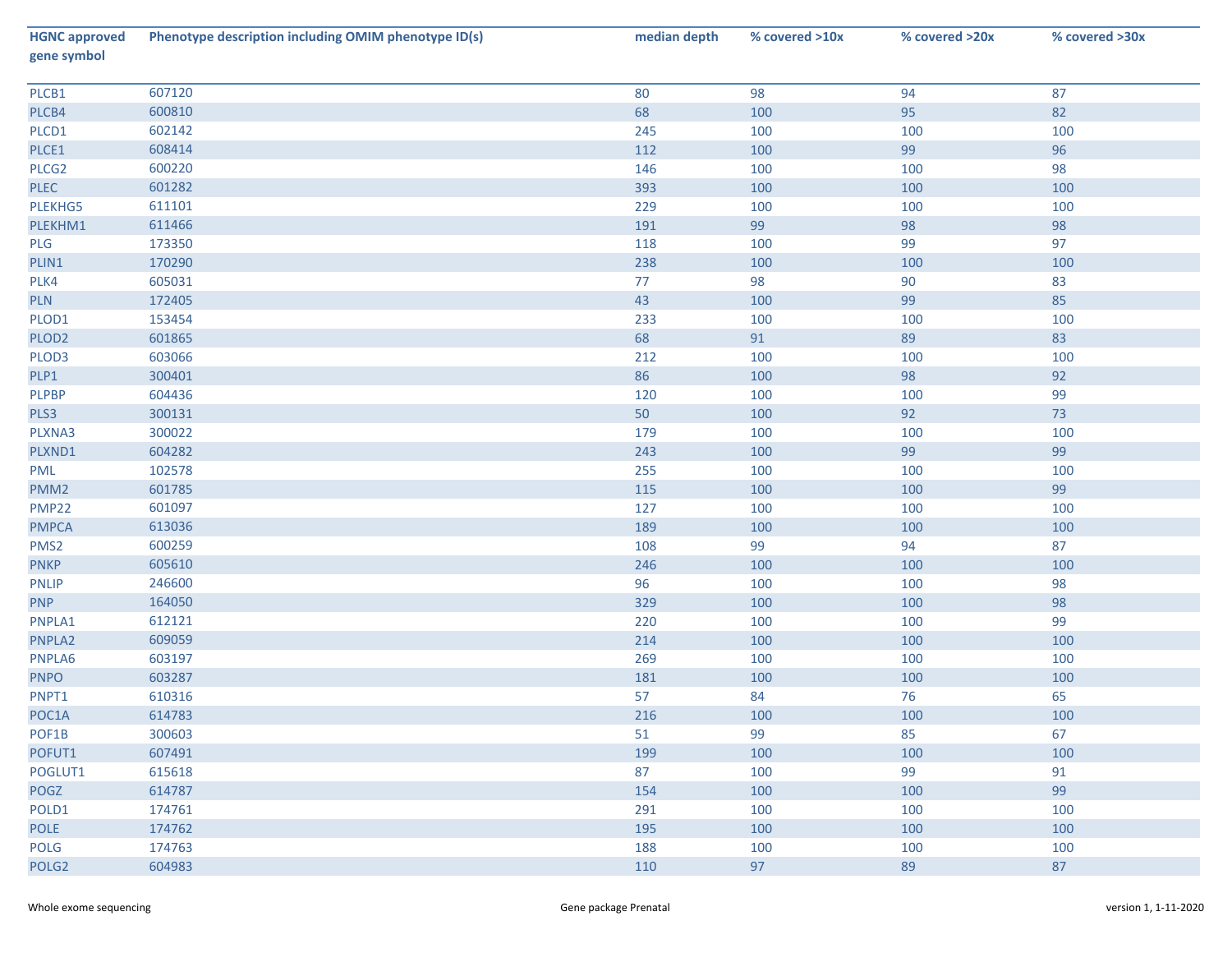| <b>HGNC approved</b><br>gene symbol | Phenotype description including OMIM phenotype ID(s) | median depth | % covered >10x | % covered >20x | % covered >30x |
|-------------------------------------|------------------------------------------------------|--------------|----------------|----------------|----------------|
| <b>POLH</b>                         | 603968                                               | 117          | 100            | 100            | 100            |
| POLR1A                              | 616404                                               | 161          | 100            | 100            | 100            |
| POLR1C                              | 610060                                               | 136          | 100            | 100            | 100            |
| POLR1D                              | 613715                                               | 123          | 100            | 100            | 100            |
| POLR3A                              | 614258                                               | 143          | 100            | 100            | 99             |
| POLR3B                              | 614366                                               | 93           | 100            | 97             | 92             |
| POLR3H                              | POLR3H                                               | 183          | 100            | 100            | 100            |
| <b>POMC</b>                         | 176830                                               | 351          | 100            | 100            | 100            |
| POMGNT1                             | 606822                                               | 228          | 100            | 100            | 100            |
| POMGNT2                             | 614828                                               | 358          | 100            | 100            | 100            |
| <b>POMK</b>                         | 615247                                               | 206          | 100            | 100            | 100            |
| <b>POMP</b>                         | 613386                                               | 76           | 85             | 85             | 85             |
| POMT1                               | 607423                                               | 155          | 100            | 100            | 100            |
| POMT <sub>2</sub>                   | 607439                                               | 154          | 100            | 100            | 97             |
| POP1                                | 602486                                               | 129          | 100            | 100            | 99             |
| POR                                 | 124015                                               | 296          | 100            | 100            | 100            |
| <b>PORCN</b>                        | 300651                                               | 129          | 100            | 100            | 99             |
| POU1F1                              | 173110                                               | 65           | 92             | 91             | 85             |
| POU3F3                              | 602480                                               | 134          | 81             | 72             | 68             |
| POU3F4                              | 300039                                               | 397          | 100            | 100            | 100            |
| POU4F3                              | 602460                                               | 364          | 100            | 100            | 100            |
| PPA <sub>2</sub>                    | 609988                                               | 58           | 89             | 72             | 58             |
| <b>PPARG</b>                        | 601487                                               | 108          | 100            | 100            | 99             |
| PPFIA4                              | 603145                                               | 219          | 100            | 100            | 100            |
| PPIB                                | 123841                                               | 189          | 100            | 100            | 100            |
| PPM1D                               | 605100                                               | 133          | 100            | 100            | 98             |
| PPM1K                               | 611065                                               | 152          | 100            | 99             | 96             |
| <b>PPOX</b>                         | 600923                                               | 195          | 100            | 100            | 100            |
| PPP1CB                              | 600590                                               | 90           | 100            | 100            | 97             |
| PPP1R13L                            | 607463                                               | 219          | 100            | 100            | 100            |
| PPP1R15B                            | 613257                                               | 183          | 100            | 100            | 100            |
| PPP1R3A                             | 600917                                               | 81           | 98             | 96             | 93             |
| PPP <sub>2CA</sub>                  | 176915                                               | 86           | 99             | 94             | 81             |
| PPP2R1A                             | 605983                                               | 241          | 100            | 100            | 100            |
| PPP2R1B                             | 603113                                               | 95           | 96             | 95             | 92             |
| PPP2R2B                             | 604325                                               | 108          | 100            | 100            | 99             |
| PPP2R3C                             | 615902                                               | 58           | 97             | 83             | 64             |
| PPP2R5B                             | 601644                                               | 155          | 100            | 100            | 100            |
| PPP2R5C                             | 601645                                               | 84           | 95             | 89             | 79             |
| PPP2R5D                             | 601646                                               | 172          | 100            | 100            | 100            |
| PPP3CA                              | 114105                                               | 97           | 100            | 99             | 93             |
| PPT1                                | 600722                                               | 145          | 100            | 100            | 100            |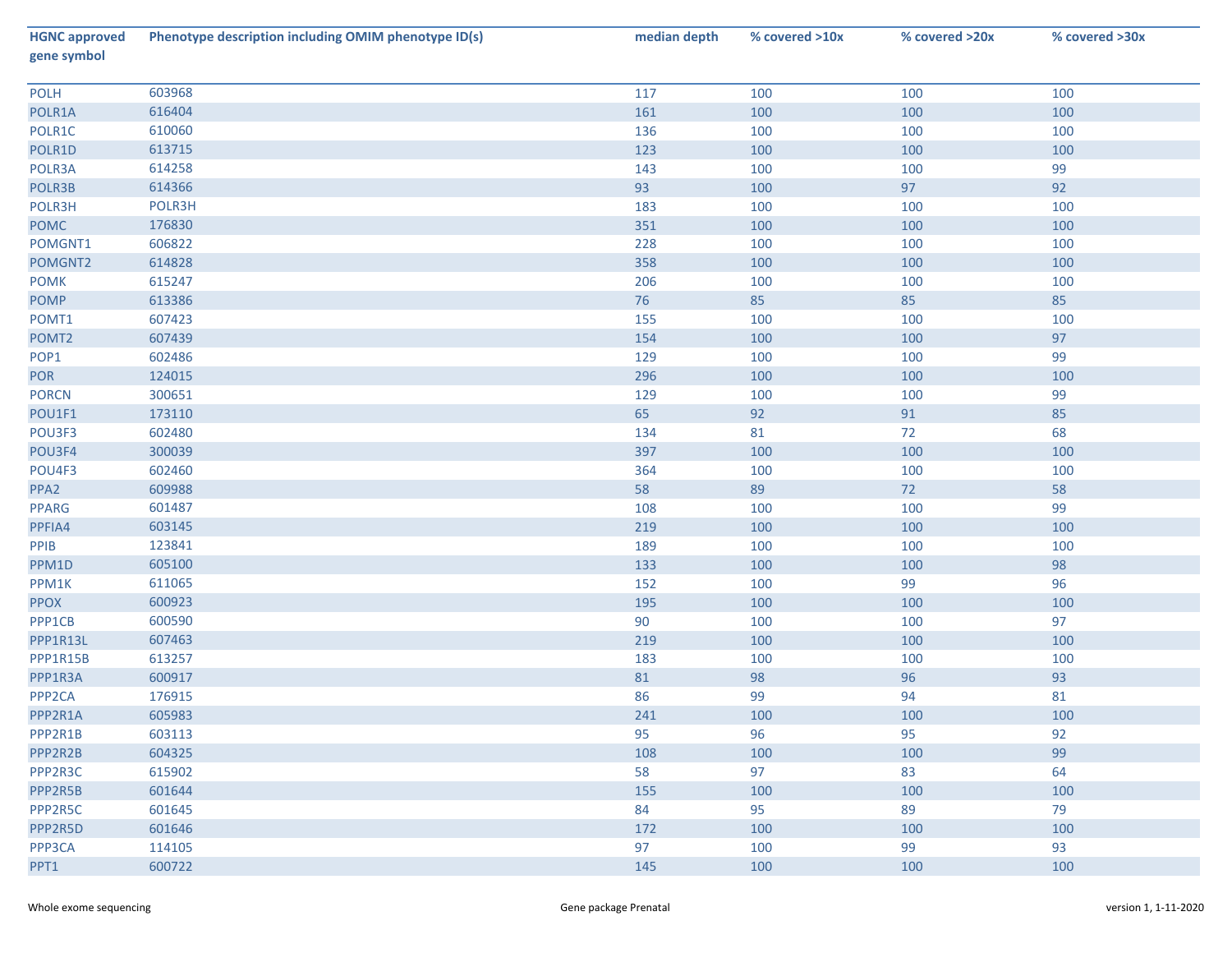| <b>HGNC approved</b><br>gene symbol | Phenotype description including OMIM phenotype ID(s) | median depth | % covered >10x | % covered >20x | % covered >30x |
|-------------------------------------|------------------------------------------------------|--------------|----------------|----------------|----------------|
| PQBP1                               | 300463                                               | 124          | 100            | 100            | 100            |
| <b>PRCC</b>                         | 179755                                               | 168          | 100            | 100            | 96             |
| <b>PRCD</b>                         | 610598                                               | 137          | 100            | 100            | 100            |
| PRDM16                              | 605557                                               | 245          | 100            | 100            | 100            |
| PRDM5                               | 614161                                               | 96           | 95             | 90             | 85             |
| PRDM6                               | 616982                                               | 152          | 100            | 100            | 98             |
| PRELID2                             | No ID                                                | 96           | 95             | 89             | 88             |
| PRF1                                | 170280                                               | 383          | 100            | 100            | 100            |
| PRG4                                | 604283                                               | 113          | 100            | 96             | 93             |
| PRICKLE1                            | 608500                                               | 107          | 100            | 100            | 99             |
| PRICKLE2                            | 608501                                               | 239          | 100            | 100            | 100            |
| PRIM1                               | 176635                                               | 68           | 91             | 87             | 79             |
| <b>PRIMPOL</b>                      | 615421                                               | 41           | 92             | 76             | 60             |
| PRKAG2                              | 602743                                               | 154          | 93             | 90             | 86             |
| PRKAR1A                             | 188830                                               | 98           | 100            | 100            | 99             |
| <b>PRKCA</b>                        | 176960                                               | 120          | 100            | 100            | 100            |
| <b>PRKCE</b>                        | 176975                                               | 205          | 100            | 100            | 100            |
| <b>PRKCG</b>                        | 176980                                               | 212          | 100            | 100            | 100            |
| <b>PRKCSH</b>                       | 177060                                               | 260          | 100            | 100            | 100            |
| PRKD1                               | 605435                                               | 108          | 99             | 94             | 90             |
| PRKG1                               | 176894                                               | 84           | 98             | 91             | 89             |
| <b>PRKN</b>                         | 602544                                               | 138          | 100            | 100            | 99             |
| <b>PRKRA</b>                        | 603424                                               | 101          | 100            | 100            | 99             |
| <b>PRLR</b>                         | 176761                                               | 149          | 100            | 99             | 95             |
| PRMT7                               | 610087                                               | 208          | 100            | 100            | 99             |
| <b>PRNP</b>                         | 176640                                               | 470          | 100            | 100            | 100            |
| <b>PROC</b>                         | 612283                                               | 275          | 100            | 100            | 100            |
| <b>PRODH</b>                        | 606810                                               | 222          | 100            | 99             | 98             |
| PROK2                               | 607002                                               | 84           | 100            | 100            | 100            |
| PROKR2                              | 607123                                               | 340          | 100            | 100            | 100            |
| PROM1                               | 604365                                               | 67           | 95             | 88             | 82             |
| PROP1                               | 601538                                               | 186          | 100            | 100            | 100            |
| PROS1                               | 176880                                               | 68           | 93             | 91             | 84             |
| PRPF3                               | 607301                                               | 74           | 100            | 100            | 96             |
| PRPF31                              | 606419                                               | 249          | 100            | 100            | 100            |
| PRPF6                               | 613979                                               | 186          | 100            | 100            | 100            |
| PRPF8                               | 607300                                               | 159          | 100            | 100            | 100            |
| PRPH <sub>2</sub>                   | 179605                                               | 418          | 100            | 100            | 100            |
| PRPS1                               | 311850                                               | 70           | 100            | 98             | 92             |
| <b>PRR12</b>                        | 616633                                               | 202          | 100            | 100            | 100            |
| PRRT2                               | 614386                                               | 179          | 100            | 100            | 98             |
| PRRX1                               | 167420                                               | 124          | 100            | 100            | 100            |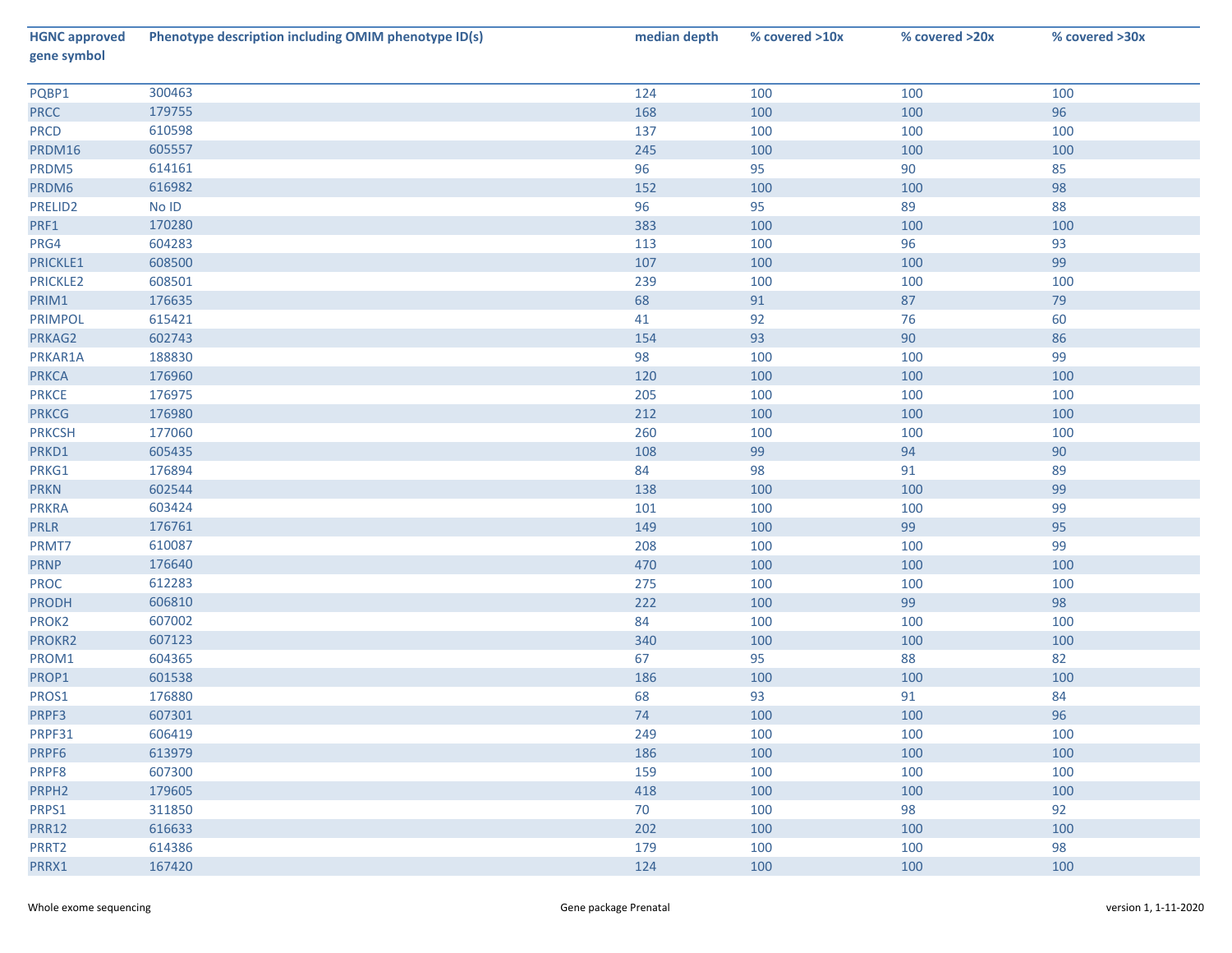| <b>HGNC approved</b><br>gene symbol | Phenotype description including OMIM phenotype ID(s) | median depth | % covered >10x | % covered >20x | % covered >30x |
|-------------------------------------|------------------------------------------------------|--------------|----------------|----------------|----------------|
| PRSS1                               | 276000                                               | 209          | 100            | 100            | 100            |
| <b>PRSS12</b>                       | 606709                                               | 157          | 100            | 100            | 100            |
| PRSS56                              | 613858                                               | 203          | 100            | 100            | 100            |
| PRUNE1                              | 617413                                               | 140          | 100            | 100            | 100            |
| <b>PRX</b>                          | 605725                                               | 412          | 100            | 100            | 100            |
| <b>PSAP</b>                         | 176801                                               | 134          | 100            | 100            | 99             |
| PSAT1                               | 610936                                               | 103          | 100            | 98             | 90             |
| <b>PSENEN</b>                       | 607632                                               | 150          | 100            | 100            | 100            |
| PSMB8                               | 177046                                               | 205          | 100            | 100            | 100            |
| PSMC3IP                             | 608665                                               | 107          | 100            | 99             | 95             |
| PSMD12                              | 604450                                               | 69           | 100            | 98             | 92             |
| <b>PSPH</b>                         | 172480                                               | 97           | 96             | 83             | 78             |
| PSTPIP1                             | 606347                                               | 257          | 100            | 100            | 100            |
| PTCH1                               | 601309                                               | 201          | 100            | 100            | 98             |
| PTCH <sub>2</sub>                   | 603673                                               | 280          | 100            | 100            | 100            |
| PTCHD1                              | 300828                                               | 101          | 100            | 100            | 99             |
| PTDSS1                              | 612792                                               | 101          | 100            | 100            | 100            |
| <b>PTEN</b>                         | 601728                                               | 100          | 99             | 94             | $87\,$         |
| PTF1A                               | 607194                                               | 138          | 100            | 97             | 93             |
| <b>PTGIS</b>                        | 601699                                               | 193          | 100            | 98             | 96             |
| PTGR1                               | 601274                                               | 87           | 100            | 98             | 96             |
| <b>PTH</b>                          | 168450                                               | 89           | 100            | 100            | 95             |
| PTH1R                               | 168468                                               | 266          | 100            | 100            | 100            |
| <b>PTHLH</b>                        | 168470                                               | 208          | 100            | 100            | 100            |
| PTPN11                              | 176876                                               | 80           | 98             | 94             | 89             |
| PTPN12                              | 600079                                               | 76           | 96             | 87             | 80             |
| PTPN14                              | 603155                                               | 194          | 100            | 99             | 97             |
| <b>PTPRC</b>                        | 151460                                               | 62           | 93             | 84             | 76             |
| <b>PTPRJ</b>                        | 600925                                               | 117          | 96             | 93             | 91             |
| <b>PTPRO</b>                        | 600579                                               | 92           | 99             | 97             | 95             |
| <b>PTPRQ</b>                        | 603317                                               | 57           | 96             | 88             | 75             |
| PTRH2                               | 608625                                               | 192          | 100            | 100            | 100            |
| PTRHD1                              | 617342                                               | 264          | 100            | 100            | 100            |
| PTS                                 | 612719                                               | 119          | 100            | 100            | 100            |
| <b>PUF60</b>                        | 604819                                               | 237          | 100            | 100            | 100            |
| PUM1                                | 607204                                               | 145          | 100            | 100            | 100            |
| <b>PURA</b>                         | 600473                                               | 481          | 100            | 100            | 100            |
| PUS1                                | 608109                                               | 233          | 100            | 100            | 100            |
| PUS3                                | 616283                                               | 128          | 100            | 100            | 99             |
| PUS7                                | 616261                                               | 88           | 100            | 96             | 93             |
| PYCR1                               | 179035                                               | 285          | 100            | 100            | 100            |
| PYCR2                               | 616406                                               | 201          | 100            | 100            | 100            |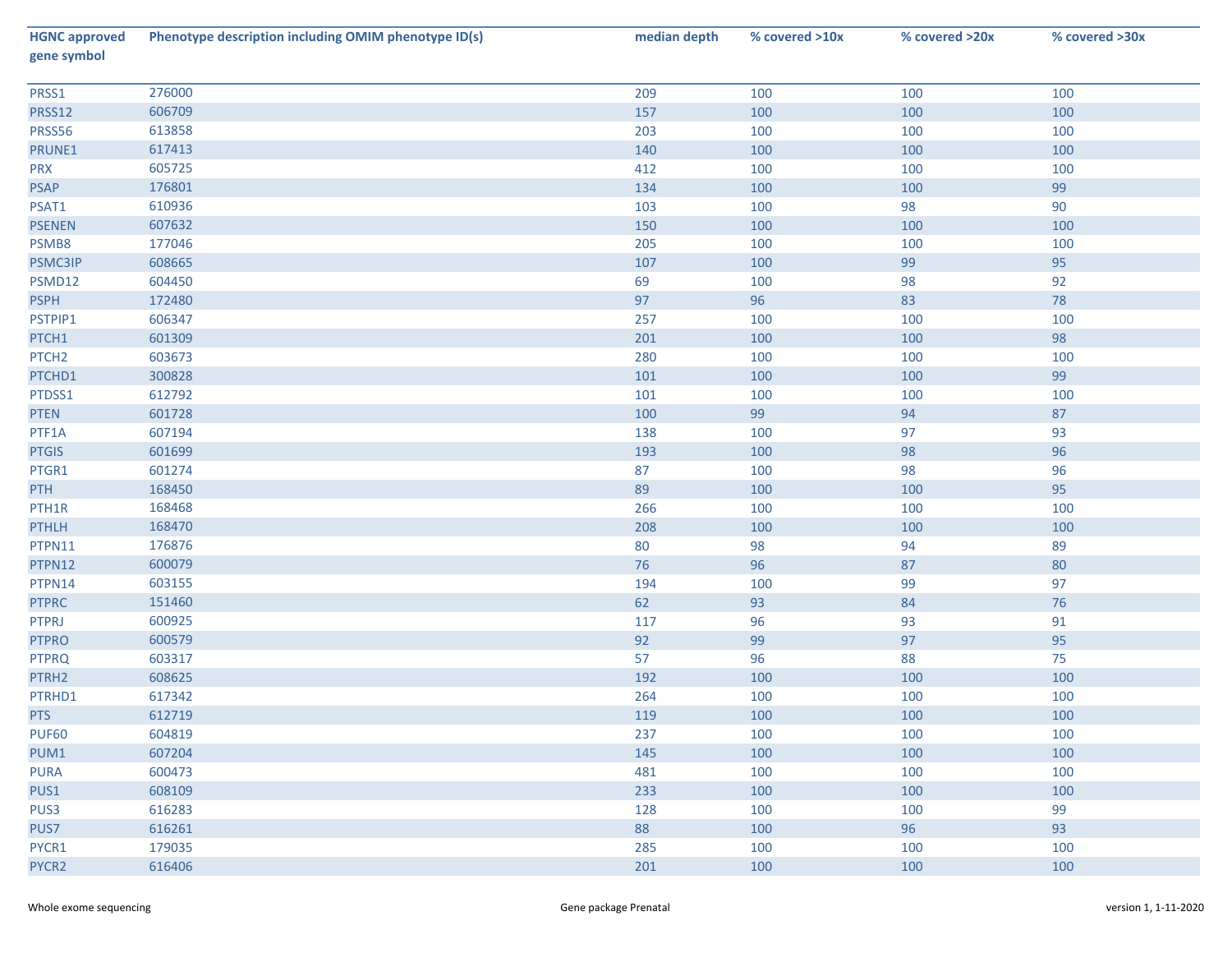| <b>HGNC approved</b><br>gene symbol | Phenotype description including OMIM phenotype ID(s) | median depth | % covered >10x | % covered >20x | % covered >30x |
|-------------------------------------|------------------------------------------------------|--------------|----------------|----------------|----------------|
| <b>PYGL</b>                         | 613741                                               | 128          | 100            | 100            | 99             |
| <b>PYGM</b>                         | 608455                                               | 232          | 100            | 100            | 100            |
| QARS1                               | 603727                                               | 206          | 100            | 100            | 100            |
| QDPR                                | 612676                                               | 134          | 100            | 100            | 100            |
| <b>RAB18</b>                        | 602207                                               | 68           | 91             | 90             | 85             |
| RAB23                               | 606144                                               | 64           | 100            | 88             | 85             |
| RAB27A                              | 603868                                               | 88           | 100            | 100            | 97             |
| <b>RAB28</b>                        | 612994                                               | 53           | 85             | 72             | 58             |
| RAB33B                              | 605950                                               | 201          | 100            | 100            | 98             |
| RAB39B                              | 300774                                               | 156          | 100            | 100            | 99             |
| RAB3GAP1                            | 602536                                               | 86           | 100            | 99             | 95             |
| RAB3GAP2                            | 609275                                               | 96           | 97             | 91             | 81             |
| RAB40AL                             | 300405                                               | 174          | 100            | 100            | 100            |
| RAB7A                               | 602298                                               | 115          | 100            | 100            | 100            |
| RAC1                                | 602048                                               | 113          | 100            | 95             | 86             |
| RAC2                                | 602049                                               | 233          | 100            | 100            | 100            |
| RAD21                               | 606462                                               | 63           | 100            | 98             | 93             |
| <b>RAD50</b>                        | 604040                                               | 51           | 94             | 76             | 57             |
| RAD51                               | 179617                                               | 102          | 88             | 88             | 88             |
| RAD51C                              | 602774                                               | 98           | 100            | $90\,$         | 88             |
| RAD54B                              | 604289                                               | 63           | 95             | 82             | 72             |
| RAD54L                              | 603615                                               | 150          | 100            | 100            | 100            |
| RAF1                                | 164760                                               | 124          | 100            | 98             | 97             |
| RAG1                                | 179615                                               | 199          | 100            | 100            | 100            |
| RAG2                                | 179616                                               | 130          | 100            | 100            | 100            |
| RAI1                                | 607642                                               | 405          | 100            | 100            | 100            |
| <b>RALA</b>                         | 179550                                               | 45           | 80             | 75             | 65             |
| RAP1GDS1                            | 179502                                               | 58           | 100            | 96             | 85             |
| <b>RAPSN</b>                        | 601592                                               | 334          | 100            | 100            | 100            |
| RARB                                | 180220                                               | 98           | 100            | 98             | 92             |
| RARS2                               | 611524                                               | 70           | 100            | 93             | 77             |
| RASA1                               | 139150                                               | 62           | 95             | 80             | 66             |
| RASGRP2                             | 605577                                               | 310          | 100            | 100            | 100            |
| RAX2                                | 610362                                               | 192          | 100            | 100            | 97             |
| RB1                                 | 614041                                               | 54           | 90             | 74             | 62             |
| RB1CC1                              | 606837                                               | 56           | 86             | 72             | 61             |
| RBBP8                               | 604124                                               | 53           | 99             | 89             | 79             |
| RBCK1                               | 610924                                               | 200          | 100            | 100            | 100            |
| RBFOX1                              | 605104                                               | 143          | 95             | 95             | 91             |
| <b>RBM10</b>                        | 300080                                               | 130          | 100            | 100            | 100            |
| <b>RBM20</b>                        | 613171                                               | 248          | 100            | 100            | 98             |
| <b>RBM28</b>                        | 612074                                               | 110          | 100            | 99             | 97             |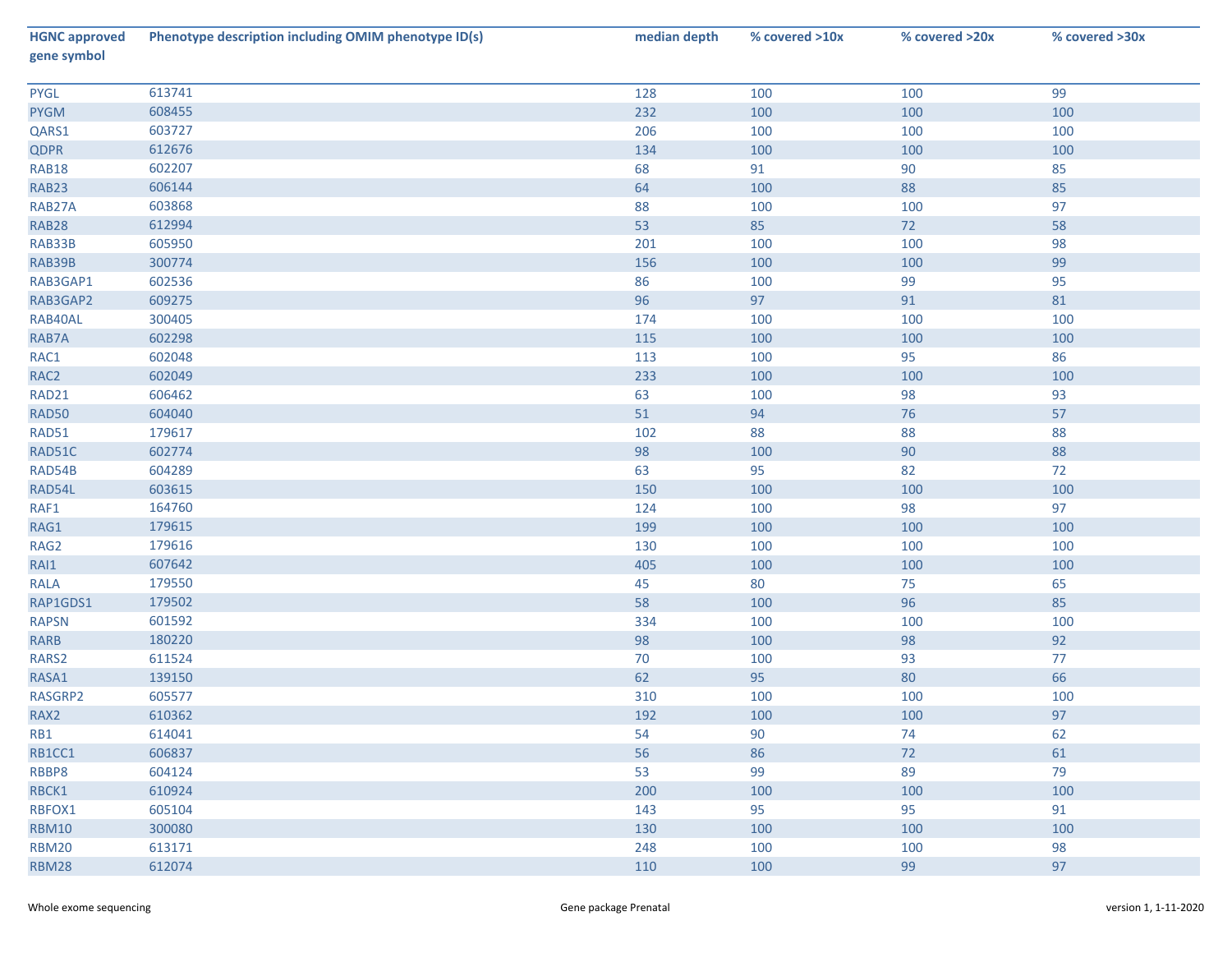| <b>HGNC approved</b><br>gene symbol | Phenotype description including OMIM phenotype ID(s) | median depth     | % covered >10x | % covered >20x | % covered >30x |
|-------------------------------------|------------------------------------------------------|------------------|----------------|----------------|----------------|
| RBM8A                               | 605313                                               | 82               | 100            | 100            | 95             |
| RBP4                                | 180250                                               | 281              | 100            | 100            | 100            |
| <b>RBPJ</b>                         | 147183                                               | 79               | 99             | 91             | 81             |
| <b>RBSN</b>                         | 609511                                               | 172              | 100            | 100            | 99             |
| RCBTB1                              | 607867                                               | 129              | 100            | 100            | 96             |
| RD3                                 | 180040                                               | 148              | 100            | 100            | 100            |
| <b>RDH12</b>                        | 608830                                               | 147              | 100            | 100            | 100            |
| RDH5                                | 601617                                               | 283              | 100            | 100            | 100            |
| <b>RDX</b>                          | 179410                                               | 58               | 86             | 72             | 61             |
| RECQL4                              | 603780                                               | 312              | 100            | 100            | 100            |
| REEP1                               | 609139                                               | 164              | 100            | 100            | 98             |
| <b>RELN</b>                         | 600514                                               | 114              | 100            | 99             | 97             |
| <b>REN</b>                          | 179820                                               | 168              | 100            | 100            | 100            |
| <b>RERE</b>                         | 605226                                               | 243              | 100            | 100            | 99             |
| <b>RET</b>                          | 164761                                               | 217              | 100            | 100            | 100            |
| RETREG1                             | 613114                                               | 112              | 96             | 89             | 85             |
| REV3L                               | 602776                                               | 86               | 98             | 96             | 91             |
| RFT1                                | 611908                                               | 134              | 100            | 95             | 89             |
| RFTN2                               | 618215                                               | 135              | 100            | 100            | 96             |
| RFX5                                | 601863                                               | 180              | 100            | 100            | 100            |
| RFX6                                | 612659                                               | 109              | 98             | 95             | 91             |
| <b>RFXANK</b>                       | 603200                                               | 218              | 100            | 100            | 100            |
| <b>RFXAP</b>                        | 601861                                               | 136              | 100            | 100            | 100            |
| <b>RGR</b>                          | 600342                                               | 138              | 100            | 100            | 100            |
| RGS9                                | 604067                                               | 162              | 100            | 100            | 98             |
| RGS9BP                              | 607814                                               | 268              | 100            | 100            | 100            |
| <b>RHAG</b>                         | 180297                                               | 95               | 100            | 100            | 100            |
| RHBDF2                              | 614404                                               | 259              | 100            | 100            | 100            |
| <b>RHCE</b>                         | 111700                                               | 189              | 100            | 99             | 95             |
| <b>RHEB</b>                         | 601293                                               | 28               | $90\,$         | 59             | 39             |
| <b>RHO</b>                          | 180380                                               | 270              | 100            | 100            | 100            |
| RHOBTB2                             | 607352                                               | 232              | 100            | 100            | 100            |
| RIMS1                               | 606629                                               | 110              | 100            | 97             | 92             |
| RIN <sub>2</sub>                    | 610222                                               | 151              | 100            | 100            | 99             |
| RIPK4                               | 605706                                               | 383              | 100            | 100            | 100            |
| RIPPLY2                             | 609891                                               | 129              | 90             | 64             | 64             |
| RIT1                                | 609591                                               | 123              | 100            | 100            | 100            |
| RLBP1                               | 180090                                               | 205              | 100            | 100            | 100            |
| <b>RLIM</b>                         | 300379                                               | 59               | 100            | 100            | 94             |
| RMND1                               | 614917                                               | 87               | 95             | 83             | 77             |
| <b>RMRP</b>                         | 157660                                               | No coverage data |                |                |                |
| RNASEH2A                            | 606034                                               | 265              | 100            | 100            | 100            |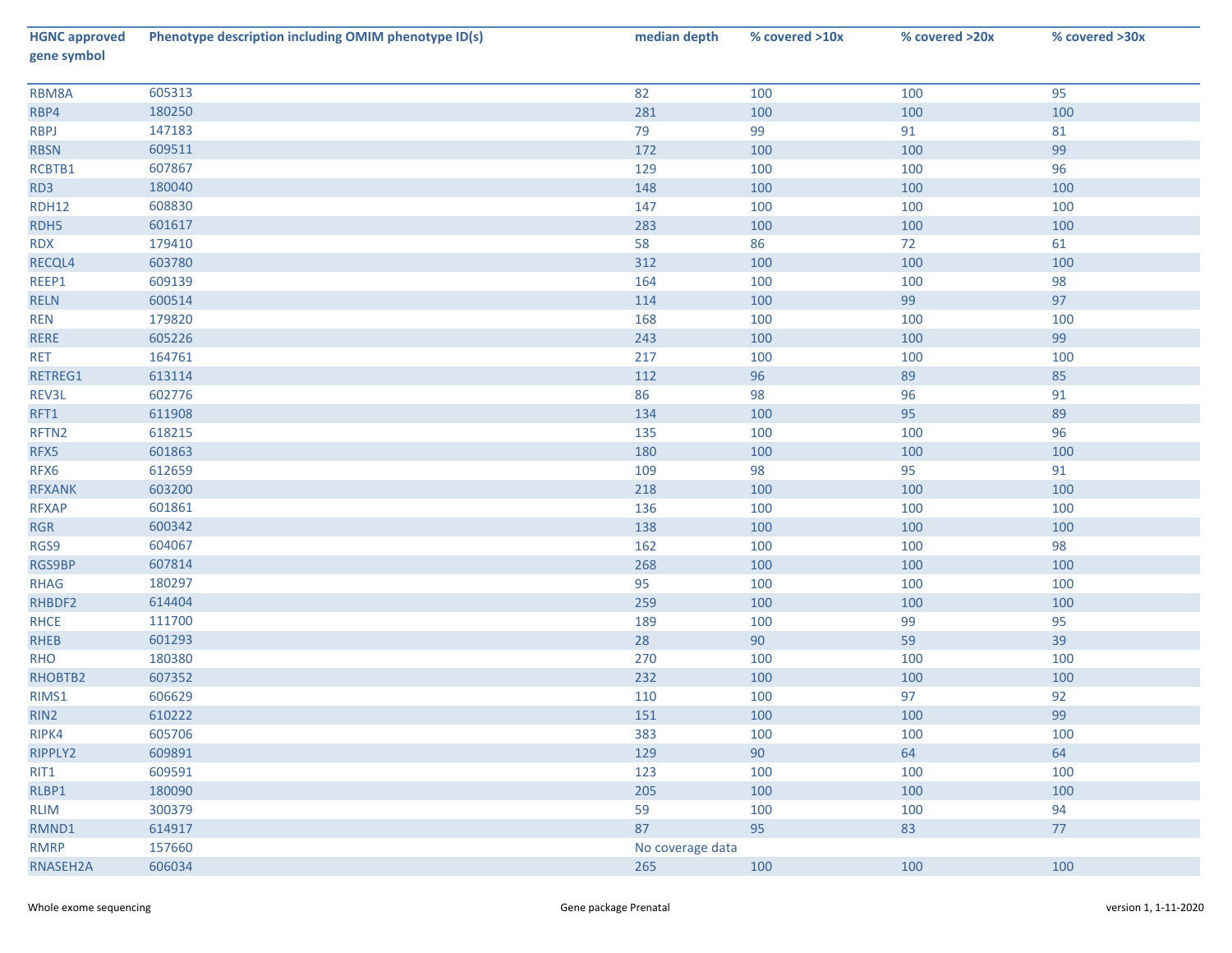| <b>HGNC approved</b><br>gene symbol | Phenotype description including OMIM phenotype ID(s) | median depth     | % covered >10x | % covered >20x | % covered >30x |
|-------------------------------------|------------------------------------------------------|------------------|----------------|----------------|----------------|
| RNASEH2B                            | 610326                                               | 60               | 100            | 99             | 89             |
| RNASEH2C                            | 610330                                               | 261              | 100            | 100            | 100            |
| <b>RNASEL</b>                       | 180435                                               | 120              | 100            | 100            | 99             |
| RNASET2                             | 612944                                               | 99               | 93             | 92             | 84             |
| <b>RNF113A</b>                      | 300951                                               | 95               | 100            | 100            | 100            |
| <b>RNF123</b>                       | 614472                                               | 206              | 100            | 100            | 100            |
| <b>RNF125</b>                       | 610432                                               | 101              | 100            | 97             | 84             |
| <b>RNF135</b>                       | 611358                                               | 145              | 100            | 100            | 98             |
| <b>RNF139</b>                       | 603046                                               | 109              | 100            | 100            | 99             |
| <b>RNF145</b>                       | No ID                                                | 71               | 97             | 92             | 83             |
| <b>RNF168</b>                       | 612688                                               | 137              | 99             | 97             | 93             |
| <b>RNF170</b>                       | 614649                                               | 64               | 100            | 91             | 76             |
| <b>RNF212</b>                       | 612041                                               | 95               | 100            | 91             | 86             |
| <b>RNF216</b>                       | 609948                                               | 149              | 100            | 98             | 97             |
| RNF <sub>6</sub>                    | 604242                                               | 139              | 100            | 100            | 100            |
| RNU4ATAC                            | 601428                                               | No coverage data |                |                |                |
| ROBO1                               | 602430                                               | 133              | 100            | 100            | 99             |
| ROBO <sub>2</sub>                   | 602431                                               | 106              | 100            | 99             | 96             |
| ROBO <sub>3</sub>                   | 608630                                               | 213              | 100            | 100            | 100            |
| ROBO4                               | 607528                                               | 199              | 100            | 100            | 100            |
| <b>ROGDI</b>                        | 614574                                               | 222              | 100            | 99             | 97             |
| ROM1                                | 180721                                               | 171              | 100            | 100            | 100            |
| ROR <sub>2</sub>                    | 602337                                               | 278              | 100            | 100            | 98             |
| <b>RORA</b>                         | 600825                                               | 125              | 100            | 98             | 93             |
| RP1                                 | 603937                                               | 109              | 100            | 99             | 95             |
| <b>RP1L1</b>                        | 608581                                               | 188              | 100            | 99             | 96             |
| RP <sub>2</sub>                     | 300757                                               | 71               | 100            | 100            | 88             |
| <b>RPE65</b>                        | 180069                                               | 92               | 100            | 100            | 96             |
| <b>RPGR</b>                         | 312610                                               | 35               | 70             | 62             | 51             |
| RPGRIP1                             | 605446                                               | 119              | 100            | 99             | 97             |
| RPGRIP1L                            | 610937                                               | 80               | 95             | 91             | 83             |
| <b>RPIA</b>                         | 180430                                               | 151              | 100            | 100            | 100            |
| <b>RPL10</b>                        | 312173                                               | 136              | 100            | 100            | 100            |
| <b>RPL11</b>                        | 604175                                               | 155              | 100            | 100            | 100            |
| RPL35A                              | 180468                                               | 109              | 89             | 89             | 89             |
| RPL5                                | 603634                                               | 69               | 89             | 85             | 74             |
| <b>RPS10</b>                        | 603632                                               | 115              | 100            | 100            | 96             |
| <b>RPS14</b>                        | 130620                                               | 180              | 100            | 100            | 100            |
| <b>RPS17</b>                        | 180472                                               | $\mathbf{1}$     | 5              | 5              | $\mathbf 0$    |
| <b>RPS19</b>                        | 603474                                               | 178              | 100            | 100            | 100            |
| <b>RPS24</b>                        | 602412                                               | 138              | 100            | 100            | 100            |
| <b>RPS26</b>                        | 603701                                               | 118              | 100            | 100            | 100            |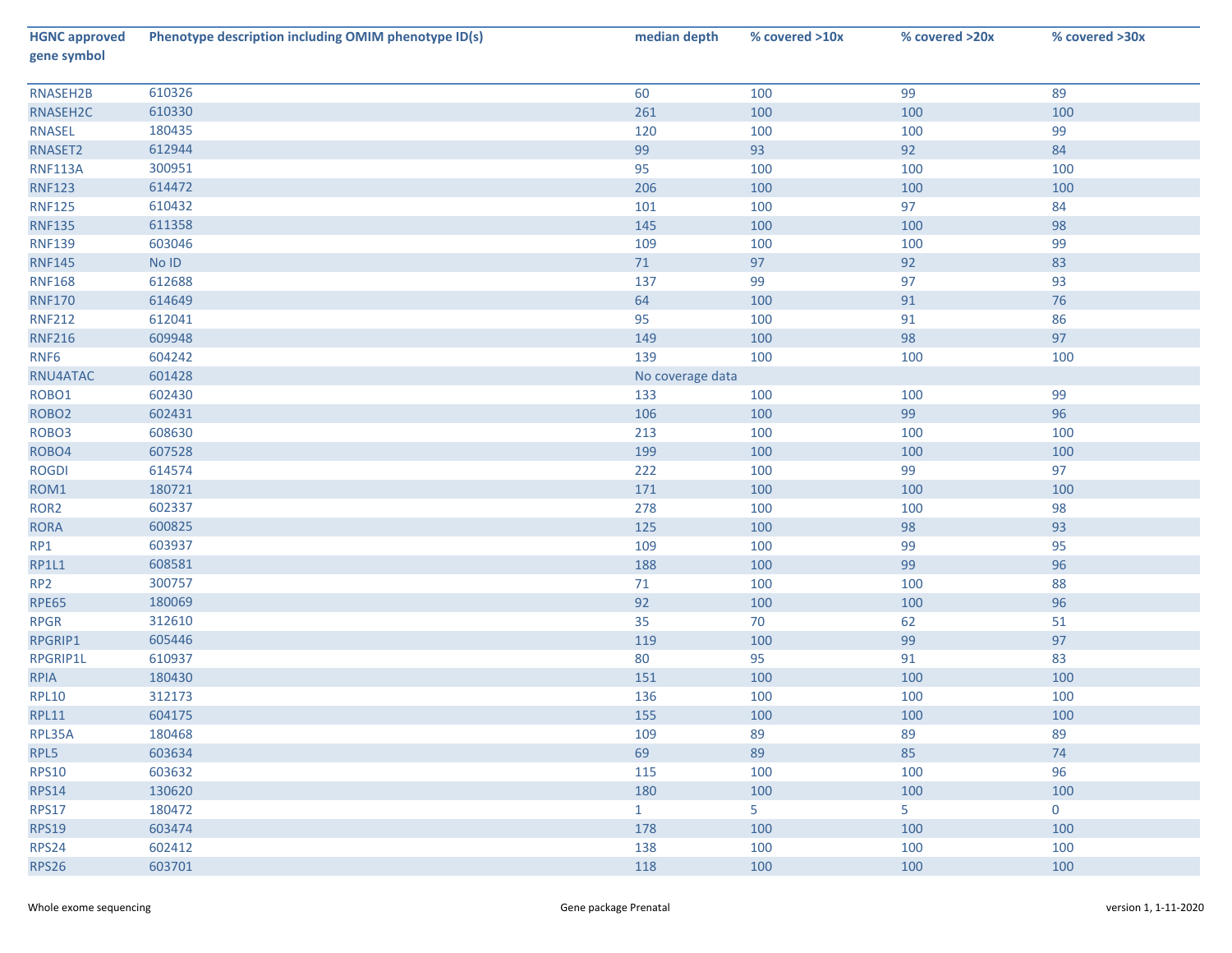| <b>HGNC approved</b><br>gene symbol | Phenotype description including OMIM phenotype ID(s) | median depth | % covered >10x | % covered >20x | % covered >30x |
|-------------------------------------|------------------------------------------------------|--------------|----------------|----------------|----------------|
| RPS6KA3                             | 300075                                               | 37           | 96             | 80             | 55             |
| RPS7                                | 603658                                               | 93           | 100            | 97             | 88             |
| <b>RPSA</b>                         | 150370                                               | 110          | 100            | 100            | 95             |
| RRAS2                               | 600098                                               | 90           | 100            | 90             | 82             |
| RRM2B                               | 604712                                               | 117          | 100            | 100            | 98             |
| RS1                                 | 300839                                               | 110          | 100            | 100            | 94             |
| RSPH1                               | 609314                                               | 91           | 100            | 100            | 98             |
| RSPH4A                              | 612647                                               | 131          | 100            | 100            | 97             |
| RSPH9                               | 612648                                               | 215          | 100            | 100            | 100            |
| RSPO1                               | 609595                                               | 204          | 100            | 100            | 100            |
| RSPO4                               | 610573                                               | 234          | 100            | 100            | 100            |
| RSPRY1                              | 616585                                               | 93           | 100            | 96             | 94             |
| RTEL1                               | 608833                                               | 260          | 100            | 100            | 100            |
| RTN <sub>2</sub>                    | 603183                                               | 218          | 100            | 100            | 100            |
| <b>RTTN</b>                         | 610436                                               | 74           | 98             | 94             | 87             |
| <b>RUBCN</b>                        | 613516                                               | 163          | 100            | 100            | 100            |
| RUNX1                               | 151385                                               | 200          | 100            | 96             | 96             |
| RUNX2                               | 600211                                               | 160          | 100            | 100            | 100            |
| RUSC <sub>2</sub>                   | 611053                                               | 241          | 100            | 100            | 100            |
| RXFP2                               | 606655                                               | 72           | 93             | 86             | $78\,$         |
| RXYLT1                              | 605862                                               | 75           | 99             | 91             | 82             |
| RYR1                                | 180901                                               | 256          | 100            | 99             | 99             |
| RYR <sub>2</sub>                    | 180902                                               | 133          | 99             | 94             | 90             |
| <b>SACS</b>                         | 604490                                               | 97           | 100            | 100            | 98             |
| SAG                                 | 181031                                               | 133          | 100            | 100            | 100            |
| SALL1                               | 602218                                               | 214          | 100            | 100            | 100            |
| SALL4                               | 607343                                               | 229          | 100            | 100            | 100            |
| SAMD9                               | 610456                                               | 73           | 99             | 94             | 89             |
| SAMHD1                              | 606754                                               | 97           | 100            | 99             | 93             |
| SAR1B                               | 607690                                               | 66           | 99             | 88             | 88             |
| SARDH                               | 604455                                               | 274          | 100            | 100            | 100            |
| SARS2                               | 612804                                               | 272          | 100            | 100            | 100            |
| SART3                               | 611684                                               | 126          | 100            | 97             | 93             |
| SAT1                                | 313020                                               | 87           | 100            | 100            | 97             |
| SATB1                               | 602075                                               | 106          | 100            | 100            | 97             |
| SATB2                               | 608148                                               | 139          | 100            | 100            | 99             |
| <b>SBDS</b>                         | 607444                                               | 131          | 100            | 100            | 99             |
| SBF <sub>2</sub>                    | 607697                                               | 100          | 100            | 98             | 94             |
| SC5D                                | 602286                                               | 79           | 100            | 98             | 90             |
| SCAF4                               | 616023                                               | 104          | 98             | 95             | 90             |
| SCARB2                              | 602257                                               | 79           | 100            | 97             | 91             |
| SCARF2                              | 613619                                               | 234          | 100            | 99             | 97             |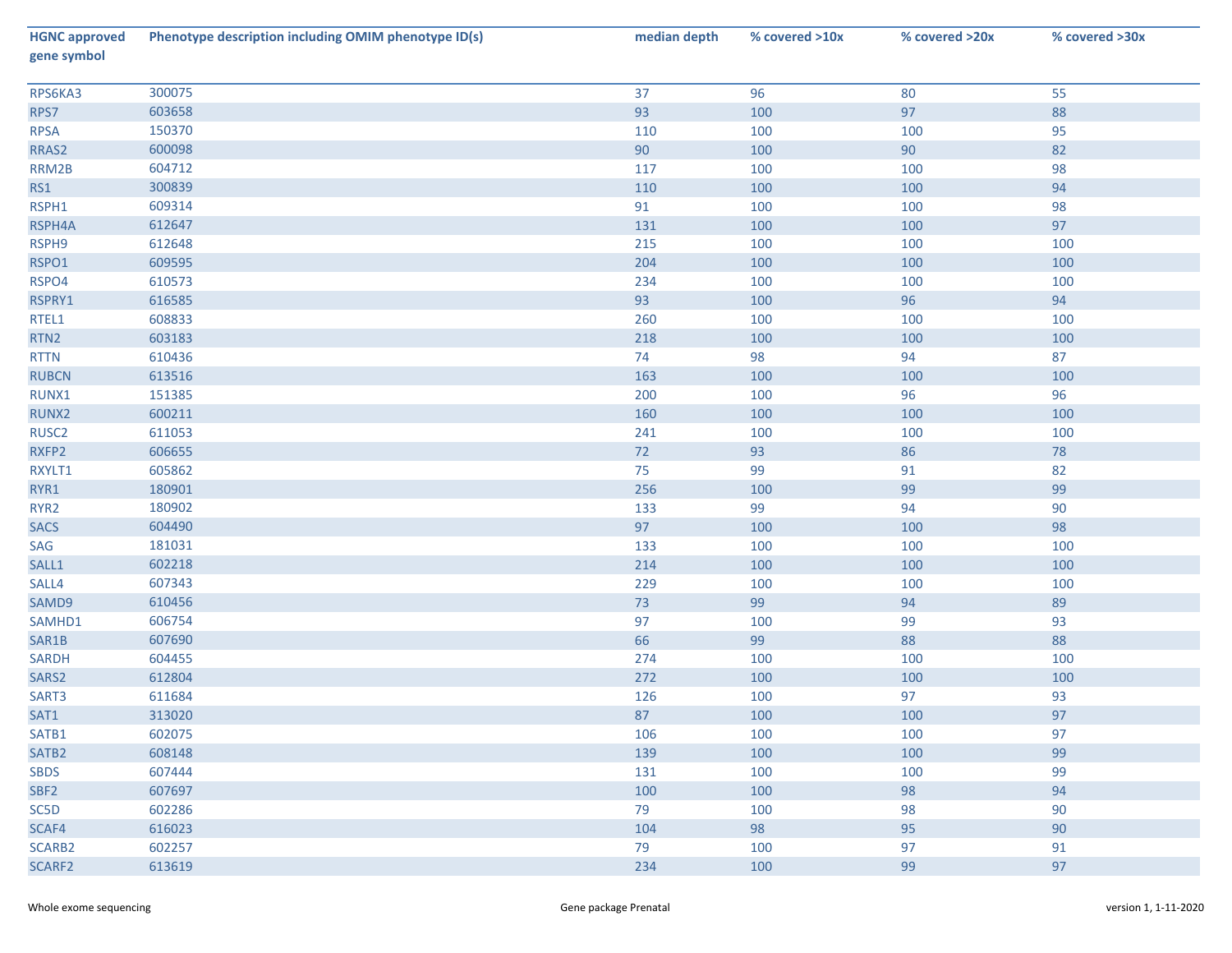| <b>HGNC approved</b><br>gene symbol | Phenotype description including OMIM phenotype ID(s) | median depth | % covered >10x | % covered >20x | % covered >30x |
|-------------------------------------|------------------------------------------------------|--------------|----------------|----------------|----------------|
| SCN10A                              | 604427                                               | 150          | 100            | 100            | 99             |
| SCN11A                              | 604385                                               | 100          | 100            | 99             | 94             |
| SCN1A                               | 182389                                               | 97           | 100            | 97             | 91             |
| SCN1B                               | 600235                                               | 224          | 100            | 100            | 100            |
| SCN <sub>2</sub> A                  | 182390                                               | 93           | 98             | 94             | 86             |
| SCN <sub>2B</sub>                   | 601327                                               | 167          | 100            | 100            | 100            |
| SCN3A                               | 182391                                               | 92           | 100            | 96             | 90             |
| SCN3B                               | 608214                                               | 139          | 100            | 100            | 100            |
| SCN4A                               | 603967                                               | 238          | 100            | 100            | 100            |
| SCN4B                               | 608256                                               | 173          | 100            | 100            | 100            |
| SCN5A                               | 600163                                               | 208          | 100            | 100            | 99             |
| SCN8A                               | 600702                                               | 137          | 100            | 100            | 98             |
| SCN9A                               | 603415                                               | 87           | 98             | 92             | 82             |
| SCNN1A                              | 600228                                               | 236          | 100            | 100            | 100            |
| SCNN1B                              | 600760                                               | 192          | 100            | 100            | 100            |
| SCNN1G                              | 600761                                               | 186          | 100            | 100            | 100            |
| SCO <sub>1</sub>                    | 603644                                               | 245          | 100            | 100            | 100            |
| SCO <sub>2</sub>                    | 604272                                               | 377          | 100            | 100            | 100            |
| SCP <sub>2</sub>                    | 184755                                               | 81           | 98             | 90             | 90             |
| SDCCAG8                             | 613524                                               | 66           | 100            | 91             | 78             |
| <b>SDHA</b>                         | 600857                                               | 155          | 100            | 100            | 100            |
| SDHAF1                              | 612848                                               | 141          | 100            | 100            | 100            |
| SDHAF2                              | 613019                                               | 76           | 100            | 100            | 98             |
| <b>SDHB</b>                         | 185470                                               | 123          | 100            | 100            | 98             |
| <b>SDHC</b>                         | 602413                                               | 143          | 100            | 100            | 100            |
| <b>SDHD</b>                         | 602690                                               | 123          | 100            | 100            | 100            |
| SEC23A                              | 610511                                               | 76           | 100            | 95             | 88             |
| SEC23B                              | 610512                                               | 125          | 97             | 97             | 96             |
| SEC24D                              | 607186                                               | 96           | 100            | 99             | 96             |
| <b>SEC63</b>                        | 608648                                               | 50           | 98             | 89             | 73             |
| SECISBP2                            | 607693                                               | 88           | 100            | 98             | 92             |
| <b>SELENON</b>                      | 606210                                               | 160          | 91             | 90             | 90             |
| SEMA3A                              | 603961                                               | 102          | 100            | 99             | 97             |
| SEMA3E                              | 608166                                               | 91           | 93             | 91             | 87             |
| SEMA4A                              | 607292                                               | 197          | 100            | 100            | 100            |
| <b>SEPSECS</b>                      | 613009                                               | 88           | 99             | 96             | 90             |
| SEPTIN12                            | 611562                                               | 149          | 100            | 100            | 100            |
| SEPTIN9                             | 604061                                               | 287          | 100            | 100            | 100            |
| SERAC1                              | 614725                                               | 98           | 98             | 95             | 89             |
| SERPINA1                            | 107400                                               | 176          | 100            | 100            | 100            |
| SERPINA3                            | 107280                                               | 159          | 100            | 100            | 100            |
| SERPINA6                            | 122500                                               | 172          | 100            | 100            | 100            |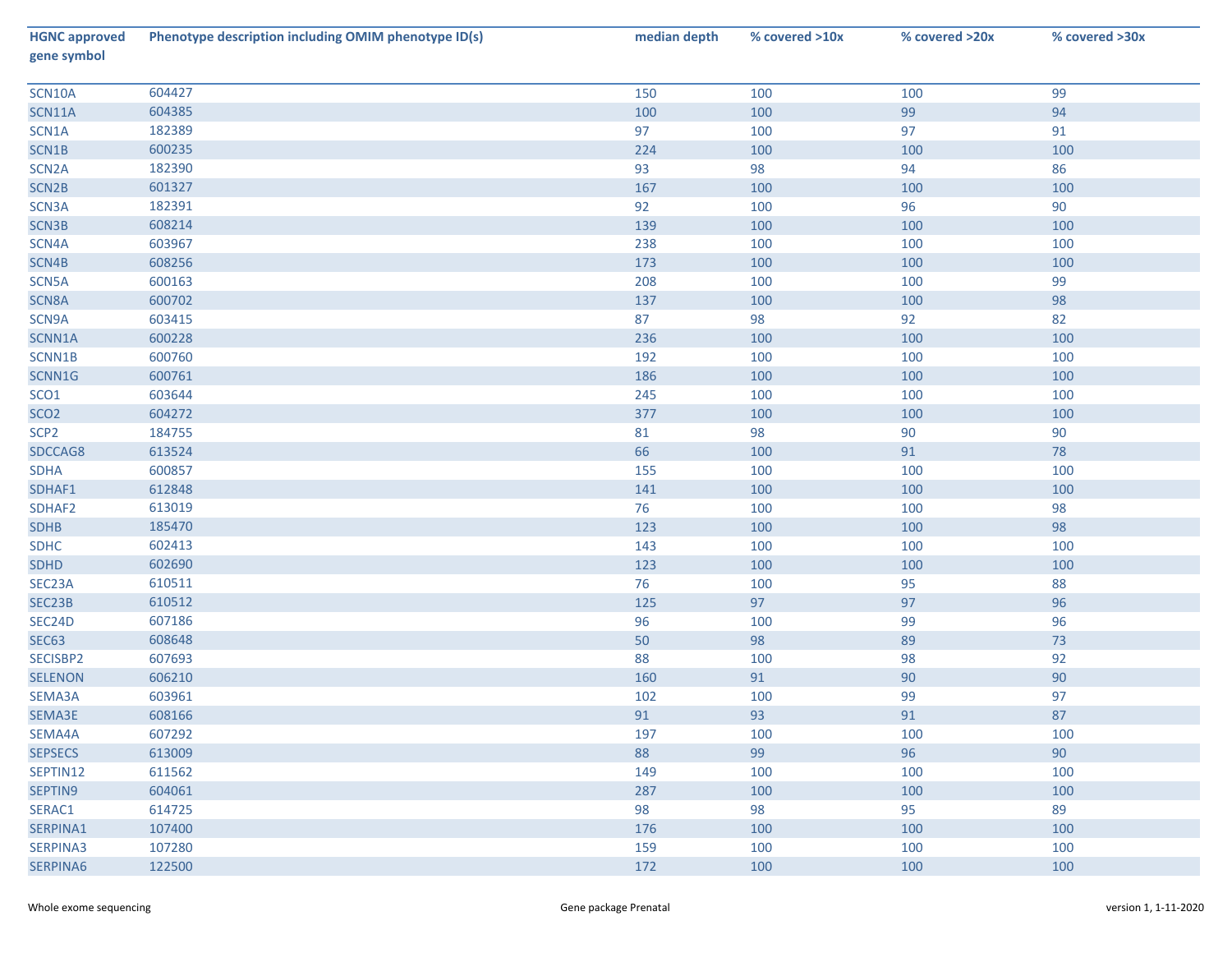| <b>HGNC approved</b><br>gene symbol | Phenotype description including OMIM phenotype ID(s) | median depth | % covered >10x | % covered >20x | % covered >30x |
|-------------------------------------|------------------------------------------------------|--------------|----------------|----------------|----------------|
| SERPINA7                            | 314200                                               | 80           | 100            | 100            | 98             |
| SERPINB6                            | 173321                                               | 151          | 100            | 100            | 95             |
| SERPINB7                            | 603357                                               | 92           | 100            | 100            | 94             |
| SERPINC1                            | 107300                                               | 157          | 100            | 100            | 100            |
| SERPIND1                            | 142360                                               | 139          | 100            | 100            | 100            |
| SERPINE1                            | 173360                                               | 217          | 100            | 100            | 100            |
| SERPINF1                            | 172860                                               | 117          | 100            | 100            | 98             |
| SERPINF2                            | 613168                                               | 235          | 100            | 100            | 100            |
| SERPING1                            | 606860                                               | 113          | 100            | 100            | 99             |
| SERPINH1                            | 600943                                               | 369          | 100            | 100            | 100            |
| SERPINI1                            | 602445                                               | 58           | 100            | 98             | 89             |
| SETBP1                              | 611060                                               | 171          | 100            | 100            | 99             |
| SETD1A                              | 611052                                               | 215          | 100            | 99             | 99             |
| SETD <sub>2</sub>                   | 612778                                               | 113          | 100            | 99             | 98             |
| SETD5                               | 615743                                               | 121          | 100            | 99             | 96             |
| <b>SETX</b>                         | 608465                                               | 100          | 100            | 97             | 95             |
| SF <sub>1</sub>                     | 601516                                               | 130          | 92             | 86             | 82             |
| SF3B1                               | 605590                                               | 73           | 97             | 94             | 89             |
| SF3B4                               | 605593                                               | 172          | 100            | 100            | 100            |
| SFTPA2                              | 178642                                               | 255          | 100            | 100            | 100            |
| <b>SFTPB</b>                        | 178640                                               | 241          | 100            | 100            | 100            |
| <b>SFTPC</b>                        | 178620                                               | 186          | 100            | 100            | 100            |
| SFXN4                               | 615564                                               | 71           | 99             | 88             | 78             |
| SGCA                                | 600119                                               | 238          | 100            | 100            | 100            |
| SGCB                                | 600900                                               | 86           | 100            | 99             | 93             |
| SGCD                                | 601411                                               | 80           | 100            | 99             | 94             |
| SGCE                                | 604149                                               | 104          | 97             | 86             | 82             |
| SGCG                                | 608896                                               | 102          | 100            | 100            | 97             |
| <b>SGO1</b>                         | 609168                                               | 55           | 96             | 90             | 82             |
| SGSH                                | 605270                                               | 272          | 99             | 94             | 94             |
| <b>SH2B3</b>                        | 605093                                               | 211          | 100            | 100            | 100            |
| SH2D1A                              | 300490                                               | 81           | 100            | 95             | 85             |
| SH3BP2                              | 602104                                               | 248          | 94             | 91             | 91             |
| SH3KBP1                             | 300374                                               | 85           | 100            | 97             | 92             |
| SH3PXD2B                            | 613293                                               | 196          | 100            | 100            | 100            |
| SH3TC2                              | 608206                                               | 171          | 100            | 100            | 100            |
| SHANK2                              | 603290                                               | 323          | 98             | 98             | 98             |
| SHANK3                              | 606230                                               | 246          | 99             | 98             | 97             |
| <b>SHH</b>                          | 600725                                               | 259          | 100            | 100            | 100            |
| SHMT1                               | 182144                                               | 177          | 100            | 100            | 100            |
| SHMT <sub>2</sub>                   | 138450                                               | 252          | 100            | 100            | 100            |
| SHOC <sub>2</sub>                   | 602775                                               | 74           | 100            | 100            | 96             |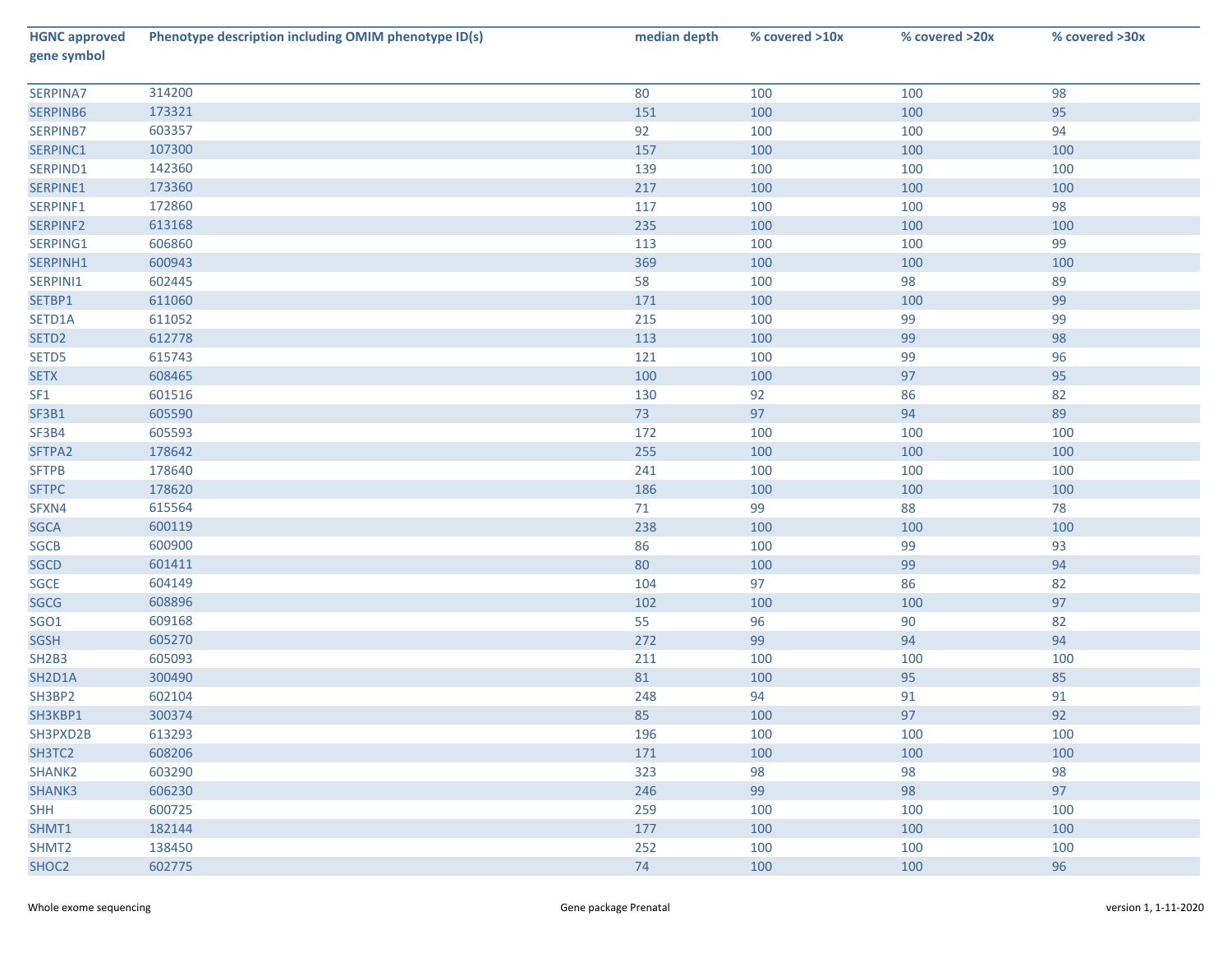| <b>HGNC approved</b><br>gene symbol | Phenotype description including OMIM phenotype ID(s) | median depth | % covered >10x | % covered >20x | % covered >30x |
|-------------------------------------|------------------------------------------------------|--------------|----------------|----------------|----------------|
| <b>SHOX</b>                         | 312865                                               | 45           | 50             | 50             | 48             |
| SHROOM4                             | 300579                                               | 116          | 100            | 99             | 96             |
| SI                                  | 609845                                               | 65           | 94             | 87             | 79             |
| SIGMAR1                             | 601978                                               | 318          | 100            | 100            | 100            |
| SIK1                                | 605705                                               | 309          | 100            | 100            | 100            |
| SIL1                                | 608005                                               | 202          | 100            | 100            | 98             |
| SIM1                                | 603128                                               | 243          | 100            | 100            | 100            |
| SIN3A                               | 607776                                               | 114          | 100            | 100            | 99             |
| SIX1                                | 601205                                               | 284          | 100            | 100            | 100            |
| SIX <sub>3</sub>                    | 603714                                               | 279          | 100            | 100            | 100            |
| SIX5                                | 600963                                               | 167          | 100            | 100            | 100            |
| SIX6                                | 606326                                               | 241          | 100            | 100            | 100            |
| SKI                                 | 164780                                               | 208          | 100            | 100            | 98             |
| SKIV2L                              | 600478                                               | 190          | 100            | 100            | 100            |
| <b>SLC10A2</b>                      | 601295                                               | 106          | 100            | 100            | 98             |
| <b>SLC10A7</b>                      | 611459                                               | 67           | 94             | 81             | 68             |
| <b>SLC11A2</b>                      | 600523                                               | 102          | 100            | 99             | 97             |
| <b>SLC12A1</b>                      | 600839                                               | 88           | 100            | 96             | 88             |
| SLC12A3                             | 600968                                               | 199          | 100            | 100            | 99             |
| <b>SLC12A6</b>                      | 604878                                               | 98           | 100            | 97             | 95             |
| <b>SLC13A5</b>                      | 608305                                               | 194          | 100            | 100            | 100            |
| <b>SLC16A1</b>                      | 600682                                               | $117\,$      | 100            | 100            | 99             |
| <b>SLC16A12</b>                     | 611910                                               | 97           | 100            | 100            | 98             |
| <b>SLC16A2</b>                      | 300095                                               | 101          | 100            | 100            | 100            |
| <b>SLC17A5</b>                      | 604322                                               | 82           | 100            | 94             | 85             |
| <b>SLC17A8</b>                      | 607557                                               | 109          | 100            | 100            | 98             |
| <b>SLC19A1</b>                      | 600424                                               | 308          | 100            | 100            | 100            |
| <b>SLC19A2</b>                      | 603941                                               | 208          | 100            | 99             | 96             |
| <b>SLC19A3</b>                      | 606152                                               | 108          | 100            | 100            | 100            |
| SLC1A1                              | 133550                                               | 114          | 100            | 100            | 99             |
| SLC1A2                              | 600300                                               | 139          | 100            | 100            | 100            |
| SLC1A3                              | 600111                                               | 106          | 100            | 99             | 95             |
| SLC1A4                              | 600229                                               | 125          | 100            | 100            | 100            |
| SLC20A2                             | 158378                                               | 185          | 100            | 95             | 95             |
| <b>SLC22A12</b>                     | 607096                                               | 206          | 100            | 100            | 100            |
| <b>SLC22A18</b>                     | 602631                                               | 166          | 100            | 100            | 100            |
| SLC22A5                             | 603377                                               | 177          | 100            | 100            | 99             |
| SLC23A2                             | 603791                                               | 138          | 100            | 99             | 95             |
| SLC24A1                             | 603617                                               | 139          | 100            | 100            | 99             |
| <b>SLC24A5</b>                      | 609802                                               | 76           | 96             | 84             | 73             |
| <b>SLC25A1</b>                      | 190315                                               | 204          | 100            | 100            | 100            |
| <b>SLC25A12</b>                     | 603667                                               | 94           | 100            | 100            | 97             |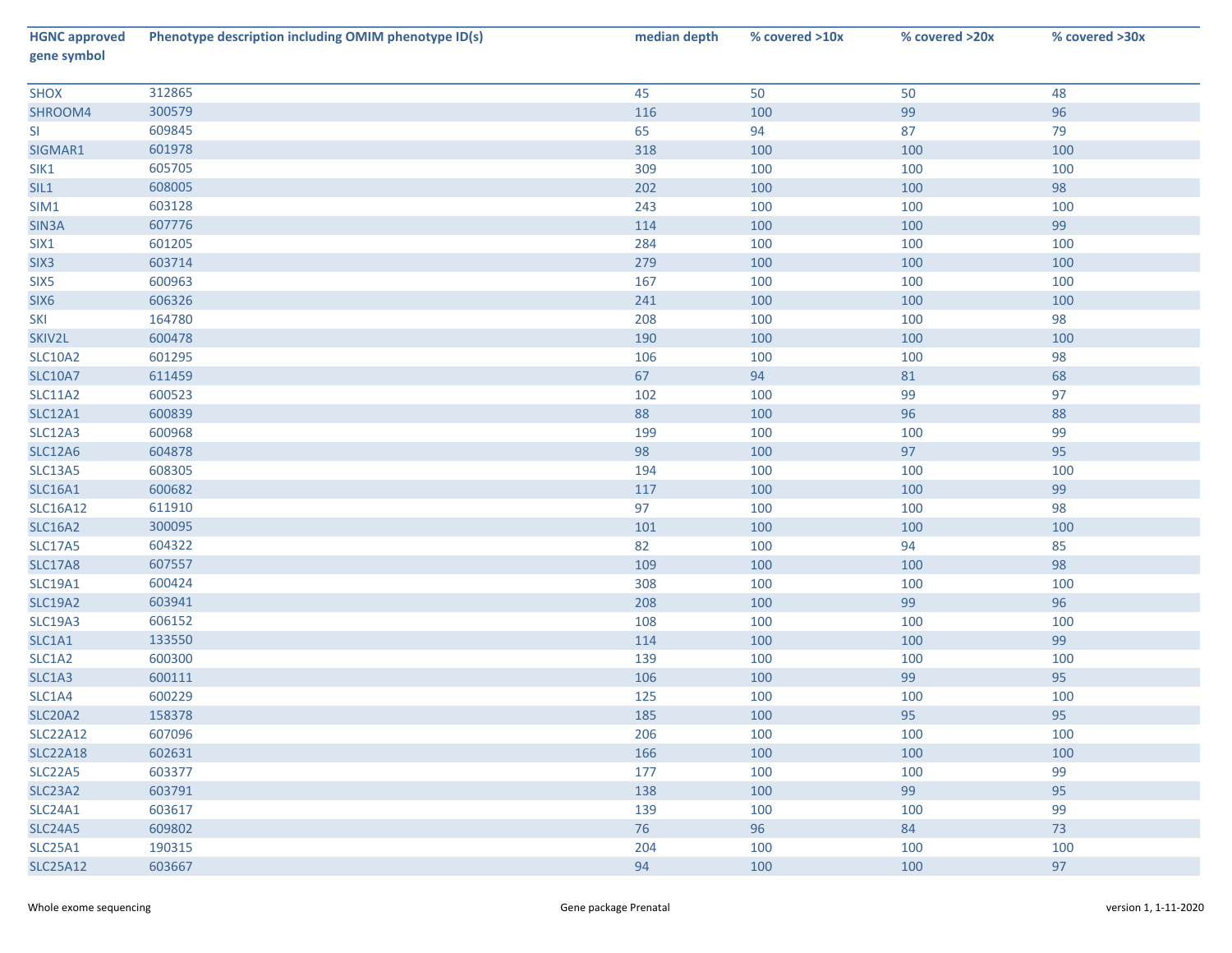| <b>HGNC approved</b><br>gene symbol | Phenotype description including OMIM phenotype ID(s) | median depth | % covered >10x | % covered >20x | % covered >30x |
|-------------------------------------|------------------------------------------------------|--------------|----------------|----------------|----------------|
| <b>SLC25A13</b>                     | 603859                                               | 88           | 100            | 98             | 89             |
| <b>SLC25A15</b>                     | 603861                                               | 152          | 100            | 100            | 100            |
| <b>SLC25A19</b>                     | 606521                                               | 168          | 100            | 100            | 100            |
| <b>SLC25A20</b>                     | 613698                                               | 155          | 100            | 100            | 100            |
| <b>SLC25A22</b>                     | 609302                                               | 317          | 100            | 100            | 100            |
| <b>SLC25A24</b>                     | 608744                                               | 95           | 97             | 91             | 89             |
| SLC25A3                             | 600370                                               | 131          | 100            | 100            | 100            |
| <b>SLC25A32</b>                     | 610815                                               | 106          | 100            | 100            | 98             |
| <b>SLC25A38</b>                     | 610819                                               | 181          | 100            | 100            | 100            |
| <b>SLC25A4</b>                      | 103220                                               | 200          | 100            | 100            | 100            |
| SLC26A2                             | 606718                                               | 138          | 100            | 100            | 100            |
| <b>SLC26A3</b>                      | 126650                                               | 78           | 100            | 95             | 88             |
| SLC26A4                             | 605646                                               | 121          | 100            | 96             | 91             |
| <b>SLC26A5</b>                      | 604943                                               | 86           | 98             | 96             | 94             |
| SLC26A8                             | 608480                                               | 102          | 100            | 99             | 96             |
| SLC27A4                             | 604194                                               | 318          | 100            | 100            | 99             |
| <b>SLC29A3</b>                      | 612373                                               | 233          | 100            | 100            | 100            |
| SLC2A1                              | 138140                                               | 354          | 100            | 100            | 100            |
| SLC2A10                             | 606145                                               | 216          | 100            | 100            | 100            |
| SLC2A2                              | 138160                                               | 76           | 100            | 98             | 94             |
| SLC <sub>2</sub> A9                 | 606142                                               | 158          | 100            | 100            | 98             |
| <b>SLC30A10</b>                     | 611146                                               | 209          | 100            | 100            | 100            |
| SLC30A2                             | 609617                                               | 210          | 100            | 100            | 100            |
| SLC33A1                             | 603690                                               | 147          | 98             | 93             | 85             |
| <b>SLC34A1</b>                      | 182309                                               | 200          | 100            | 100            | 100            |
| <b>SLC34A2</b>                      | 604217                                               | 134          | 100            | 100            | 100            |
| SLC34A3                             | 609826                                               | 248          | 100            | 100            | 100            |
| <b>SLC35A1</b>                      | 605634                                               | 69           | 100            | 99             | 95             |
| SLC35A2                             | 314375                                               | 196          | 100            | 100            | 99             |
| SLC35A3                             | 605632                                               | 49           | 93             | 85             | 76             |
| <b>SLC35C1</b>                      | 605881                                               | 329          | 100            | 100            | 100            |
| <b>SLC35D1</b>                      | 610804                                               | 89           | 92             | 88             | 76             |
| <b>SLC36A2</b>                      | 608331                                               | 135          | 100            | 98             | 93             |
| SLC37A4                             | 602671                                               | 193          | 100            | 100            | 100            |
| SLC38A8                             | 615585                                               | 213          | 100            | 100            | 100            |
| <b>SLC39A12</b>                     | 608734                                               | 85           | 100            | 97             | 88             |
| <b>SLC39A13</b>                     | 608735                                               | 246          | 100            | 100            | 100            |
| <b>SLC39A14</b>                     | 608736                                               | 159          | 100            | 100            | 100            |
| <b>SLC39A4</b>                      | 607059                                               | 284          | 100            | 100            | 100            |
| <b>SLC39A8</b>                      | 608732                                               | 91           | 100            | 93             | 85             |
| SLC3A1                              | 104614                                               | 133          | 99             | 96             | 89             |
| <b>SLC40A1</b>                      | 604653                                               | 105          | 100            | 98             | 96             |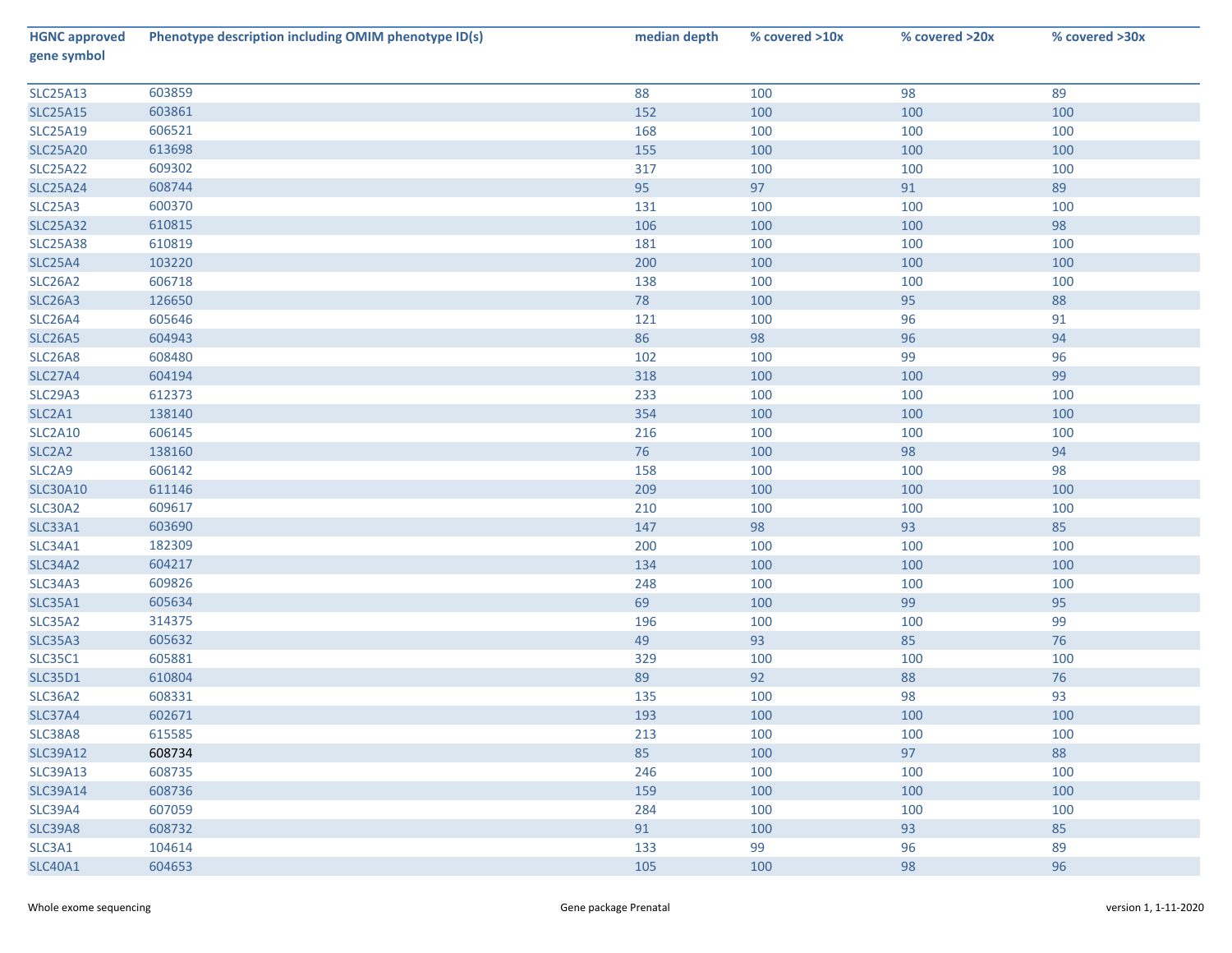| <b>HGNC approved</b><br>gene symbol | Phenotype description including OMIM phenotype ID(s) | median depth | % covered >10x | % covered >20x | % covered >30x |
|-------------------------------------|------------------------------------------------------|--------------|----------------|----------------|----------------|
| <b>SLC45A2</b>                      | 606202                                               | 127          | 100            | 100            | 97             |
| <b>SLC46A1</b>                      | 611672                                               | 271          | 100            | 100            | 100            |
| SLC4A1                              | 109270                                               | 268          | 100            | 100            | 100            |
| <b>SLC4A11</b>                      | 610206                                               | 304          | 100            | 100            | 100            |
| SLC4A4                              | 603345                                               | 110          | 100            | 99             | 96             |
| <b>SLC52A1</b>                      | 607883                                               | 285          | 100            | 100            | 100            |
| SLC52A2                             | 607882                                               | 210          | 100            | 100            | 100            |
| SLC52A3                             | 613350                                               | 271          | 100            | 100            | 100            |
| SLC5A1                              | 182380                                               | 136          | 100            | 100            | 98             |
| SLC5A2                              | 182381                                               | 258          | 100            | 100            | 100            |
| SLC5A5                              | 601843                                               | 198          | 100            | 100            | 100            |
| SLC5A7                              | 608761                                               | 130          | 100            | 100            | 98             |
| SLC6A1                              | 137165                                               | 177          | 100            | 100            | 98             |
| <b>SLC6A17</b>                      | 610299                                               | 180          | 100            | 100            | 100            |
| <b>SLC6A19</b>                      | 608893                                               | 229          | 100            | 100            | 100            |
| <b>SLC6A20</b>                      | 605616                                               | 205          | 100            | 100            | 100            |
| SLC6A3                              | 126455                                               | 226          | 100            | 100            | 100            |
| SLC6A5                              | 604159                                               | 154          | 100            | 100            | 100            |
| SLC6A8                              | 300036                                               | 134          | 100            | 100            | 97             |
| <b>SLC7A14</b>                      | 615720                                               | 166          | 100            | 100            | 100            |
| SLC7A7                              | 603593                                               | 146          | 100            | 100            | 100            |
| SLC7A9                              | 604144                                               | 154          | 100            | 100            | 99             |
| SLC9A3R1                            | 604990                                               | 174          | 100            | 100            | 100            |
| SLC9A6                              | 300231                                               | 89           | 98             | 88             | 81             |
| SLC9A7                              | 300368                                               | 70           | 100            | 96             | 91             |
| SLCO1B1                             | 604843                                               | 49           | 94             | 80             | 66             |
| SLCO1B3                             | 605495                                               | 48           | 94             | 81             | 67             |
| SLCO2A1                             | 601460                                               | 152          | 100            | 100            | 99             |
| SLCO5A1                             | 613543                                               | 148          | 91             | 91             | 89             |
| SLITRK1                             | 609678                                               | 210          | 100            | 100            | 100            |
| SLITRK6                             | 609681                                               | 134          | 100            | 100            | 100            |
| SLURP1                              | 606119                                               | 390          | 100            | 100            | 100            |
| SLX4                                | 613278                                               | 192          | 100            | 100            | 100            |
| SMAD <sub>2</sub>                   | 601366                                               | 87           | 100            | 100            | 94             |
| SMAD3                               | 603109                                               | 239          | 100            | 100            | 100            |
| SMAD4                               | 600993                                               | 78           | 100            | 97             | 95             |
| SMAD6                               | 602931                                               | 188          | 100            | 100            | 100            |
| SMAD9                               | 603295                                               | 117          | 100            | 99             | 97             |
| SMARCA2                             | 600014                                               | 95           | 100            | 98             | 96             |
| SMARCA4                             | 603254                                               | 225          | 100            | 100            | 100            |
| SMARCAD1                            | 612761                                               | 52           | 92             | 78             | 64             |
| SMARCAL1                            | 606622                                               | 146          | 100            | 100            | 98             |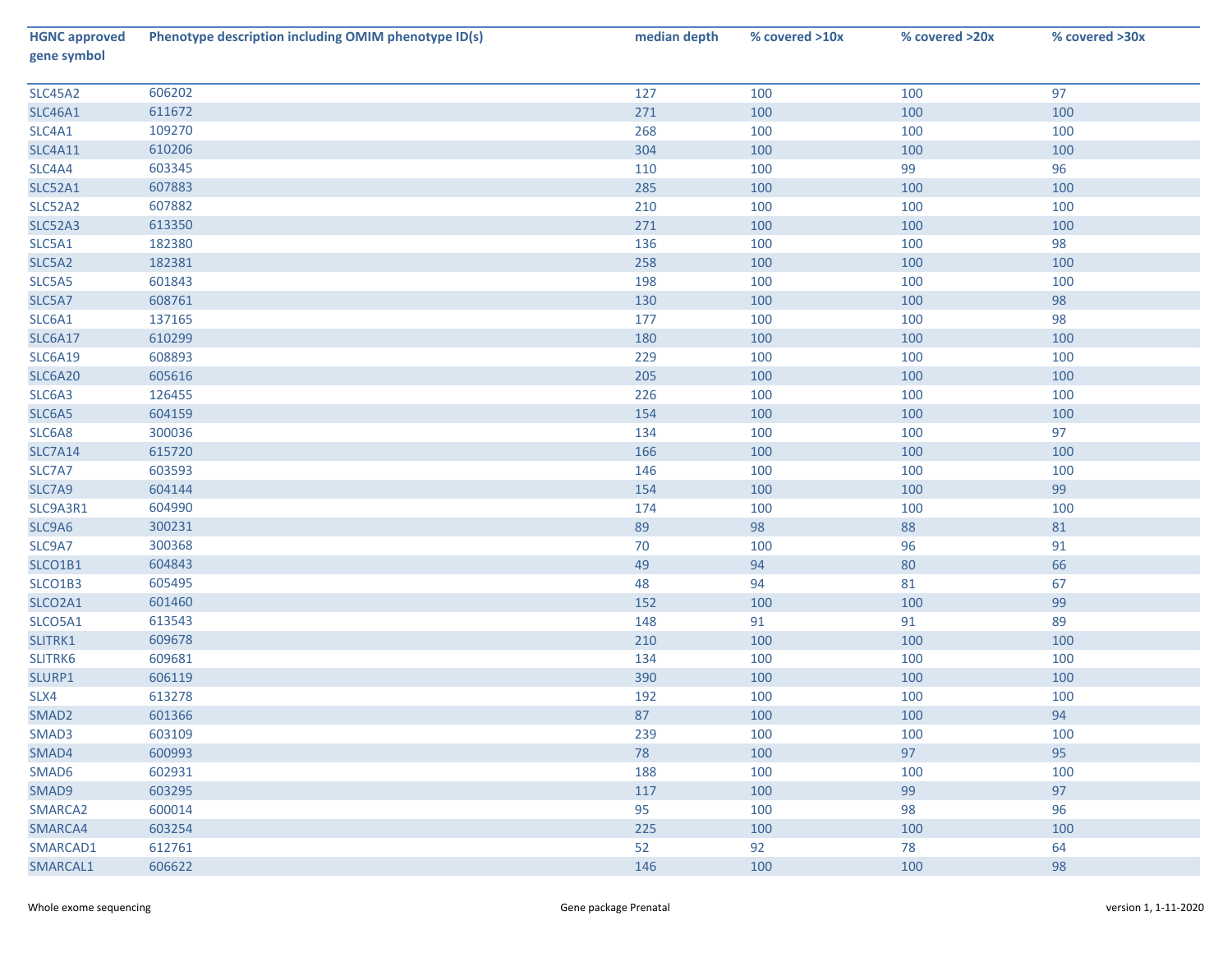| <b>HGNC approved</b><br>gene symbol | Phenotype description including OMIM phenotype ID(s) | median depth | % covered >10x | % covered >20x | % covered >30x |
|-------------------------------------|------------------------------------------------------|--------------|----------------|----------------|----------------|
| SMARCB1                             | 601607                                               | 216          | 100            | 100            | 100            |
| SMARCC2                             | 601734                                               | 143          | 100            | 100            | 100            |
| SMARCE1                             | 603111                                               | 102          | 100            | 94             | 83             |
| SMC1A                               | 300040                                               | 96           | 100            | 96             | 95             |
| SMC3                                | 606062                                               | 46           | 93             | 80             | 60             |
| SMCHD1                              | 614982                                               | 63           | 97             | 89             | 74             |
| SMN1                                | 600354                                               | $\mathbf{3}$ | $\overline{7}$ | 7 <sup>7</sup> | 7 <sup>2</sup> |
| SMO                                 | 601500                                               | 213          | 100            | 100            | 100            |
| SMOC1                               | 608488                                               | 133          | 100            | 99             | 97             |
| SMOC2                               | 607223                                               | 171          | 100            | 100            | 100            |
| SMPD1                               | 607608                                               | 377          | 100            | 100            | 100            |
| SMPD4                               | 610457                                               | 243          | 100            | 99             | 97             |
| <b>SMPX</b>                         | 300226                                               | 34           | 100            | 80             | 40             |
| SMS                                 | 300105                                               | 61           | 100            | 93             | 86             |
| SNAI2                               | 602150                                               | 151          | 100            | 100            | 100            |
| SNAP25                              | 600322                                               | 96           | 100            | 100            | 96             |
| SNAP29                              | 604202                                               | 107          | 100            | 100            | 95             |
| <b>SNCA</b>                         | 163890                                               | 106          | 100            | 100            | 100            |
| <b>SNCB</b>                         | 602569                                               | 155          | 100            | 100            | 100            |
| SNIP1                               | 608241                                               | 141          | 100            | 100            | 98             |
| <b>SNRNP200</b>                     | 601664                                               | 164          | 100            | 100            | 100            |
| SNRNP70                             | 180740                                               | 159          | 100            | 100            | 100            |
| <b>SNRPB</b>                        | 182282                                               | 124          | 100            | 100            | 100            |
| <b>SNRPE</b>                        | 128260                                               | 42           | 94             | 83             | $70\,$         |
| <b>SNRPN</b>                        | 182279                                               | 141          | 100            | 100            | 100            |
| SNTA1                               | 601017                                               | 195          | 100            | 100            | 98             |
| <b>SNX10</b>                        | 614780                                               | 71           | 100            | 100            | 98             |
| <b>SNX14</b>                        | 616105                                               | 43           | 83             | 65             | 53             |
| SOBP                                | 613667                                               | 172          | 100            | 98             | 97             |
| SOD1                                | 147450                                               | 154          | 100            | 100            | 100            |
| SON                                 | 182465                                               | 170          | 100            | 98             | 94             |
| SOS1                                | 182530                                               | 74           | 94             | 89             | 79             |
| SOS <sub>2</sub>                    | 601247                                               | 64           | 95             | 80             | 67             |
| <b>SOST</b>                         | 605740                                               | 330          | 100            | 100            | 100            |
| <b>SOX10</b>                        | 602229                                               | 381          | 100            | 100            | 100            |
| SOX11                               | 600898                                               | 201          | 100            | 100            | 100            |
| <b>SOX17</b>                        | 610928                                               | 198          | 100            | 100            | 100            |
| <b>SOX18</b>                        | 601618                                               | 130          | 95             | 92             | 87             |
| SOX <sub>2</sub>                    | 184429                                               | 257          | 100            | 100            | 100            |
| SOX3                                | 313430                                               | 155          | 100            | 100            | 100            |
| SOX5                                | 604975                                               | 117          | 100            | 100            | 98             |
| SOX6                                | 607257                                               | 118          | 96             | 96             | 95             |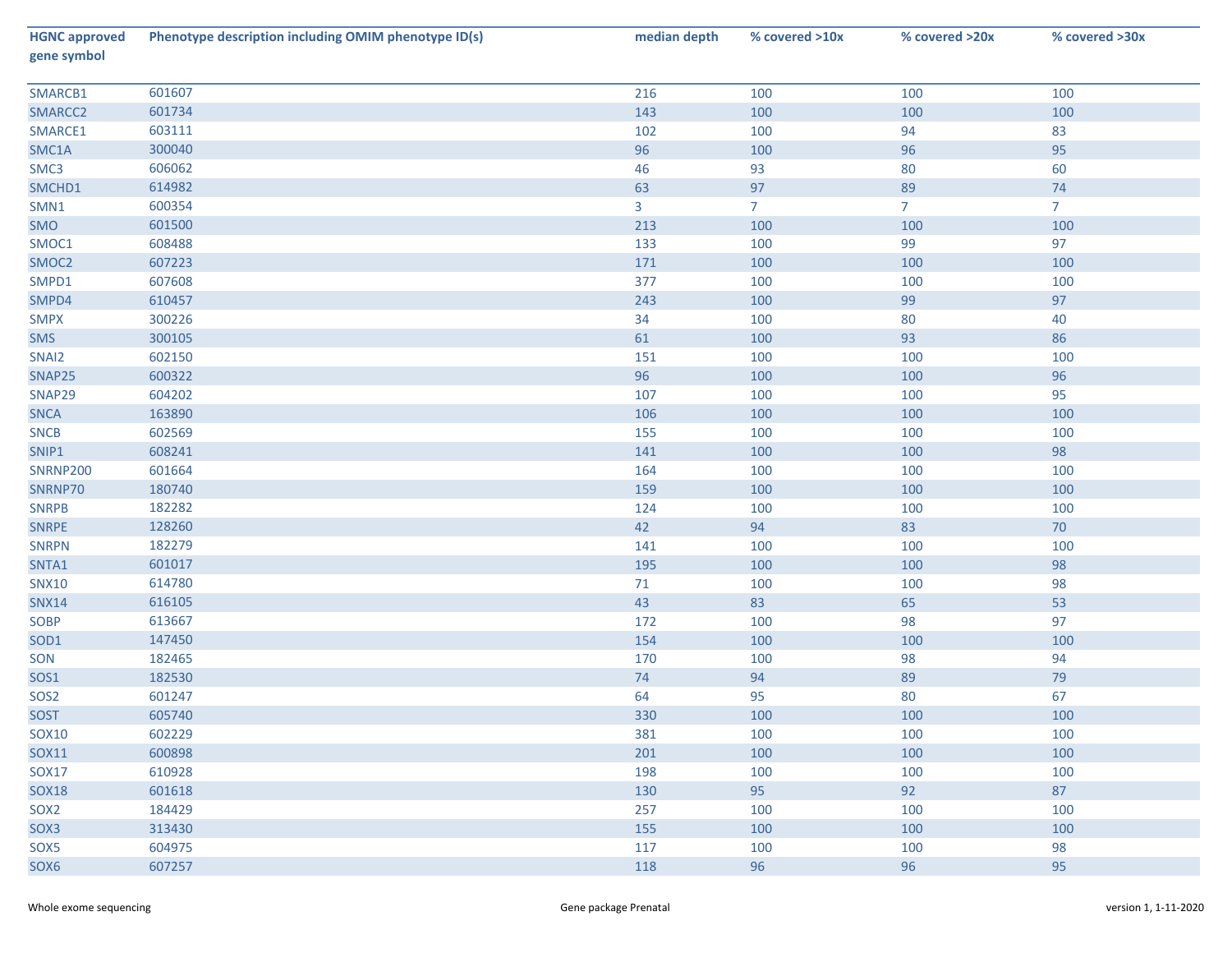| <b>HGNC approved</b><br>gene symbol | Phenotype description including OMIM phenotype ID(s) | median depth | % covered >10x | % covered >20x | % covered >30x |
|-------------------------------------|------------------------------------------------------|--------------|----------------|----------------|----------------|
| SOX8                                | 605923                                               | 169          | 100            | 100            | 100            |
| SOX9                                | 608160                                               | 207          | 100            | 100            | 99             |
| SP110                               | 604457                                               | 117          | 96             | 93             | 92             |
| SP7                                 | 606633                                               | 258          | 100            | 100            | 100            |
| SPAG1                               | 603395                                               | 59           | 93             | 80             | 68             |
| <b>SPARC</b>                        | 182120                                               | 141          | 100            | 100            | 100            |
| <b>SPART</b>                        | 607111                                               | 96           | 100            | 98             | 95             |
| <b>SPAST</b>                        | 604277                                               | 82           | 99             | 84             | 69             |
| SPATA16                             | 609856                                               | 74           | 93             | 91             | 84             |
| SPATA5                              | 613940                                               | 95           | 100            | 99             | 94             |
| SPATA7                              | 609868                                               | 114          | 88             | 81             | 77             |
| SPECC1L                             | 614140                                               | 109          | 100            | 97             | 92             |
| <b>SPG11</b>                        | 610844                                               | 105          | 99             | 94             | 88             |
| <b>SPG21</b>                        | 608181                                               | 87           | 100            | 98             | $90\,$         |
| SPG7                                | 602783                                               | 227          | 100            | 100            | 100            |
| SPINK1                              | 167790                                               | 70           | 100            | 100            | 100            |
| SPINK5                              | 605010                                               | 65           | 96             | 87             | 77             |
| SPINT2                              | 605124                                               | 169          | 100            | 100            | 100            |
| SPOCK1                              | 602264                                               | 143          | 100            | 100            | 98             |
| <b>SPR</b>                          | 182125                                               | 142          | 100            | 100            | 100            |
| SPRED1                              | 609291                                               | 108          | 100            | 100            | 98             |
| SPRY4                               | 607984                                               | 277          | 100            | 100            | 100            |
| SPTA1                               | 182860                                               | 115          | 100            | 99             | 97             |
| SPTAN1                              | 182810                                               | 147          | 100            | 99             | 98             |
| <b>SPTB</b>                         | 182870                                               | 186          | 100            | 100            | 99             |
| SPTBN2                              | 604985                                               | 211          | 100            | 99             | 98             |
| SPTLC1                              | 605712                                               | 98           | 100            | 99             | 95             |
| SPTLC2                              | 605713                                               | 111          | 100            | 100            | 99             |
| SQSTM1                              | 601530                                               | 268          | 100            | 100            | 100            |
| <b>SRC</b>                          | 190090                                               | 215          | 100            | 100            | 100            |
| <b>SRCAP</b>                        | 611421                                               | 186          | 100            | 100            | 100            |
| SRD5A2                              | 607306                                               | 114          | 100            | 100            | 100            |
| SRD5A3                              | 611715                                               | 138          | 100            | 100            | 100            |
| <b>SRP72</b>                        | 602122                                               | 79           | 100            | 93             | 87             |
| SRPX2                               | 300642                                               | 102          | 100            | 100            | 100            |
| SRY                                 | 480000                                               | 382          | 100            | 100            | 100            |
| SSR3                                | 606213                                               | 97           | 100            | 98             | 83             |
| SSR4                                | 300090                                               | 139          | 100            | 100            | 100            |
| SSTR5                               | 182455                                               | 184          | 100            | 100            | 100            |
| ST14                                | 606797                                               | 210          | 100            | 100            | 100            |
| ST3GAL3                             | 606494                                               | 156          | 100            | 100            | 100            |
| ST3GAL5                             | 604402                                               | 100          | 100            | 93             | 92             |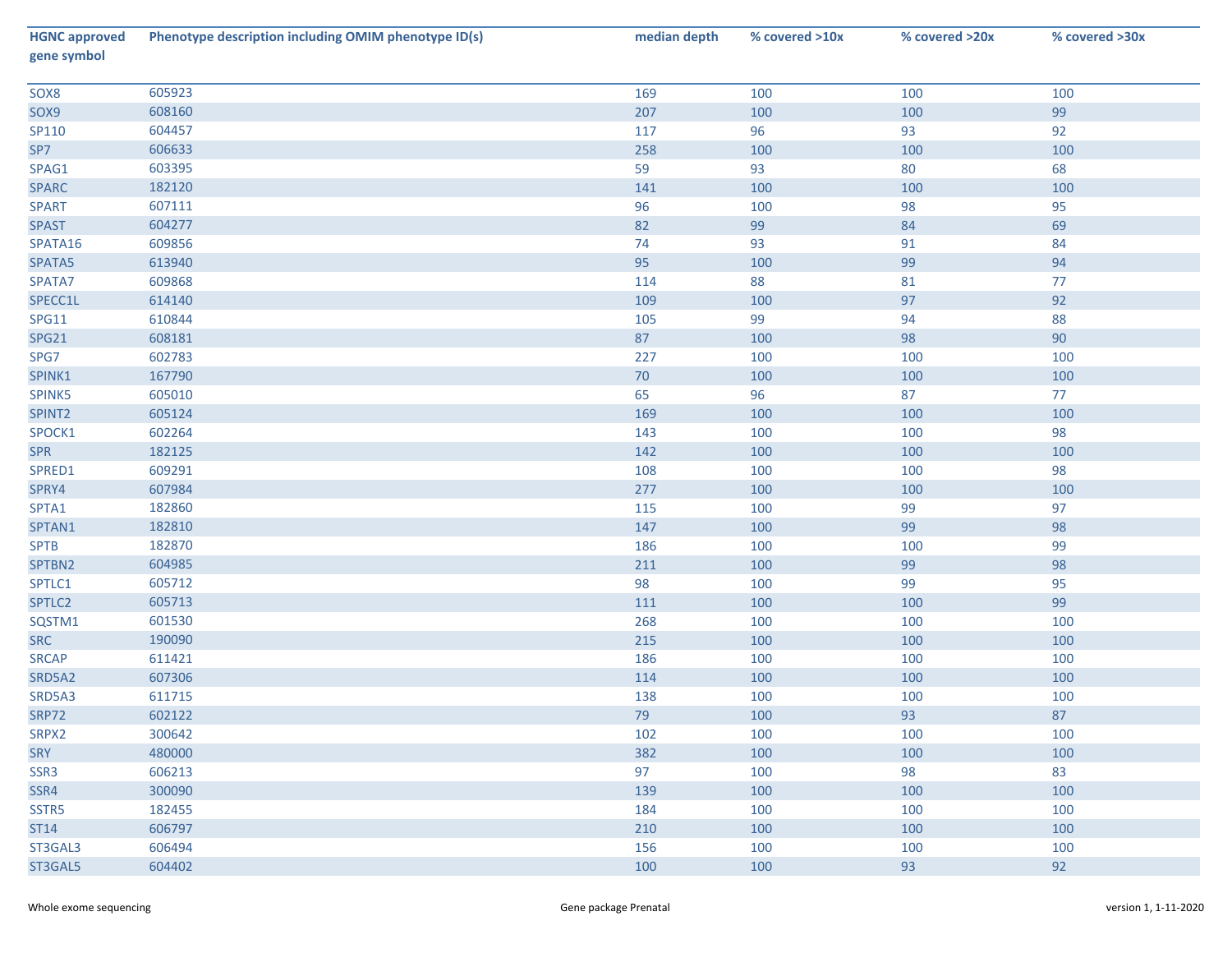| <b>HGNC approved</b><br>gene symbol | Phenotype description including OMIM phenotype ID(s) | median depth | % covered >10x | % covered >20x | % covered >30x |
|-------------------------------------|------------------------------------------------------|--------------|----------------|----------------|----------------|
| STAC <sub>3</sub>                   | 615521                                               | 150          | 100            | 98             | 95             |
| STAG1                               | 604358                                               | 73           | 95             | 89             | 83             |
| STAG3                               | 608489                                               | 143          | 100            | 100            | 99             |
| <b>STAMBP</b>                       | 606247                                               | 126          | 100            | 92             | 92             |
| <b>STAR</b>                         | 600617                                               | 186          | 100            | 100            | 100            |
| STAT1                               | 600555                                               | 91           | 97             | 95             | 90             |
| STAT3                               | 102582                                               | 135          | 100            | 100            | 99             |
| STAT5B                              | 604260                                               | 157          | 100            | 100            | 100            |
| <b>STIL</b>                         | 181590                                               | 192          | 100            | 99             | 95             |
| STIM1                               | 605921                                               | 202          | 100            | 100            | 100            |
| <b>STK11</b>                        | 602216                                               | 310          | 100            | 100            | 100            |
| STK4                                | 604965                                               | 97           | 100            | 95             | 81             |
| STOX1                               | 609397                                               | 106          | 93             | 89             | 88             |
| STRA6                               | 610745                                               | 229          | 100            | 100            | 100            |
| <b>STRADA</b>                       | 608626                                               | 154          | 100            | 100            | 96             |
| <b>STRC</b>                         | 606440                                               | 67           | 60             | 50             | 46             |
| <b>STS</b>                          | 300747                                               | 106          | 100            | 100            | 97             |
| STT3A                               | 601134                                               | 119          | 100            | 100            | 100            |
| STT3B                               | 608605                                               | 67           | 99             | 92             | 83             |
| STX1B                               | 601485                                               | 139          | 100            | 100            | 100            |
| STXBP1                              | 602926                                               | 126          | 100            | 100            | 100            |
| STXBP2                              | 601717                                               | 220          | 100            | 100            | 100            |
| SUCLA <sub>2</sub>                  | 603921                                               | 74           | 100            | 98             | 88             |
| SUCLG1                              | 611224                                               | 90           | 100            | 100            | 96             |
| <b>SUCO</b>                         | $No$ $ID$                                            | 73           | 93             | 90             | 82             |
| <b>SUFU</b>                         | 607035                                               | 206          | 100            | 100            | 100            |
| <b>SUGCT</b>                        | 609187                                               | 121          | 100            | 93             | $90\,$         |
| SULF1                               | 610012                                               | 99           | 100            | 98             | 92             |
| SUMF1                               | 607939                                               | 174          | 100            | 100            | 100            |
| SUMO1                               | 601912                                               | 29           | 76             | 60             | 34             |
| <b>SUOX</b>                         | 606887                                               | 254          | 100            | 100            | 100            |
| SURF1                               | 185620                                               | 158          | 100            | 98             | 95             |
| <b>SUZ12</b>                        | 606245                                               | 49           | 79             | 75             | 65             |
| SYCE1                               | 611486                                               | 159          | 100            | 100            | 100            |
| SYCP3                               | 604759                                               | 44           | 86             | 72             | 68             |
| SYN1                                | 313440                                               | 151          | 100            | 100            | 100            |
| <b>SYNCRIP</b>                      | 616686                                               | 88           | 100            | 98             | 90             |
| SYNE1                               | 608441                                               | 113          | 100            | 98             | 95             |
| SYNE <sub>2</sub>                   | 608442                                               | 74           | 98             | 91             | 84             |
| SYNE4                               | 615535                                               | 173          | 100            | 100            | 97             |
| SYNGAP1                             | 603384                                               | 201          | 100            | 98             | 98             |
| SYNJ1                               | 604297                                               | 83           | 98             | 95             | 90             |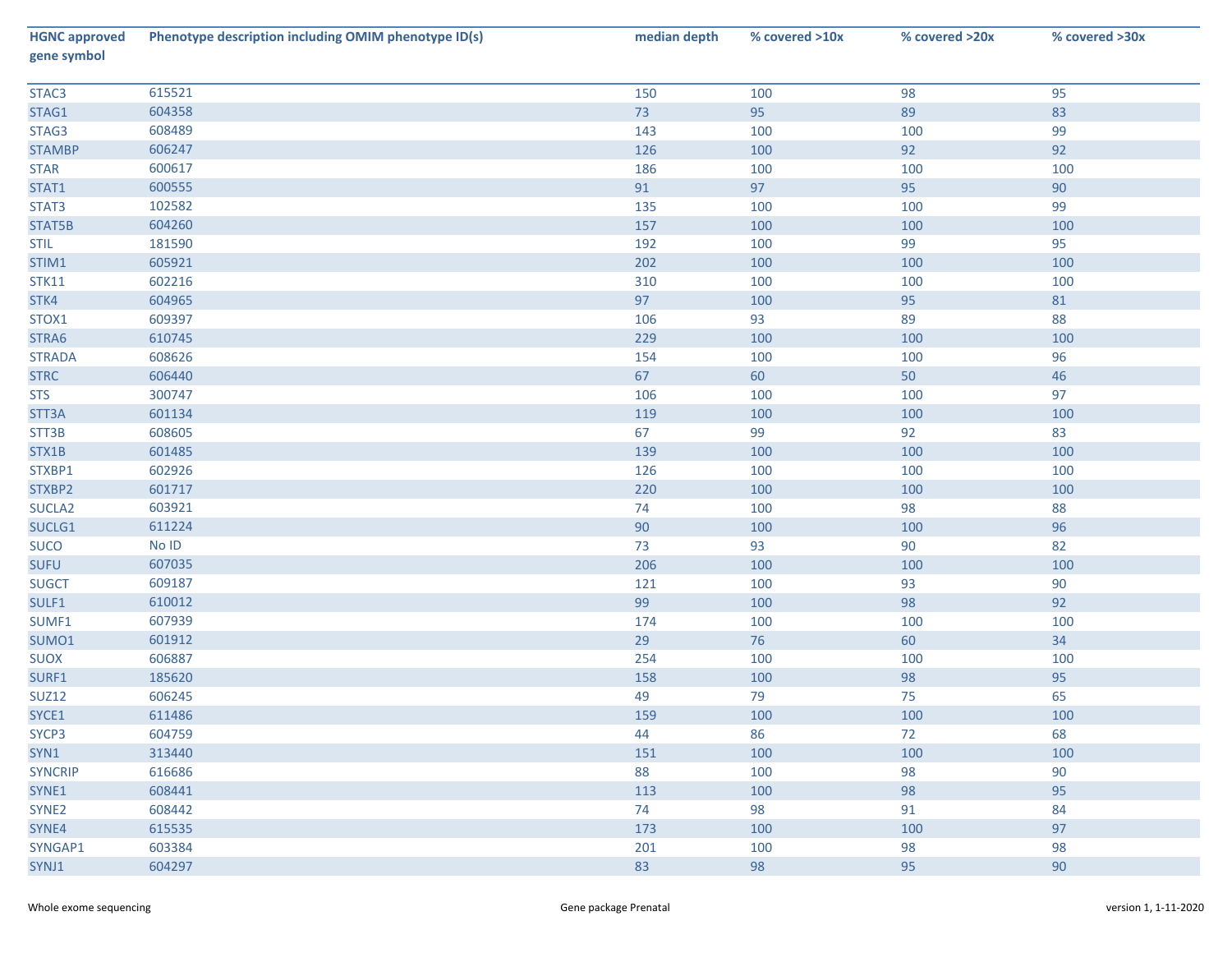| <b>HGNC approved</b><br>gene symbol | Phenotype description including OMIM phenotype ID(s) | median depth | % covered >10x | % covered >20x | % covered >30x |
|-------------------------------------|------------------------------------------------------|--------------|----------------|----------------|----------------|
| <b>SYP</b>                          | 313475                                               | 110          | 100            | 100            | 99             |
| SYT1                                | 185605                                               | 69           | 97             | 88             | 79             |
| <b>SYT14</b>                        | 610949                                               | 71           | 100            | 94             | 82             |
| SZT <sub>2</sub>                    | 615463                                               | 206          | 100            | 100            | 100            |
| TAB <sub>2</sub>                    | 605101                                               | 120          | 100            | 99             | 93             |
| TAC <sub>3</sub>                    | 162330                                               | 133          | 100            | 100            | 100            |
| TACO1                               | 612958                                               | 109          | 100            | 100            | 100            |
| TACR3                               | 162332                                               | 160          | 100            | 100            | 96             |
| TACSTD2                             | 137290                                               | 617          | 100            | 100            | 100            |
| TAF1                                | 313650                                               | 71           | 100            | 99             | 95             |
| TAF <sub>2</sub>                    | 604912                                               | 66           | 98             | 89             | 80             |
| TAL1                                | 187040                                               | 141          | 100            | 98             | 94             |
| TAL <sub>2</sub>                    | 186855                                               | 133          | 100            | 100            | 100            |
| TALDO1                              | 602063                                               | 133          | 100            | 100            | 100            |
| TANGO <sub>2</sub>                  | 616830                                               | 253          | 100            | 100            | 100            |
| TAP1                                | 170260                                               | 172          | 100            | 100            | 100            |
| TAP <sub>2</sub>                    | 170261                                               | 166          | 100            | 100            | 100            |
| <b>TAPBP</b>                        | 601962                                               | 233          | 100            | 100            | 100            |
| TAPT1                               | 612758                                               | 58           | 94             | 80             | 66             |
| <b>TARDBP</b>                       | 605078                                               | 152          | 100            | 100            | 97             |
| <b>TAT</b>                          | 613018                                               | 141          | 100            | 100            | 100            |
| <b>TAZ</b>                          | 300394                                               | 145          | 100            | 100            | 100            |
| <b>TBC1D20</b>                      | 611663                                               | 149          | 100            | 100            | 96             |
| <b>TBC1D24</b>                      | 613577                                               | 390          | 100            | 100            | 100            |
| TBC1D7                              | 612655                                               | 94           | 95             | 85             | 85             |
| <b>TBCD</b>                         | 604649                                               | 210          | 99             | 97             | 95             |
| <b>TBCE</b>                         | 604934                                               | 69           | 100            | 96             | 87             |
| <b>TBCK</b>                         | 616899                                               | 56           | 95             | 88             | 76             |
| TBL1XR1                             | 608628                                               | 68           | 100            | 90             | 81             |
| <b>TBP</b>                          | 600075                                               | 140          | 100            | 99             | 90             |
| TBR1                                | 604616                                               | 270          | 100            | 100            | 100            |
| TBX1                                | 602054                                               | 131          | 94             | 90             | 87             |
| <b>TBX15</b>                        | 604127                                               | 193          | 100            | 100            | 99             |
| <b>TBX19</b>                        | 604614                                               | 114          | 100            | 100            | 99             |
| <b>TBX20</b>                        | 606061                                               | 158          | 100            | 100            | 100            |
| <b>TBX21</b>                        | 604895                                               | 177          | 100            | 100            | 100            |
| <b>TBX22</b>                        | 300307                                               | 63           | 100            | 94             | 84             |
| TBX3                                | 601621                                               | 175          | 100            | 100            | 100            |
| TBX4                                | 601719                                               | 204          | 100            | 100            | 100            |
| TBX5                                | 601620                                               | 233          | 100            | 100            | 98             |
| TBX6                                | 602427                                               | 280          | 100            | 100            | 100            |
| TBXAS1                              | 274180                                               | 174          | 100            | 100            | 96             |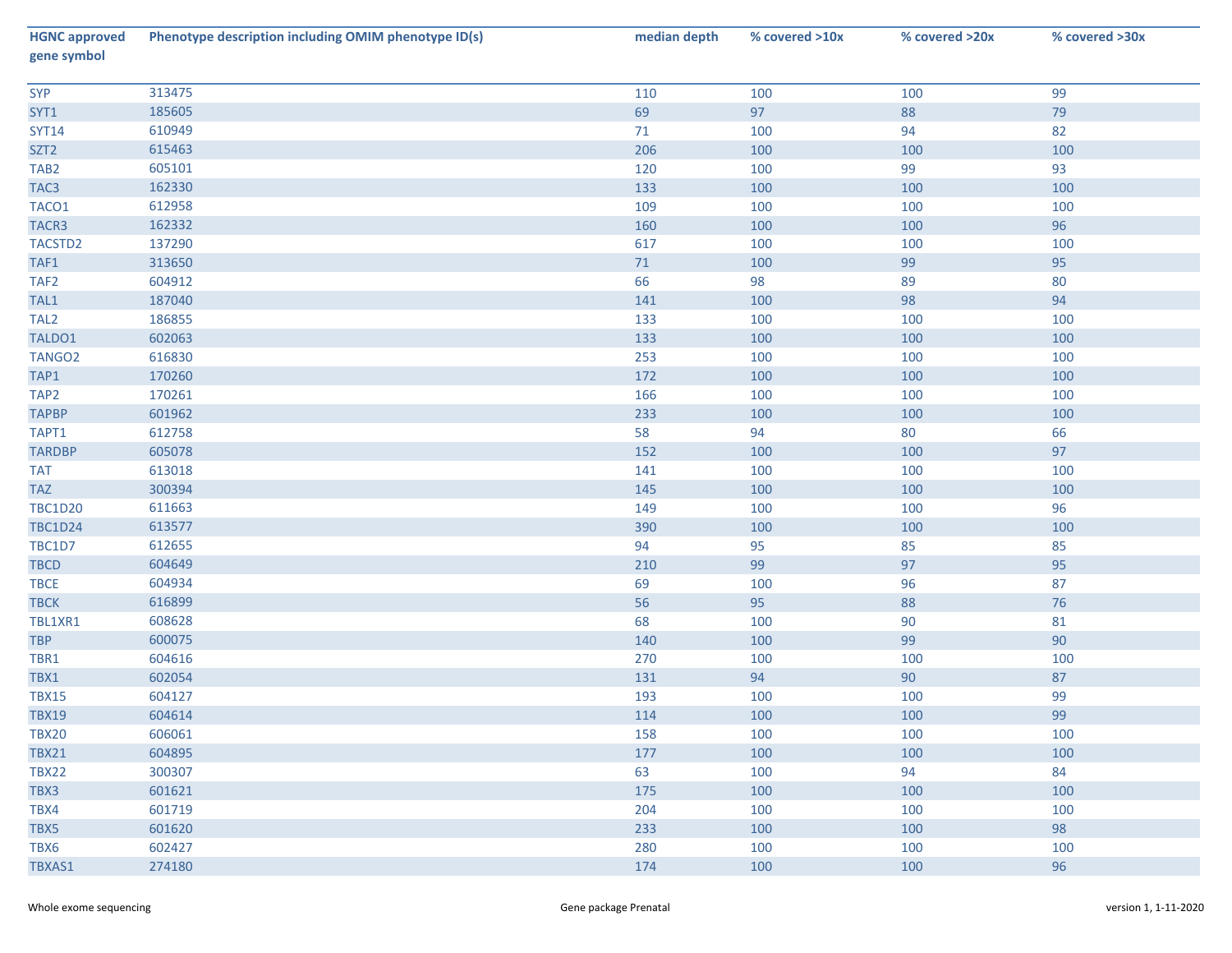| <b>HGNC approved</b><br>gene symbol | Phenotype description including OMIM phenotype ID(s) | median depth     | % covered >10x | % covered >20x | % covered >30x |
|-------------------------------------|------------------------------------------------------|------------------|----------------|----------------|----------------|
| <b>TCAP</b>                         | 604488                                               | 300              | 100            | 100            | 100            |
| <b>TCF12</b>                        | 600480                                               | 94               | 100            | 99             | 96             |
| <b>TCF20</b>                        | 603107                                               | 182              | 100            | 100            | 100            |
| TCF4                                | 602272                                               | 145              | 100            | 99             | 97             |
| <b>TCIRG1</b>                       | 604592                                               | 242              | 100            | 100            | 100            |
| TCN1                                | 189905                                               | 73               | 97             | 92             | 84             |
| TCN <sub>2</sub>                    | 613441                                               | 190              | 100            | 100            | 100            |
| TCOF1                               | 606847                                               | 201              | 100            | 100            | 98             |
| DYNLT2B                             | 617353                                               | 146              | 100            | 100            | 88             |
| TCTN1                               | 609863                                               | 117              | 98             | 97             | 95             |
| TCTN <sub>2</sub>                   | 613846                                               | 108              | 100            | 95             | 93             |
| TCTN3                               | 613847                                               | 126              | 100            | 100            | 98             |
| TDGF1                               | 187395                                               | 148              | 100            | 100            | 100            |
| TDO <sub>2</sub>                    | 191070                                               | 55               | 100            | 92             | $74$           |
| TDP1                                | 607198                                               | 104              | 100            | 99             | 93             |
| TDP2                                | 605764                                               | 121              | 89             | 88             | 84             |
| TDRD7                               | 611258                                               | 94               | 97             | 92             | 87             |
| TEAD1                               | 189967                                               | 116              | 100            | 100            | 100            |
| TECPR2                              | 615000                                               | 195              | 100            | 99             | 97             |
| <b>TECR</b>                         | 610057                                               | 156              | 100            | 100            | 100            |
| <b>TECTA</b>                        | 602574                                               | 226              | 100            | 100            | 100            |
| <b>TEK</b>                          | 600221                                               | 110              | 100            | 99             | 96             |
| TELO <sub>2</sub>                   | 611140                                               | 246              | 100            | 100            | 100            |
| TENM3                               | 610083                                               | 151              | 100            | 100            | 99             |
| <b>TERC</b>                         | 602322                                               | No coverage data |                |                |                |
| TET2                                | 612839                                               | 123              | 100            | 100            | 98             |
| TEX28                               | 300092                                               | No coverage data |                |                |                |
| TF.                                 | 190000                                               | 119              | 100            | 100            | 99             |
| TFAP2A                              | 107580                                               | 236              | 100            | 100            | 100            |
| TFAP2B                              | 601601                                               | 162              | 100            | 100            | 100            |
| TFE3                                | 314310                                               | 142              | 100            | 100            | 100            |
| <b>TFG</b>                          | 602498                                               | 86               | 99             | 89             | 83             |
| TFR <sub>2</sub>                    | 604720                                               | 243              | 100            | 100            | 100            |
| <b>TG</b>                           | 188450                                               | 177              | 100            | 100            | 100            |
| <b>TGDS</b>                         | 616146                                               | 51               | 94             | 78             | 62             |
| TGFB1                               | 190180                                               | 274              | 100            | 100            | 100            |
| TGFB2                               | 190220                                               | 126              | 100            | 100            | 97             |
| TGFB3                               | 190230                                               | 182              | 100            | 100            | 100            |
| <b>TGFBI</b>                        | 601692                                               | 153              | 100            | 100            | 100            |
| TGFBR1                              | 190181                                               | 110              | 97             | 94             | 92             |
| TGFBR2                              | 190182                                               | 214              | 100            | 100            | 99             |
| TGIF1                               | 602630                                               | 133              | 100            | 100            | 100            |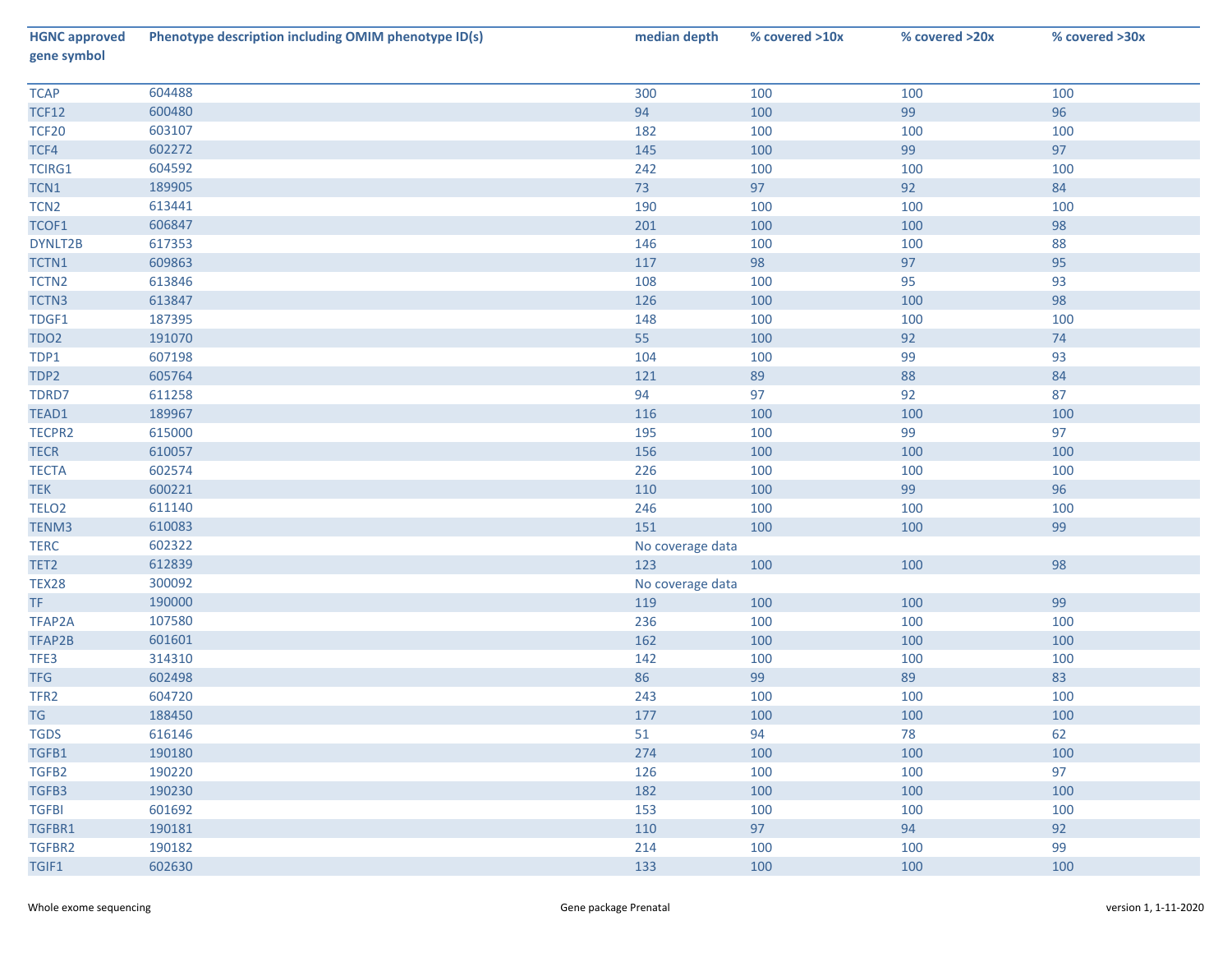| <b>HGNC approved</b><br>gene symbol | Phenotype description including OMIM phenotype ID(s) | median depth | % covered >10x | % covered >20x | % covered >30x |
|-------------------------------------|------------------------------------------------------|--------------|----------------|----------------|----------------|
| TGM1                                | 190195                                               | 276          | 100            | 100            | 100            |
| TGM5                                | 603805                                               | 201          | 100            | 100            | 100            |
| TGM6                                | 613900                                               | 265          | 100            | 100            | 100            |
| <b>TH</b>                           | 191290                                               | 266          | 100            | 100            | 100            |
| THAP1                               | 609520                                               | 115          | 100            | 100            | 96             |
| THBD                                | 188040                                               | 398          | 100            | 100            | 100            |
| THOC2                               | 300395                                               | 34           | 82             | 62             | 47             |
| THOC6                               | 615403                                               | 231          | 100            | 100            | 100            |
| <b>THPO</b>                         | 600044                                               | 378          | 100            | 100            | 100            |
| <b>THRA</b>                         | 190120                                               | 260          | 100            | 100            | 100            |
| <b>THRB</b>                         | 190160                                               | 137          | 100            | 100            | 100            |
| TIA1                                | 603518                                               | 82           | 100            | 98             | 89             |
| TIMM8A                              | 300356                                               | 98           | 100            | 100            | 100            |
| TIMP3                               | 188826                                               | 203          | 100            | 100            | 100            |
| TINF <sub>2</sub>                   | 604319                                               | 229          | 100            | 100            | 100            |
| TJP2                                | 607709                                               | 125          | 100            | 100            | 98             |
| TK <sub>2</sub>                     | 188250                                               | 119          | 100            | 97             | 88             |
| TLK2                                | 608439                                               | 83           | 98             | 90             | $80\,$         |
| TLL1                                | 606742                                               | 82           | 100            | 97             | 91             |
| TLR4                                | 603030                                               | 130          | 100            | 100            | 100            |
| <b>TM4SF20</b>                      | 615404                                               | 75           | 100            | 100            | 99             |
| TMC1                                | 606706                                               | 86           | 99             | 95             | 89             |
| TMC6                                | 605828                                               | 223          | 100            | 100            | 100            |
| TMC8                                | 605829                                               | 156          | 100            | 100            | 100            |
| TMCO1                               | 614123                                               | 96           | 91             | 89             | 82             |
| TMEM126A                            | 612988                                               | 66           | 100            | 93             | $77\,$         |
| <b>TMEM138</b>                      | 614459                                               | 110          | 100            | 100            | 100            |
| <b>TMEM165</b>                      | 614726                                               | 92           | 100            | 99             | 93             |
| <b>TMEM181</b>                      | 613209                                               | 103          | 97             | 96             | 93             |
| <b>TMEM199</b>                      | 616815                                               | 142          | 100            | 100            | 100            |
| <b>TMEM216</b>                      | 613277                                               | 142          | 100            | 100            | 100            |
| <b>TMEM231</b>                      | 614949                                               | 271          | 100            | 100            | 98             |
| <b>TMEM237</b>                      | 614423                                               | 77           | 98             | 98             | 95             |
| <b>TMEM240</b>                      | 616101                                               | 287          | 100            | 100            | 100            |
| TMEM38B                             | 611236                                               | 89           | 100            | 100            | 93             |
| TMEM67                              | 609884                                               | 61           | 90             | 74             | 62             |
| TMEM70                              | 612418                                               | 103          | 100            | 98             | 94             |
| <b>TMIE</b>                         | 607237                                               | 135          | 94             | 76             | 76             |
| <b>TMLHE</b>                        | 300777                                               | 63           | 89             | 86             | 82             |
| TMPRSS15                            | 606635                                               | 61           | 88             | 82             | 77             |
| <b>TMPRSS3</b>                      | 605511                                               | 207          | 100            | 100            | 100            |
| <b>TMPRSS6</b>                      | 609862                                               | 264          | 100            | 100            | 98             |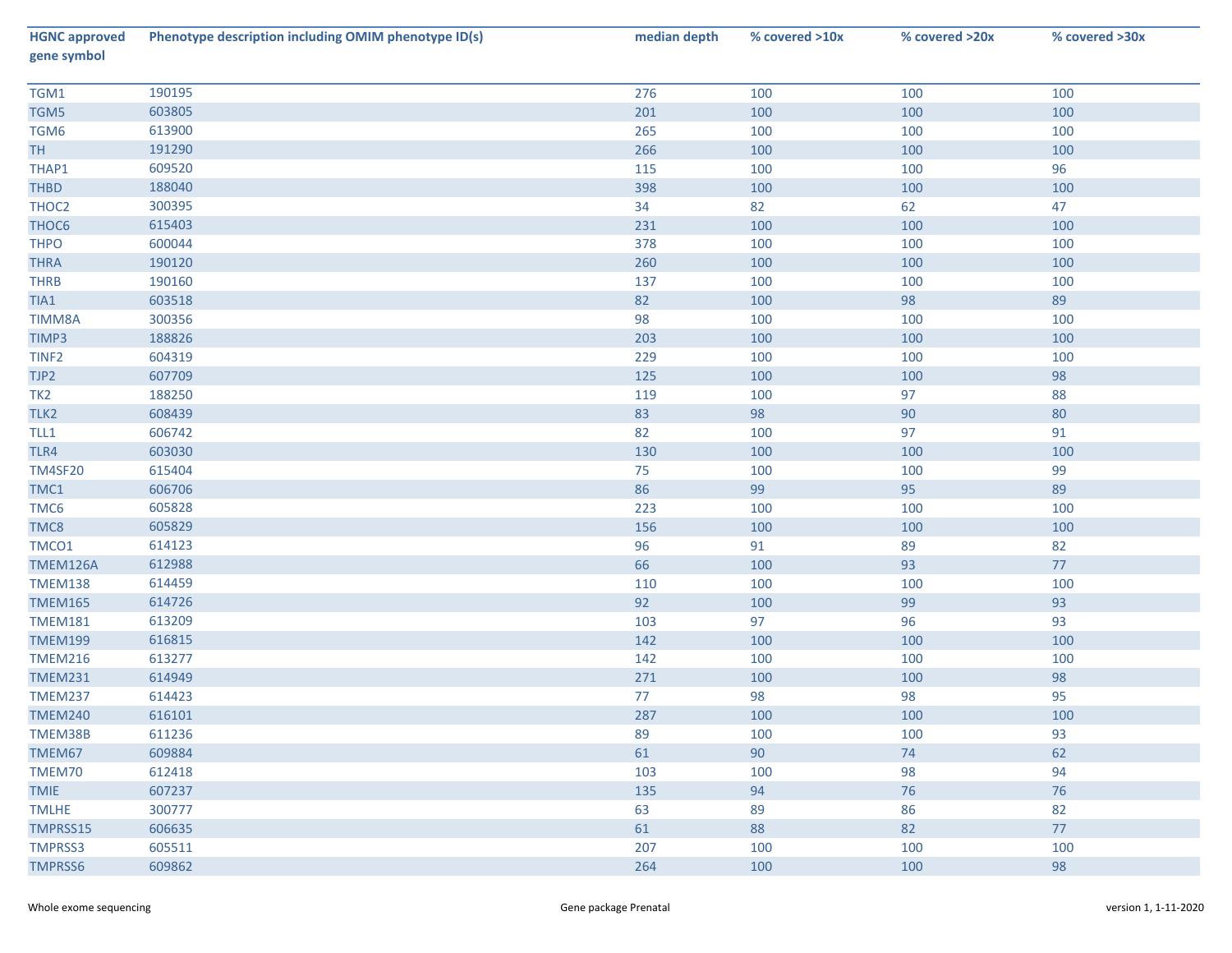| <b>HGNC approved</b><br>gene symbol | Phenotype description including OMIM phenotype ID(s) | median depth | % covered >10x | % covered >20x | % covered >30x |
|-------------------------------------|------------------------------------------------------|--------------|----------------|----------------|----------------|
| <b>TMPRSS7</b>                      | No ID                                                | 106          | 100            | 100            | 97             |
| TMTC3                               | 617218                                               | 47           | 96             | 79             | 62             |
| TMX2                                | 616715                                               | 147          | 100            | 100            | 100            |
| <b>TNC</b>                          | 187380                                               | 225          | 100            | 100            | 100            |
| TNFRSF10B                           | 603612                                               | 159          | 100            | 100            | 100            |
| TNFRSF11A                           | 603499                                               | 178          | 95             | 95             | 95             |
| TNFRSF11B                           | 602643                                               | 122          | 100            | 100            | 97             |
| TNFRSF13B                           | 604907                                               | 241          | 100            | 100            | 100            |
| TNFRSF13C                           | 606269                                               | 135          | 100            | 98             | $90\,$         |
| TNFRSF1A                            | 191190                                               | 204          | 100            | 100            | 100            |
| TNFSF11                             | 602642                                               | 119          | 100            | 100            | 100            |
| <b>TNIK</b>                         | 610005                                               | 107          | 100            | 98             | 92             |
| TNNC1                               | 191040                                               | 309          | 100            | 100            | 100            |
| TNNI2                               | 191043                                               | 312          | 100            | 100            | 100            |
| TNN <sub>13</sub>                   | 191044                                               | 218          | 100            | 100            | 100            |
| TNNT1                               | 191041                                               | 157          | 100            | 100            | 99             |
| TNNT <sub>2</sub>                   | 191045                                               | 141          | 100            | 100            | 100            |
| TNNT3                               | 600692                                               | 203          | 100            | 100            | 100            |
| <b>TNXB</b>                         | 600985                                               | 243          | 95             | 93             | 92             |
| TOE1                                | 613931                                               | 204          | 100            | 100            | 100            |
| TOP1                                | 126420                                               | 61           | 93             | 83             | 76             |
| TOP2A                               | 126430                                               | 62           | 99             | 91             | 79             |
| <b>TOPORS</b>                       | 609507                                               | 125          | 100            | 100            | 100            |
| <b>TP53</b>                         | 191170                                               | 246          | 100            | 100            | 100            |
| <b>TP63</b>                         | 603273                                               | 134          | 100            | 100            | 99             |
| TPI1                                | 190450                                               | 190          | 100            | 100            | 100            |
| TPK1                                | 606370                                               | 69           | 100            | 98             | 85             |
| TPM1                                | 191010                                               | 128          | 100            | 97             | 87             |
| TPM2                                | 190990                                               | 126          | 100            | 100            | 98             |
| TPM3                                | 191030                                               | 90           | 100            | 100            | 97             |
| <b>TPMT</b>                         | 187680                                               | 61           | 100            | 95             | 86             |
| <b>TPO</b>                          | 606765                                               | 222          | 100            | 100            | 99             |
| TPP1                                | 607998                                               | 223          | 100            | 100            | 100            |
| <b>TPRN</b>                         | 613354                                               | 185          | 93             | 88             | 83             |
| <b>TRAIP</b>                        | 605958                                               | 175          | 100            | 100            | 100            |
| TRAPPC11                            | 614138                                               | 77           | 97             | 94             | 90             |
| TRAPPC2                             | 300202                                               | 40           | 88             | 60             | 43             |
| <b>TRAPPC6B</b>                     | 610397                                               | 41           | 91             | 56             | 49             |
| <b>TRAPPC9</b>                      | 611966                                               | 213          | 100            | 100            | 100            |
| <b>TRDN</b>                         | 603283                                               | 43           | 68             | 52             | 41             |
| <b>TREH</b>                         | 275360                                               | 218          | 100            | 100            | 99             |
| TREM2                               | 605086                                               | 225          | 100            | 100            | 100            |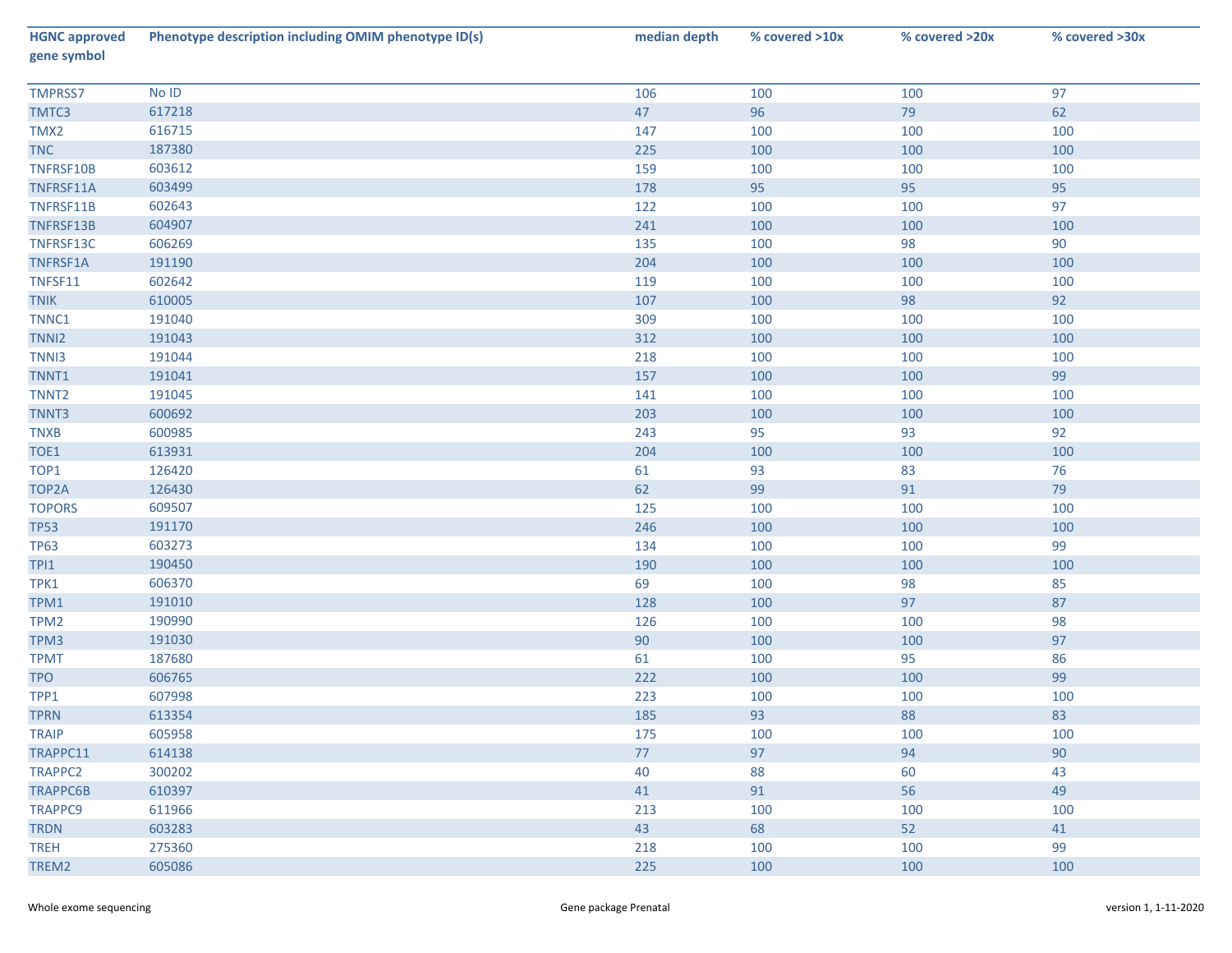| <b>HGNC approved</b><br>gene symbol | Phenotype description including OMIM phenotype ID(s) | median depth | % covered >10x | % covered >20x | % covered >30x |
|-------------------------------------|------------------------------------------------------|--------------|----------------|----------------|----------------|
| TREX1                               | 606609                                               | 313          | 100            | 100            | 100            |
| <b>TRHR</b>                         | 188545                                               | 144          | 100            | 100            | 98             |
| TRIM24                              | 603406                                               | 75           | 95             | 88             | 75             |
| TRIM32                              | 602290                                               | 222          | 100            | 100            | 100            |
| TRIM33                              | 605769                                               | 100          | 100            | 95             | $90\,$         |
| TRIM37                              | 605073                                               | 69           | 100            | 97             | 91             |
| <b>TRIO</b>                         | 601893                                               | 159          | 99             | 99             | 97             |
| <b>TRIOBP</b>                       | 609761                                               | 259          | 100            | 100            | 100            |
| <b>TRIP11</b>                       | 604505                                               | 44           | 90             | 73             | 58             |
| <b>TRIP12</b>                       | 604506                                               | 87           | 100            | 99             | 97             |
| TRMT1                               | 611669                                               | 217          | 100            | 100            | 100            |
| TRMT10A                             | 616013                                               | 63           | 100            | 94             | 84             |
| TRMU                                | 610230                                               | 192          | 100            | 99             | 91             |
| TRPA1                               | 604775                                               | 72           | 89             | 81             | $77\,$         |
| TRPC6                               | 603652                                               | 113          | 97             | 96             | 92             |
| TRPM1                               | 603576                                               | 140          | 100            | 99             | 95             |
| TRPM3                               | 608961                                               | 179          | 100            | 100            | 99             |
| TRPM4                               | 606936                                               | 174          | 100            | 100            | 100            |
| TRPM6                               | 607009                                               | 192          | 98             | 97             | 96             |
| TRPS1                               | 604386                                               | 210          | 100            | 100            | 100            |
| TRPV3                               | 607066                                               | 177          | 100            | 97             | 97             |
| TRPV4                               | 605427                                               | 299          | 100            | 100            | 100            |
| TSC1                                | 605284                                               | 153          | 100            | 100            | 100            |
| TSC <sub>2</sub>                    | 191092                                               | 314          | 100            | 100            | 100            |
| <b>TSEN15</b>                       | 608756                                               | 92           | 99             | 93             | 93             |
| TSEN2                               | 608753                                               | 190          | 87             | 87             | 84             |
| TSEN34                              | 608754                                               | 349          | 100            | 100            | 100            |
| <b>TSEN54</b>                       | 608755                                               | 201          | 100            | 100            | 98             |
| <b>TSFM</b>                         | 604723                                               | 182          | 100            | 99             | 97             |
| <b>TSG101</b>                       | 601387                                               | 86           | 100            | 99             | 92             |
| <b>TSHB</b>                         | 188540                                               | 84           | 100            | 100            | 97             |
| <b>TSHR</b>                         | 603372                                               | 139          | 100            | 99             | 95             |
| TSHZ1                               | 614427                                               | 282          | 100            | 98             | 98             |
| TSPAN12                             | 613138                                               | 96           | 100            | 98             | $90\,$         |
| <b>TSPAN7</b>                       | 300096                                               | 97           | 100            | 100            | 99             |
| <b>TSPEAR</b>                       | 612920                                               | 207          | 100            | 100            | 100            |
| TSPYL1                              | 604714                                               | 185          | 100            | 100            | 100            |
| TTBK2                               | 611695                                               | 141          | 100            | 100            | 100            |
| <b>TTC19</b>                        | 613814                                               | 101          | 100            | 98             | 93             |
| TTC21B                              | 612014                                               | 63           | 99             | 95             | 83             |
| TTC37                               | 614589                                               | 65           | 99             | 96             | 91             |
| TTC7A                               | 609332                                               | 192          | 100            | 100            | 100            |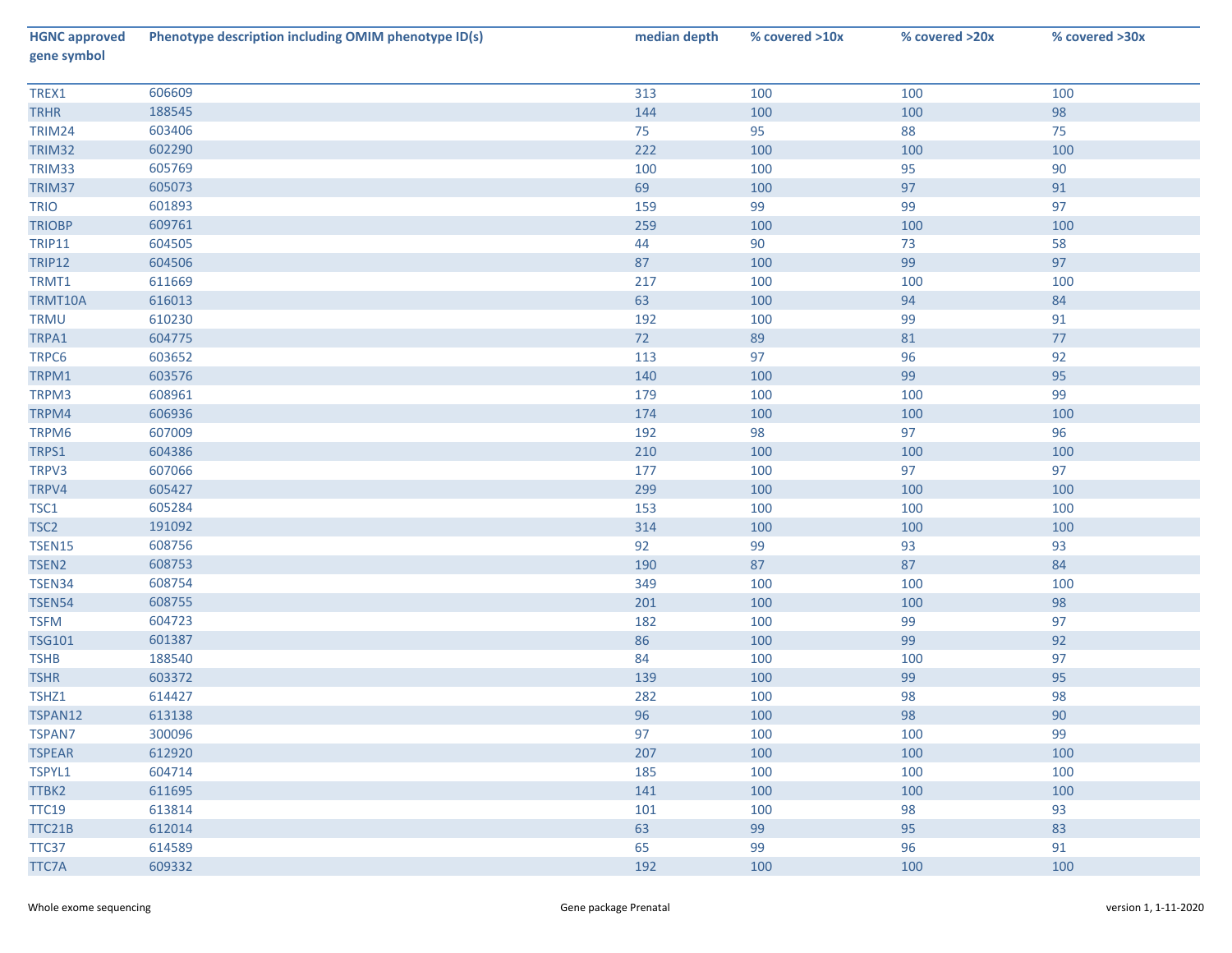| <b>HGNC approved</b><br>gene symbol | Phenotype description including OMIM phenotype ID(s) | median depth | % covered >10x | % covered >20x | % covered >30x |
|-------------------------------------|------------------------------------------------------|--------------|----------------|----------------|----------------|
| TTC8                                | 608132                                               | 104          | 96             | 91             | 86             |
| TTI <sub>2</sub>                    | 614426                                               | 133          | 100            | 100            | 100            |
| <b>TTN</b>                          | 188840                                               | 136          | 99             | 98             | 96             |
| <b>TTPA</b>                         | 600415                                               | 93           | 100            | 100            | 97             |
| <b>TTR</b>                          | 176300                                               | 168          | 100            | 100            | 100            |
| <b>TUBA1A</b>                       | 602529                                               | 219          | 100            | 100            | 100            |
| <b>TUBA8</b>                        | 605742                                               | 185          | 100            | 100            | 100            |
| <b>TUBB</b>                         | 191130                                               | 186          | 100            | 100            | 100            |
| TUBB1                               | 612901                                               | 212          | 100            | 100            | 99             |
| <b>TUBB2A</b>                       | 615101                                               | 109          | 100            | 90             | 81             |
| TUBB2B                              | 612850                                               | 113          | 100            | 90             | 80             |
| TUBB3                               | 602661                                               | 330          | 100            | 100            | 97             |
| <b>TUBB4A</b>                       | 602662                                               | 233          | 100            | 100            | 100            |
| TUBG1                               | 191135                                               | 334          | 100            | 100            | 100            |
| <b>TUBGCP2</b>                      | 617817                                               | 193          | 100            | 100            | 100            |
| <b>TUBGCP4</b>                      | 609610                                               | 122          | 100            | 100            | 98             |
| <b>TUBGCP6</b>                      | 610053                                               | 356          | 100            | 100            | 100            |
| <b>TUFM</b>                         | 602389                                               | 218          | 100            | 100            | 100            |
| TULP1                               | 602280                                               | 172          | 100            | 97             | 92             |
| TUSC3                               | 601385                                               | 101          | 100            | 100            | 96             |
| <b>TWIST1</b>                       | 601622                                               | 187          | 100            | 100            | 98             |
| <b>TWIST2</b>                       | 607556                                               | 126          | 100            | 100            | 100            |
| <b>TWNK</b>                         | 606075                                               | 231          | 100            | 100            | 100            |
| <b>TXNL4A</b>                       | 611595                                               | 193          | 100            | 91             | 75             |
| TYK2                                | 176941                                               | 276          | 100            | 100            | 100            |
| <b>TYMP</b>                         | 131222                                               | 204          | 100            | 100            | 100            |
| <b>TYMS</b>                         | 188350                                               | 172          | 100            | 100            | 100            |
| <b>TYR</b>                          | 606933                                               | 147          | 100            | 99             | 98             |
| <b>TYROBP</b>                       | 604142                                               | 161          | 100            | 100            | 100            |
| TYRP1                               | 115501                                               | 137          | 100            | 100            | 100            |
| UBA1                                | 314370                                               | 122          | 100            | 100            | 98             |
| UBA5                                | 610552                                               | 52           | 93             | 78             | 66             |
| UBE2A                               | 312180                                               | 96           | 100            | 98             | 80             |
| UBE3A                               | 601623                                               | 79           | 98             | 89             | 83             |
| UBE3B                               | 608047                                               | 134          | 100            | 100            | 99             |
| UBIAD1                              | 611632                                               | 203          | 100            | 100            | 100            |
| UBQLN2                              | 300264                                               | 116          | 100            | 100            | 100            |
| UBR1                                | 605981                                               | 71           | 96             | 92             | 85             |
| UGT1A1                              | 191740                                               | 273          | 100            | 100            | 100            |
| <b>UMOD</b>                         | 191845                                               | 259          | 100            | 100            | 99             |
| <b>UMPS</b>                         | 613891                                               | 146          | 100            | 100            | 99             |
| <b>UNC80</b>                        | 612636                                               | 125          | 100            | 100            | 98             |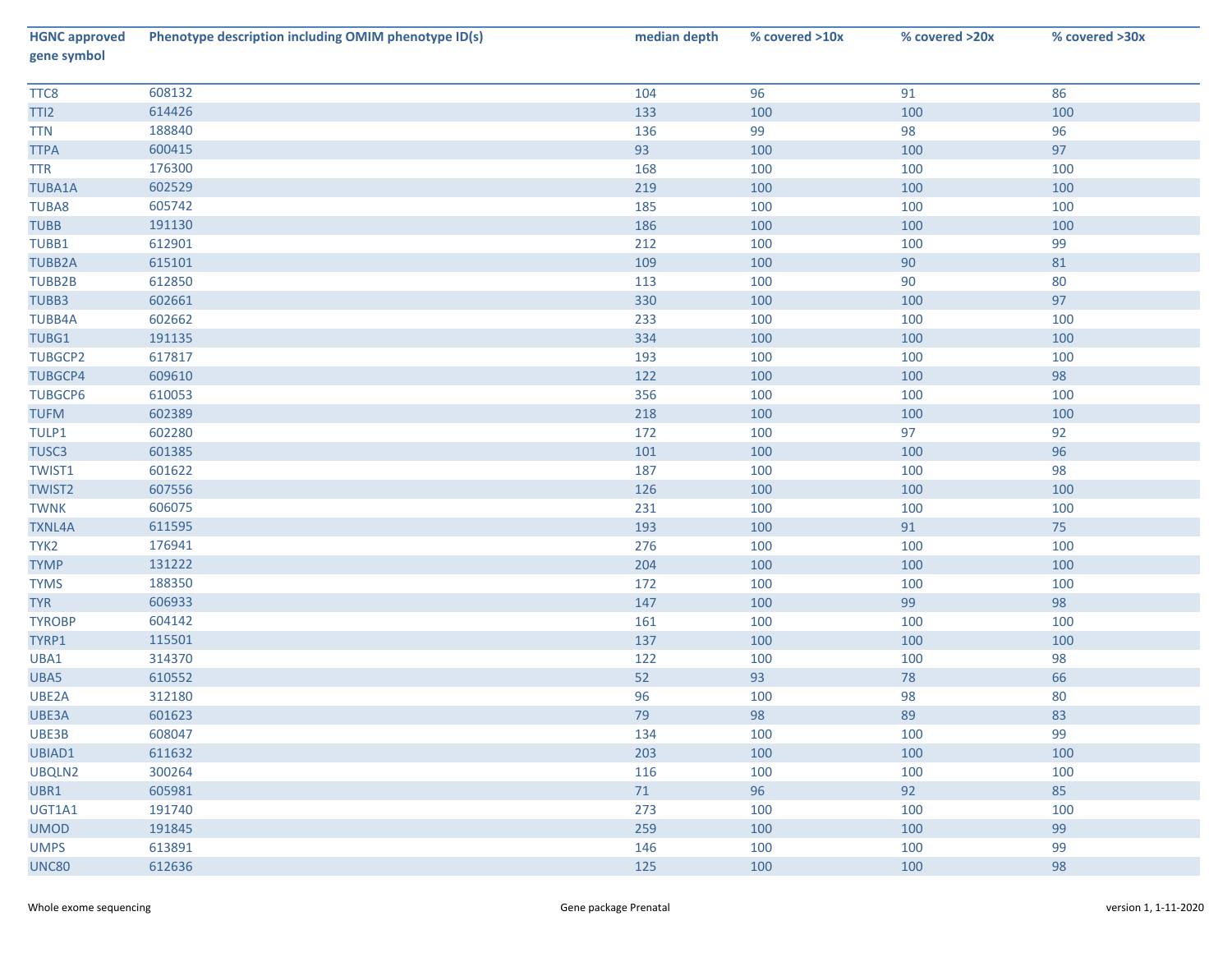| <b>HGNC approved</b><br>gene symbol | Phenotype description including OMIM phenotype ID(s) | median depth | % covered >10x | % covered >20x | % covered >30x |
|-------------------------------------|------------------------------------------------------|--------------|----------------|----------------|----------------|
| <b>UNG</b>                          | 191525                                               | 123          | 100            | 100            | 99             |
| UPB1                                | 606673                                               | 213          | 100            | 100            | 100            |
| UPF3B                               | 300298                                               | 40           | 83             | 64             | 48             |
| UQCC2                               | 614461                                               | 124          | 100            | 100            | 100            |
| <b>UQCRB</b>                        | 191330                                               | 98           | 100            | 100            | 97             |
| UQCRC2                              | 191329                                               | 97           | 100            | 100            | 96             |
| <b>UQCRQ</b>                        | 612080                                               | 169          | 100            | 100            | 91             |
| UROC1                               | 613012                                               | 245          | 100            | 100            | 100            |
| <b>UROD</b>                         | 613521                                               | 191          | 100            | 100            | 100            |
| <b>UROS</b>                         | 606938                                               | 95           | 100            | 100            | 100            |
| USB1                                | 613276                                               | 145          | 100            | 100            | 93             |
| USF1                                | 191523                                               | 171          | 100            | 100            | 100            |
| USH1C                               | 605242                                               | 209          | 100            | 100            | 99             |
| USH1G                               | 607696                                               | 427          | 100            | 100            | 100            |
| USH <sub>2</sub> A                  | 608400                                               | 116          | 100            | 99             | 97             |
| <b>USP18</b>                        | 607057                                               | 132          | 95             | 95             | 95             |
| <b>USP21</b>                        | 604729                                               | 212          | 100            | 100            | 99             |
| USP27X                              | 300975                                               | 106          | 100            | 100            | 100            |
| USP7                                | 602519                                               | 80           | 99             | 95             | 90             |
| USP9X                               | 300072                                               | 45           | 96             | 86             | $71\,$         |
| USP9Y                               | 400005                                               | 55           | 97             | 87             | 74             |
| UTP4                                | 607456                                               | 122          | 100            | 100            | 99             |
| <b>UTRN</b>                         | 128240                                               | 72           | 99             | 94             | 85             |
| <b>UVSSA</b>                        | 614632                                               | 237          | 100            | 100            | 100            |
| VANGL1                              | 610132                                               | 145          | 100            | 100            | 100            |
| VANGL2                              | 600533                                               | 187          | 100            | 100            | 100            |
| <b>VAPB</b>                         | 605704                                               | 71           | 100            | 96             | 82             |
| VAX1                                | 604294                                               | 125          | 97             | 92             | 89             |
| <b>VCAN</b>                         | 118661                                               | 128          | 100            | 100            | 99             |
| <b>VCL</b>                          | 193065                                               | 137          | 100            | 99             | 96             |
| <b>VCP</b>                          | 601023                                               | 140          | 100            | 100            | 100            |
| <b>VDR</b>                          | 601769                                               | 176          | 100            | 100            | 100            |
| <b>VHL</b>                          | 608537                                               | 136          | 100            | 100            | 100            |
| <b>VIM</b>                          | 193060                                               | 138          | 100            | 99             | 96             |
| VIPAS39                             | 613401                                               | 106          | 100            | 100            | 100            |
| VKORC1                              | 608547                                               | 146          | 100            | 98             | 88             |
| <b>VLDLR</b>                        | 192977                                               | 120          | 100            | 100            | 98             |
| <b>VPS11</b>                        | 608549                                               | 184          | 100            | 100            | 100            |
| VPS13A                              | 605978                                               | 48           | 95             | 81             | 63             |
| VPS13B                              | 607817                                               | 98           | 99             | 95             | 89             |
| VPS13C                              | 608879                                               | 63           | 96             | 87             | 77             |
| VPS33B                              | 608552                                               | 145          | 100            | 100            | 97             |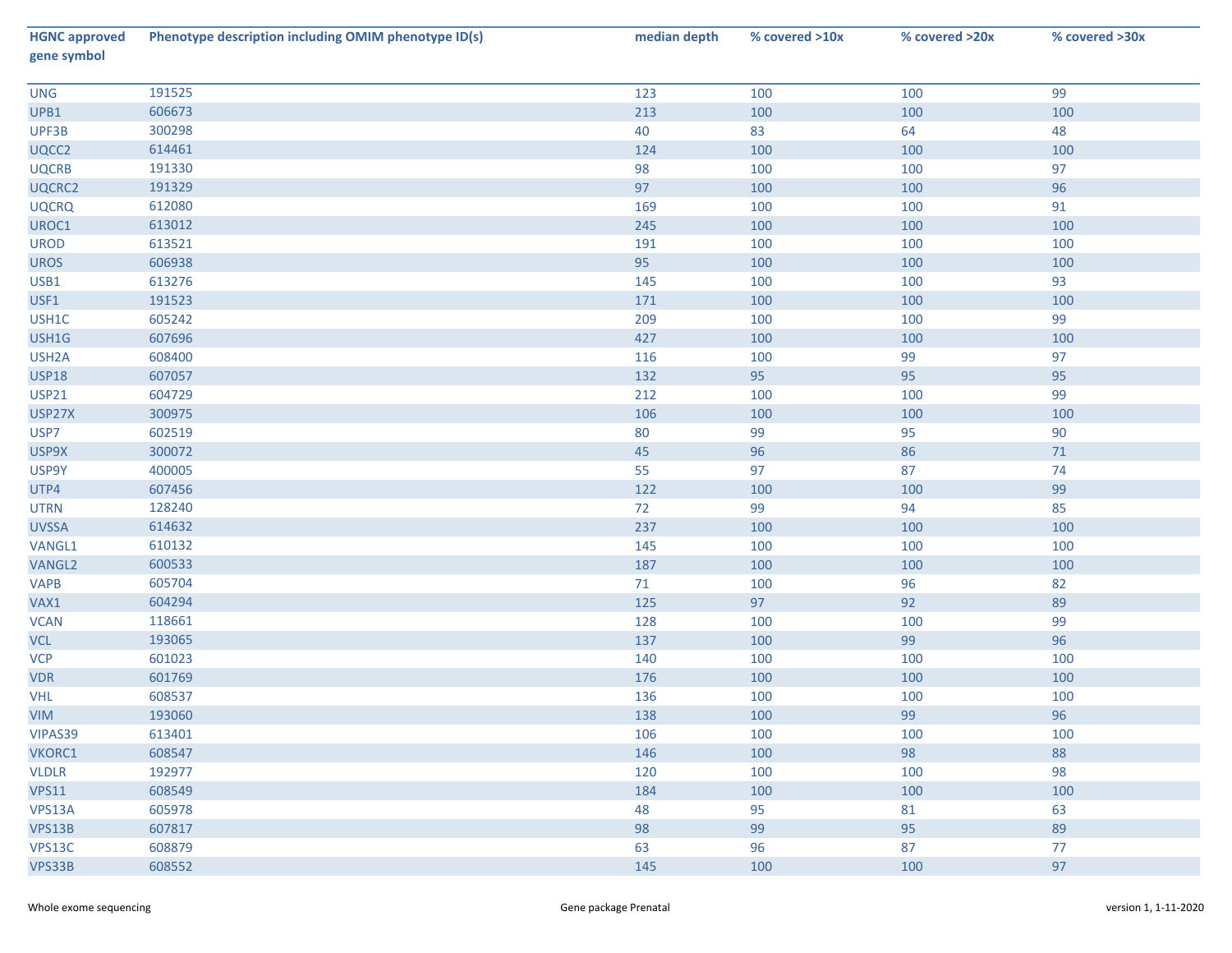| <b>HGNC approved</b><br>gene symbol | Phenotype description including OMIM phenotype ID(s) | median depth | % covered >10x | % covered >20x | % covered >30x |
|-------------------------------------|------------------------------------------------------|--------------|----------------|----------------|----------------|
| <b>VPS35</b>                        | 601501                                               | 82           | 100            | 97             | 91             |
| VPS37A                              | 609927                                               | 61           | 100            | 92             | 80             |
| <b>VPS45</b>                        | 610035                                               | 72           | 100            | 93             | 92             |
| <b>VPS53</b>                        | 615850                                               | 133          | 100            | 100            | 100            |
| VRK1                                | 602168                                               | 56           | 100            | 89             | 72             |
| VSX1                                | 605020                                               | 136          | 100            | 99             | 98             |
| VSX2                                | 142993                                               | 227          | 100            | 100            | 100            |
| VWA3B                               | 614884                                               | 101          | 100            | 99             | 94             |
| <b>VWF</b>                          | 613160                                               | 209          | 99             | 98             | 98             |
| <b>WAC</b>                          | 615049                                               | 78           | 96             | 88             | 82             |
| <b>WAS</b>                          | 300392                                               | 113          | 100            | 100            | 100            |
| WASHC4                              | 615748                                               | 45           | 93             | 80             | 65             |
| <b>WASHC5</b>                       | 610657                                               | 82           | 100            | 94             | 87             |
| <b>WBP11</b>                        | 618083                                               | 96           | 98             | 90             | 83             |
| <b>WDPCP</b>                        | 613580                                               | 87           | 98             | 91             | 82             |
| WDR11                               | 606417                                               | 87           | 99             | 96             | 93             |
| WDR13                               | 300512                                               | 199          | 100            | 100            | 100            |
| WDR19                               | 608151                                               | 75           | 100            | 96             | 92             |
| WDR26                               | 617424                                               | 80           | 100            | 96             | 92             |
| DYNC2I2                             | 613363                                               | 177          | 100            | 100            | 100            |
| WDR35                               | 613602                                               | 75           | 97             | 93             | 87             |
| WDR36                               | 609669                                               | 83           | 98             | 91             | 84             |
| WDR4                                | 605924                                               | 188          | 100            | 100            | 100            |
| WDR45                               | 300526                                               | 161          | 100            | 100            | 100            |
| DYNC211                             | 615462                                               | 85           | 99             | 95             | 88             |
| WDR62                               | 613583                                               | 214          | 100            | 100            | 100            |
| WDR72                               | 613214                                               | 79           | 100            | 98             | 93             |
| WDR73                               | 616144                                               | 194          | 100            | 100            | 100            |
| WDR81                               | 614218                                               | 293          | 100            | 100            | 100            |
| WFS1                                | 606201                                               | 268          | 100            | 100            | 100            |
| <b>WHRN</b>                         | 607928                                               | 288          | 100            | 100            | 100            |
| WIPF1                               | 602357                                               | 186          | 100            | 100            | 99             |
| WNK1                                | 605232                                               | 123          | 100            | 99             | 96             |
| WNK4                                | 601844                                               | 161          | 100            | 100            | 100            |
| WNT1                                | 164820                                               | 280          | 100            | 100            | 100            |
| WNT10A                              | 606268                                               | 286          | 100            | 100            | 100            |
| <b>WNT10B</b>                       | 601906                                               | 270          | 100            | 100            | 100            |
| WNT3                                | 165330                                               | 317          | 100            | 100            | 100            |
| WNT4                                | 603490                                               | 289          | 100            | 92             | 92             |
| WNT5A                               | 164975                                               | 316          | 100            | 100            | 100            |
| WNT7A                               | 601570                                               | 347          | 100            | 100            | 100            |
| WRAP53                              | 612661                                               | 213          | 100            | 100            | 100            |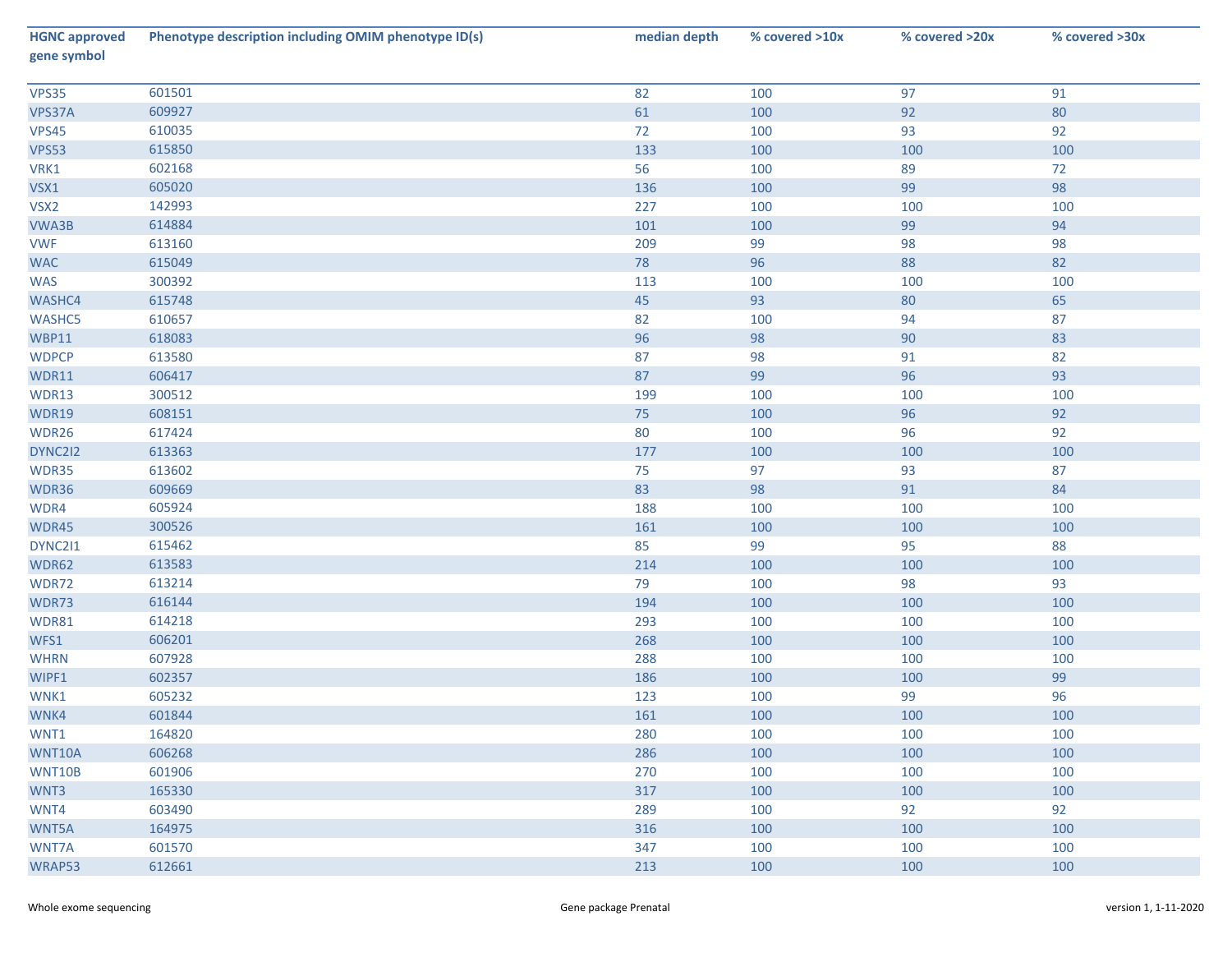| <b>HGNC approved</b><br>gene symbol | Phenotype description including OMIM phenotype ID(s) | median depth | % covered >10x | % covered >20x | % covered >30x |
|-------------------------------------|------------------------------------------------------|--------------|----------------|----------------|----------------|
| <b>WRN</b>                          | 604611                                               | 62           | 95             | 87             | 77             |
| WT1                                 | 607102                                               | 175          | 100            | 100            | 100            |
| <b>WWOX</b>                         | 605131                                               | 128          | 100            | 94             | 94             |
| <b>XDH</b>                          | 607633                                               | 164          | 100            | 100            | 100            |
| XIAP                                | 300079                                               | 63           | 94             | 89             | 81             |
| XK                                  | 314850                                               | 107          | 100            | 100            | 100            |
| <b>XPA</b>                          | 611153                                               | 49           | 99             | 92             | 75             |
| <b>XPC</b>                          | 613208                                               | 138          | 100            | 100            | 99             |
| XPNPEP3                             | 613553                                               | 157          | 100            | 100            | 99             |
| XRCC4                               | 194363                                               | 39           | 95             | 77             | 54             |
| XYLT1                               | 608124                                               | 191          | 100            | 98             | 95             |
| XYLT2                               | 608125                                               | 298          | 100            | 100            | 99             |
| YAP1                                | 606608                                               | 104          | 100            | 100            | 97             |
| YARS1                               | 604061                                               | 130          | 100            | 100            | 100            |
| YARS2                               | 610957                                               | 213          | 100            | 98             | 95             |
| YIF1B                               | $No$ $ID$                                            | 196          | 100            | 100            | 100            |
| YME1L1                              | 607472                                               | 68           | 93             | 88             | 80             |
| <b>YWHAE</b>                        | 605066                                               | 85           | 87             | 85             | 82             |
| YY1                                 | 600013                                               | 156          | 100            | 100            | 99             |
| YY1AP1                              | 607860                                               | 173          | 100            | 100            | 99             |
| ZAP70                               | 176947                                               | 312          | 100            | 100            | 100            |
| ZBTB16                              | 176797                                               | 309          | 100            | 100            | 100            |
| ZBTB18                              | 608433                                               | 289          | 100            | 100            | 100            |
| ZBTB20                              | 606025                                               | 302          | 100            | 100            | 100            |
| ZBTB24                              | 614064                                               | 155          | 100            | 100            | 100            |
| <b>ZC3H14</b>                       | 613279                                               | 76           | 98             | 96             | 88             |
| ZC4H2                               | 300897                                               | 88           | 100            | 100            | 100            |
| ZDHHC15                             | 300576                                               | 50           | 96             | 68             | 56             |
| ZDHHC9                              | 300646                                               | 77           | 100            | 100            | 98             |
| ZEB1                                | 189909                                               | 99           | 99             | 94             | 86             |
| ZEB <sub>2</sub>                    | 605802                                               | 289          | 100            | 100            | 100            |
| ZFP57                               | 612192                                               | 179          | 100            | 99             | 98             |
| ZFPM2                               | 603693                                               | 127          | 100            | 100            | 99             |
| ZFYVE26                             | 612012                                               | 176          | 100            | 100            | 99             |
| ZFYVE27                             | 610243                                               | 213          | 100            | 100            | 100            |
| ZIC1                                | 600470                                               | 322          | 100            | 100            | 100            |
| ZIC2                                | 603073                                               | 171          | 95             | 93             | 91             |
| ZIC3                                | 300265                                               | 137          | 100            | 100            | 99             |
| ZIC4                                | 608948                                               | 291          | 100            | 100            | 100            |
| ZMPSTE24                            | 606480                                               | 73           | 98             | 87             | 77             |
| ZMYND10                             | 607070                                               | 232          | 100            | 100            | 100            |
| ZMYND11                             | 608668                                               | 86           | 100            | 99             | 93             |